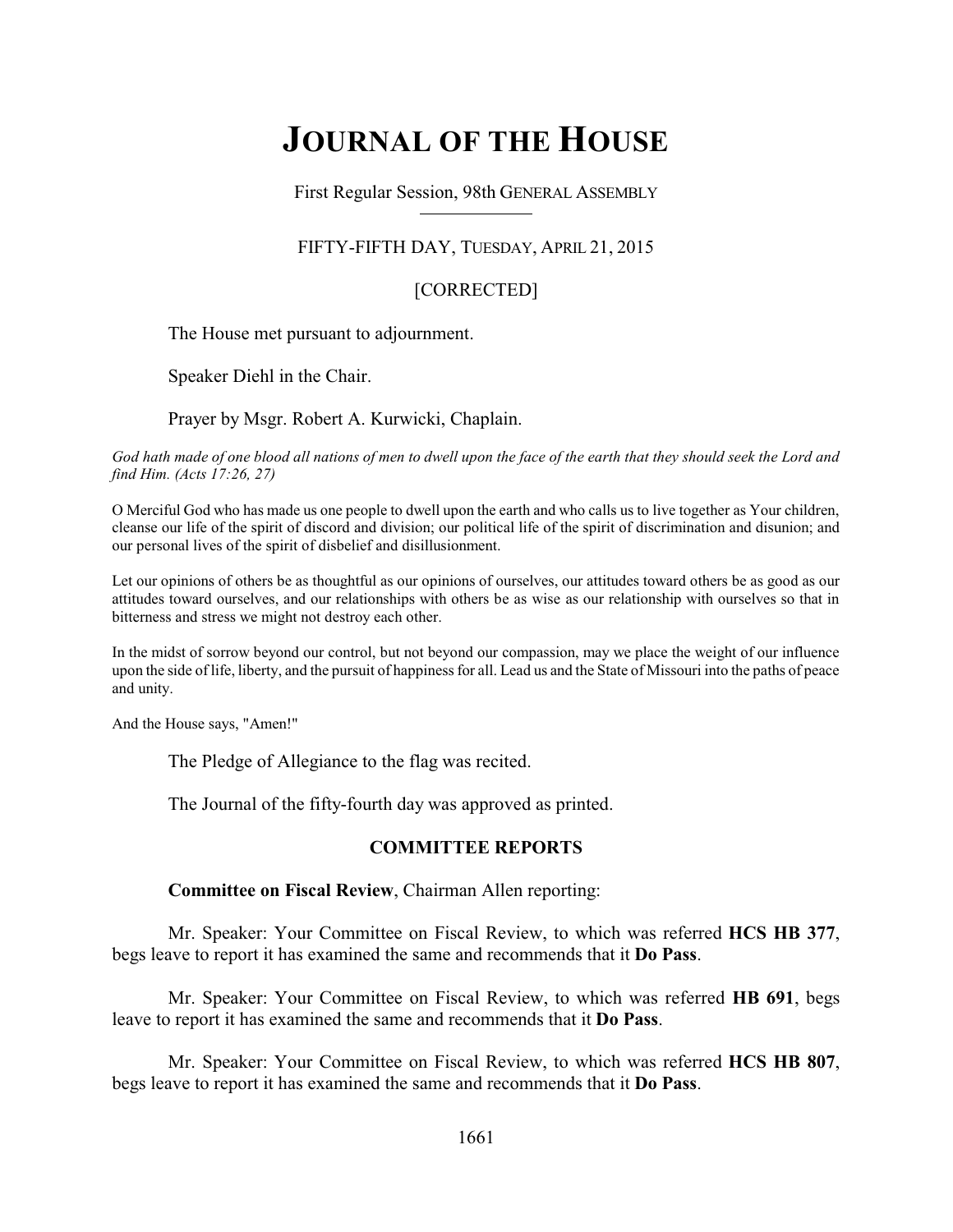Mr. Speaker: Your Committee on Fiscal Review, to which was referred **HCS SS SCS SB 5**, begs leave to report it has examined the same and recommends that it **Do Pass**.

Mr. Speaker: Your Committee on Fiscal Review, to which was referred **HCS SB 221**, begs leave to report it has examined the same and recommends that it **Do Pass**.

### **HOUSE BILLS WITH SENATE AMENDMENTS**

**HB 150, with Senate Amendment No. 1 to Senate Amendment No. 1, Senate Amendment No. 1, as amended, Senate Amendment No. 2, Senate Amendment No. 3,** and **Senate Amendment 4**, relating to employment security, was taken up by Representative Fitzpatrick.

On motion of Representative Fitzpatrick, the House concurred in **Senate Amendment No. 1 to Senate Amendment No. 1, Senate Amendment No. 1, as amended, Senate Amendment No. 2, Senate Amendment No. 3,** and **Senate Amendment No. 4** by the following vote:

| Alferman         | Allen         | Anderson      | Andrews         | Austin              |
|------------------|---------------|---------------|-----------------|---------------------|
| Bahr             | <b>Barnes</b> | Basye         | <b>Beard</b>    | <b>Bernskoetter</b> |
| Bondon           | Brown 57      | Brown 94      | <b>Burlison</b> | Chipman             |
| Cierpiot         | Conway 104    | Cookson       | Cornejo         | Crawford            |
| Cross            | Curtman       | Davis         | Dogan           | Dohrman             |
| Eggleston        | Engler        | Entlicher     | Fitzpatrick     | Fitzwater 144       |
| Fitzwater 49     | Flanigan      | Fraker        | Franklin        | Frederick           |
| Haahr            | Haefner       | Hansen        | Hill            | Hoskins             |
| Hough            | Houghton      | Hubrecht      | Hurst           | Johnson             |
| Jones            | Justus        | Keeney        | Koenig          | Kolkmeyer           |
| Korman           | Lair          | Lant          | Lauer           | Leara               |
| Lichtenegger     | Love          | Lynch         | Mathews         | McGaugh             |
| Miller           | Moon          | Parkinson     | Phillips        | Pietzman            |
| Redmon           | Rehder        | Reiboldt      | Remole          | Rhoads              |
| Richardson       | Roeber        | Rone          | Ross            | Rowden              |
| Rowland          | Shaul         | Shumake       | Spencer         | Swan                |
| Taylor           | Vescovo       | Walker        | White           | Wiemann             |
| Wood             | Mr. Speaker   |               |                 |                     |
| <b>NOES: 069</b> |               |               |                 |                     |
| Adams            | Anders        | Arthur        | Berry           | <b>Black</b>        |
| <b>Brattin</b>   | <b>Burns</b>  | <b>Butler</b> | Carpenter       | Conway 10           |
| Curtis           | Ellington     | English       | Gannon          | Gardner             |
| Gosen            | Green         | Harris        | Hicks           | Higdon              |
| Hinson           | Hubbard       | Hummel        | Kendrick        | Kidd                |
| King             | Kirkton       | Kratky        | LaFaver         | Lavender            |
| Marshall         | May           | McCaherty     | McCann Beatty   | McCreery            |
| McDaniel         | McDonald      | McManus       | McNeil          | Meredith            |
| Messenger        | Mims          | Mitten        | Montecillo      | Morgan              |
| Morris           | Muntzel       | Neely         | Newman          | Nichols             |
| Norr             | Otto          | Pace          | Peters          | Pfautsch            |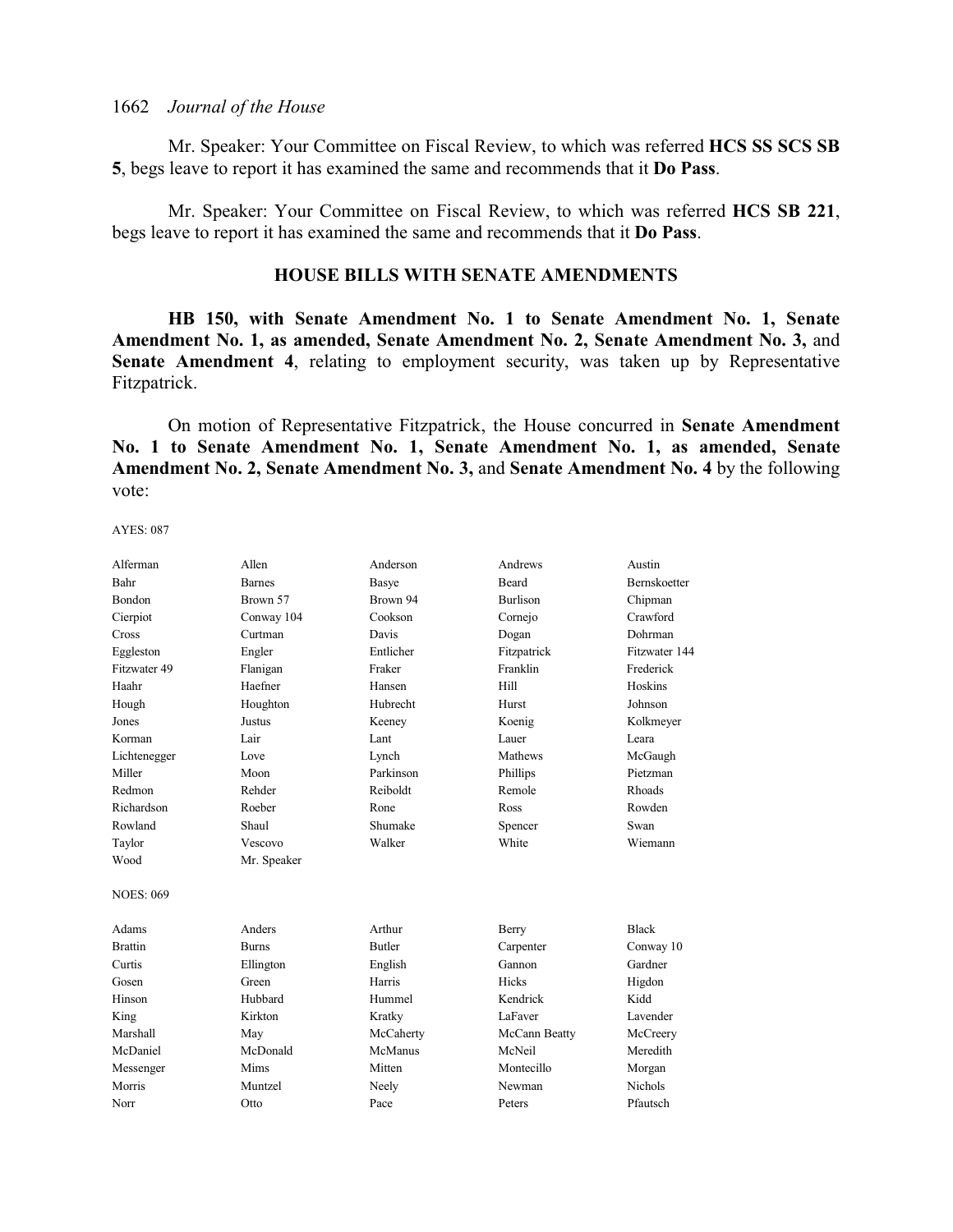## *Fifty-fifth Day–Tuesday, April 21, 2015* 1663

| Pierson                       | Pike   | Pogue  | Rizzo | Roden  |  |
|-------------------------------|--------|--------|-------|--------|--|
| Runions                       | Ruth   | Smith  | Solon | Sommer |  |
| Walton Gray                   | Webber | Wilson | Zerr  |        |  |
| PRESENT: 000                  |        |        |       |        |  |
| <b>ABSENT WITH LEAVE: 006</b> |        |        |       |        |  |
| Colona<br>Shull               | Corlew | Dugger | Dunn  | Kelley |  |

### VACANCIES: 001

On motion of Representative Fitzpatrick, **HB 150, as amended**, was truly agreed to and finally passed by the following vote:

#### AYES: 088

| Alferman         | Allen         | Anderson      | Andrews      | Austin              |
|------------------|---------------|---------------|--------------|---------------------|
| Bahr             | <b>Barnes</b> | Basye         | <b>Beard</b> | <b>Bernskoetter</b> |
| Bondon           | Brown 57      | Brown 94      | Burlison     | Chipman             |
| Cierpiot         | Conway 104    | Cookson       | Cornejo      | Crawford            |
| Cross            | Curtman       | Davis         | Dogan        | Dohrman             |
| Eggleston        | Engler        | Entlicher     | Fitzpatrick  | Fitzwater 144       |
| Fitzwater 49     | Flanigan      | Fraker        | Franklin     | Frederick           |
| Haahr            | Haefner       | Hansen        | Hill         | Hoskins             |
| Hough            | Houghton      | Hubrecht      | Hurst        | Johnson             |
| Justus           | Keeney        | Kelley        | Koenig       | Kolkmeyer           |
| Korman           | Lair          | Lant          | Lauer        | Leara               |
| Lichtenegger     | Love          | Lynch         | Mathews      | McDaniel            |
| McGaugh          | Miller        | Moon          | Morris       | Parkinson           |
| Phillips         | Redmon        | Rehder        | Reiboldt     | Remole              |
| Rhoads           | Richardson    | Roeber        | Rone         | Ross                |
| Rowden           | Rowland       | Shaul         | Shumake      | Spencer             |
| Swan             | Taylor        | Vescovo       | Walker       | White               |
| Wiemann          | Wood          | Mr. Speaker   |              |                     |
| <b>NOES: 068</b> |               |               |              |                     |
| Adams            | Anders        | Arthur        | Berry        | <b>Black</b>        |
| <b>Brattin</b>   | <b>Burns</b>  | <b>Butler</b> | Carpenter    | Colona              |
| Conway 10        | Curtis        | Ellington     | English      | Gannon              |
| Gardner          | Gosen         | Green         | Harris       | <b>Hicks</b>        |
| Higdon           | Hinson        | Hubbard       | Hummel       | Kendrick            |
| Kidd             | King          | Kirkton       | Kratky       | LaFaver             |
| Lavender         | Marshall      | May           | McCaherty    | McCann Beatty       |
| McCreery         | McDonald      | McManus       | McNeil       | Meredith            |
| Messenger        | Mims          | Mitten        | Montecillo   | Morgan              |
| Muntzel          | Neely         | Newman        | Nichols      | Norr                |
| Otto             | Pace          | Peters        | Pfautsch     | Pierson             |
| Pike             | Pogue         | Rizzo         | Roden        | <b>Runions</b>      |
| Ruth             | Smith         | Solon         | Sommer       | Walton Gray         |
| Webber           | Wilson        | <b>Zerr</b>   |              |                     |

PRESENT: 000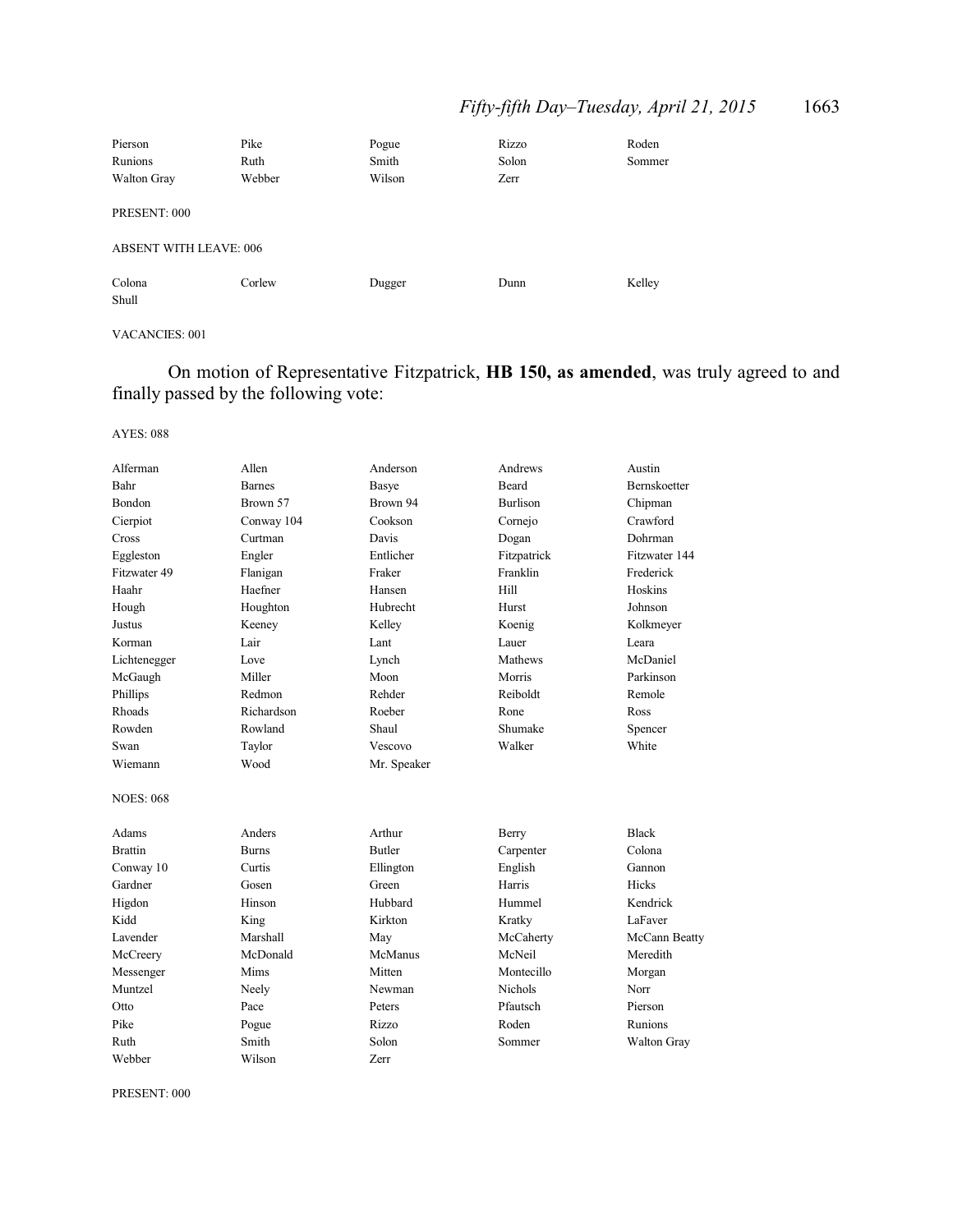ABSENT WITH LEAVE: 006

| Corlew | Dugger | Dunn | Jones | Pietzman |
|--------|--------|------|-------|----------|
| Shull  |        |      |       |          |

VACANCIES: 001

Speaker Diehl declared the bill passed.

### **PERFECTION OF HOUSE JOINT RESOLUTIONS**

**HCS HJR 24**, relating to term limits for statewide offices, was taken up by Representative Cierpiot.

#### Representative Cierpiot offered **House Amendment No. 1**.

*House Amendment No. 1*

AMEND House Committee Substitute for House Joint Resolution No. 24, Page 1, Section 17, Line 10, by deleting the second occurrence of the word "**state**" on said line; and

Further amend said section and page, Line 11, by deleting the second occurrence of the word "**state**" on said line; and

Further amend Page 2, Section 17, Line 15, by deleting the word "**state**" on said line; and

Further amend said bill by amending the title, enacting clause, and intersectional references accordingly.

On motion of Representative Cierpiot, **House Amendment No. 1** was adopted.

On motion of Representative Cierpiot, **HCS HJR 24, as amended**, was adopted.

On motion of Representative Cierpiot, **HCS HJR 24, as amended**, was ordered perfected and printed.

**HCS HJR 7**, relating to bingo, was taken up by Representative Engler.

On motion of Representative Engler, **HCS HJR 7** was adopted.

On motion of Representative Engler, **HCS HJR 7** was ordered perfected and printed.

### **SIGNING OF SENATE BILL**

All other business of the House was suspended while **SCS SB 19** was read at length and, there being no objection, was signed by the Speaker to the end that the same may become law.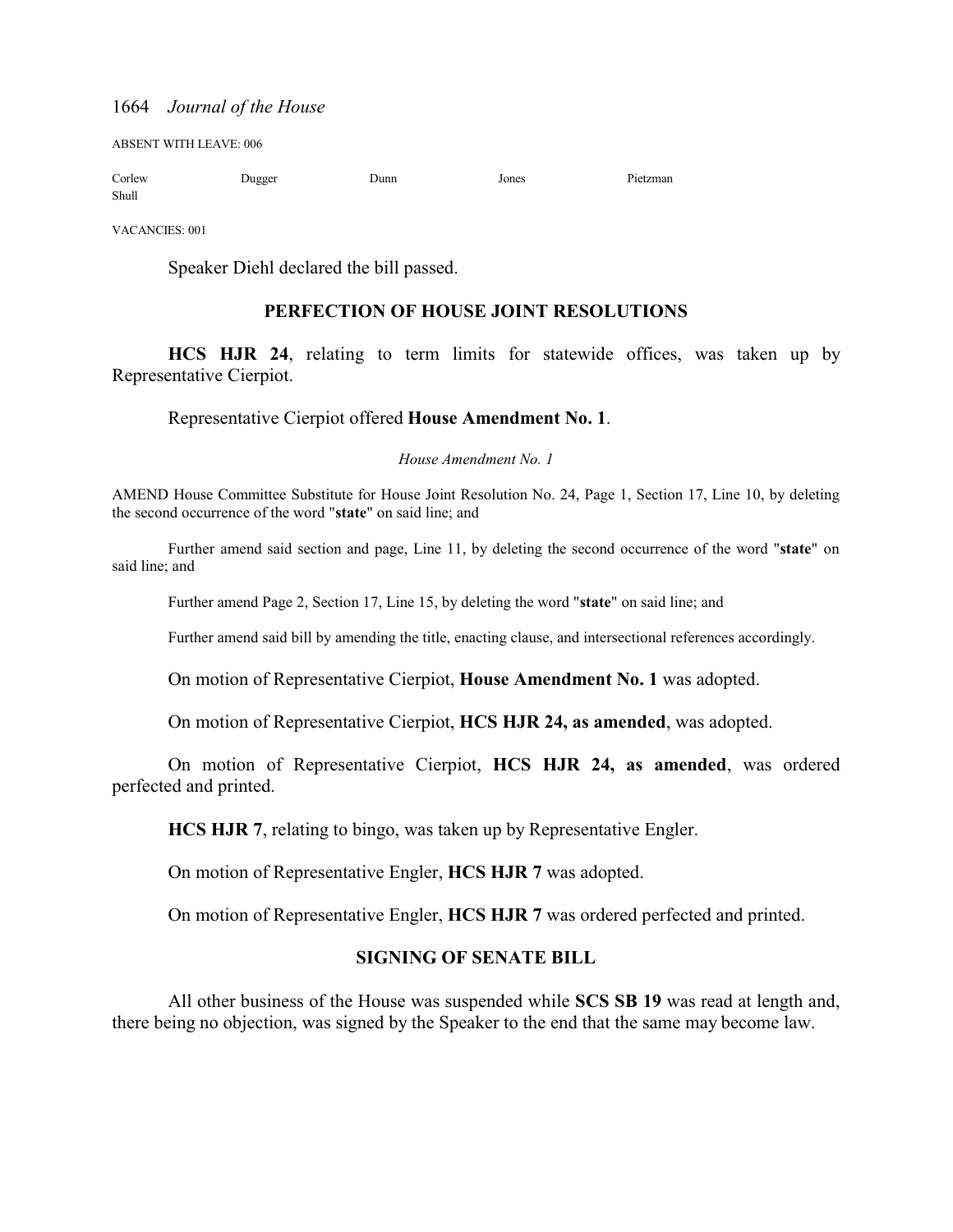### **THIRD READING OF HOUSE BILLS**

**HCS HB 377**, relating to remediation prevention, was taken up by Representative Swan.

Representative Taylor moved the previous question.

### Which motion was adopted by the following vote:

AYES: 113

| Alferman         | Anderson       | Andrews       | Bahr         | <b>Barnes</b>   |
|------------------|----------------|---------------|--------------|-----------------|
| <b>Basye</b>     | Beard          | Bernskoetter  | Berry        | <b>Black</b>    |
| Bondon           | <b>Brattin</b> | Brown 57      | Brown 94     | <b>Burlison</b> |
| Chipman          | Cierpiot       | Conway 104    | Cookson      | Corlew          |
| Crawford         | Cross          | Curtman       | Davis        | Dogan           |
| Dohrman          | Dugger         | Eggleston     | Engler       | English         |
| Entlicher        | Fitzpatrick    | Fitzwater 144 | Fitzwater 49 | Flanigan        |
| Fraker           | Franklin       | Frederick     | Gannon       | Gosen           |
| Haahr            | Haefner        | Hansen        | Hicks        | Higdon          |
| Hill             | Hinson         | Hoskins       | Hough        | Houghton        |
| Hubrecht         | Hurst          | Johnson       | Jones        | Justus          |
| Keeney           | Kelley         | Kidd          | King         | Koenig          |
| Lair             | Lant           | Lauer         | Leara        | Lichtenegger    |
| Love             | Lynch          | Marshall      | Mathews      | McCaherty       |
| McDaniel         | McGaugh        | Messenger     | Miller       | Moon            |
| Morris           | Muntzel        | Neely         | Parkinson    | Pfautsch        |
| Phillips         | Pietzman       | Pike          | Pogue        | Redmon          |
| Rehder           | Reiboldt       | Remole        | Rhoads       | Richardson      |
| Roden            | Roeber         | Rone          | Ross         | Rowden          |
| Rowland          | Ruth           | Shaul         | Shull        | Shumake         |
| Solon            | Sommer         | Spencer       | Swan         | Taylor          |
| Vescovo          | Walker         | White         | Wiemann      | Wilson          |
| Wood             | Zerr           | Mr. Speaker   |              |                 |
| <b>NOES: 041</b> |                |               |              |                 |
| Adams            | Anders         | Arthur        | <b>Burns</b> | <b>Butler</b>   |
| Carpenter        | Colona         | Conway 10     | Curtis       | Ellington       |
| Gardner          | Green          | Harris        | Hubbard      | Hummel          |
| Kendrick         | Kirkton        | Kratky        | LaFaver      | Lavender        |
| May              | McCann Beatty  | McCreery      | McManus      | McNeil          |
| Meredith         | Mims           | Mitten        | Montecillo   | Morgan          |
| Newman           | <b>Nichols</b> | Norr          | Otto         | Pace            |
| Peters           | Rizzo          | Runions       | Smith        | Walton Gray     |
| Webber           |                |               |              |                 |
| PRESENT: 000     |                |               |              |                 |

| Allen  | Austin   | $C$ ornejo | Dunn | Kolkmeyer |
|--------|----------|------------|------|-----------|
| Korman | McDonald | Pierson    |      |           |

VACANCIES: 001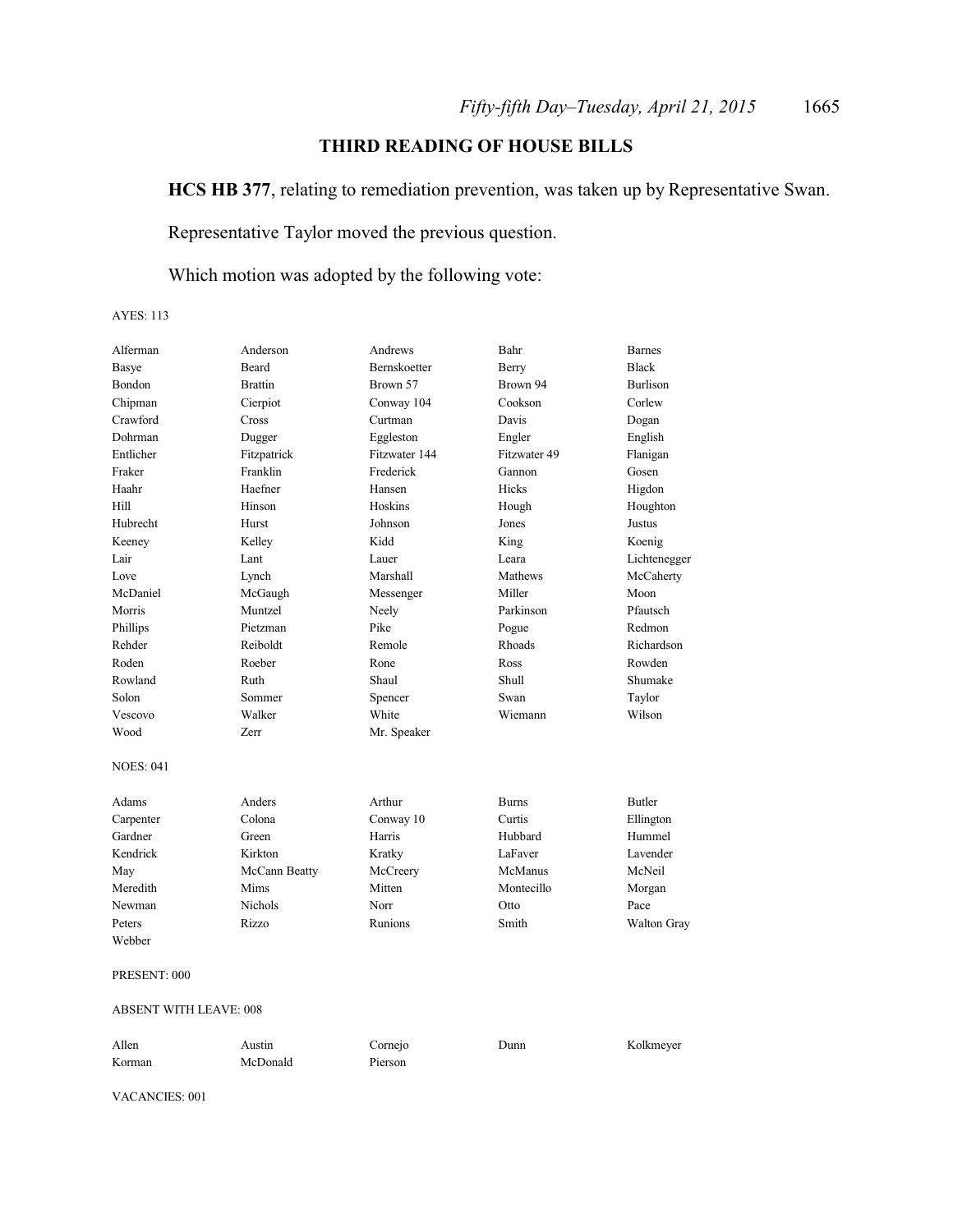On motion of Representative Swan, **HCS HB 377** was read the third time and passed by the following vote:

#### AYES: 146

| Adams                         | Alferman       | Anders       | Anderson      | Andrews        |
|-------------------------------|----------------|--------------|---------------|----------------|
| Arthur                        | <b>Barnes</b>  | <b>Basye</b> | Beard         | Bernskoetter   |
| Berry                         | <b>Black</b>   | Bondon       | Brown 57      | Brown 94       |
| <b>Burlison</b>               | <b>Burns</b>   | Butler       | Carpenter     | Chipman        |
| Cierpiot                      | Colona         | Conway 10    | Conway 104    | Cookson        |
| Corlew                        | Crawford       | Cross        | Curtis        | Curtman        |
| Davis                         | Dogan          | Dohrman      | Dugger        | Eggleston      |
| Ellington                     | Engler         | English      | Entlicher     | Fitzpatrick    |
| Fitzwater 144                 | Fitzwater 49   | Flanigan     | Fraker        | Franklin       |
| Frederick                     | Gannon         | Gardner      | Gosen         | Green          |
| Haahr                         | Haefner        | Hansen       | Harris        | Hicks          |
| Higdon                        | Hill           | Hinson       | Hoskins       | Hough          |
| Houghton                      | Hubbard        | Hubrecht     | Hummel        | Hurst          |
| Johnson                       | Jones          | Justus       | Keeney        | Kelley         |
| Kendrick                      | Kidd           | King         | Kirkton       | Kolkmeyer      |
| Korman                        | Kratky         | LaFaver      | Lair          | Lant           |
| Lauer                         | Leara          | Lichtenegger | Love          | Lynch          |
| Mathews                       | May            | McCaherty    | McCann Beatty | McCreery       |
| McDaniel                      | McGaugh        | McManus      | McNeil        | Meredith       |
| Messenger                     | Miller         | Mims         | Mitten        | Montecillo     |
| Morgan                        | Morris         | Muntzel      | Neely         | <b>Nichols</b> |
| Norr                          | Otto           | Pace         | Parkinson     | Peters         |
| Pfautsch                      | Phillips       | Pietzman     | Pike          | Redmon         |
| Rehder                        | Reiboldt       | Remole       | Rhoads        | Richardson     |
| Rizzo                         | Roden          | Roeber       | Rone          | Ross           |
| Rowden                        | Rowland        | Runions      | Ruth          | Shaul          |
| Shull                         | Shumake        | Smith        | Solon         | Sommer         |
| Spencer                       | Swan           | Taylor       | Vescovo       | Walker         |
| <b>Walton Gray</b>            | Webber         | Wiemann      | Wood          | Zerr           |
| Mr. Speaker                   |                |              |               |                |
| <b>NOES: 009</b>              |                |              |               |                |
| Bahr                          | <b>Brattin</b> | Koenig       | Lavender      | Marshall       |
| Moon                          | Pogue          | White        | Wilson        |                |
| PRESENT: 000                  |                |              |               |                |
| <b>ABSENT WITH LEAVE: 007</b> |                |              |               |                |
| Allen                         | Austin         | Cornejo      | Dunn          | McDonald       |
| Newman                        | Pierson        |              |               |                |

VACANCIES: 001

Speaker Diehl declared the bill passed.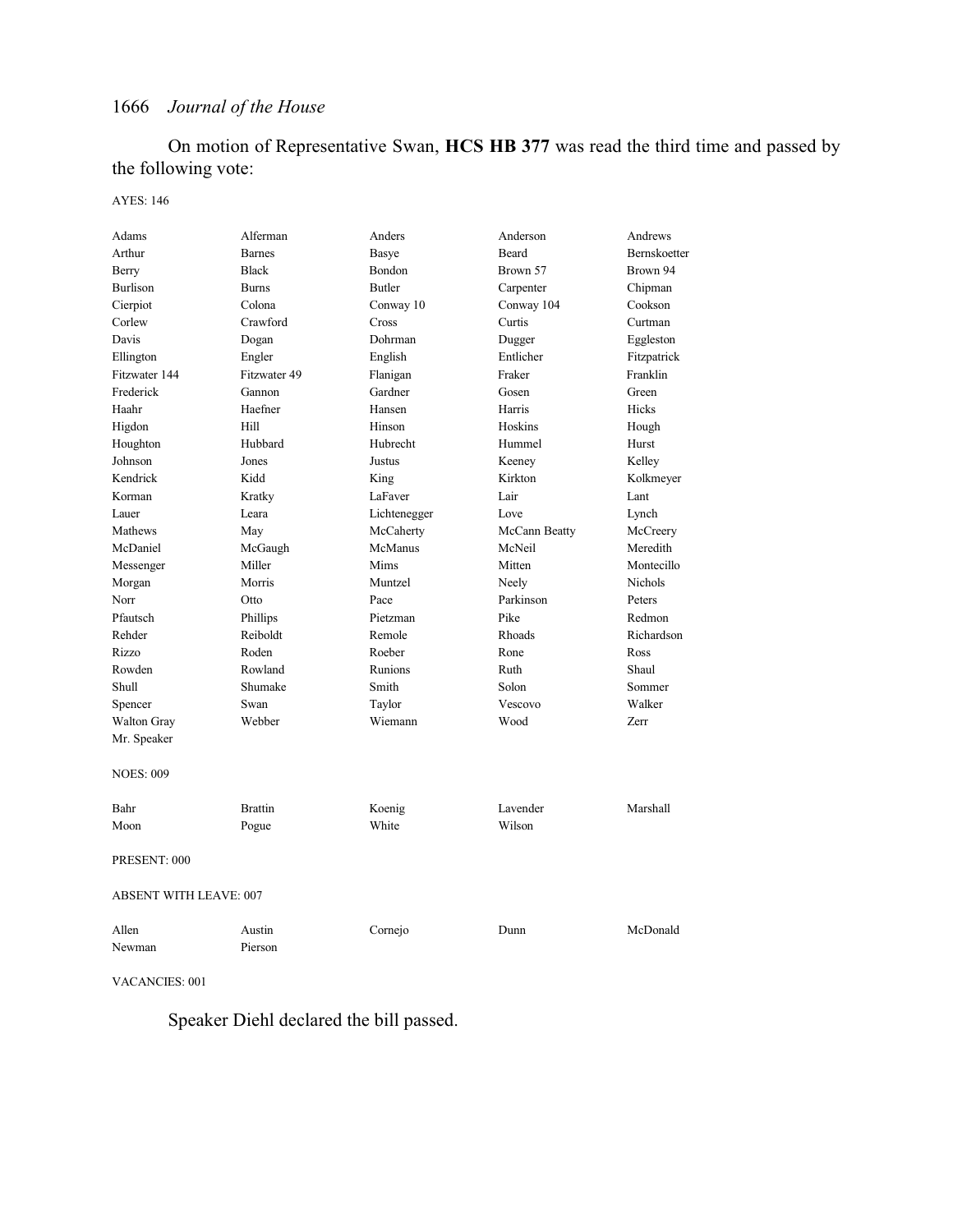**HB 691**, relating to the Missouri state employees' retirement system, was taken up by Representative Leara.

On motion of Representative Leara, **HB 691** was read the third time and passed by the following vote:

AYES: 150

| Adams                         | Alferman            | Allen        | Anders          | Anderson      |  |
|-------------------------------|---------------------|--------------|-----------------|---------------|--|
| Andrews                       | Arthur              | Bahr         | <b>Barnes</b>   | Basye         |  |
| Beard                         | <b>Bernskoetter</b> | Berry        | <b>Black</b>    | Bondon        |  |
| <b>Brattin</b>                | Brown 57            | Brown 94     | <b>Burlison</b> | <b>Burns</b>  |  |
| Carpenter                     | Chipman             | Cierpiot     | Colona          | Conway 10     |  |
| Conway 104                    | Cookson             | Corlew       | Crawford        | Cross         |  |
| Curtis                        | Curtman             | Davis        | Dogan           | Dohrman       |  |
| Ellington                     | Engler              | English      | Entlicher       | Fitzwater 144 |  |
| Fitzwater 49                  | Flanigan            | Fraker       | Franklin        | Frederick     |  |
| Gannon                        | Gardner             | Gosen        | Green           | Haahr         |  |
| Haefner                       | Hansen              | Harris       | Hicks           | Higdon        |  |
| Hill                          | Hinson              | Hoskins      | Hough           | Houghton      |  |
| Hubrecht                      | Hummel              | Hurst        | Johnson         | Jones         |  |
| Justus                        | Keeney              | Kelley       | Kendrick        | Kidd          |  |
| King                          | Kirkton             | Koenig       | Kolkmeyer       | Korman        |  |
| Kratky                        | LaFaver             | Lair         | Lant            | Lauer         |  |
| Lavender                      | Leara               | Lichtenegger | Love            | Lynch         |  |
| Mathews                       | May                 | McCaherty    | McCann Beatty   | McCreery      |  |
| McDaniel                      | McGaugh             | McManus      | McNeil          | Meredith      |  |
| Messenger                     | Miller              | Mims         | Mitten          | Montecillo    |  |
| Morgan                        | Morris              | Muntzel      | Neely           | Newman        |  |
| Nichols                       | Norr                | Otto         | Pace            | Parkinson     |  |
| Peters                        | Pfautsch            | Phillips     | Pierson         | Pietzman      |  |
| Pike                          | Redmon              | Rehder       | Reiboldt        | Remole        |  |
| Rhoads                        | Richardson          | <b>Rizzo</b> | Roden           | Roeber        |  |
| Rone                          | Ross                | Rowden       | Rowland         | Runions       |  |
| Ruth                          | Shaul               | Shull        | Shumake         | Smith         |  |
| Solon                         | Sommer              | Spencer      | Swan            | Taylor        |  |
| Vescovo                       | Walker              | Walton Gray  | Webber          | White         |  |
| Wiemann                       | Wilson              | Wood         | Zerr            | Mr. Speaker   |  |
| <b>NOES: 005</b>              |                     |              |                 |               |  |
| Eggleston                     | Fitzpatrick         | Marshall     | Moon            | Pogue         |  |
| PRESENT: 000                  |                     |              |                 |               |  |
| <b>ABSENT WITH LEAVE: 007</b> |                     |              |                 |               |  |
| Austin                        | Butler              | Cornejo      | Dugger          | Dunn          |  |
| Hubbard                       | McDonald            |              |                 |               |  |

VACANCIES: 001

Speaker Diehl declared the bill passed.

Speaker Pro Tem Hoskins assumed the Chair.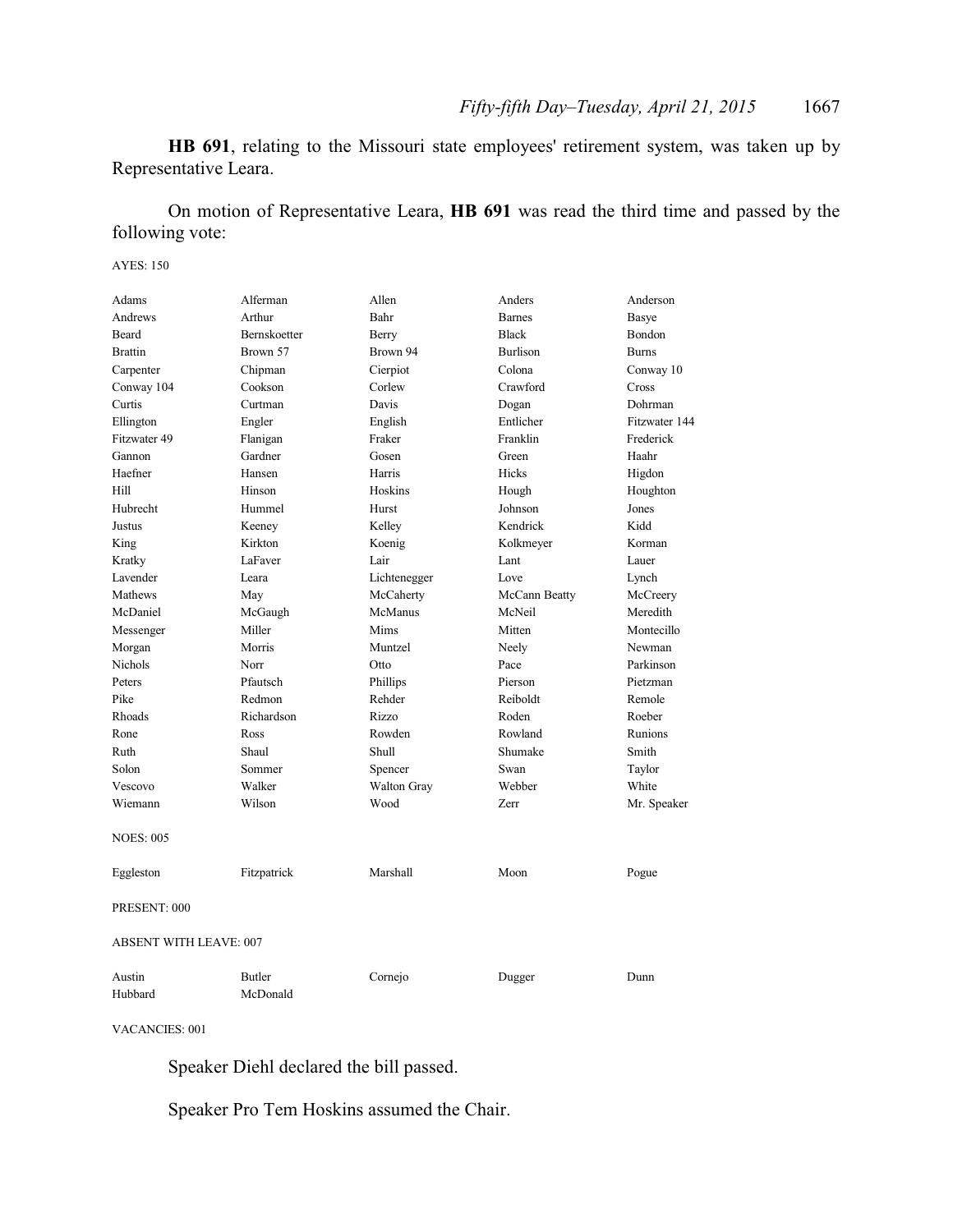**HB 940**, relating to retirement, was taken up by Representative Jones.

On motion of Representative Jones, **HB 940** was read the third time and passed by the following vote:

#### AYES: 151

| Adams                         | Alferman      | Allen           | Anders             | Anderson       |  |
|-------------------------------|---------------|-----------------|--------------------|----------------|--|
| Andrews                       | Arthur        | Bahr            | Basye              | Beard          |  |
| Bernskoetter                  | Berry         | <b>Black</b>    | Bondon             | <b>Brattin</b> |  |
| Brown 57                      | Brown 94      | <b>Burlison</b> | <b>Burns</b>       | Carpenter      |  |
| Chipman                       | Cierpiot      | Colona          | Conway 10          | Conway 104     |  |
| Cookson                       | Corlew        | Crawford        | Cross              | Curtis         |  |
| Curtman                       | Davis         | Dogan           | Dohrman            | Dugger         |  |
| Eggleston                     | Ellington     | English         | Entlicher          | Fitzpatrick    |  |
| Fitzwater 144                 | Fitzwater 49  | Flanigan        | Fraker             | Franklin       |  |
| Frederick                     | Gannon        | Gardner         | Gosen              | Green          |  |
| Haahr                         | Haefner       | Hansen          | Harris             | Hicks          |  |
| Higdon                        | Hill          | Hinson          | Hoskins            | Hough          |  |
| Houghton                      | Hubbard       | Hubrecht        | Hummel             | Hurst          |  |
| Johnson                       | Jones         | Justus          | Keeney             | Kelley         |  |
| Kendrick                      | Kidd          | King            | Kirkton            | Koenig         |  |
| Kolkmeyer                     | Korman        | Kratky          | LaFaver            | Lair           |  |
| Lant                          | Lauer         | Lavender        | Leara              | Lichtenegger   |  |
| Love                          | Lynch         | Marshall        | Mathews            | McCaherty      |  |
| McCann Beatty                 | McCreery      | McDaniel        | McGaugh            | McManus        |  |
| Meredith                      | Messenger     | Miller          | Mims               | Mitten         |  |
| Montecillo                    | Moon          | Morgan          | Morris             | Muntzel        |  |
| Neely                         | Newman        | Nichols         | Norr               | Otto           |  |
| Pace                          | Parkinson     | Peters          | Pfautsch           | Phillips       |  |
| Pierson                       | Pietzman      | Pike            | Redmon             | Rehder         |  |
| Reiboldt                      | Remole        | Rhoads          | Richardson         | Rizzo          |  |
| Roden                         | Roeber        | Rone            | Rowden             | Rowland        |  |
| Runions                       | Ruth          | Shaul           | Shull              | Shumake        |  |
| Smith                         | Solon         | Sommer          | Spencer            | Swan           |  |
| Taylor                        | Vescovo       | Walker          | <b>Walton Gray</b> | Webber         |  |
| White                         | Wiemann       | Wilson          | Wood               | Zerr           |  |
| Mr. Speaker                   |               |                 |                    |                |  |
| <b>NOES: 004</b>              |               |                 |                    |                |  |
| <b>Barnes</b>                 | May           | McNeil          | Pogue              |                |  |
| PRESENT: 000                  |               |                 |                    |                |  |
| <b>ABSENT WITH LEAVE: 007</b> |               |                 |                    |                |  |
| Austin                        | <b>Butler</b> | Cornejo         | Dunn               | Engler         |  |
| McDonald                      | Ross          |                 |                    |                |  |

VACANCIES: 001

Speaker Pro Tem Hoskins declared the bill passed.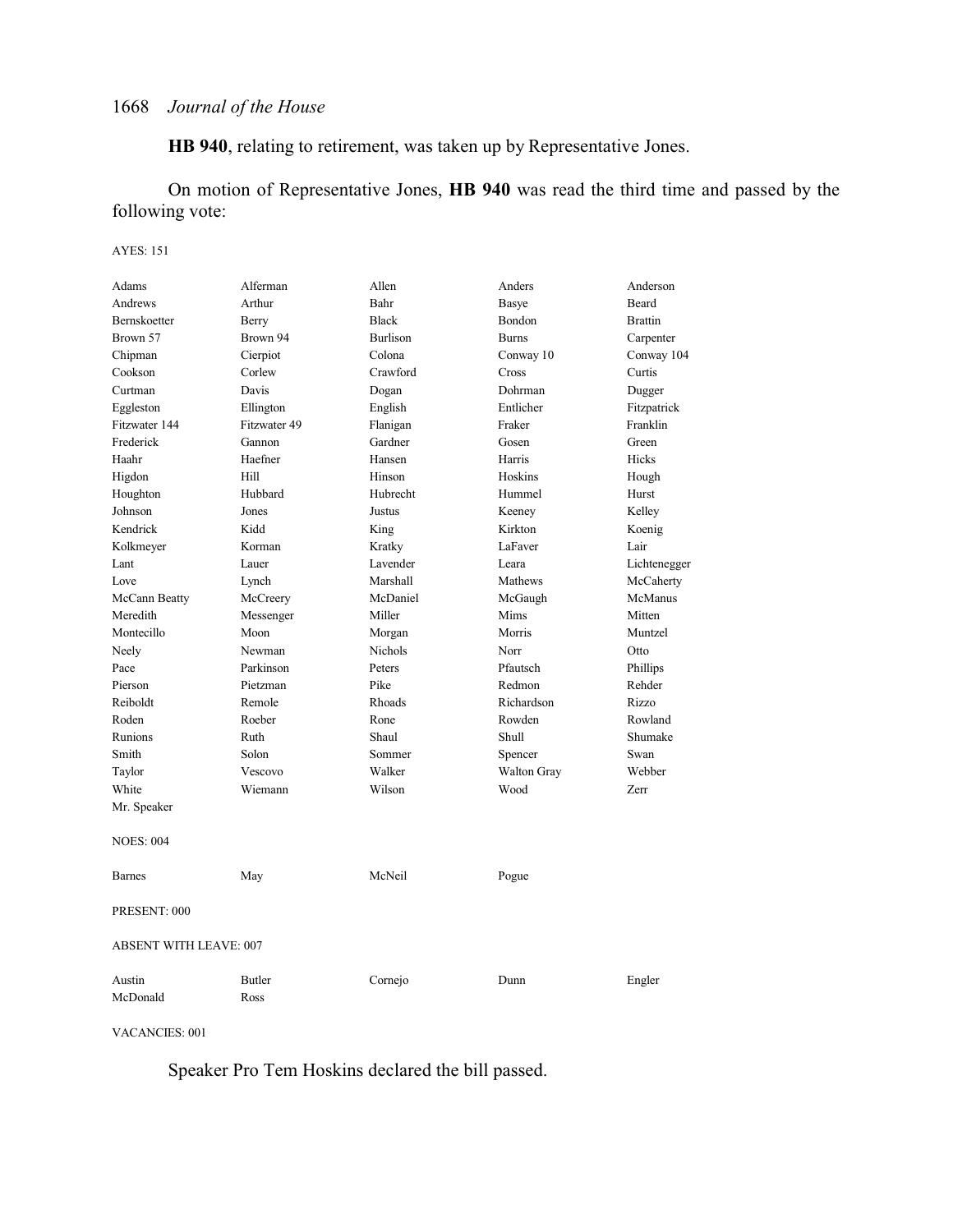### **PERFECTION OF HOUSE BILLS**

**HCS HB 117**, relating to sales tax, was taken up by Representative Burlison.

Representative Burlison offered **House Amendment No. 1**.

*House Amendment No. 1*

AMEND House Committee Substitute for House Bill No. 117, Page 3, Section 144.010, Line 88, by deleting the phrase "**pool halls,**"; and

Further amend said bill, Page 6, Section 144.018, Line 30, by deleting the phrase "**pool halls,**"; and

Further amend said bill, Page 7, Section 144.020, Line 21, by deleting the phrase "**pool halls,**"; and

Further amend said bill by amending the title, enacting clause, and intersectional references accordingly.

On motion of Representative Burlison, **House Amendment No. 1** was adopted.

On motion of Representative Burlison, **HCS HB 117, as amended**, was adopted.

On motion of Representative Burlison, **HCS HB 117, as amended**, was ordered perfected and printed.

**HB 494**, relating to the Missouri local government employees' retirement system, was taken up by Representative Leara.

On motion of Representative Leara, **HB 494** was ordered perfected and printed.

On motion of Representative Richardson, the House recessed until 2:00 p.m.

#### **AFTERNOON SESSION**

The hour of recess having expired, the House was called to order by Speaker Diehl.

#### **PERFECTION OF HOUSE BILLS**

**HCS HB 1058**, relating to the Missouri clean water law, was taken up by Representative Miller.

On motion of Representative Miller, **HCS HB 1058** was adopted.

On motion of Representative Miller, **HCS HB 1058** was ordered perfected and printed.

**HCS HB 137**, relating to competitive bidding, was taken up by Representative McCaherty.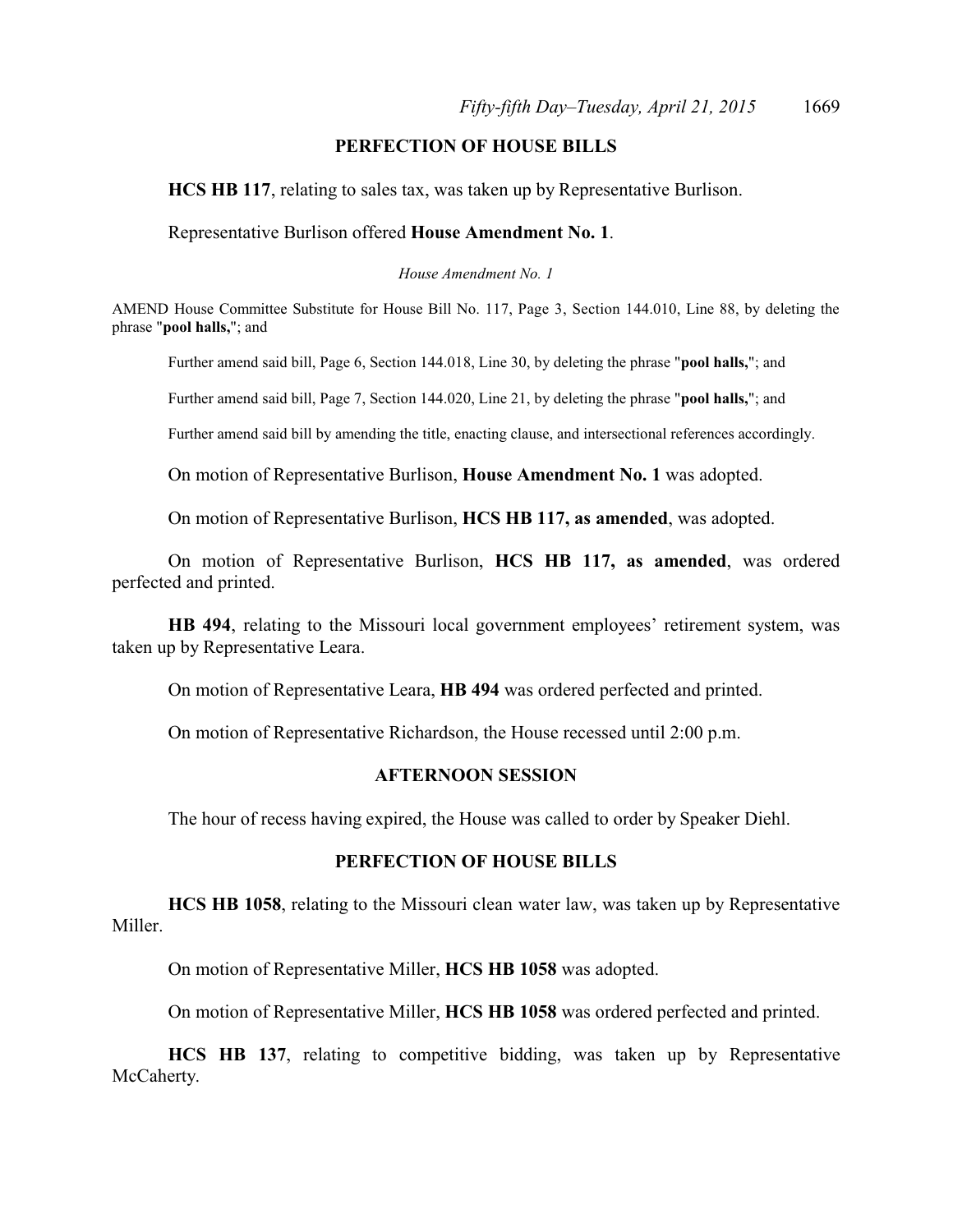#### Representative McCaherty offered **House Amendment No. 1**.

#### *House Amendment No. 1*

AMEND House Committee Substitute for House Bill No. 137, Pages 1-2, Section 34.042, Lines 1-42, by deleting all of said section and inserting in lieu thereof the following:

"34.040. 1. All purchases in excess of three thousand dollars shall be based on competitive bids, except as otherwise provided in this chapter.

2. On any purchase where the estimated expenditure shall be twenty-five thousand dollars or over, except as provided in subsection 5 of this section, the commissioner of administration shall:

(1) Advertise for bids in at least two daily newspapers of general circulation in such places as are most likely to reach prospective bidders and may advertise in at least two weekly minority newspapers and may provide such information through an electronic medium available to the general public at least five days before bids for such purchases are to be opened. Other methods of advertisement, which may include minority business purchase councils, however, may be adopted by the commissioner of administration when such other methods are deemed more advantageous for the supplies to be purchased;

(2) Post a notice of the proposed purchase in his or her office; and

(3) Solicit bids by mail or other reasonable method generally available to the public from prospective suppliers. All bids for such supplies shall be mailed or delivered to the office of the commissioner of administration so as to reach such office before the time set for opening bids.

3. The contract shall be let to the lowest and best bidder. The commissioner of administration shall have the right to reject any or all bids and advertise for new bids, or purchase the required supplies on the open market if they can be so purchased at a better price. When bids received pursuant to this section are unreasonable or unacceptable as to terms and conditions, noncompetitive, or the low bid exceeds available funds and it is determined in writing by the commissioner of administration that time or other circumstances will not permit the delay required to resolicit competitive bids, a contract may be negotiated pursuant to this section, provided that each responsible bidder who submitted such bid under the original solicitation is notified of the determination and is given a reasonable opportunity to modify their bid and submit a best and final bid to the state. In cases where the bids received are noncompetitive or the low bid exceeds available funds, the negotiated price shall be lower than the lowest rejected bid of any responsible bidder under the original solicitation.

4. **The director of the department of revenue shall follow bidding procedures as contained in this section and may promulgate rules necessary to establish such procedures. No points shall be awarded on a request for proposal for a contract license office to a bidder for a return-to-the-state provision offer.**

**5.** All bids shall be based on standard specifications wherever such specifications have been approved by the commissioner of administration. The commissioner of administration shall make rules governing the delivery, inspection, storage and distribution of all supplies so purchased and governing the manner in which all claims for supplies delivered shall be submitted, examined, approved and paid. The commissioner shall determine the amount of bond or deposit and the character thereof which shall accompany bids or contracts.

**[**5.**] 6.** The department of natural resources may, without the approval of the commissioner of administration required pursuant to this section, enter into contracts of up to five hundred thousand dollars to abate illegal waste tire sites pursuant to section 260.276 when the director of the department determines that urgent action is needed to protect public health, safety, natural resources or the environment. The department shall follow bidding procedures pursuant to this section and may promulgate rules necessary to establish such procedures. Any rule or portion of a rule, as that term is defined in section 536.010, that is created under the authority delegated in this section shall become effective only if it complies with and is subject to all of the provisions of chapter 536 and, if applicable, section 536.028. This section and chapter 536 are nonseverable and if any of the powers vested with the general assembly pursuant to chapter 536 to review, to delay the effective date or to disapprove and annul a rule are subsequently held unconstitutional, then the grant of rulemaking authority and any rule proposed or adopted after August 28, 1999, shall be invalid and void.

**[**6.**] 7.** The commissioner of administration and other agencies to which the state purchasing law applies shall not contract for goods or services with a vendor if the vendor or an affiliate of the vendor makes sales at retail of tangible personal property or for the purpose of storage, use, or consumption in this state but fails to collect and properly pay the tax as provided in chapter 144. For the purposes of this section, "affiliate of the vendor" shall mean any person or entity that is controlled by or is under common control with the vendor, whether through stock ownership or otherwise."; and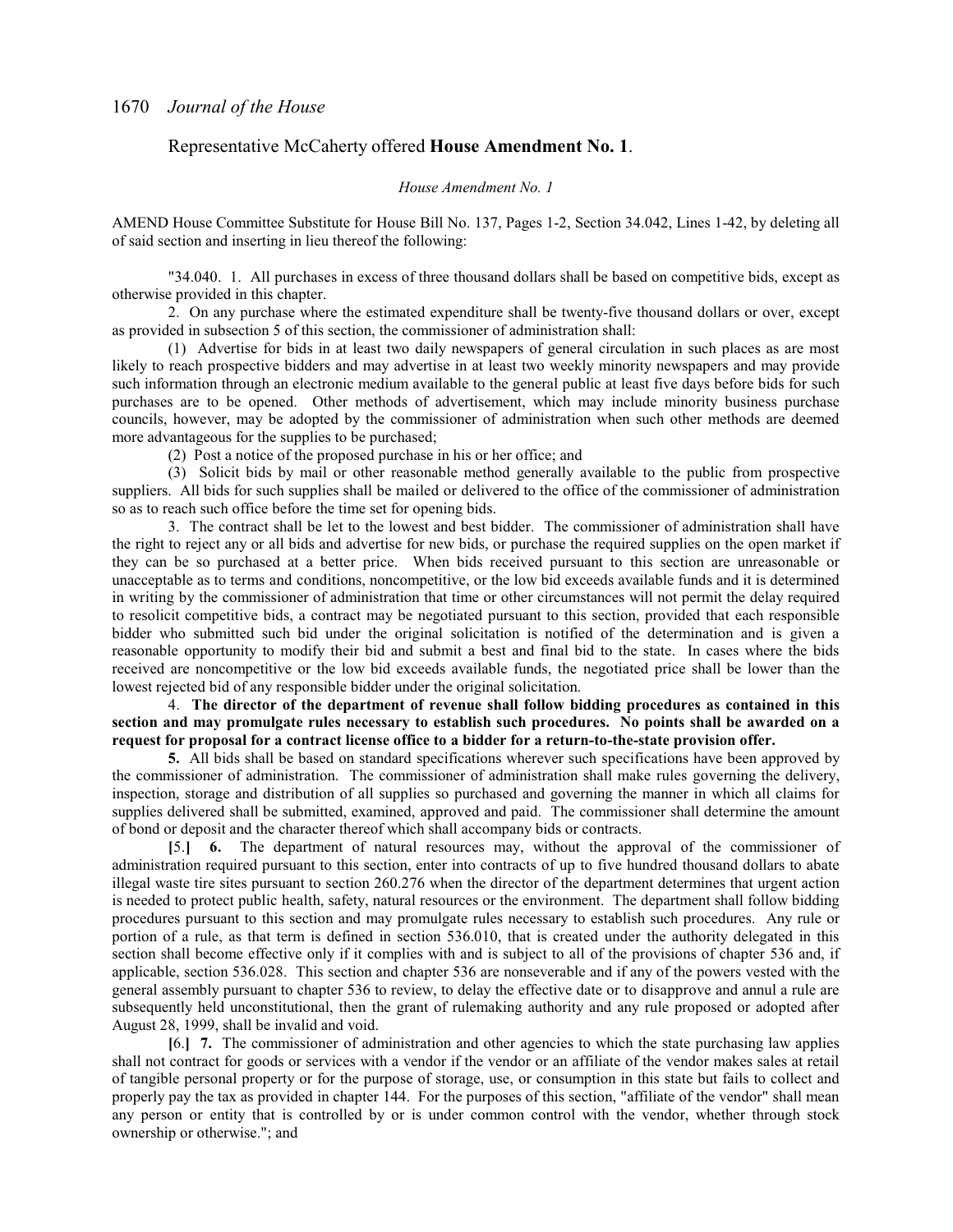Further amend said bill, Page 3, Section 136.055, Lines 19-26, by deleting all of said lines and inserting in lieu thereof the following:

"competitive bidding process. The competitive bidding process shall give priority to organizations and entities that are exempt from taxation under Section 501(c)(3) **[**or**],** 501(c)(6)**, or 501(c)(4), except those civic organizations that would be considered action organizations under 26 C.F.R. Section 1.501(c)(3)-1(c)(3),** of the Internal Revenue Code of 1986, as amended, **with special consideration given to those organizations and entities that reinvest a minimum of seventy-five percent of the net proceeds to charitable organizations in Missouri,** and political subdivisions, including but not limited to, municipalities, counties, and fire protection districts. The director of the department of revenue may promulgate rules and regulations necessary to"; and

Further amend said bill, Page 4, section, Line 51, by inserting after all of said line the following:

"Section B. Because of the need to ensure a fair bidding process for contract license offices, section A of this act is deemed necessary for the immediate preservation of the public health, welfare, peace and safety, and is hereby declared to be an emergency act within the meaning of the constitution, and section A of this act shall be in full force and effect upon its passage and approval."; and

Further amend said bill by amending the title, enacting clause, and intersectional references accordingly.

Representative Cierpiot moved the previous question.

Which motion was adopted by the following vote:

| <b>Bernskoetter</b><br>Basye<br><b>Beard</b><br><b>Barnes</b><br>Berry<br>Bondon<br><b>Burlison</b><br>Brown 94<br>Chipman<br>Crawford<br>Conway 104<br>Corlew<br>Cornejo<br>Curtman<br>Davis<br>Dohrman<br>Dogan<br>English<br>Eggleston<br>Engler<br>Fitzpatrick<br>Dugger<br>Fitzwater 49<br>Frederick<br>Fitzwater 144<br>Franklin<br>Gannon<br>Haefner<br>Haahr<br>Higdon<br>Hansen<br>Hoskins<br>Hubrecht<br>Hinson<br>Houghton<br>Johnson<br><b>Justus</b><br>Kidd<br>Hurst<br>Keeney<br>Korman<br>Lair<br>King<br>Koenig<br>Kolkmeyer<br>Lauer<br>Leara<br>Lant<br>Lichtenegger<br>Love<br>McDaniel<br>Mathews<br>McCaherty<br>McGaugh<br>Miller<br>Morris<br>Muntzel<br>Messenger<br>Moon<br>Pfautsch<br>Pike<br>Phillips<br>Pietzman<br>Redmon<br>Reiboldt<br>Rhoads<br>Pogue<br>Remole<br>Roden<br>Roeber<br>Rone<br>Ross<br>Rowland<br>Ruth<br>Shull<br>Shumake<br>Solon<br>Swan<br>Spencer<br>Taylor<br>Vescovo<br>White<br>Walker<br>Wiemann<br>Wood<br>Zerr<br>Mr. Speaker<br>Anders<br>Arthur<br><b>Butler</b><br><b>Burns</b><br>Colona<br>Dunn<br>Conway 10<br>Ellington<br>Kendrick<br>Harris<br>Green<br>Hummel<br>Kratky<br>LaFaver<br>May<br>McCann Beatty<br>McDonald<br>McCreery<br>McNeil<br>Meredith<br>Mims<br>Montecillo<br><b>Nichols</b><br>Norr<br>Morgan<br>Peters<br>Pierson<br>Pace<br>Rizzo<br>Otto<br>Runions<br>Smith<br>Webber<br><b>Walton Gray</b> | Allen            | Anderson | Andrews | Austin | Bahr |
|--------------------------------------------------------------------------------------------------------------------------------------------------------------------------------------------------------------------------------------------------------------------------------------------------------------------------------------------------------------------------------------------------------------------------------------------------------------------------------------------------------------------------------------------------------------------------------------------------------------------------------------------------------------------------------------------------------------------------------------------------------------------------------------------------------------------------------------------------------------------------------------------------------------------------------------------------------------------------------------------------------------------------------------------------------------------------------------------------------------------------------------------------------------------------------------------------------------------------------------------------------------------------------------------------------------------------------------------------------------------------------------------|------------------|----------|---------|--------|------|
|                                                                                                                                                                                                                                                                                                                                                                                                                                                                                                                                                                                                                                                                                                                                                                                                                                                                                                                                                                                                                                                                                                                                                                                                                                                                                                                                                                                            |                  |          |         |        |      |
|                                                                                                                                                                                                                                                                                                                                                                                                                                                                                                                                                                                                                                                                                                                                                                                                                                                                                                                                                                                                                                                                                                                                                                                                                                                                                                                                                                                            | <b>Black</b>     |          |         |        |      |
|                                                                                                                                                                                                                                                                                                                                                                                                                                                                                                                                                                                                                                                                                                                                                                                                                                                                                                                                                                                                                                                                                                                                                                                                                                                                                                                                                                                            | Cierpiot         |          |         |        |      |
|                                                                                                                                                                                                                                                                                                                                                                                                                                                                                                                                                                                                                                                                                                                                                                                                                                                                                                                                                                                                                                                                                                                                                                                                                                                                                                                                                                                            | Cross            |          |         |        |      |
|                                                                                                                                                                                                                                                                                                                                                                                                                                                                                                                                                                                                                                                                                                                                                                                                                                                                                                                                                                                                                                                                                                                                                                                                                                                                                                                                                                                            |                  |          |         |        |      |
|                                                                                                                                                                                                                                                                                                                                                                                                                                                                                                                                                                                                                                                                                                                                                                                                                                                                                                                                                                                                                                                                                                                                                                                                                                                                                                                                                                                            |                  |          |         |        |      |
|                                                                                                                                                                                                                                                                                                                                                                                                                                                                                                                                                                                                                                                                                                                                                                                                                                                                                                                                                                                                                                                                                                                                                                                                                                                                                                                                                                                            | Gosen            |          |         |        |      |
|                                                                                                                                                                                                                                                                                                                                                                                                                                                                                                                                                                                                                                                                                                                                                                                                                                                                                                                                                                                                                                                                                                                                                                                                                                                                                                                                                                                            | Hill             |          |         |        |      |
|                                                                                                                                                                                                                                                                                                                                                                                                                                                                                                                                                                                                                                                                                                                                                                                                                                                                                                                                                                                                                                                                                                                                                                                                                                                                                                                                                                                            |                  |          |         |        |      |
|                                                                                                                                                                                                                                                                                                                                                                                                                                                                                                                                                                                                                                                                                                                                                                                                                                                                                                                                                                                                                                                                                                                                                                                                                                                                                                                                                                                            |                  |          |         |        |      |
|                                                                                                                                                                                                                                                                                                                                                                                                                                                                                                                                                                                                                                                                                                                                                                                                                                                                                                                                                                                                                                                                                                                                                                                                                                                                                                                                                                                            |                  |          |         |        |      |
|                                                                                                                                                                                                                                                                                                                                                                                                                                                                                                                                                                                                                                                                                                                                                                                                                                                                                                                                                                                                                                                                                                                                                                                                                                                                                                                                                                                            | Lynch            |          |         |        |      |
|                                                                                                                                                                                                                                                                                                                                                                                                                                                                                                                                                                                                                                                                                                                                                                                                                                                                                                                                                                                                                                                                                                                                                                                                                                                                                                                                                                                            |                  |          |         |        |      |
|                                                                                                                                                                                                                                                                                                                                                                                                                                                                                                                                                                                                                                                                                                                                                                                                                                                                                                                                                                                                                                                                                                                                                                                                                                                                                                                                                                                            | Neely            |          |         |        |      |
|                                                                                                                                                                                                                                                                                                                                                                                                                                                                                                                                                                                                                                                                                                                                                                                                                                                                                                                                                                                                                                                                                                                                                                                                                                                                                                                                                                                            |                  |          |         |        |      |
|                                                                                                                                                                                                                                                                                                                                                                                                                                                                                                                                                                                                                                                                                                                                                                                                                                                                                                                                                                                                                                                                                                                                                                                                                                                                                                                                                                                            | Richardson       |          |         |        |      |
|                                                                                                                                                                                                                                                                                                                                                                                                                                                                                                                                                                                                                                                                                                                                                                                                                                                                                                                                                                                                                                                                                                                                                                                                                                                                                                                                                                                            | Rowden           |          |         |        |      |
|                                                                                                                                                                                                                                                                                                                                                                                                                                                                                                                                                                                                                                                                                                                                                                                                                                                                                                                                                                                                                                                                                                                                                                                                                                                                                                                                                                                            |                  |          |         |        |      |
|                                                                                                                                                                                                                                                                                                                                                                                                                                                                                                                                                                                                                                                                                                                                                                                                                                                                                                                                                                                                                                                                                                                                                                                                                                                                                                                                                                                            |                  |          |         |        |      |
|                                                                                                                                                                                                                                                                                                                                                                                                                                                                                                                                                                                                                                                                                                                                                                                                                                                                                                                                                                                                                                                                                                                                                                                                                                                                                                                                                                                            |                  |          |         |        |      |
|                                                                                                                                                                                                                                                                                                                                                                                                                                                                                                                                                                                                                                                                                                                                                                                                                                                                                                                                                                                                                                                                                                                                                                                                                                                                                                                                                                                            | <b>NOES: 039</b> |          |         |        |      |
|                                                                                                                                                                                                                                                                                                                                                                                                                                                                                                                                                                                                                                                                                                                                                                                                                                                                                                                                                                                                                                                                                                                                                                                                                                                                                                                                                                                            | Adams            |          |         |        |      |
|                                                                                                                                                                                                                                                                                                                                                                                                                                                                                                                                                                                                                                                                                                                                                                                                                                                                                                                                                                                                                                                                                                                                                                                                                                                                                                                                                                                            | Carpenter        |          |         |        |      |
|                                                                                                                                                                                                                                                                                                                                                                                                                                                                                                                                                                                                                                                                                                                                                                                                                                                                                                                                                                                                                                                                                                                                                                                                                                                                                                                                                                                            | Gardner          |          |         |        |      |
|                                                                                                                                                                                                                                                                                                                                                                                                                                                                                                                                                                                                                                                                                                                                                                                                                                                                                                                                                                                                                                                                                                                                                                                                                                                                                                                                                                                            | Kirkton          |          |         |        |      |
|                                                                                                                                                                                                                                                                                                                                                                                                                                                                                                                                                                                                                                                                                                                                                                                                                                                                                                                                                                                                                                                                                                                                                                                                                                                                                                                                                                                            |                  |          |         |        |      |
|                                                                                                                                                                                                                                                                                                                                                                                                                                                                                                                                                                                                                                                                                                                                                                                                                                                                                                                                                                                                                                                                                                                                                                                                                                                                                                                                                                                            | Mitten           |          |         |        |      |
|                                                                                                                                                                                                                                                                                                                                                                                                                                                                                                                                                                                                                                                                                                                                                                                                                                                                                                                                                                                                                                                                                                                                                                                                                                                                                                                                                                                            |                  |          |         |        |      |
|                                                                                                                                                                                                                                                                                                                                                                                                                                                                                                                                                                                                                                                                                                                                                                                                                                                                                                                                                                                                                                                                                                                                                                                                                                                                                                                                                                                            |                  |          |         |        |      |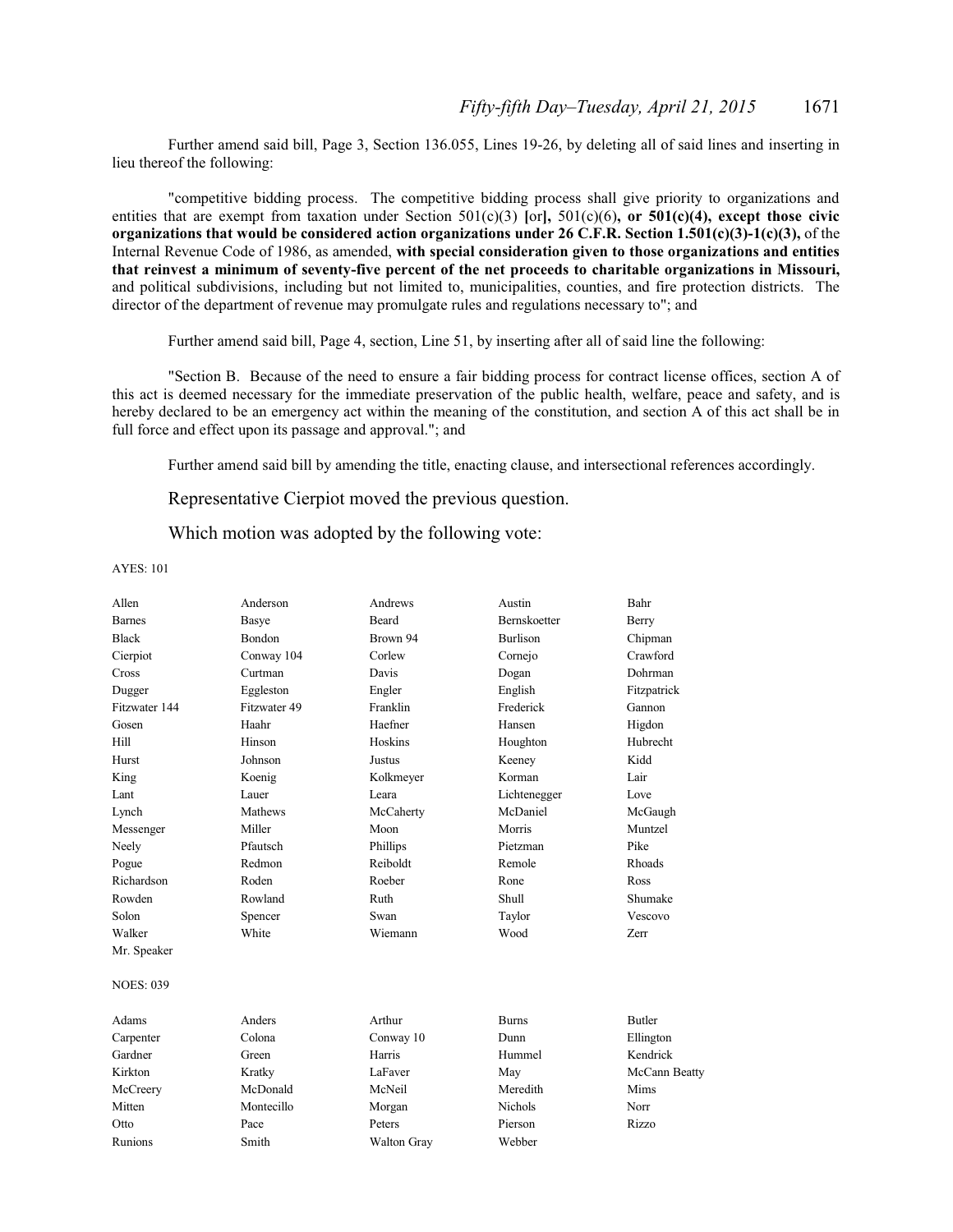PRESENT: 000

#### ABSENT WITH LEAVE: 022

| Alferman  | <b>Brattin</b> | Brown 57  | Cookson  | Curtis   |
|-----------|----------------|-----------|----------|----------|
| Entlicher | Flanigan       | Fraker    | Hicks    | Hough    |
| Hubbard   | Jones          | Kelley    | Lavender | Marshall |
| McManus   | Newman         | Parkinson | Rehder   | Shaul    |
| Sommer    | Wilson         |           |          |          |

VACANCIES: 001

On motion of Representative McCaherty, **House Amendment No. 1** was adopted.

On motion of Representative McCaherty, **HCS HB 137, as amended**, was adopted.

On motion of Representative McCaherty, **HCS HB 137, as amended**, was ordered perfected and printed.

**HCS HBs 671 & 683**, relating to licensure of physicians, was taken up by Representative Frederick.

#### Representative Frederick offered **House Amendment No. 1**.

#### *House Amendment No. 1*

AMEND House Committee Substitute for House Bill Nos. 671 & 683, Page 2, Section 334.040, Line 21, by inserting after the words, "provide proof of" the word, "**successful**"; and

Further amend said page and section, Lines 37-39, by deleting all of said lines and inserting in lieu thereof the following:

"States or the District of Columbia **[**and the applicant is certified in the applicant's area of specialty by the American Board of Medical Specialties, the American Osteopathic Association, or other certifying agency approved by the board by rule**]**."; and

Further amend said bill by amending the title, enacting clause, and intersectional references accordingly.

On motion of Representative Frederick, **House Amendment No. 1** was adopted.

Representative Cierpiot moved the previous question.

Which motion was adopted by the following vote:

#### AYES: 098

Alferman Allen Anderson Andrews Austin Bahr Barnes Basye Beard Bernskoetter Black Bondon Brattin Brown 94 Burlison Chipman Cierpiot Conway 104 Crawford Cross Davis Dogan Dugger Eggleston English Entlicher Fitzpatrick Fitzwater 144 Fitzwater 49 Fraker Franklin Frederick Gannon Gosen Haefner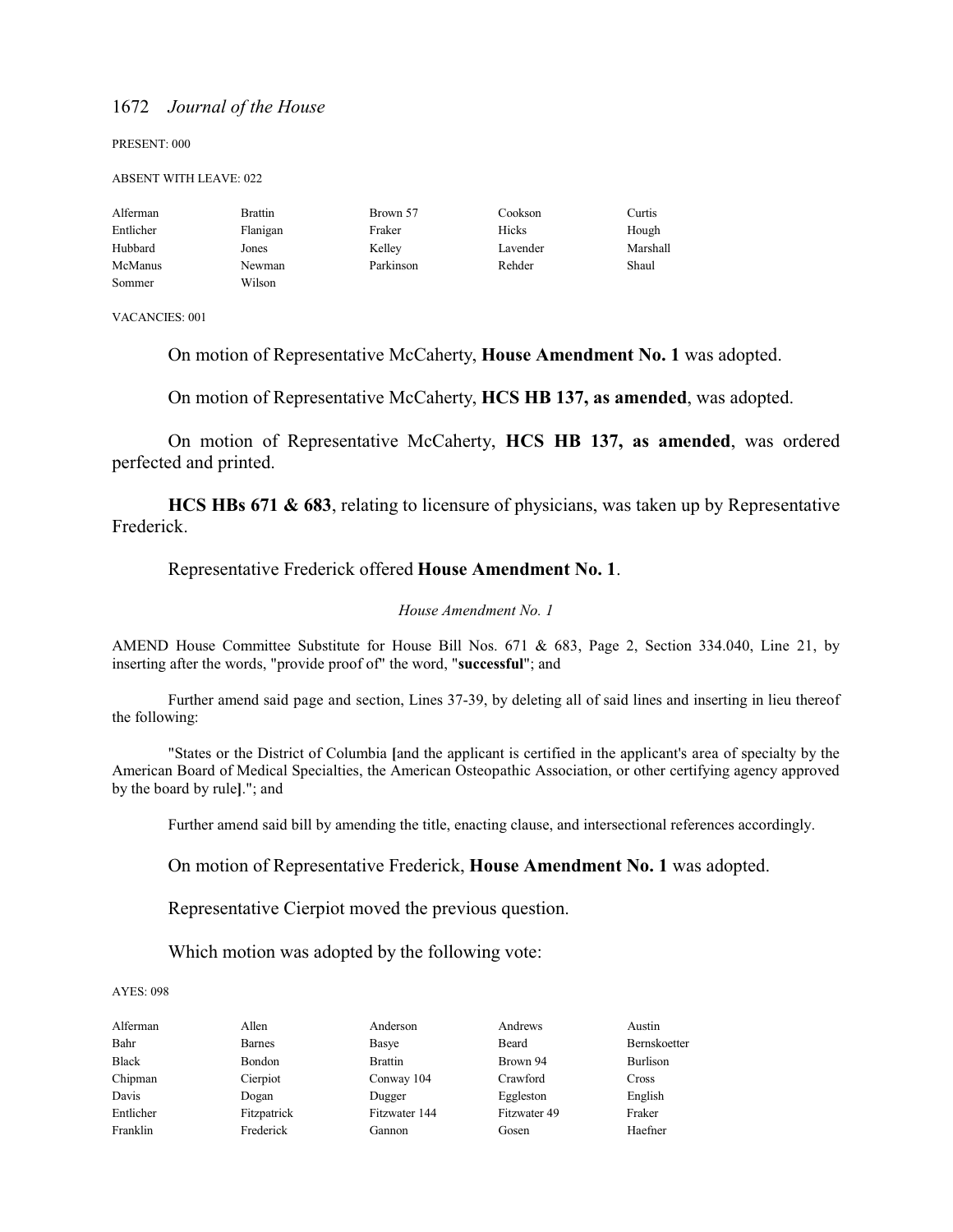### *Fifty-fifth Day–Tuesday, April 21, 2015* 1673

| Hansen                    | Higdon                        | Hill         | Hinson              | Houghton           |  |
|---------------------------|-------------------------------|--------------|---------------------|--------------------|--|
| Hubrecht                  | Hurst                         | Johnson      | <b>Justus</b>       | Keeney             |  |
| Kelley                    | Kidd                          | King         | Koenig              | Kolkmeyer          |  |
| Korman                    | Lair                          | Lant         | Lauer               | Leara              |  |
| Lichtenegger              | Love                          | Lynch        | Mathews             | McDaniel           |  |
| McGaugh                   | Messenger                     | Miller       | Moon                | Morris             |  |
| Muntzel                   | Neely                         | Parkinson    | Pfautsch            | Phillips           |  |
| Pietzman                  | Pike                          | Pogue        | Redmon              | Remole             |  |
| Rhoads                    | Richardson                    | Roden        | Roeber              | Rone               |  |
| Ross                      | Rowden                        | Rowland      | Ruth                | Shaul              |  |
| Shull                     | Solon                         | Spencer      | Swan                | Taylor             |  |
| Vescovo                   | Walker                        | White        | Wiemann             | Wilson             |  |
| Wood                      | Zerr                          | Mr. Speaker  |                     |                    |  |
| <b>NOES: 039</b>          |                               |              |                     |                    |  |
| Adams                     | Anders                        | Arthur       | <b>Burns</b>        | Butler             |  |
| Carpenter                 | Colona                        | Conway 10    | Curtis              | Dunn               |  |
| Gardner                   | Green                         | Harris       | Hummel              | Kendrick           |  |
| Kirkton                   | Kratky                        | LaFaver      | May                 | McCann Beatty      |  |
| McCreery                  | McDonald                      | McManus      | McNeil              | Meredith           |  |
| Mims                      | Mitten                        | Montecillo   | Morgan              | <b>Nichols</b>     |  |
| Norr                      | Otto                          | Pace         | Peters              | Pierson            |  |
| Rizzo                     | Runions                       | Smith        | Walton Gray         |                    |  |
| PRESENT: 000              |                               |              |                     |                    |  |
|                           | <b>ABSENT WITH LEAVE: 025</b> |              |                     |                    |  |
| $\mathbf{D}_{\mathbf{a}}$ | $P_{\rm row}$ 57              | $C_{\Omega}$ | Carl <sub>av1</sub> | C <sub>omain</sub> |  |

| Brown 57 | Cookson   | Corlew | Cornejo            |
|----------|-----------|--------|--------------------|
| Dohrman  | Ellington | Engler | Flanigan           |
| Hicks    | Hoskins   |        | Hubbard            |
| Lavender | Marshall  |        | Newman             |
| Reiboldt | Shumake   | Sommer | Webber             |
|          |           |        | Hough<br>McCaherty |

#### VACANCIES: 001

On motion of Representative Frederick, **HCS HBs 671 & 683, as amended**, was adopted.

On motion of Representative Frederick, **HCS HBs 671 & 683, as amended**, was ordered perfected and printed.

### **THIRD READING OF HOUSE BILLS**

### **HCS HB 807**, relating to court proceedings, was taken up by Representative Cornejo.

On motion of Representative Cornejo, **HCS HB 807** was read the third time and passed by the following vote:

| Alferman     | Allen | Anders | Anderson | Andrews        |
|--------------|-------|--------|----------|----------------|
| Austin       | Bahr  | Barnes | Basye    | Beard          |
| Bernskoetter | Berry | Black  | Bondon   | <b>Brattin</b> |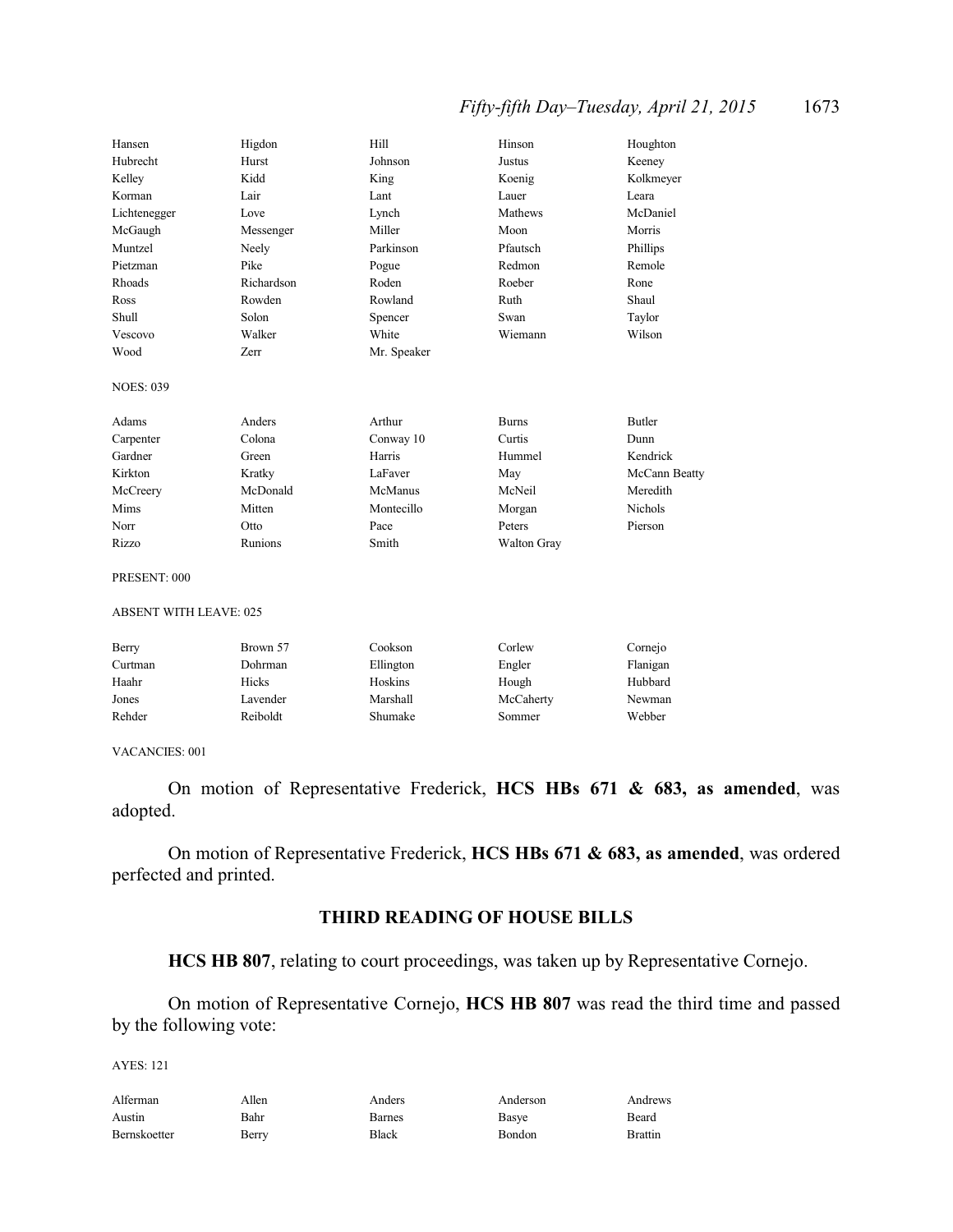| Brown 57                      | Brown 94       | <b>Burlison</b> | <b>Burns</b>   | Carpenter   |
|-------------------------------|----------------|-----------------|----------------|-------------|
| Chipman                       | Cierpiot       | Colona          | Conway 10      | Conway 104  |
| Corlew                        | Cornejo        | Crawford        | Curtman        | Davis       |
| Dogan                         | Dohrman        | Eggleston       | Engler         | English     |
| Entlicher                     | Fitzpatrick    | Fitzwater 144   | Fitzwater 49   | Fraker      |
| Franklin                      | Frederick      | Gannon          | Gosen          | Haefner     |
| Hansen                        | Harris         | Higdon          | Hill           | Hinson      |
| Hoskins                       | Hough          | Houghton        | Hubrecht       | Hummel      |
| Hurst                         | Johnson        | Jones           | Justus         | Keeney      |
| Kelley                        | Kidd           | King            | Koenig         | Kolkmeyer   |
| Korman                        | Kratky         | Lair            | Lant           | Lauer       |
| I eara                        | Lichtenegger   | Love            | Lynch          | Mathews     |
| McDaniel                      | McDonald       | McGaugh         | McManus        | McNeil      |
| Messenger                     | Miller         | Morris          | Muntzel        | Neely       |
| Norr                          | Parkinson      | Pfautsch        | Phillips       | Pietzman    |
| Pike                          | Redmon         | Rehder          | Reiboldt       | Remole      |
| Rhoads                        | Richardson     | Roden           | Roeber         | Rone        |
| Ross                          | Rowden         | Rowland         | <b>Runions</b> | Ruth        |
| Shaul                         | Shull          | Shumake         | Solon          | Sommer      |
| Spencer                       | Swan           | Taylor          | Vescovo        | Walker      |
| White                         | Wiemann        | Wilson          | Wood           | Zerr        |
| Mr. Speaker                   |                |                 |                |             |
| <b>NOES: 030</b>              |                |                 |                |             |
| Adams                         | Arthur         | <b>Butler</b>   | Curtis         | Dunn        |
| Ellington                     | Gardner        | Green           | Kendrick       | Kirkton     |
| LaFaver                       | Marshall       | May             | McCann Beatty  | McCreery    |
| Meredith                      | Mims           | Mitten          | Montecillo     | Moon        |
| Morgan                        | <b>Nichols</b> | Otto            | Pace           | Peters      |
| Pierson                       | Pogue          | Rizzo           | Smith          | Walton Gray |
| PRESENT: 000                  |                |                 |                |             |
| <b>ABSENT WITH LEAVE: 011</b> |                |                 |                |             |
| Cookson                       | Cross          | Dugger          | Flanigan       | Haahr       |
| Hicks                         | Hubbard        | Lavender        | McCaherty      | Newman      |

VACANCIES: 001

Webber

Speaker Diehl declared the bill passed.

### **PERFECTION OF HOUSE BILLS**

### **HCS HB 1066**, relating to infection reporting, was taken up by Representative Allen.

### Representative Allen offered **House Amendment No. 1**.

#### *House Amendment No. 1*

AMEND House Committee Substitute for House Bill No. 1066, Page 2, Section 192.667, Line 39 through 40, by deleting all of said lines and inserting in lieu thereof the following: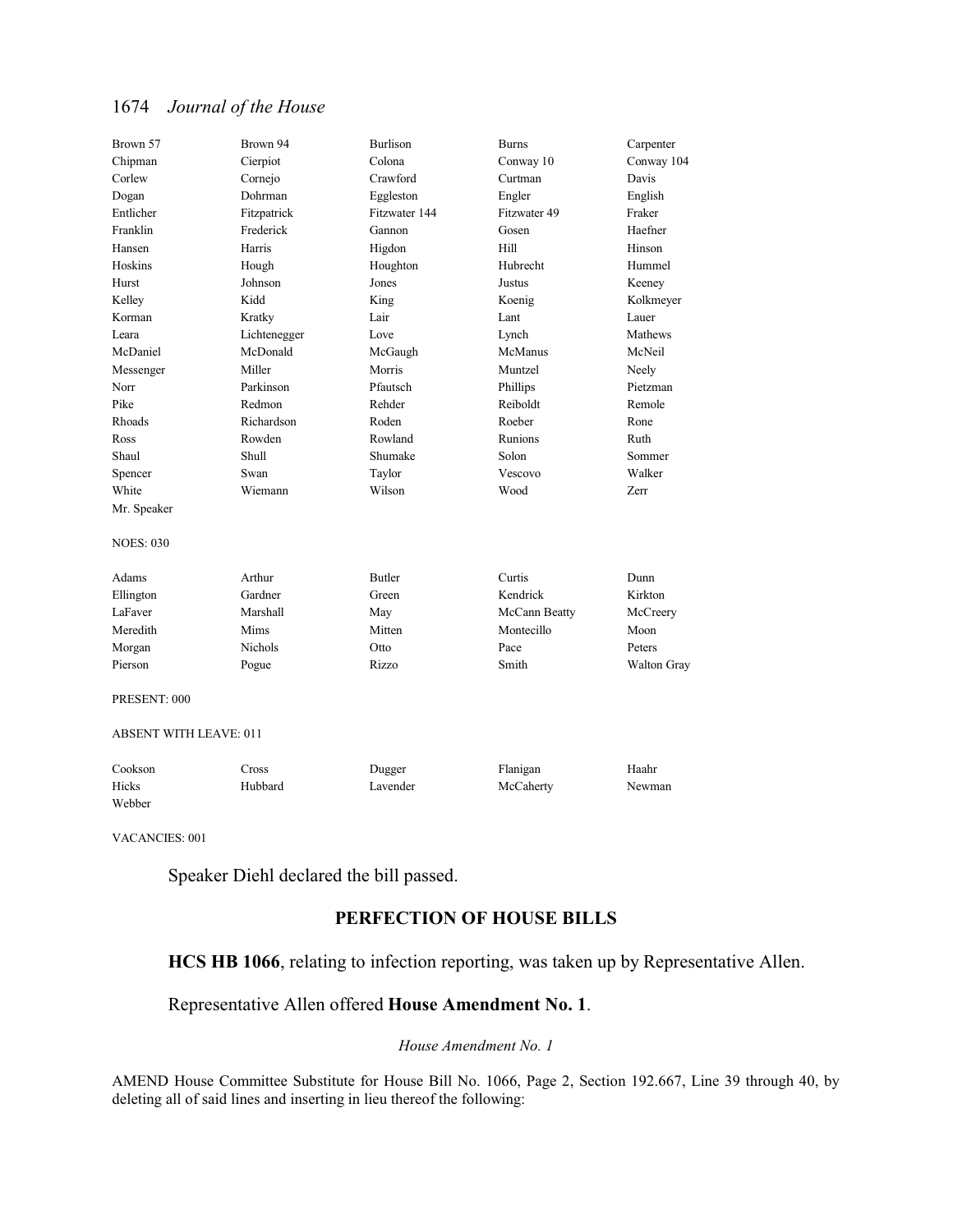"control indicators and **[**rates than would be provided under subsections 2, 3, and 6 to 12 of this section**]metrics**;"; and

Further amend said bill and section, Page 3, Line 58, by inserting immediately after the word "implement" the words "**guidelines from**"; and

Further amend said bill and section, Page 4, Line 109, by deleting the word "report" and inserting in lieu thereof the words "[report] **publication**"; and

Further amend said bill and section, Page 5, Line 136, by deleting the word "**of**" and inserting in lieu thereof the word "**or**"; and

Further amend said bill and section, Page 6, Line 158, by deleting the word "**risk**" and inserting in lieu thereof the words "**metrics on risk**"; and

Further amend said bill, section, and page, Line 178, by deleting the phrase "[subsection 14] of" and inserting in lieu thereof the phrase "[subsection 14 of]"; and

Further amend said bill by amending the title, enacting clause, and intersectional references accordingly.

On motion of Representative Allen, **House Amendment No. 1** was adopted.

On motion of Representative Allen, **HCS HB 1066, as amended**, was adopted.

On motion of Representative Allen, **HCS HB 1066, as amended**, was ordered perfected and printed.

**HCS HB 830**, relating to industrial hemp, was taken up by Representative Curtman.

On motion of Representative Curtman, **HCS HB 830** was adopted.

On motion of Representative Curtman, **HCS HB 830** was ordered perfected and printed.

**HCS HB 1312**, relating to the classification of tax credits by the Department of Economic Development, was taken up by Representative Rowden.

Representative Barnes offered **House Amendment No. 1**.

#### *House Amendment No. 1*

AMEND House Committee Substitute for House Bill No. 1312, Page 1, Section 620.3225, Lines 5 through 7, by deleting all of said lines and inserting in lieu thereof the following:

"**2. For the purposes of this section, the following terms shall mean:**

**(1) "Direct benefit", tax revenues received by the state of Missouri that would not otherwise be received, but for the tax credit; and**

**(2) "Indirect benefit", tax revenues that the department estimates may be received based on a multiplier-effect or the Regional Economic Modeling, Inc. dataset.**"; and

Further amend said bill by amending the title, enacting clause, and intersectional references accordingly.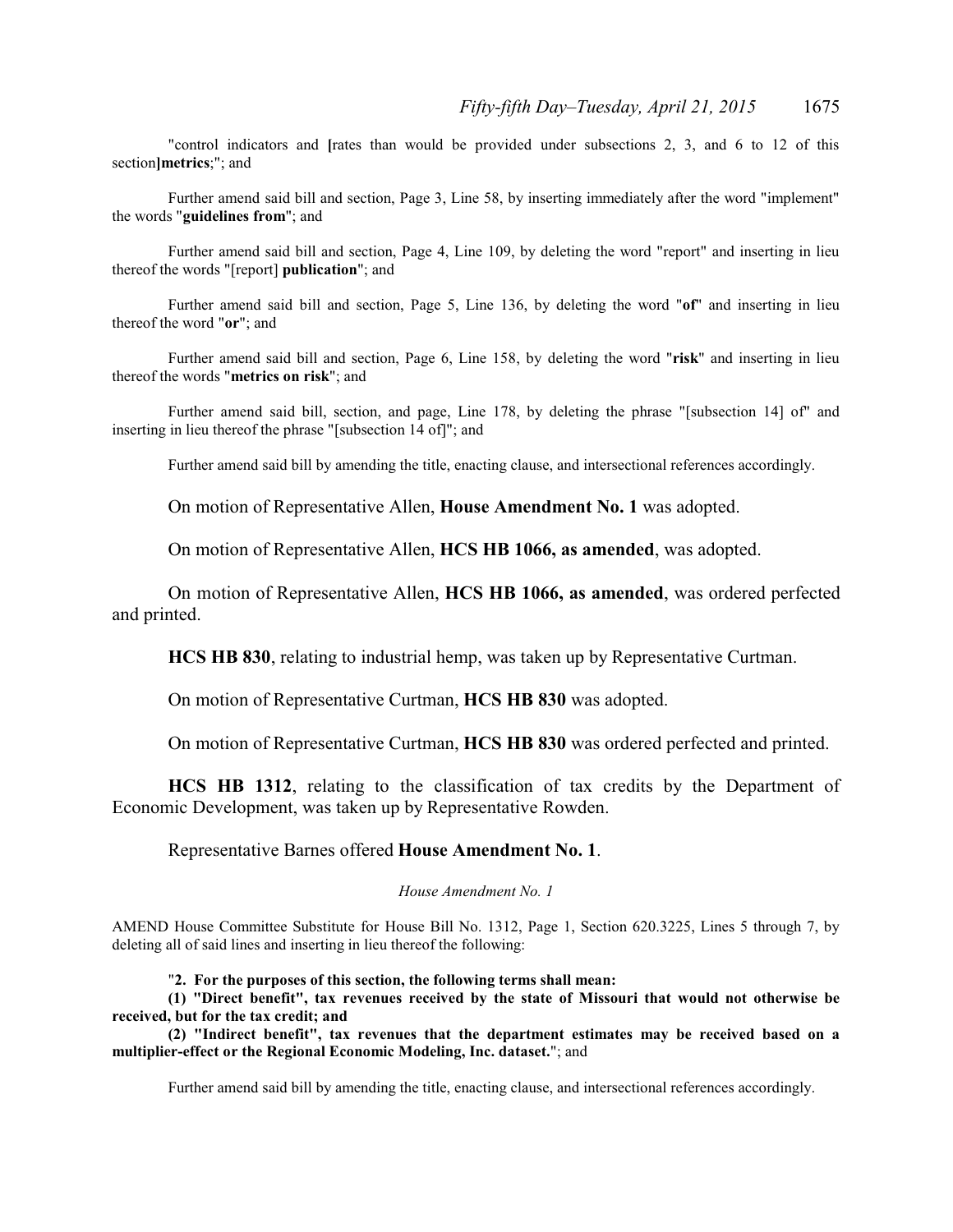On motion of Representative Barnes, **House Amendment No. 1** was adopted.

Representative Richardson moved the previous question.

Which motion was adopted by the following vote:

#### AYES: 098

| Alferman                      | Allen          | Anderson      | Andrews            | Austin          |
|-------------------------------|----------------|---------------|--------------------|-----------------|
| Bahr                          | <b>Barnes</b>  | Basye         | <b>Beard</b>       | Berry           |
| <b>Black</b>                  | <b>Brattin</b> | Brown 57      | Brown 94           | <b>Burlison</b> |
| Chipman                       | Cierpiot       | Corlew        | Cornejo            | Crawford        |
| Curtman                       | Davis          | Dogan         | Dohrman            | Dugger          |
| Eggleston                     | Engler         | English       | Entlicher          | Fitzwater 144   |
| Fraker                        | Frederick      | Gannon        | Gosen              | Haefner         |
| Hansen                        | Hill           | Hoskins       | Houghton           | Hubrecht        |
| Hurst                         | Johnson        | Justus        | Keeney             | Kelley          |
| Kidd                          | King           | Koenig        | Kolkmeyer          | Korman          |
| Lair                          | Lant           | Leara         | Lichtenegger       | Love            |
| Lynch                         | Mathews        | McCaherty     | McDaniel           | McGaugh         |
| Messenger                     | Miller         | Moon          | Morris             | Muntzel         |
| Neely                         | Parkinson      | Pfautsch      | Phillips           | Pietzman        |
| Pike                          | Pogue          | Redmon        | Rehder             | Reiboldt        |
| Remole                        | Rhoads         | Richardson    | Roden              | Rone            |
| Rowden                        | Rowland        | Ruth          | Shaul              | Shull           |
| Shumake                       | Solon          | Sommer        | Swan               | Taylor          |
| Vescovo                       | Walker         | White         | Wiemann            | Wilson          |
| Wood                          | <b>Zerr</b>    | Mr. Speaker   |                    |                 |
| <b>NOES: 035</b>              |                |               |                    |                 |
| Adams                         | Anders         | Arthur        | <b>Burns</b>       | <b>Butler</b>   |
| Conway 10                     | Curtis         | Dunn          | Gardner            | Green           |
| Harris                        | Hummel         | Kendrick      | Kirkton            | Kratky          |
| LaFaver                       | May            | McCreery      | McDonald           | McNeil          |
| Meredith                      | Mims           | Mitten        | Montecillo         | <b>Nichols</b>  |
| Norr                          | Otto           | Pace          | Peters             | Pierson         |
| Rizzo                         | Runions        | Smith         | <b>Walton Gray</b> | Webber          |
| PRESENT: 000                  |                |               |                    |                 |
| <b>ABSENT WITH LEAVE: 029</b> |                |               |                    |                 |
| <b>Bernskoetter</b>           | Bondon         | Carpenter     | Colona             | Conway 104      |
| Cookson                       | Cross          | Ellington     | Fitzpatrick        | Fitzwater 49    |
| Flanigan                      | Franklin       | Haahr         | Hicks              | Higdon          |
| Hinson                        | Hough          | Hubbard       | Jones              | Lauer           |
| Lavender                      | Marshall       | McCann Beatty | McManus            | Morgan          |
| Newman                        | Roeber         | Ross          | Spencer            |                 |

#### VACANCIES: 001

On motion of Representative Rowden, **HCS HB 1312, as amended**, was adopted.

On motion of Representative Rowden, **HCS HB 1312, as amended**, was ordered perfected and printed.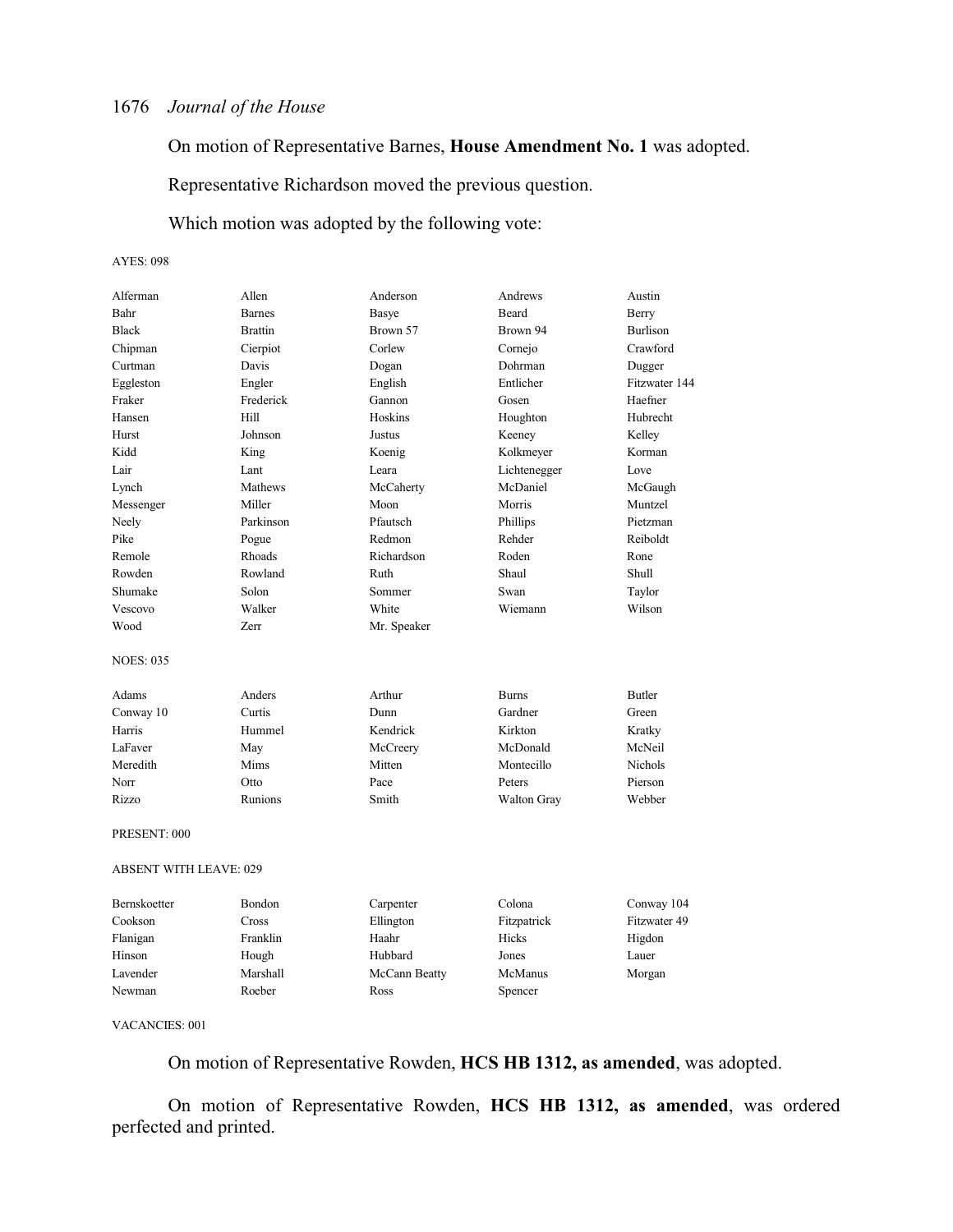**HCS HB 385**, relating to real estate transactions, was taken up by Representative Walker.

Speaker Pro Tem Hoskins resumed the Chair.

On motion of Representative Walker, **HCS HB 385** was adopted.

On motion of Representative Walker, **HCS HB 385** was ordered perfected and printed.

**HCS HB 519**, relating to administrative leave for state employees, was taken up by Representative Vescovo.

Representative Richardson moved the previous question.

Which motion was adopted by the following vote:

AYES: 101

| Alferman         | Allen              | Anderson       | Andrews      | Austin              |
|------------------|--------------------|----------------|--------------|---------------------|
| Bahr             | <b>Barnes</b>      | Basye          | <b>Beard</b> | <b>Bernskoetter</b> |
| Berry            | <b>Bondon</b>      | Brown 57       | Brown 94     | <b>Burlison</b>     |
| Chipman          | Cierpiot           | Conway 104     | Corlew       | Cornejo             |
| Crawford         | Cross              | Curtman        | Davis        | Dogan               |
| Dohrman          | Dugger             | Eggleston      | Engler       | English             |
| Entlicher        | Fitzpatrick        | Fitzwater 144  | Fitzwater 49 | Fraker              |
| Frederick        | Gannon             | Gosen          | Haefner      | Hansen              |
| Hill             | Hinson             | Hoskins        | Hough        | Houghton            |
| Hubrecht         | Hurst              | Johnson        | Justus       | Keeney              |
| Kelley           | Kidd               | King           | Koenig       | Kolkmeyer           |
| Korman           | Lair               | Lant           | Lauer        | Leara               |
| Lichtenegger     | Love               | Lynch          | Mathews      | McDaniel            |
| McGaugh          | Messenger          | Miller         | Moon         | Morris              |
| Muntzel          | Neely              | Pfautsch       | Phillips     | Pietzman            |
| Pike             | Pogue              | Redmon         | Reiboldt     | Remole              |
| Richardson       | Roden              | Roeber         | Rone         | Ross                |
| Rowden           | Rowland            | Ruth           | Shaul        | Shull               |
| Shumake          | Solon              | Sommer         | Spencer      | Swan                |
| Taylor           | Vescovo            | Walker         | White        | Wiemann             |
| Wilson           |                    |                |              |                     |
| <b>NOES: 037</b> |                    |                |              |                     |
| Adams            | Anders             | Arthur         | <b>Burns</b> | <b>Butler</b>       |
| Carpenter        | Conway 10          | Curtis         | Dunn         | Ellington           |
| Gardner          | Green              | Harris         | Hummel       | Kendrick            |
| Kirkton          | Kratky             | LaFaver        | May          | McCann Beatty       |
| McCreery         | McNeil             | Meredith       | Mims         | Mitten              |
| Montecillo       | Morgan             | <b>Nichols</b> | Norr         | Otto                |
| Pace             | Peters             | Pierson        | Rizzo        | Runions             |
| Smith            | <b>Walton Gray</b> |                |              |                     |

PRESENT: 000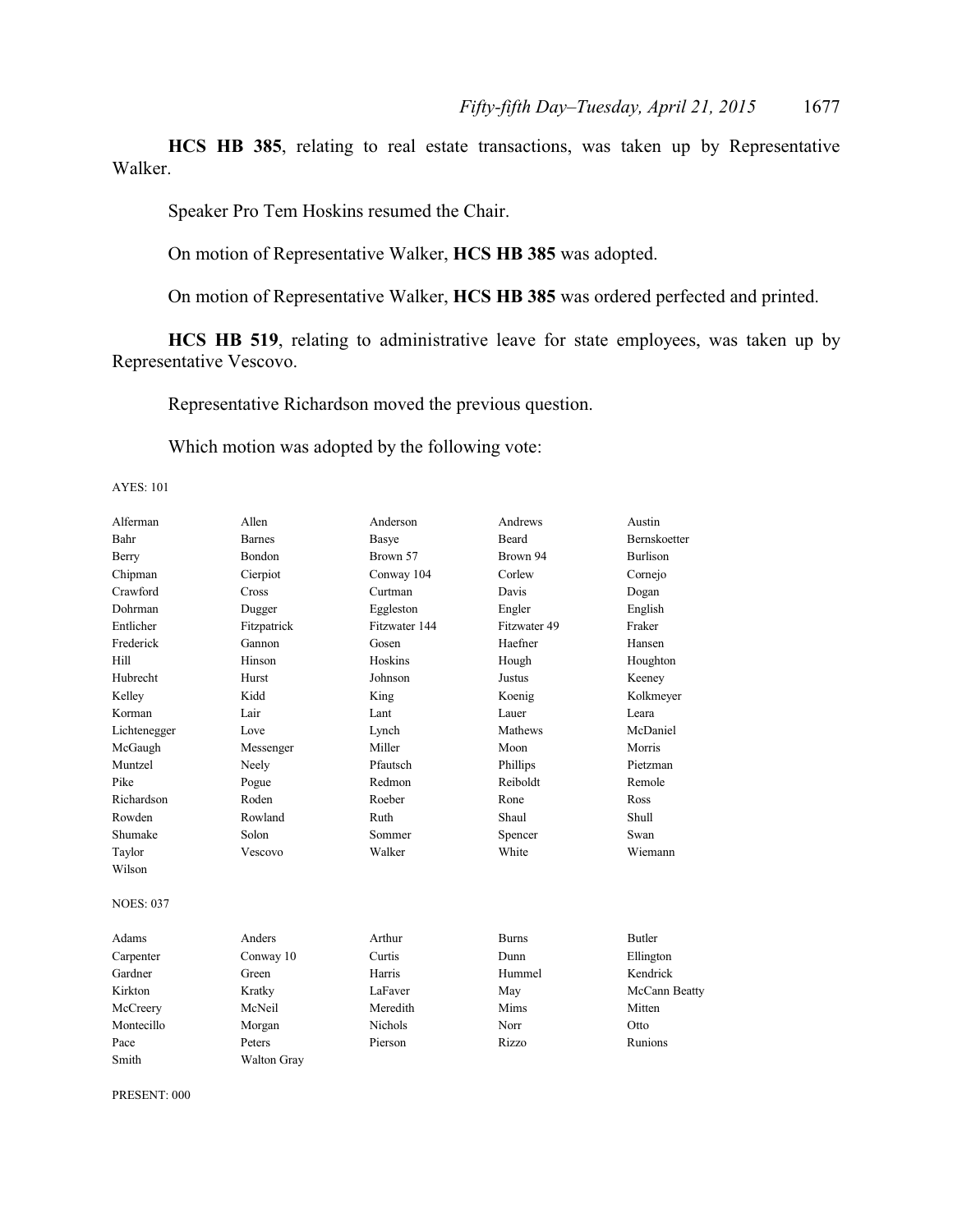#### ABSENT WITH LEAVE: 024

| <b>Black</b> | Brattin  | Colona    | Cookson     | Flanigan |
|--------------|----------|-----------|-------------|----------|
| Franklin     | Haahr    | Hicks     | Higdon      | Hubbard  |
| Jones        | Lavender | Marshall  | McCaherty   | McDonald |
| McManus      | Newman   | Parkinson | Rehder      | Rhoads   |
| Webber       | Wood     | Zerr      | Mr. Speaker |          |

VACANCIES: 001

On motion of Representative Vescovo, **HCS HB 519** was adopted.

On motion of Representative Vescovo, **HCS HB 519** was ordered perfected and printed.

### **THIRD READING OF SENATE BILLS**

**HCS SB 221**, relating to political subdivisions, was taken up by Representative Hinson.

Representative Richardson moved the previous question.

Which motion was adopted by the following vote:

| Alferman         | Allen         | Anderson           | Andrews         | Austin        |
|------------------|---------------|--------------------|-----------------|---------------|
| Bahr             | <b>Barnes</b> | Basye              | Beard           | Bernskoetter  |
| Berry            | <b>Bondon</b> | <b>Brattin</b>     | <b>Burlison</b> | Chipman       |
| Cierpiot         | Conway 104    | Corlew             | Cornejo         | Crawford      |
| Cross            | Curtman       | Davis              | Dogan           | Dohrman       |
| Dugger           | Eggleston     | Engler             | English         | Entlicher     |
| Fitzwater 144    | Fitzwater 49  | Franklin           | Frederick       | Gannon        |
| Gosen            | Haefner       | Hansen             | Hill            | Hinson        |
| Hoskins          | Houghton      | Hubrecht           | Hurst           | Johnson       |
| Jones            | Justus        | Keeney             | Kelley          | Kidd          |
| King             | Koenig        | Kolkmeyer          | Korman          | Lair          |
| Lant             | Lauer         | Leara              | Lichtenegger    | Lynch         |
| Marshall         | Mathews       | McCaherty          | McDaniel        | McGaugh       |
| Messenger        | Miller        | Moon               | Morris          | Muntzel       |
| Parkinson        | Pfautsch      | Phillips           | Pike            | Pogue         |
| Redmon           | Rehder        | Reiboldt           | Remole          | Rhoads        |
| Richardson       | Roden         | Roeber             | Rone            | Ross          |
| Rowden           | Rowland       | Ruth               | Shaul           | Shull         |
| Shumake          | Solon         | Sommer             | Spencer         | Swan          |
| Taylor           | Vescovo       | Walker             | White           | Wiemann       |
| Wilson           | Wood          | <b>Zerr</b>        |                 |               |
| <b>NOES: 039</b> |               |                    |                 |               |
| Adams            | Anders        | Arthur             | <b>Burns</b>    | <b>Butler</b> |
| Carpenter        | Colona        | Conway 10          | Curtis          | Dunn          |
| Ellington        | Gardner       | Green              | Harris          | Hummel        |
| Kendrick         | Kirkton       | Kratky             | May             | McCann Beatty |
| McCreery         | McManus       | McNeil             | Meredith        | Mims          |
| Mitten           | Montecillo    | Morgan             | Nichols         | Norr          |
| Otto             | Pace          | Peters             | Pierson         | Rizzo         |
| Runions          | Smith         | <b>Walton Gray</b> | Webber          |               |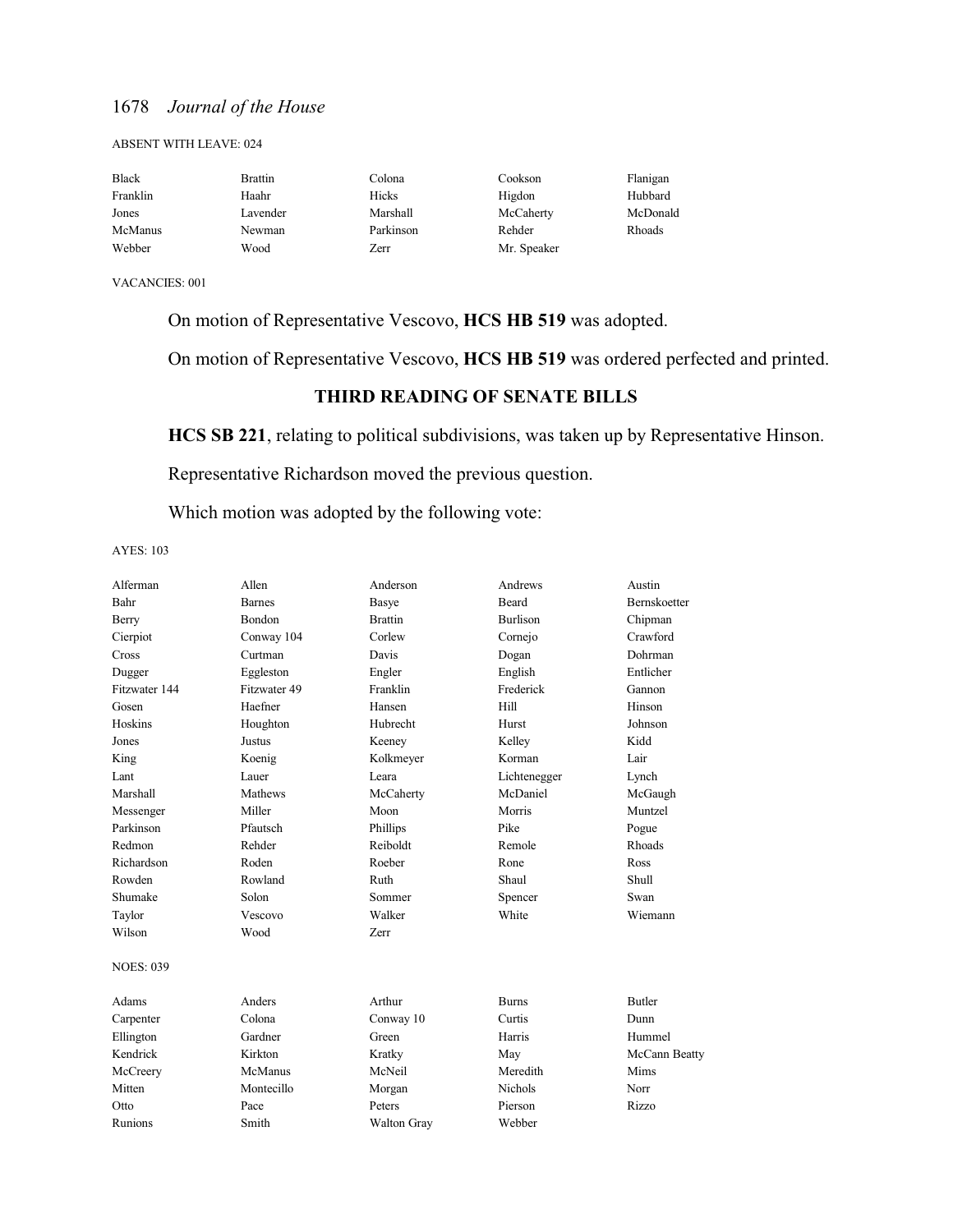#### PRESENT: 000

#### ABSENT WITH LEAVE: 020

| <b>Black</b> | Brown 57 | Brown 94 | Cookson  | Fitzpatrick |
|--------------|----------|----------|----------|-------------|
| Flanigan     | Fraker   | Haahr    | Hicks    | Higdon      |
| Hough        | Hubbard  | LaFaver  | Lavender | Love        |
| McDonald     | Neely    | Newman   | Pietzman | Mr. Speaker |

VACANCIES: 001

## On motion of Representative Hinson, **HCS SB 221** was adopted.

On motion of Representative Hinson, **HCS SB 221** was read the third time and passed by the following vote:

| Alferman           | Allen           | Anderson      | Andrews       | Austin        |
|--------------------|-----------------|---------------|---------------|---------------|
| <b>Basye</b>       | Beard           | Bernskoetter  | Berry         | <b>Black</b>  |
| Bondon             | Brown 57        | Brown 94      | <b>Burns</b>  | Chipman       |
| Cierpiot           | Conway 104      | Corlew        | Cornejo       | Crawford      |
| Cross              | Curtman         | Davis         | Dohrman       | Dugger        |
| Eggleston          | Engler          | Entlicher     | Fitzwater 144 | Fitzwater 49  |
| Franklin           | Gannon          | Gosen         | Haefner       | Hansen        |
| Hill               | Hinson          | Hoskins       | Hough         | Houghton      |
| Jones              | Justus          | Keeney        | Kelley        | King          |
| Kolkmeyer          | Lair            | Lant          | Lauer         | Leara         |
| Lichtenegger       | Lynch           | Mathews       | McCaherty     | McDaniel      |
| McGaugh            | Messenger       | Miller        | Morris        | Muntzel       |
| Neely              | Otto            | Peters        | Pfautsch      | Phillips      |
| Pierson            | Pietzman        | Pike          | Redmon        | Reiboldt      |
| Remole             | Rhoads          | Richardson    | Roden         | Roeber        |
| Rone               | Rowden          | Rowland       | Ruth          | Shaul         |
| Shull              | Shumake         | Solon         | Sommer        | Swan          |
| Taylor             | Vescovo         | Walker        | White         | Wood          |
| Zerr               | Mr. Speaker     |               |               |               |
| <b>NOES: 059</b>   |                 |               |               |               |
| Adams              | Anders          | Arthur        | Bahr          | <b>Barnes</b> |
| <b>Brattin</b>     | <b>Burlison</b> | <b>Butler</b> | Carpenter     | Colona        |
| Conway 10          | Curtis          | Dogan         | Dunn          | Ellington     |
| English            | Fitzpatrick     | Frederick     | Gardner       | Green         |
| Harris             | Hubrecht        | Hummel        | Hurst         | Johnson       |
| Kendrick           | Kidd            | Kirkton       | Koenig        | Korman        |
| LaFaver            | Love            | Marshall      | May           | McCann Beatty |
| McCreery           | McManus         | McNeil        | Meredith      | Mims          |
| Mitten             | Montecillo      | Moon          | Morgan        | Nichols       |
| Norr               | Pace            | Parkinson     | Pogue         | Rehder        |
| Rizzo              | Ross            | Runions       | Smith         | Spencer       |
| <b>Walton Gray</b> | Webber          | Wiemann       | Wilson        |               |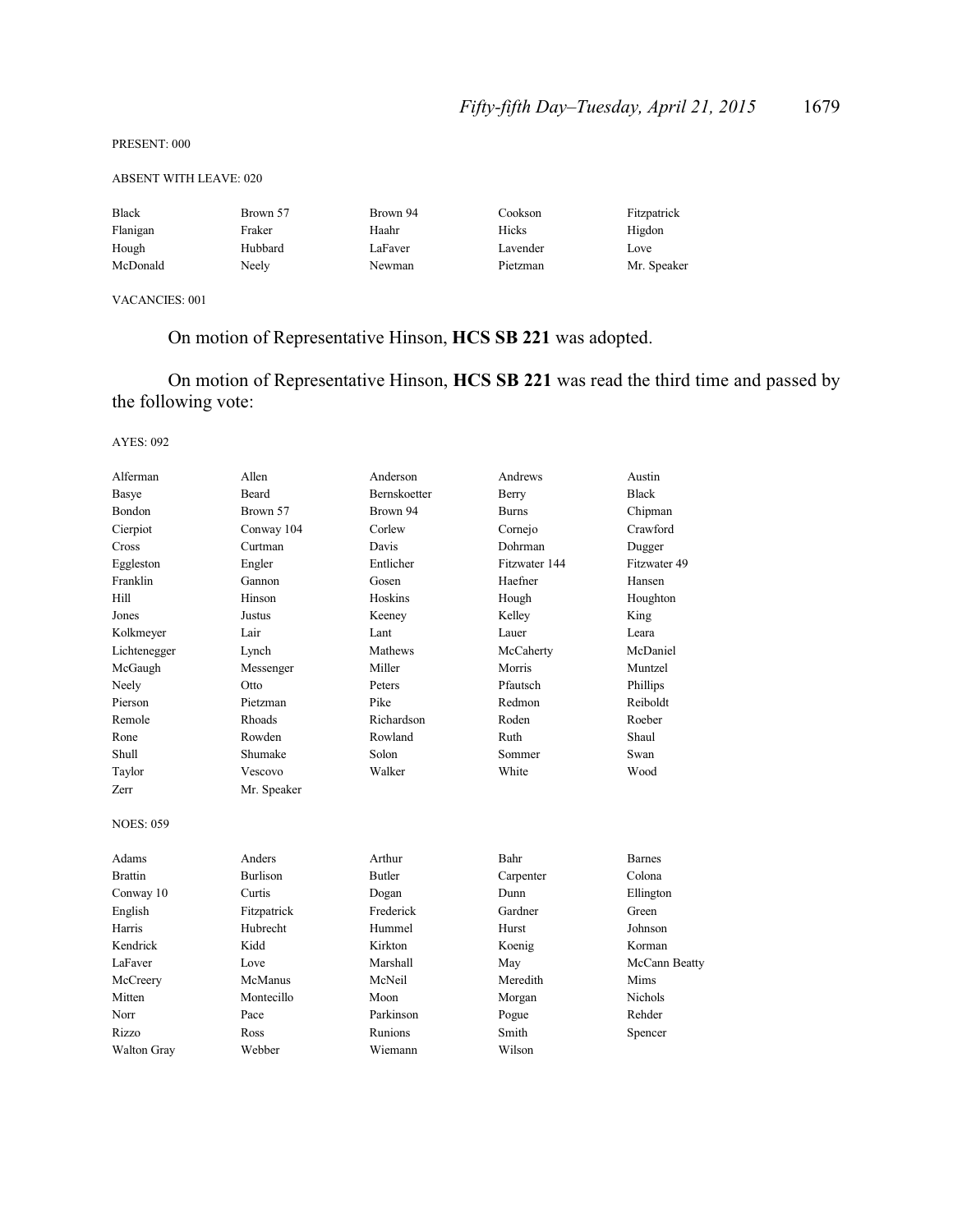PRESENT: 000

ABSENT WITH LEAVE: 011

| Cookson | Flanigan | Fraker | Haahr    | Hicks    |
|---------|----------|--------|----------|----------|
| Higdon  | Hubbard  | Kratky | Lavender | McDonald |
| Newman  |          |        |          |          |

VACANCIES: 001

Speaker Pro Tem Hoskins declared the bill passed.

### **PERFECTION OF HOUSE BILLS**

**HB 324**, relating to the special road rock fund, was taken up by Representative Shumake.

Representative Shumake offered **House Amendment No. 1**.

*House Amendment No. 1*

AMEND House Bill No. 324, Page 1, Section 231.444, Line 2, by deleting the opening bracket ("**[**"); and

Further amend said section and page, Line 3, by deleting all of said line and inserting in lieu thereof the following:

"of less than six thousand inhabitants according to the most recent decennial census **and county of the third classification without a township form of government and with more than six thousand but fewer than seven thousand inhabitants and with a city of the fourth classification with more than five hundred fifty but fewer than six hundred fifty inhabitants as the county seat** may by"; and

Further amend said bill by amending the title, enacting clause, and intersectional references accordingly.

On motion of Representative Shumake, **House Amendment No. 1** was adopted.

On motion of Representative Shumake, **HB 324, as amended**, was ordered perfected and printed.

**HB 536**, relating to the appointment of commissioners to the Mid-America Port Commission, was taken up by Representative Redmon.

On motion of Representative Redmon, **HB 536** was ordered perfected and printed.

**HB 630**, relating to retirement benefits, was taken up by Representative Leara.

On motion of Representative Leara, **HB 630** was ordered perfected and printed.

**HCS HB 527**, relating to health benefit plan open enrollment periods, was taken up by Representative Hill.

On motion of Representative Hill, **HCS HB 527** was adopted.

On motion of Representative Hill, **HCS HB 527** was ordered perfected and printed.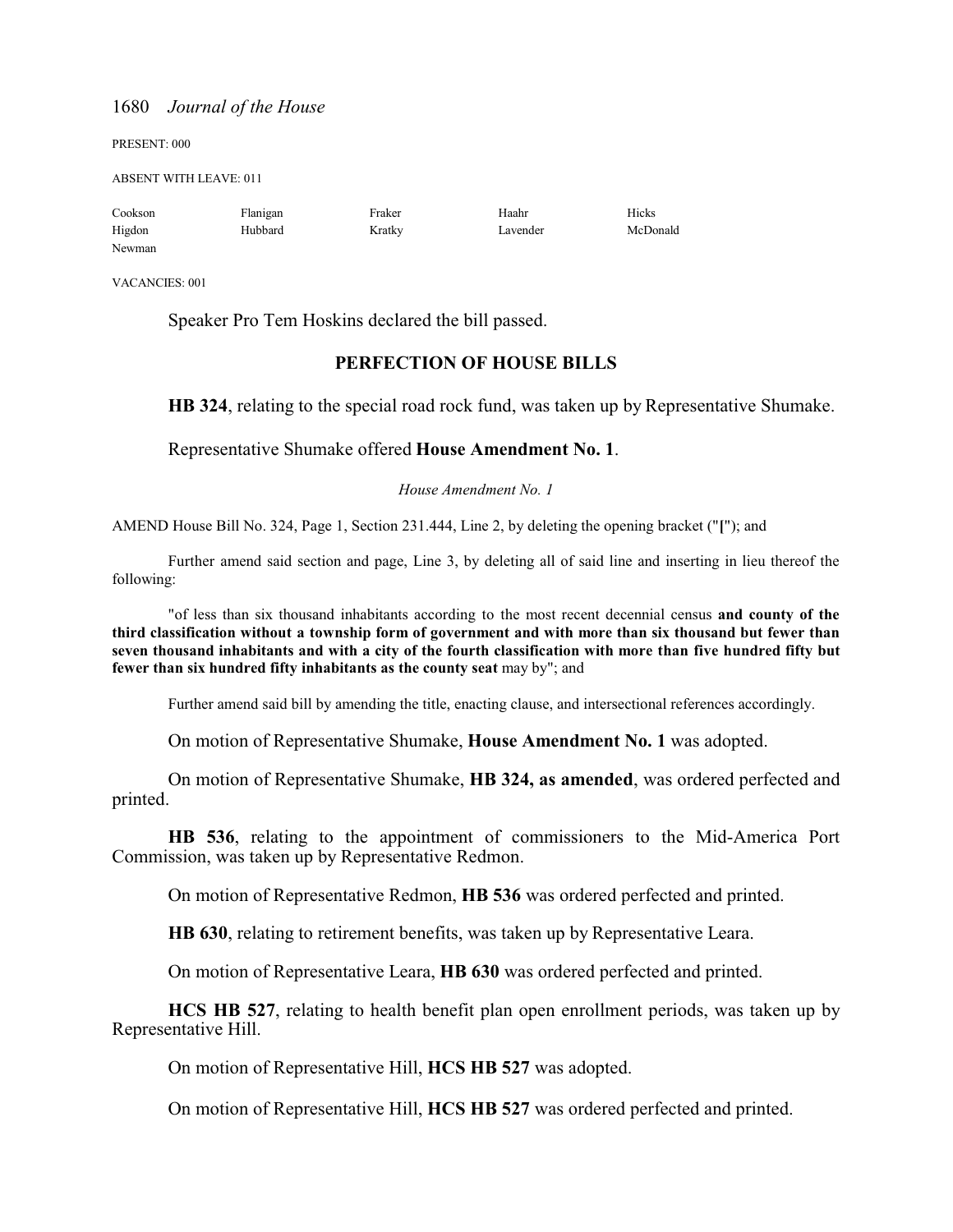On motion of Representative Richardson, the House recessed until 8:00 p.m.

### **EVENING SESSION**

The hour of recess having expired, the House was called to order by Speaker Diehl.

#### **PERFECTION OF HOUSE BILLS**

**HCS HB 375**, relating to liability for landowners, was taken up by Representative McGaugh.

Representative McGaugh offered **House Amendment No. 1**.

*House Amendment No. 1*

AMEND House Committee Substitute for House Bill No. 375, Pages 1-5, Section 537.325, by deleting all of said section from the bill; and

Further amend said bill by amending the title, enacting clause, and intersectional references accordingly.

On motion of Representative McGaugh, **House Amendment No. 1** was adopted.

On motion of Representative McGaugh, **HCS HB 375, as amended**, was adopted.

On motion of Representative McGaugh, **HCS HB 375, as amended**, was ordered perfected and printed.

**HCS HB 476**, relating to state funding for small school districts, was taken up by Representative Fitzwater (144).

Representative Richardson moved the previous question.

Which motion was adopted by the following vote:

| Alferman        | Allen         | Anderson      | Andrews        | Austin              |
|-----------------|---------------|---------------|----------------|---------------------|
| Bahr            | <b>Barnes</b> | Basye         | Beard          | <b>Bernskoetter</b> |
| Berry           | <b>Black</b>  | <b>Bondon</b> | <b>Brattin</b> | Brown 94            |
| <b>Burlison</b> | Chipman       | Cierpiot      | Conway 104     | Corlew              |
| Cornejo         | Crawford      | <b>Cross</b>  | Davis          | Dogan               |
| Dohrman         | Dugger        | Eggleston     | Engler         | English             |
| Entlicher       | Fitzwater 144 | Fitzwater 49  | Fraker         | Franklin            |
| Frederick       | Gannon        | Gosen         | Haefner        | Hansen              |
| Higdon          | Hill.         | Hoskins       | Houghton       | Hubrecht            |
| Hurst           | Johnson       | Jones         | Justus         | Keeney              |
| Kelley          | Kidd          | King          | Koenig         | Kolkmeyer           |
| Korman          | Lair          | Lant          | Lauer          | Leara               |
| Lichtenegger    | Love          | Lynch         | Mathews        | McCaherty           |
| McDaniel        | McGaugh       | Messenger     | Miller         | Moon                |
| Morris          | Muntzel       | Neely         | Parkinson      | Pfautsch            |
|                 |               |               |                |                     |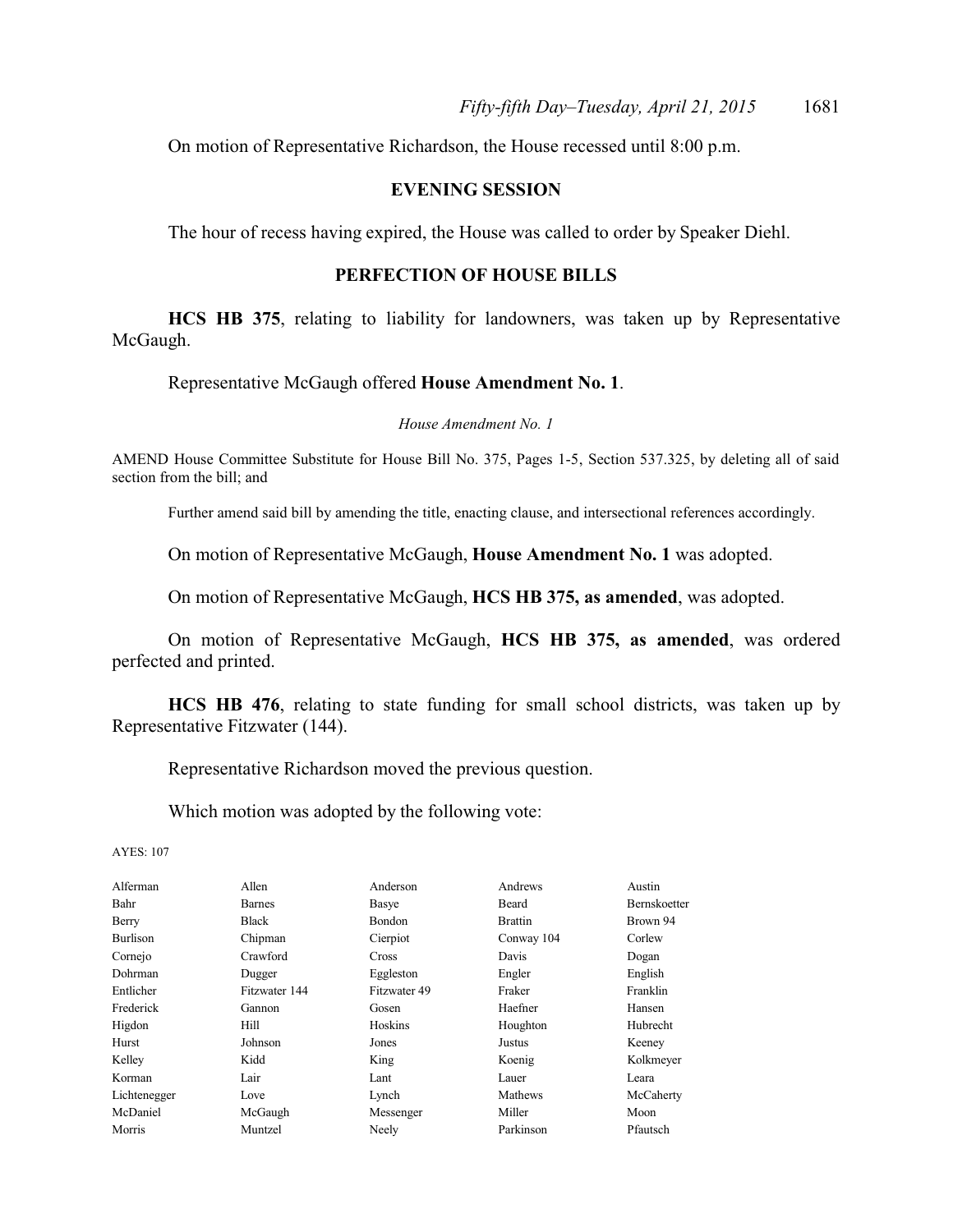| Phillips           | Pietzman    | Pike     | Pogue         | Redmon     |
|--------------------|-------------|----------|---------------|------------|
| Rehder             | Reiboldt    | Remole   | Rhoads        | Richardson |
| Roden              | Roeber      | Rone     | Ross          | Rowden     |
| Rowland            | Ruth        | Shaul    | Shull         | Shumake    |
| Solon              | Sommer      | Swan     | Taylor        | Vescovo    |
| Walker             | White       | Wiemann  | Wilson        | Wood       |
| Zerr               | Mr. Speaker |          |               |            |
| <b>NOES: 037</b>   |             |          |               |            |
| Adams              | Anders      | Arthur   | <b>Burns</b>  | Butler     |
| Carpenter          | Colona      | Curtis   | Dunn          | Ellington  |
| Gardner            | Green       | Harris   | Hummel        | Kendrick   |
| Kirkton            | Marshall    | May      | McCann Beatty | McCreery   |
| McManus            | McNeil      | Meredith | Mims          | Mitten     |
| Montecillo         | Morgan      | Nichols  | Otto          | Pace       |
| Peters             | Pierson     | Rizzo    | Runions       | Smith      |
| <b>Walton Gray</b> | Webber      |          |               |            |
| PRESENT: 000       |             |          |               |            |

#### ABSENT WITH LEAVE: 018

| Brown 57 | Conway 10 | Cookson | Curtman  | Fitzpatrick |
|----------|-----------|---------|----------|-------------|
| Flanigan | Haahr     | Hicks   | Hinson   | Hough       |
| Hubbard  | Kratky    | LaFaver | Lavender | McDonald    |
| Newman   | Norr      | Spencer |          |             |

VACANCIES: 001

On motion of Representative Fitzwater (144), **HCS HB 476** was adopted.

On motion of Representative Fitzwater (144), **HCS HB 476** was ordered perfected and printed.

**HCS HB 583**, relating to tenant evictions, was taken up by Representative Cross.

Representative Cierpiot moved the previous question.

Which motion was adopted by the following vote:

| Allen        | Anderson       | Andrews      | Austin    | Bahr      |
|--------------|----------------|--------------|-----------|-----------|
| Basye        | Beard          | Bernskoetter | Berry     | Black     |
| Bondon       | <b>Brattin</b> | Brown 57     | Brown 94  | Burlison  |
| Chipman      | Cierpiot       | Conway 104   | Corlew    | Cornejo   |
| Crawford     | Cross          | Curtman      | Davis     | Dogan     |
| Dohrman      | Dugger         | Eggleston    | Engler    | English   |
| Entlicher    | Fitzwater 144  | Fitzwater 49 | Fraker    | Frederick |
| Gannon       | Gosen          | Haefner      | Hansen    | Higdon    |
| Hill         | Hoskins        | Hough        | Houghton  | Hubrecht  |
| Hurst        | Johnson        | Jones        | Justus    | Keeney    |
| Kelley       | Kidd           | King         | Koenig    | Kolkmeyer |
| Korman       | Lair           | Lant         | Lauer     | Leara     |
| Lichtenegger | Love           | Lynch        | Marshall  | Mathews   |
| McCaherty    | McDaniel       | McGaugh      | Messenger | Miller    |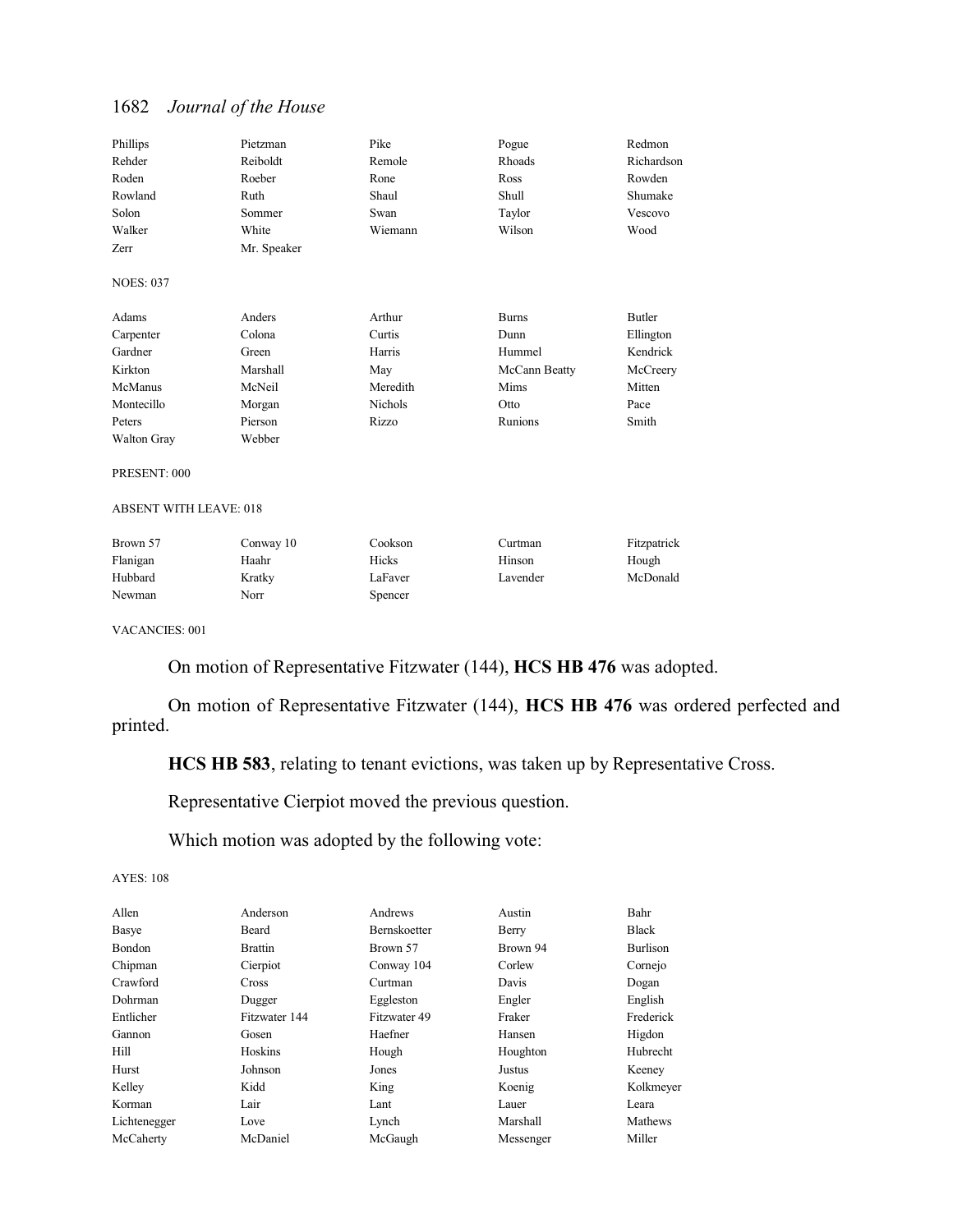### *Fifty-fifth Day–Tuesday, April 21, 2015* 1683

| Moon             | Morris    | Muntzel     | Neely        | Parkinson     |
|------------------|-----------|-------------|--------------|---------------|
| Pfautsch         | Phillips  | Pietzman    | Pike         | Pogue         |
| Redmon           | Rehder    | Reiboldt    | Remole       | Rhoads        |
| Richardson       | Roden     | Roeber      | Rone         | Ross          |
| Rowden           | Rowland   | Ruth        | Shaul        | Shull         |
| Shumake          | Solon     | Sommer      | Spencer      | Swan          |
| Taylor           | Vescovo   | Walker      | Wiemann      | Wilson        |
| Wood             | Zerr      | Mr. Speaker |              |               |
| <b>NOES: 037</b> |           |             |              |               |
| Adams            | Anders    | Arthur      | <b>Burns</b> | Carpenter     |
| Colona           | Conway 10 | Curtis      | Dunn         | Ellington     |
| Gardner          | Green     | Harris      | Hummel       | Kendrick      |
| Kirkton          | Kratky    | LaFaver     | May          | McCann Beatty |
| McCreery         | McManus   | McNeil      | Meredith     | Mims          |
| Mitten           | Morgan    | Nichols     | Otto         | Pace          |
| Peters           | Pierson   | Rizzo       | Runions      | Smith         |
| Walton Gray      | Webber    |             |              |               |
| PRESENT: 000     |           |             |              |               |

ABSENT WITH LEAVE: 017

| Alferman | <b>Barnes</b> | Butler   | Cookson    | Fitzpatrick |
|----------|---------------|----------|------------|-------------|
| Flanigan | Franklin      | Haahr    | Hicks      | Hinson      |
| Hubbard  | Lavender      | McDonald | Montecillo | Newman      |
| Norr     | White         |          |            |             |

VACANCIES: 001

On motion of Representative Cross, **HCS HB 583** was adopted.

On motion of Representative Cross, **HCS HB 583** was ordered perfected and printed.

**HCS HB 884**, relating to investments made by county hospitals, was taken up by Representative Rowden.

On motion of Representative Rowden, **HCS HB 884** was adopted.

On motion of Representative Rowden, **HCS HB 884** was ordered perfected and printed.

**HB 1039**, relating to filing fees for presidential elections, was taken up by Representative Dugger.

On motion of Representative Dugger, **HB 1039** was ordered perfected and printed.

**HCS HB 422**, relating to opinions issued by boards or commissions under the Division of Professional Registration, was taken up by Representative Burlison.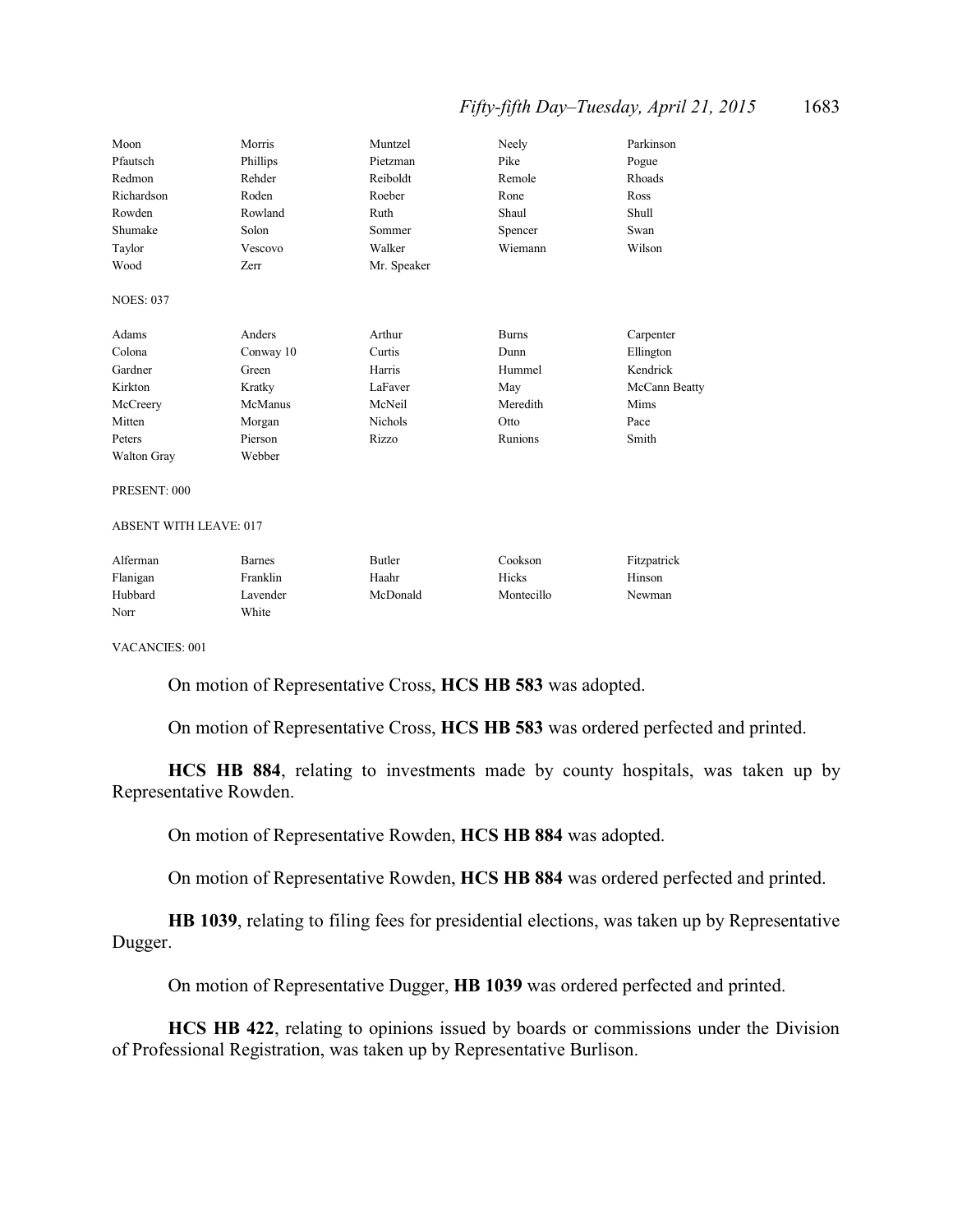#### Representative Burlison offered **House Amendment No. 1**.

#### *House Amendment No. 1*

AMEND House Committee Substitute for House Bill No. 422, Page 1, Section A, Line 2, by inserting immediately after said line the following:

"324.001. 1. **(1) The purpose of sections 324.001 to 324.1109 is to promote the general welfare by establishing guidelines for the regulation of occupations and professions not regulated prior to January 1, 2016.**

**(2) All individuals may engage in the occupation of their choice, free from unreasonable government regulation. The state may not impose a substantial burden on an individual's pursuit of his or her occupation or profession unless there is a compelling interest for the state to protect the general welfare. If such an interest exists, the regulation adopted by the state shall be the least restrictive type of regulation consistent with the public interest to be protected.**

**(3) All bills introduced in the legislature to regulate an occupation or profession for the first time shall be reviewed according to the following criteria. An occupation or profession shall be regulated by the state only if:**

**(a) Unregulated practice has caused significant harm and endangered the general welfare and the potential for further harm and endangerment is easily recognizable and not remote or dependent upon tenuous argument;**

**(b) The public needs and can reasonably be expected to benefit from an assurance of initial personal qualifications; and**

**(c) The general welfare cannot be effectively protected by other means.**

**(4) After evaluating the criteria in subdivision (3) of this subsection and considering governmental, economic, and societal costs and benefits, if the legislature finds that the state has a compelling interest in regulating an occupation or profession not previously regulated by law, the least restrictive type of regulation shall be implemented, consistent with the need to protect the general welfare and this section. If:**

**(a) Market competition, common law, statutory civil actions, and criminal prohibitions are insufficient to eradicate actual harm, the regulation shall provide for stricter civil actions and criminal prosecutions;**

**(b) A service is being performed for individuals involves a hazard to the general welfare, the regulation shall impose inspection requirements and enable an appropriate state agency to enforce violations by injunctive relief in court including, but not limited to, regulation of the business activity providing the service rather than practitioners;**

**(c) The threat to the general welfare resulting from the practitioner's services is relatively small, easily identifiable or predictable, the regulation shall implement a system of insurance, bonding, or registration;**

**(d) The consumer possesses significantly less information so that the practitioner puts the consumer in a disadvantageous position relative to the practitioner to judge the quality of the practitioner's services, the regulation shall implement a voluntary system of certification; or**

**(e) There is no other type of regulation that will protect the general welfare other than licensing, the regulation shall implement a system of licensing.**

**2.** For the purposes of this section, the following terms mean:

(1) **"Applicant group", any occupational or professional group or organization, any individual, or any other interested party that proposes that any occupation or profession not presently regulated be regulated;**

**(2) "Certification", a voluntary program in which the government grants nontransferable recognition to an individual who meets personal qualifications established by a legislative body. Upon approval, the individual may use "certified" as a designated title. Someone who has not been recognized as certified may perform the occupation for compensation lawfully, but shall not use the title "certified". This term shall not be synonymous with an occupational license or prohibit the use of private certification;**

**(3)** "Department", the department of insurance, financial institutions and professional registration;

**[**(2)**] (4)** "Director", the director of the division of professional registration; and

**[**(3)**] (5)** "Division", the division of professional registration**;**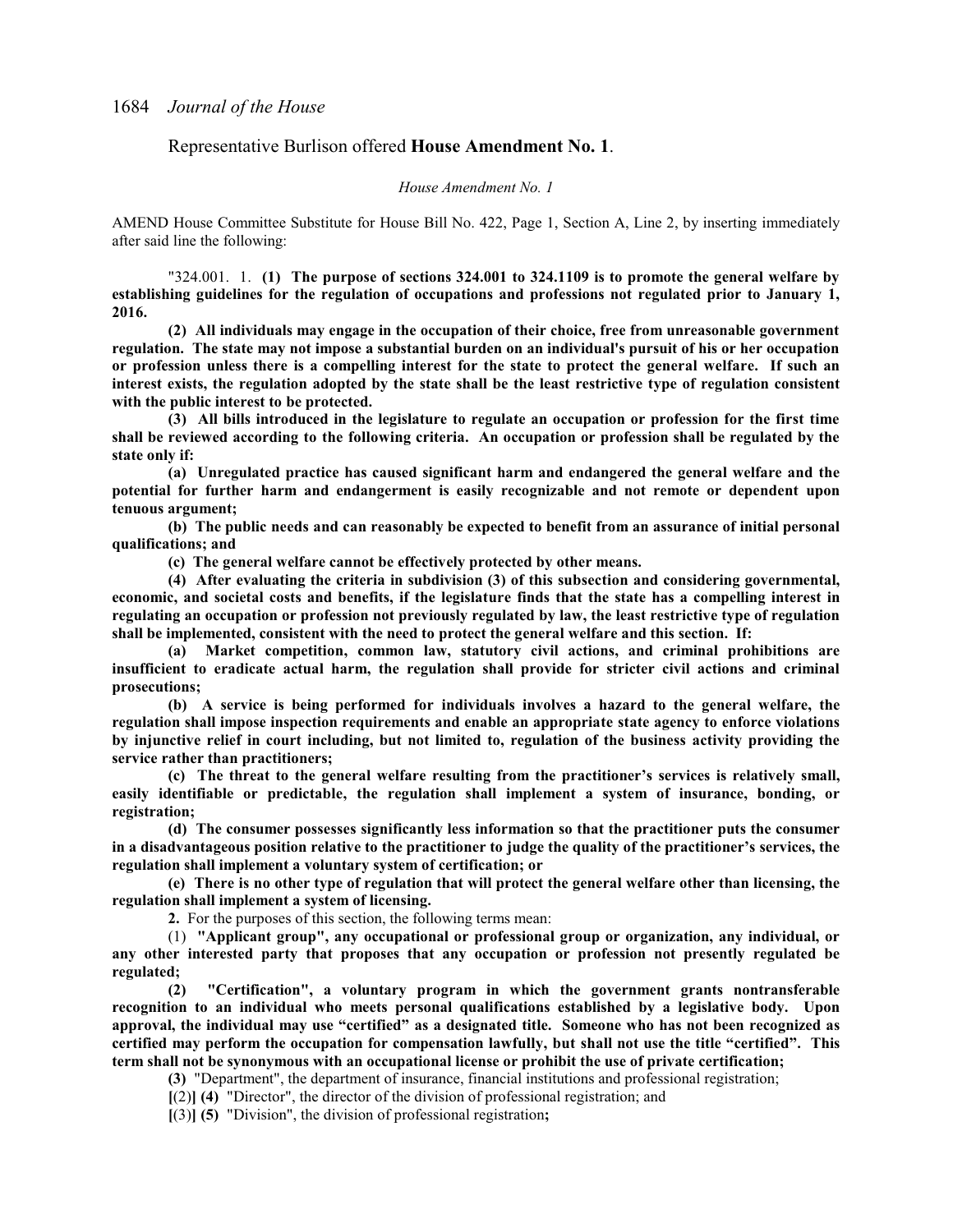**(6) "General welfare", the concern of the government for the health, peace, morality, and safety of its citizens;**

**(7) "Grandfather clause", a provision in a regulatory statute applicable to practitioners actively engaged in the regulated occupation or profession prior to the effective date of the regulatory statute which exempts the practitioners from meeting the personal qualifications set forth in the regulatory statute to perform prescribed occupational tasks;**

**(8) "Inspection" the periodic examination of practitioners by a state agency in order to ascertain whether the practitioners' activities are being carried out in a fashion consistent with the requisite level of cleanliness necessary to protect the general welfare;**

**(9) "Lawful occupation", a course of conduct, pursuit, or profession that includes the sale of goods or services that are not themselves illegal to sell irrespective of whether the individual selling them is subject to an occupational regulation;**

**(10) "Least restrictive type of occupational regulations", in order from least to most restrictive:**

**(a) Market competition;**

**(b) A provision for private civil action to remedy consumer harm;**

**(c) Criminal sanction;**

**(d) Regulation of the business activity providing the service rather than the practitioner;**

**(e) Inspection;**

**(f) Bonding or insurance;**

**(g) Registration;**

**(h) Certification;**

**(i) Occupational license;**

**(11) "Legislative committees of reference", the standing legislative committees designated by the respective rules committees of the senate and house of representatives to consider proposed legislation to regulate occupations, or professions not previously regulated;**

**(12) "Occupational license", a nontransferable authorization in law for an individual to perform a lawful occupation for compensation based on meeting personal qualifications established by a legislative body. It shall be prohibited for an individual who does not possess an occupational license to perform the occupation for compensation;**

**(13) "Occupational regulation", a statute, ordinance, rule, practice, policy, or other law requiring an individual to possess certain personal qualifications to work in a lawful occupation;**

**(14) "Personal qualifications", criteria related to an individual's personal background including completion of an approved educational program, satisfactory performance on an examination, work experience, criminal history, moral standing, and completion of continuing education;**

**(15) "Practitioner", an individual who has achieved knowledge and skill by practice and is actively engaged in a specified occupation or profession;**

**(16) "Public member" an individual who is not currently, and has never been in the past, a member or spouse of a member of the occupation or profession being regulated or an individual who does not currently have and has never in the past had a material financial interest in either the rendering of the occupation or professional service being regulated or an activity directly related to the occupation or profession being regulated;**

**(17) "Registration", a requirement established by the legislature in which a person:**

**(a) Submits notification to a state agency; and**

**(b) May use "registered" as a designated title.**

**Notification may include the person's name and address, the person's agent for service of process, the location of the activity to be performed, and a description of the service the person provides. Registration may include a requirement to post a bond but does not include education or experience requirements. Nonregistered persons may not perform the occupation for compensation or use "registered" as a designated title. The term registration shall not be synonymous with an occupational license and does not refer to or prohibit the use of private registration;**

**(18) "Regulatory entity", any board, commission, agency, division, or other unit or subunit of state government which regulates one or more professions, occupations, industries, businesses, or other endeavors in this state;**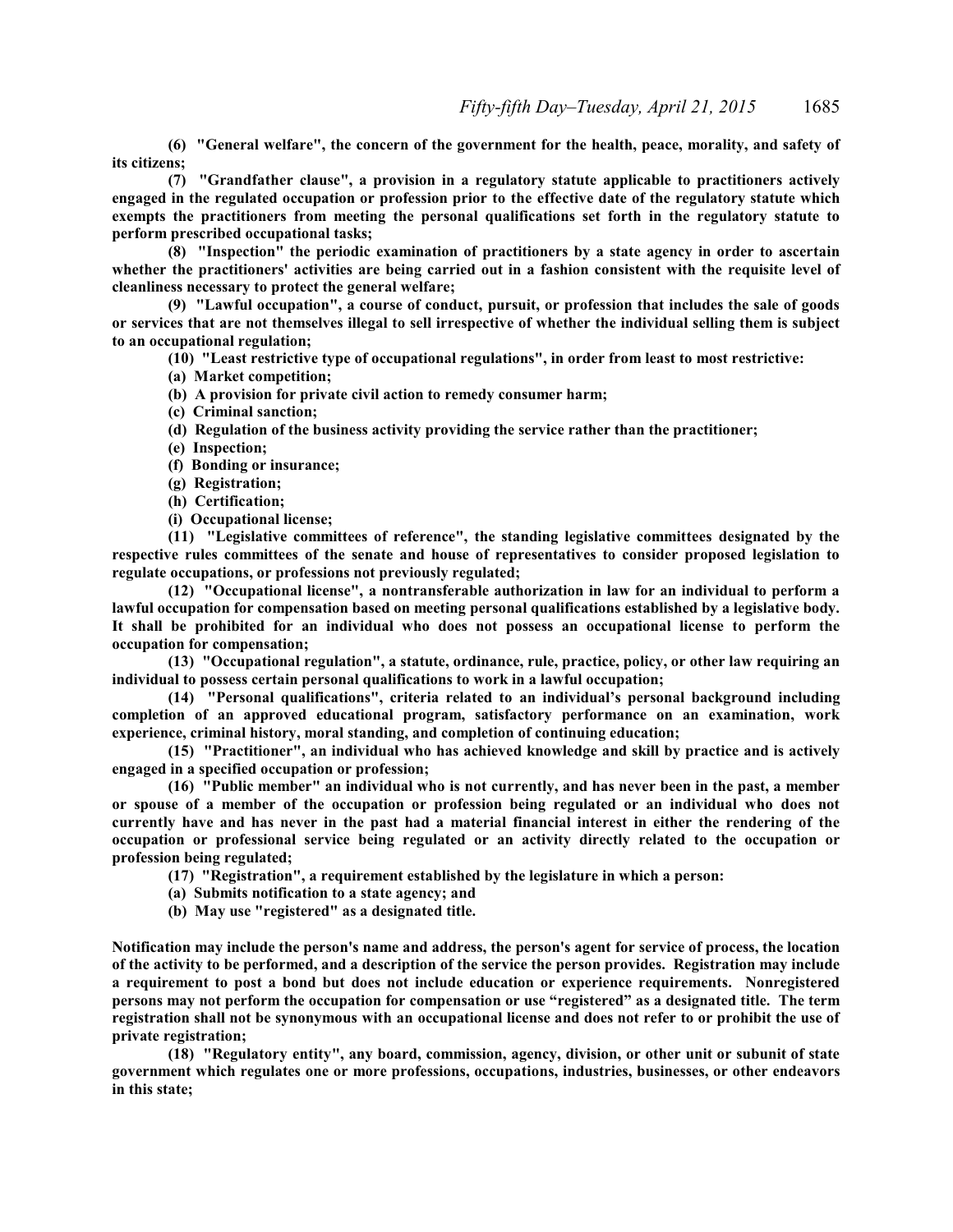**(19) "State agency", every state office, department, board, commission, regulatory entity, and agency of the state, and, if provided by law, programs and activities involving less than the full responsibility of a state agency;**

**(20) "Substantial burden", a requirement in an occupational regulation that imposes significant difficulty or cost on an individual seeking to enter into or continue in a lawful occupation and is more than an incidental burden**.

**[**2.**] 3. After January 1, 2016, applicant groups shall explain each of the following factors to the extent requested by the legislative committees of reference:**

**(1) A definition of the problem and why regulation is necessary including, but not limited to:**

**(a) The description and quantification of the actual harm to the general public due to the fact that the occupation or profession is not regulated;**

**(b) The extent to which the actual harm could be avoided;**

**(c) A description of how consumers will benefit in the future from the proposed type of regulation; and**

**(d) The extent of autonomy a practitioner has, as indicated by:**

**a. The extent to which the occupation or profession calls for independent judgment and the extent of skill or experience required in making the independent judgment; and**

**b. The extent to which practitioners are supervised;**

**(2) The efforts made to address the actual harm caused:**

**(a) Voluntary efforts, if any, by members of the occupation or profession to:**

**a. Establish a code of ethics; or**

**b. Help resolve disputes between practitioners and consumers; and**

**(b) Recourse to and the extent of use of applicable law and whether it could be strengthened to control the problem;**

**(3) The alternatives considered including, but not limited to:**

**(a) Increased civil or criminal sanctions;**

**(b) Regulation of businesses rather than practitioners;**

**(c) Regulation of the service or training program rather than the individual practitioners;**

**(d) Inspections;**

**(e) Bonding or insurance;**

**(f) Registration of all practitioners;**

**(g) Certification of all practitioners;**

**(h) Other alternatives;**

**(i) Why the use of the alternatives specified in this subsection would not be adequate to protect the general welfare; and**

**(j) Why licensing would serve to protect the general welfare;**

**(4) The benefit to the public if regulation is granted;**

**(5) The extent to which the incidences of specific problems present in the unregulated occupation or profession can reasonably be expected to be reduced by proposed regulation;**

**(6) Whether the public can identify qualified practitioners;**

**(7) The extent to which the public can be confident that qualified practitioners are competent:**

**(a) Whether the proposed regulatory entity would be a board composed of members of the profession and public members, a state agency, or both, and, if appropriate, their respective responsibilities in administering the system of inspections, bonding, insurance, registration, certification, or licensure, including the composition of the board and the number of public members, if any; the powers and duties of the board or state agency regarding examinations and for cause revocation, suspension, and nonrenewal of registrations, certificates, or licenses; the promulgation of rules and canons of ethics; the conduct of inspections; the receipt of complaints and disciplinary action taken against practitioners; and how fees would be levied and collected to cover the expenses of administering and operating the regulatory system;**

**(b) If there is a grandfather clause, how consumers will be protected from the harm caused by current practitioners that is the basis for advocating for the enactment of the proposed regulation;**

**(c) If there is a grandfather clause, if current practitioners will be required to meet the prerequisite qualifications established by the regulatory entity at a later date and if not, why not;**

**(d) Whether the regulatory entity would be authorized to enter into reciprocity agreements with other jurisdictions;**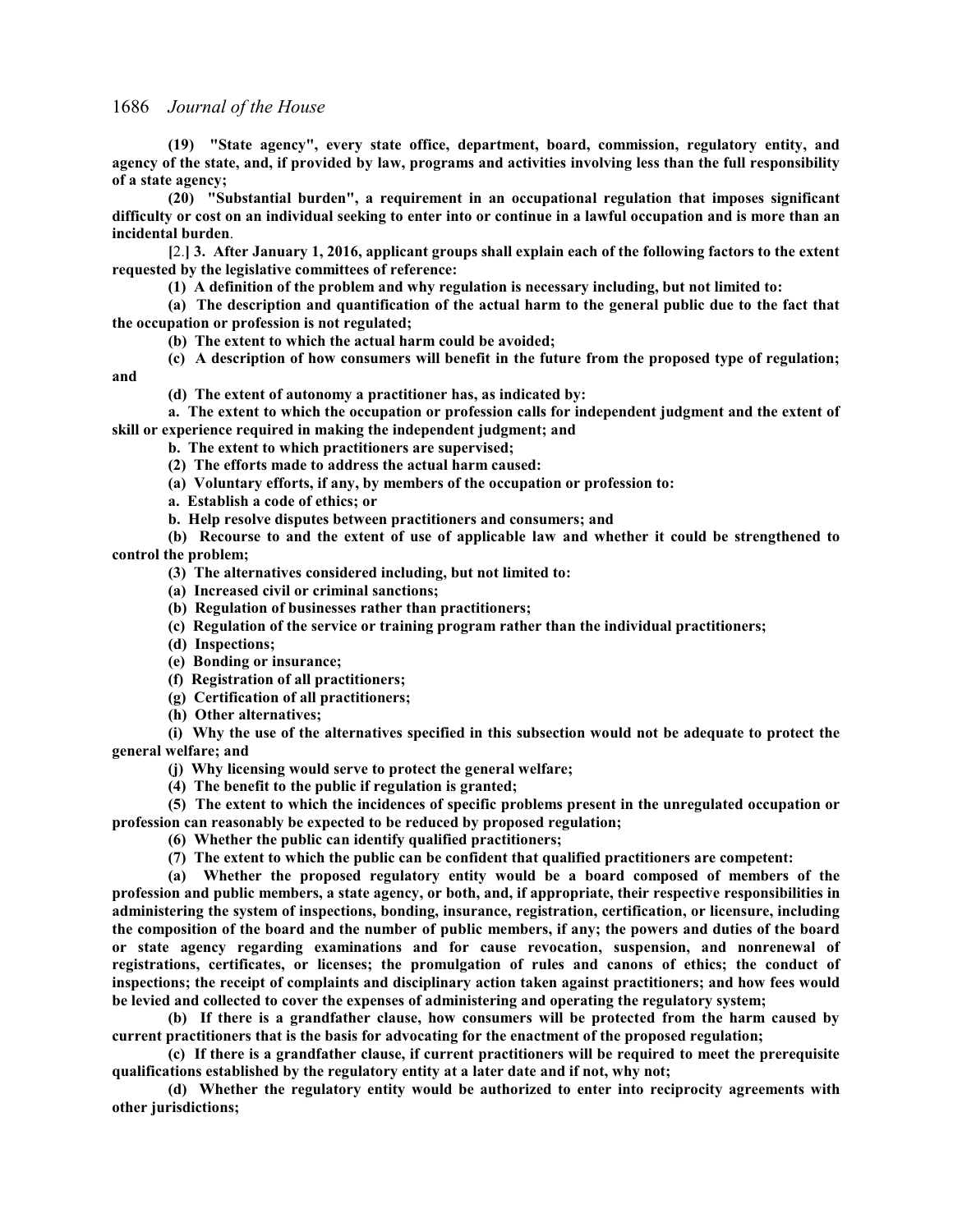**(e) The nature and duration of any training including, but not limited to, whether the training includes a substantial amount of supervised field experience; whether training programs exist in this state; if there will be an experience requirement; whether the experience shall be acquired under a registered, certified, or licensed practitioner; whether there are alternative routes of entry or methods of meeting the prerequisite qualifications; whether all applicants will be required to pass an examination; and, if an examination is required, by whom it will be developed and how the costs of development will be met; and**

**(f) What additional training programs are anticipated to be necessary to assure training is accessible statewide; the anticipated time required to establish the additional training programs; the types of institutions capable of providing the training; a description of how training programs will meet the needs of the expected workforce, including reentry workers, minorities, placebound students, and others;**

**(8) Assurance of the public that practitioners have maintained their competence:**

**(a) Whether the registration, certification, or licensure will carry an expiration date; and**

**(b) Whether renewal will be based only upon payment of a fee, or whether renewal will involve reexamination, peer review, or other enforcement;**

**(9) The extent to which regulation might harm the public;**

**(10) The extent to which regulation will restrict entry into the occupation or profession:**

**(a) Whether the proposed personal qualifications are more restrictive than necessary to insure safe and effective performance;**

**(b) How the proposed personal qualifications compare to other regulations in the state which may involve greater risks to the general welfare; and**

**(c) The number of other states that regulate the same occupation or profession and how the proposed personal qualifications compare to required personal qualifications in other states that regulate the same occupation or profession;**

**(11) Whether there are similar professions to that of the applicant group which shall be included in or portions of the applicant group which shall be excluded from the proposed legislation;**

**(12) The maintenance of personal qualifications;**

**(13) Whether effective quality assurance standards exist in the occupation or profession, such as legal requirements associated with specific programs that define or enforce professional standards, or a code of ethics;**

**(14) How the proposed legislation will assure:**

**(a) The extent to which a code of ethics, if any, will be adopted; and**

**(b) Grounds for suspension or revocation of registration, certification, or licensure;**

**(15) A description of the group proposed for regulation, including a list of associations, organizations, and other groups representing the practitioners in this state, an estimate of the number of practitioners in each group, and whether the groups represent different levels of practice; and**

**(16) The expected costs of regulation including, but not limited to:**

**(a) The impact registration, certification, or licensure will have on the costs of the services to the public;**

**(b) The cost to the state and to the general public of implementing the proposed legislation; and**

**(c) The cost to the state and the members of the group proposed for regulation for the required education, including projected tuition and expenses and expected increases in training programs, staffing, and enrollments at state training institutions.**

**4. Applicant groups shall submit a written report explaining the factors enumerated in subsection 3 of this section to the legislative committees of reference.**

**5. A legislative proposal which contains a continuing education requirement shall be accompanied by a detailed explanation of how such requirement could be effective for the profession addressed in the legislation.**

**6. Nothing in this section shall be construed to create a right of action against a private party or to require a private party to do business with an individual who is not licensed, certified or registered with the government or to create a right of action against the state, county, municipal, or other level of government in the state.**

**7.** There is hereby established a "Division of Professional Registration" assigned to the department of insurance, financial institutions and professional registration as a type III transfer, headed by a director appointed by the governor with the advice and consent of the senate. All of the general provisions, definitions and powers enumerated in section 1 of the Omnibus State Reorganization Act of 1974 and Executive Order 06-04 shall apply to this department and its divisions, agencies, and personnel.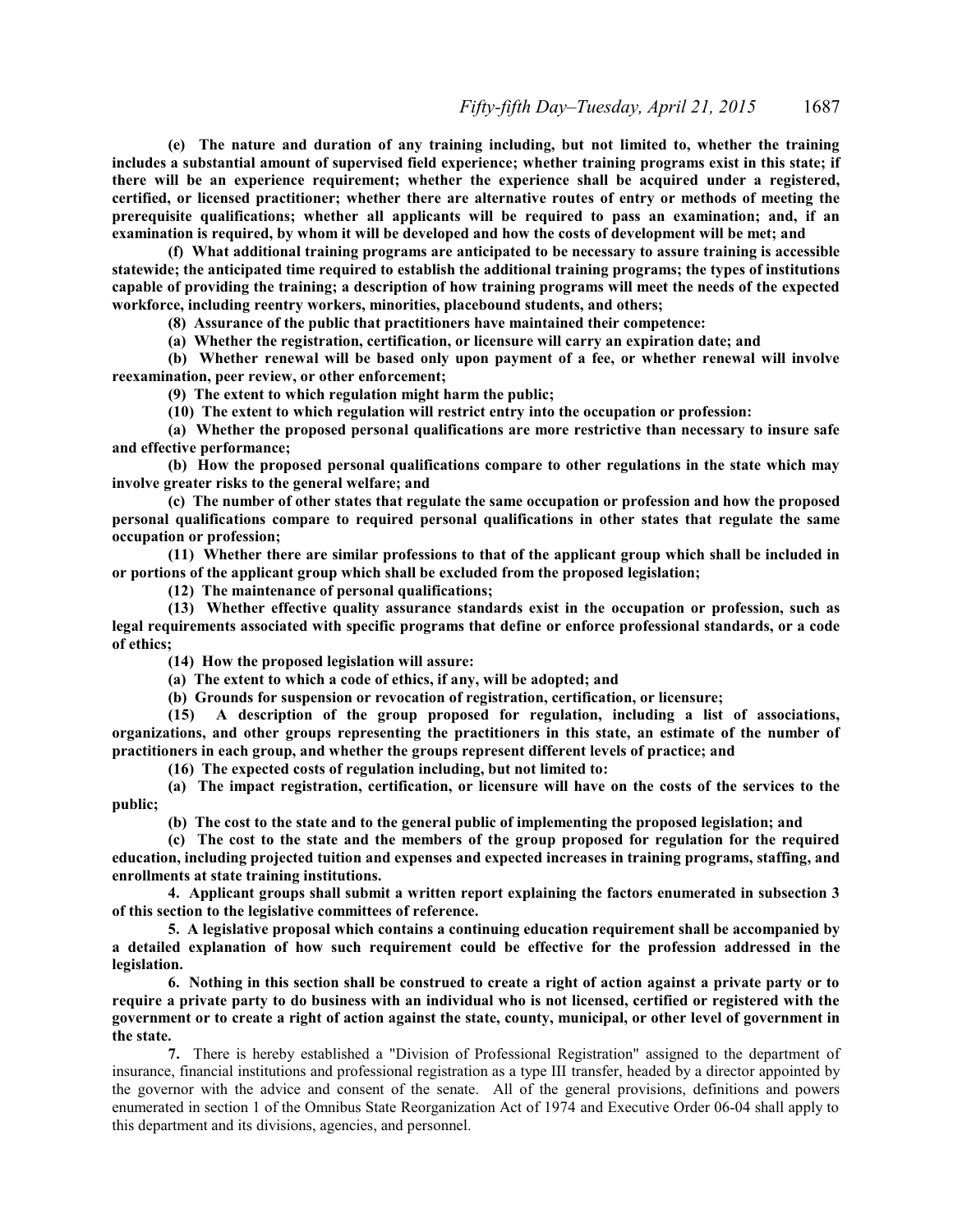**[**3.**] 8.** The director of the division of professional registration shall promulgate rules and regulations which designate for each board or commission assigned to the division the renewal date for licenses or certificates. After the initial establishment of renewal dates, no director of the division shall promulgate a rule or regulation which would change the renewal date for licenses or certificates if such change in renewal date would occur prior to the date on which the renewal date in effect at the time such new renewal date is specified next occurs. Each board or commission shall by rule or regulation establish licensing periods of one, two, or three years. Registration fees set by a board or commission shall be effective for the entire licensing period involved, and shall not be increased during any current licensing period. Persons who are required to pay their first registration fees shall be allowed to pay the pro rata share of such fees for the remainder of the period remaining at the time the fees are paid. Each board or commission shall provide the necessary forms for initial registration, and thereafter the director may prescribe standard forms for renewal of licenses and certificates. Each board or commission shall by rule and regulation require each applicant to provide the information which is required to keep the board's records current. Each board or commission shall have the authority to collect and analyze information required to support workforce planning and policy development. Such information shall not be publicly disclosed so as to identify a specific health care provider, as defined in section 376.1350. Each board or commission shall issue the original license or certificate.

**[**4.**] 9.** The division shall provide clerical and other staff services relating to the issuance and renewal of licenses for all the professional licensing and regulating boards and commissions assigned to the division. The division shall perform the financial management and clerical functions as they each relate to issuance and renewal of licenses and certificates. "Issuance and renewal of licenses and certificates" means the ministerial function of preparing and delivering licenses or certificates, and obtaining material and information for the board or commission in connection with the renewal thereof. It does not include any discretionary authority with regard to the original review of an applicant's qualifications for licensure or certification, or the subsequent review of licensee's or certificate holder's qualifications, or any disciplinary action contemplated against the licensee or certificate holder. The division may develop and implement microfilming systems and automated or manual management information systems.

**[**5.**] 10.** The director of the division shall maintain a system of accounting and budgeting, in cooperation with the director of the department, the office of administration, and the state auditor's office, to ensure proper charges are made to the various boards for services rendered to them. The general assembly shall appropriate to the division and other state agencies from each board's funds moneys sufficient to reimburse the division and other state agencies for all services rendered and all facilities and supplies furnished to that board.

**[**6.**] 11.** For accounting purposes, the appropriation to the division and to the office of administration for the payment of rent for quarters provided for the division shall be made from the "Professional Registration Fees Fund", which is hereby created, and is to be used solely for the purpose defined in subsection **[**5**] 10** of this section. The fund shall consist of moneys deposited into it from each board's fund. Each board shall contribute a prorated amount necessary to fund the division for services rendered and rent based upon the system of accounting and budgeting established by the director of the division as provided in subsection **[**5**] 10** of this section. Transfers of funds to the professional registration fees fund shall be made by each board on July first of each year; provided, however, that the director of the division may establish an alternative date or dates of transfers at the request of any board. Such transfers shall be made until they equal the prorated amount for services rendered and rent by the division. The provisions of section 33.080 to the contrary notwithstanding, money in this fund shall not be transferred and placed to the credit of general revenue.

**[**7.**] 12.** The director of the division shall be responsible for collecting and accounting for all moneys received by the division or its component agencies. Any money received by a board or commission shall be promptly given, identified by type and source, to the director. The director shall keep a record by board and state accounting system classification of the amount of revenue the director receives. The director shall promptly transmit all receipts to the department of revenue for deposit in the state treasury to the credit of the appropriate fund. The director shall provide each board with all relevant financial information in a timely fashion. Each board shall cooperate with the director by providing necessary information.

**[**8.**] 13.** All educational transcripts, test scores, complaints, investigatory reports, and information pertaining to any person who is an applicant or licensee of any agency assigned to the division of professional registration by statute or by the department are confidential and may not be disclosed to the public or any member of the public, except with the written consent of the person whose records are involved. The agency which possesses the records or information shall disclose the records or information if the person whose records or information is involved has consented to the disclosure. Each agency is entitled to the attorney-client privilege and work-product privilege to the same extent as any other person. Provided, however, that any board may disclose confidential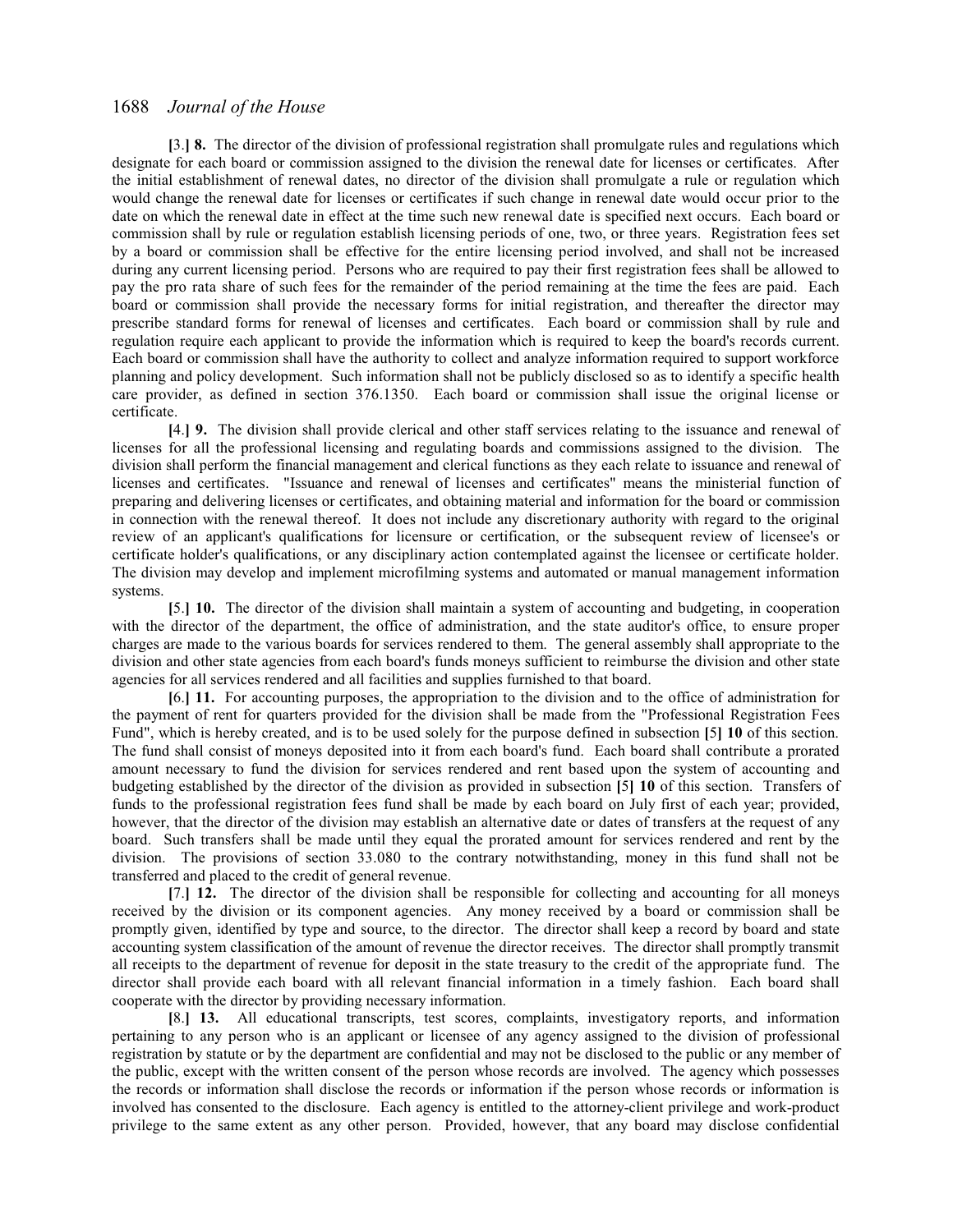information without the consent of the person involved in the course of voluntary interstate exchange of information, or in the course of any litigation concerning that person, or pursuant to a lawful request, or to other administrative or law enforcement agencies acting within the scope of their statutory authority. Information regarding identity, including names and addresses, registration, and currency of the license of the persons possessing licenses to engage in a professional occupation and the names and addresses of applicants for such licenses is not confidential information.

**[**9.**] 14.** Any deliberations conducted and votes taken in rendering a final decision after a hearing before an agency assigned to the division shall be closed to the parties and the public. Once a final decision is rendered, that decision shall be made available to the parties and the public.

**[**10.**] 15.** A compelling governmental interest shall be deemed to exist for the purposes of section 536.025 for licensure fees to be reduced by emergency rule, if the projected fund balance of any agency assigned to the division of professional registration is reasonably expected to exceed an amount that would require transfer from that fund to general revenue.

**[**11.**] 16.** (1) The following boards and commissions are assigned by specific type transfers to the division of professional registration: Missouri state board of accountancy, chapter 326; board of cosmetology and barber examiners, chapters 328 and 329; Missouri board for architects, professional engineers, professional land surveyors and landscape architects, chapter 327; Missouri state board of chiropractic examiners, chapter 331; state board of registration for the healing arts, chapter 334; Missouri dental board, chapter 332; state board of embalmers and funeral directors, chapter 333; state board of optometry, chapter 336; Missouri state board of nursing, chapter 335; board of pharmacy, chapter 338; state board of podiatric medicine, chapter 330; Missouri real estate appraisers commission, chapter 339; and Missouri veterinary medical board, chapter 340. The governor shall appoint members of these boards by and with the advice and consent of the senate.

(2) The boards and commissions assigned to the division shall exercise all their respective statutory duties and powers, except those clerical and other staff services involving collecting and accounting for moneys and financial management relating to the issuance and renewal of licenses, which services shall be provided by the division, within the appropriation therefor. Nothing herein shall prohibit employment of professional examining or testing services from professional associations or others as required by the boards or commissions on contract. Nothing herein shall be construed to affect the power of a board or commission to expend its funds as appropriated. However, the division shall review the expense vouchers of each board. The results of such review shall be submitted to the board reviewed and to the house and senate appropriations committees annually.

(3) Notwithstanding any other provisions of law, the director of the division shall exercise only those management functions of the boards and commissions specifically provided in the Reorganization Act of 1974, and those relating to the allocation and assignment of space, personnel other than board personnel, and equipment.

(4) "Board personnel", as used in this section or chapters 317, 326, 327, 328, 329, 330, 331, 332, 333, 334, 335, 336, 337, 338, 339, 340, and 345, shall mean personnel whose functions and responsibilities are in areas not related to the clerical duties involving the issuance and renewal of licenses, to the collecting and accounting for moneys, or to financial management relating to issuance and renewal of licenses; specifically included are executive secretaries (or comparable positions), consultants, inspectors, investigators, counsel, and secretarial support staff for these positions; and such other positions as are established and authorized by statute for a particular board or commission. Boards and commissions may employ legal counsel, if authorized by law, and temporary personnel if the board is unable to meet its responsibilities with the employees authorized above. Any board or commission which hires temporary employees shall annually provide the division director and the appropriation committees of the general assembly with a complete list of all persons employed in the previous year, the length of their employment, the amount of their remuneration, and a description of their responsibilities.

(5) Board personnel for each board or commission shall be employed by and serve at the pleasure of the board or commission, shall be supervised as the board or commission designates, and shall have their duties and compensation prescribed by the board or commission, within appropriations for that purpose, except that compensation for board personnel shall not exceed that established for comparable positions as determined by the board or commission pursuant to the job and pay plan of the department of insurance, financial institutions and professional registration. Nothing herein shall be construed to permit salaries for any board personnel to be lowered except by board action.

**[**12.**] 17.** All the powers, duties, and functions of the division of athletics, chapter 317, and others, are assigned by type I transfer to the division of professional registration.

**[**13.**] 18.** Wherever the laws, rules, or regulations of this state make reference to the "division of professional registration of the department of economic development", such references shall be deemed to refer to the division of professional registration."; and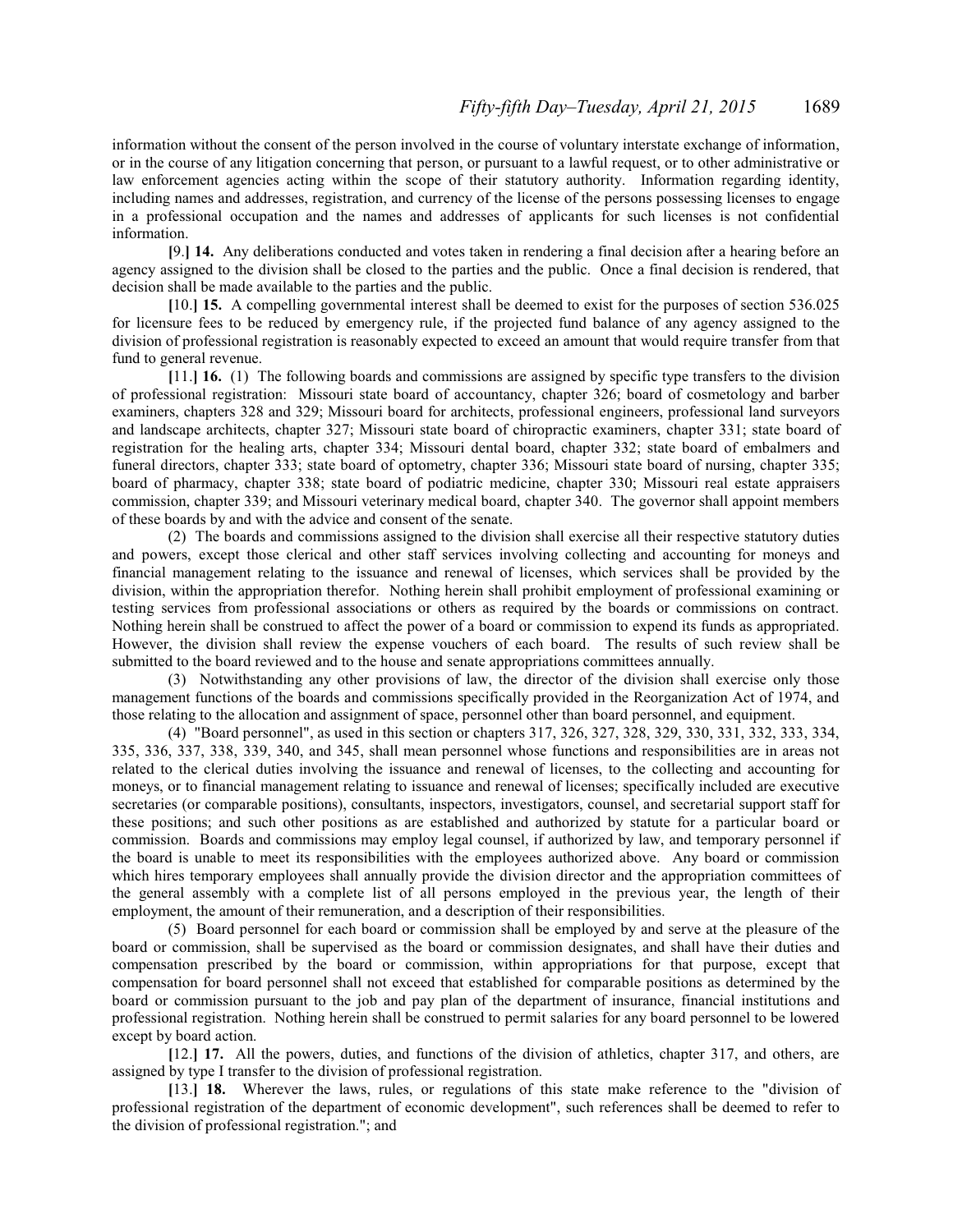Further amend said bill by amending the title, enacting clause, and intersectional references accordingly.

**House Amendment No. 1** was withdrawn.

On motion of Representative Burlison, **HCS HB 422** was adopted.

On motion of Representative Burlison, **HCS HB 422** was ordered perfected and printed.

**HCS HB 658**, relating to recognition for student participation in the Constitution Project of the Missouri Supreme Court, was taken up by Representative Ross.

On motion of Representative Ross, **HCS HB 658** was adopted.

On motion of Representative Ross, **HCS HB 658** was ordered perfected and printed.

**HCS HB 1184**, relating to the farm-to-table act, was taken up by Representative Hummel.

On motion of Representative Hummel, **HCS HB 1184** was adopted.

On motion of Representative Hummel, **HCS HB 1184** was ordered perfected and printed.

**HB 571**, relating to tenant security deposits, was taken up by Representative Burlison.

Representative Richardson moved the previous question.

Which motion was adopted by the following vote:

| Alferman      | Allen     | Anderson       | Andrews      | Bahr         |
|---------------|-----------|----------------|--------------|--------------|
| <b>Barnes</b> | Basye     | Beard          | Bernskoetter | Berry        |
| <b>Black</b>  | Bondon    | <b>Brattin</b> | Brown 57     | Brown 94     |
| Burlison      | Chipman   | Cierpiot       | Conway 104   | Corlew       |
| Cornejo       | Crawford  | Cross          | Curtman      | Davis        |
| Dogan         | Dohrman   | Dugger         | Eggleston    | Engler       |
| English       | Entlicher | Fitzwater 49   | Fraker       | Franklin     |
| Frederick     | Gannon    | Gosen          | Haefner      | Hansen       |
| Hill          | Hoskins   | Hough          | Houghton     | Hubrecht     |
| Hurst         | Johnson   | Justus         | Keeney       | Kelley       |
| Kidd          | King      | Koenig         | Kolkmeyer    | Korman       |
| Lair          | Lant      | Lauer          | Leara        | Lichtenegger |
| Love          | Lynch     | Mathews        | McCaherty    | McDaniel     |
| McGaugh       | Messenger | Miller         | Moon         | Morris       |
| Muntzel       | Neely     | Parkinson      | Pfautsch     | Phillips     |
| Pietzman      | Pike      | Pogue          | Redmon       | Reiboldt     |
| Remole        | Rhoads    | Richardson     | Roden        | Roeber       |
| Rone          | Ross      | Rowden         | Rowland      | Ruth         |
| Shaul         | Shull     | Shumake        | Solon        | Sommer       |
| Spencer       | Swan      | Taylor         | Vescovo      | Walker       |
| Wiemann       | Wilson    | Wood           | Mr. Speaker  |              |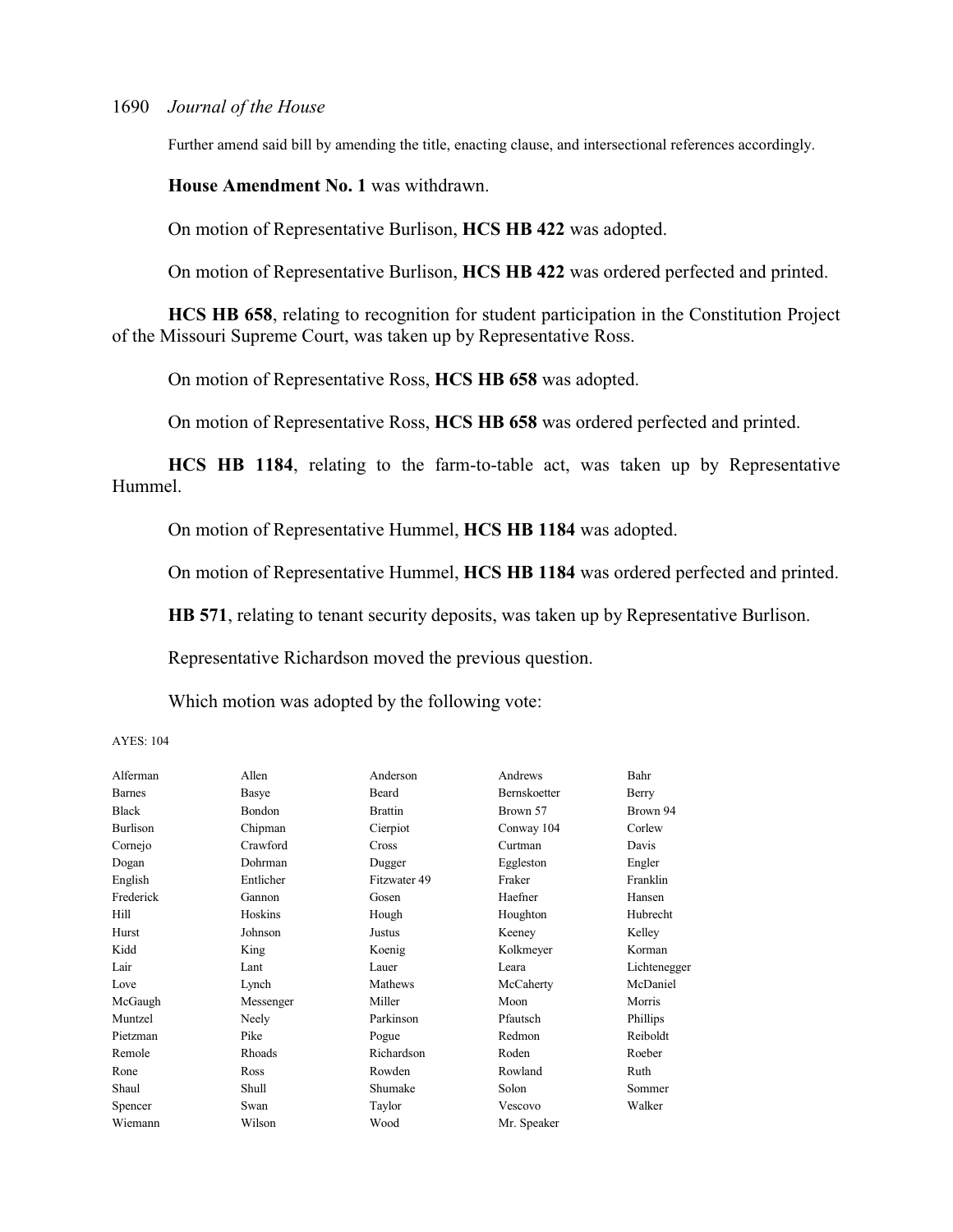### *Fifty-fifth Day–Tuesday, April 21, 2015* 1691

| Adams                         | Anders             | Arthur      | <b>Burns</b>  | Butler   |
|-------------------------------|--------------------|-------------|---------------|----------|
| Carpenter                     | Colona             | Conway 10   | Curtis        | Dunn     |
| Ellington                     | Gardner            | Green       | Harris        | Hummel   |
| Kendrick                      | Kirkton            | Kratky      | LaFaver       | Lavender |
| May                           | McCann Beatty      | McCreery    | McDonald      | McManus  |
| McNeil                        | Meredith           | Mims        | Mitten        | Morgan   |
| <b>Nichols</b>                | Otto               | Pace        | Peters        | Pierson  |
| Rizzo                         | Runions            | Smith       | Webber        |          |
| PRESENT: 000                  |                    |             |               |          |
| <b>ABSENT WITH LEAVE: 019</b> |                    |             |               |          |
| Austin                        | Cookson            | Fitzpatrick | Fitzwater 144 | Flanigan |
| Haahr                         | Hicks              | Higdon      | Hinson        | Hubbard  |
| Jones                         | Marshall           | Montecillo  | Newman        | Norr     |
| Rehder                        | <b>Walton Gray</b> | White       | Zerr          |          |

VACANCIES: 001

NOES: 039

On motion of Representative Burlison, **HB 571** was ordered perfected and printed.

**HCS HB 1243**, relating to health exchange navigator licensing, was taken up by Representative English.

### Representative Hill offered **House Amendment No. 1**.

#### *House Amendment No. 1*

AMEND House Committee Substitute for House Bill No. 1243, Page 2, Section 376.2004, Line 35, by inserting after all of said line the following:

"**6. The department shall require by rule that each licensed navigator furnish a surety bond or other evidence of financial responsibility that protects all persons against wrongful acts, misrepresentations, errors, omissions, or negligence of the navigator.**"; and

Further amend said bill by amending the title, enacting clause, and intersectional references accordingly.

Representative Richardson moved the previous question.

Which motion was adopted by the following vote:

| Alferman      | Anderson     | Andrews        | Austin       | Bahr      |
|---------------|--------------|----------------|--------------|-----------|
| <b>Barnes</b> | Basye        | Beard          | Bernskoetter | Berry     |
| Black         | Bondon       | <b>Brattin</b> | Brown 57     | Brown 94  |
| Burlison      | Chipman      | Conway 104     | Corlew       | Crawford  |
| Cross         | Curtman      | Davis          | Dogan        | Dohrman   |
| Dugger        | Eggleston    | Engler         | English      | Entlicher |
| Fitzwater 144 | Fitzwater 49 | Fraker         | Franklin     | Frederick |
| Gannon        | Gosen        | Haefner        | Hansen       | Hill      |
| Hinson        | Hoskins      | Houghton       | Hubrecht     | Hurst     |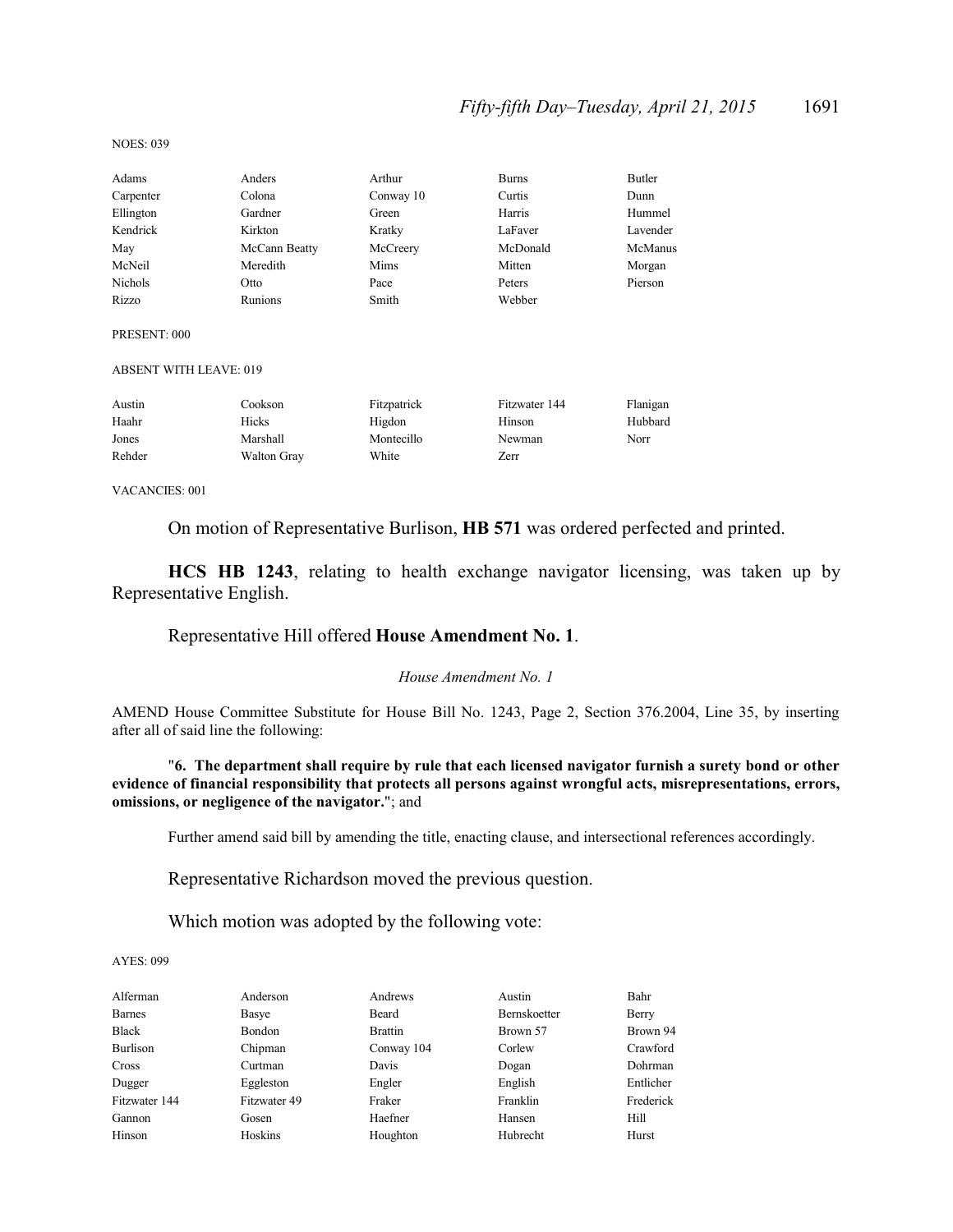| Johnson                       | <b>Justus</b> | Keeney       | Kidd         | King          |
|-------------------------------|---------------|--------------|--------------|---------------|
| Koenig                        | Kolkmeyer     | Korman       | Lair         | Lant          |
| Lauer                         | Leara         | Lichtenegger | Love         | Lynch         |
| Mathews                       | McDaniel      | McGaugh      | Messenger    | Miller        |
| Moon                          | Morris        | Muntzel      | Neely        | Parkinson     |
| Pfautsch                      | Phillips      | Pietzman     | Pike         | Pogue         |
| Redmon                        | Reiboldt      | Remole       | Rhoads       | Richardson    |
| Roeber                        | Rone          | Rowland      | Ruth         | Shaul         |
| Shull                         | Shumake       | Solon        | Sommer       | Spencer       |
| Swan                          | Taylor        | Vescovo      | Walker       | White         |
| Wiemann                       | Wilson        | Wood         | Mr. Speaker  |               |
| <b>NOES: 040</b>              |               |              |              |               |
| Adams                         | Anders        | Arthur       | <b>Burns</b> | <b>Butler</b> |
| Carpenter                     | Colona        | Conway 10    | Curtis       | Dunn          |
| Ellington                     | Gardner       | Green        | Harris       | Kendrick      |
| Kirkton                       | Kratky        | LaFaver      | Lavender     | Marshall      |
| May                           | McCann Beatty | McCreery     | McDonald     | McManus       |
| McNeil                        | Meredith      | Mims         | Mitten       | Morgan        |
| <b>Nichols</b>                | Otto          | Pace         | Peters       | Pierson       |
| Rizzo                         | Runions       | Smith        | Walton Gray  | Webber        |
| PRESENT: 000                  |               |              |              |               |
| <b>ABSENT WITH LEAVE: 023</b> |               |              |              |               |
| Allen                         | Cierpiot      | Cookson      | Cornejo      | Fitzpatrick   |
| Flanigan                      | Haahr         | Hicks        | Higdon       | Hough         |
| Hubbard                       | Hummel        | Jones        | Kelley       | McCaherty     |

Montecillo Newman Norr Rehder Roden

VACANCIES: 001

Ross Rowden Zerr

On motion of Representative Hill, **House Amendment No. 1** was adopted.

On motion of Representative English, **HCS HB 1243, as amended,** was adopted.

On motion of Representative English, **HCS HB 1243, as amended,** was ordered perfected and printed.

**HCS HB 1318**, relating to bingo, was taken up by Representative Brown (57).

On motion of Representative Brown (57), **HCS HB 1318** was adopted.

On motion of Representative Brown (57), **HCS HB 1318** was ordered perfected and printed.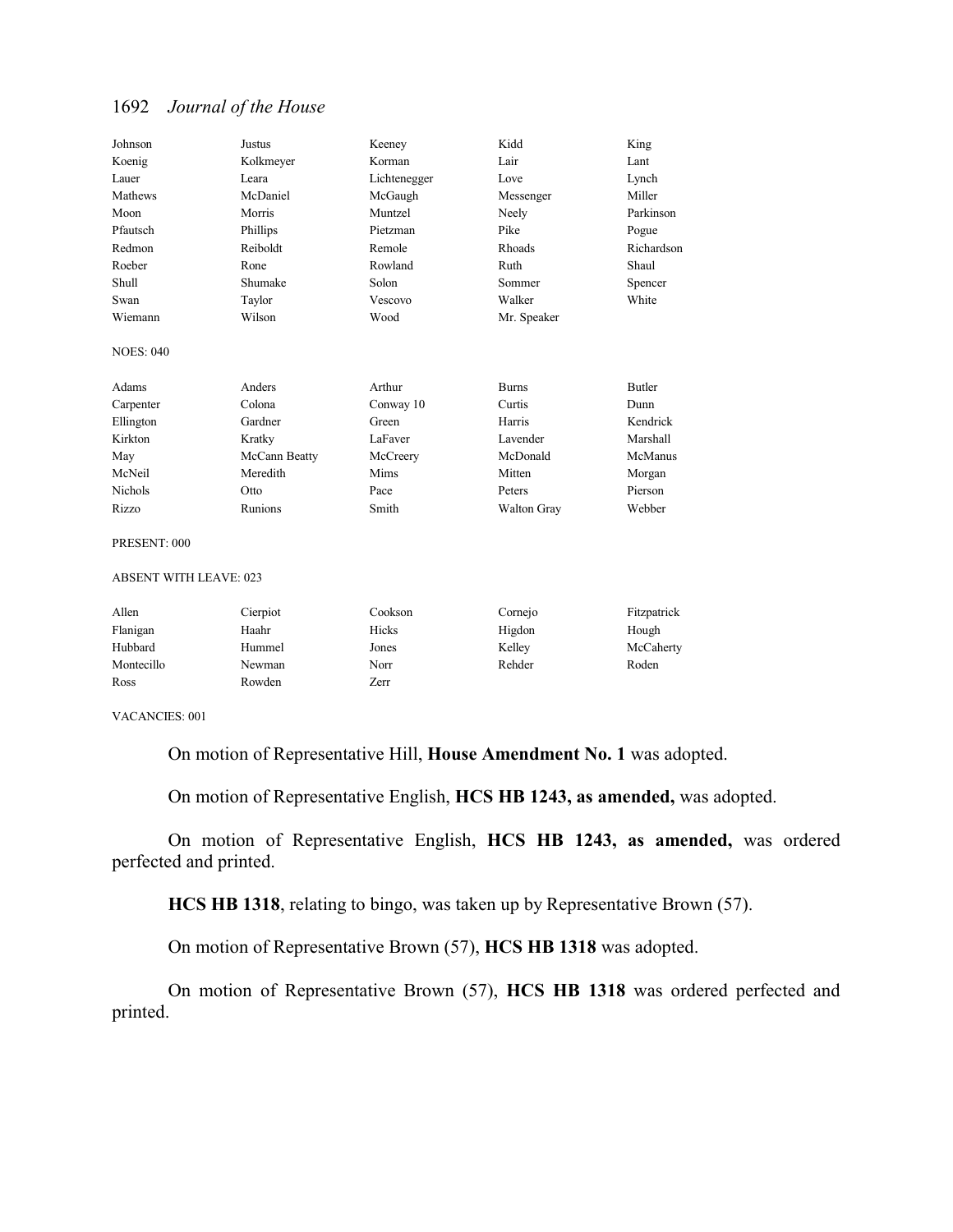### **THIRD READING OF SENATE BILLS**

**SS SB 239**, relating to a statutory cause of action against healthcare providers, was taken up by Representative Burlison.

On motion of Representative Burlison, **SS SB 239** was truly agreed to and finally passed by the following vote:

AYES: 125

| Adams                         | Alferman           | Allen        | Anders        | Anderson        |
|-------------------------------|--------------------|--------------|---------------|-----------------|
| Andrews                       | Arthur             | Austin       | Bahr          | <b>Barnes</b>   |
| <b>Basye</b>                  | <b>Beard</b>       | Bernskoetter | Berry         | <b>Black</b>    |
| Bondon                        | <b>Brattin</b>     | Brown 57     | Brown 94      | <b>Burlison</b> |
| Carpenter                     | Chipman            | Cierpiot     | Conway 10     | Conway 104      |
| Corlew                        | Cornejo            | Crawford     | Cross         | Curtman         |
| Davis                         | Dogan              | Dohrman      | Dugger        | Eggleston       |
| Engler                        | English            | Entlicher    | Fitzpatrick   | Fitzwater 144   |
| Fitzwater 49                  | Flanigan           | Fraker       | Franklin      | Frederick       |
| Gannon                        | Gosen              | Haefner      | Hansen        | Harris          |
| Hill                          | Hinson             | Hoskins      | Hough         | Houghton        |
| Hubrecht                      | Hurst              | Johnson      | Jones         | Justus          |
| Keeney                        | Kelley             | Kendrick     | Kidd          | King            |
| Kirkton                       | Koenig             | Kolkmeyer    | LaFaver       | Lair            |
| Lant                          | Lauer              | Leara        | Lichtenegger  | Love            |
| Lynch                         | Mathews            | McCaherty    | McCreery      | McDaniel        |
| McGaugh                       | McNeil             | Meredith     | Messenger     | Miller          |
| Moon                          | Morris             | Muntzel      | Neely         | <b>Nichols</b>  |
| Parkinson                     | Peters             | Pfautsch     | Phillips      | Pietzman        |
| Pike                          | Redmon             | Reiboldt     | Remole        | Rhoads          |
| Richardson                    | Roden              | Roeber       | Rone          | Ross            |
| Rowden                        | Rowland            | Ruth         | Shaul         | Shull           |
| Shumake                       | Solon              | Sommer       | Spencer       | Swan            |
| Taylor                        | Vescovo            | Walker       | Webber        | White           |
| Wiemann                       | Wilson             | Wood         | Zerr          | Mr. Speaker     |
| <b>NOES: 027</b>              |                    |              |               |                 |
| <b>Burns</b>                  | <b>Butler</b>      | Colona       | Curtis        | Dunn            |
| Ellington                     | Gardner            | Green        | Hummel        | Kratky          |
| Lavender                      | Marshall           | May          | McCann Beatty | McDonald        |
| McManus                       | Mims               | Mitten       | Morgan        | Otto            |
| Pace                          | Pierson            | Pogue        | Rizzo         | Runions         |
| Smith                         | <b>Walton Gray</b> |              |               |                 |
| PRESENT: 001                  |                    |              |               |                 |
| Korman                        |                    |              |               |                 |
| <b>ABSENT WITH LEAVE: 009</b> |                    |              |               |                 |
| Cookson                       | Haahr              | Hicks        | Higdon        | Hubbard         |
| Montecillo                    | Newman             | Norr         | Rehder        |                 |

VACANCIES: 001

Speaker Diehl declared the bill passed.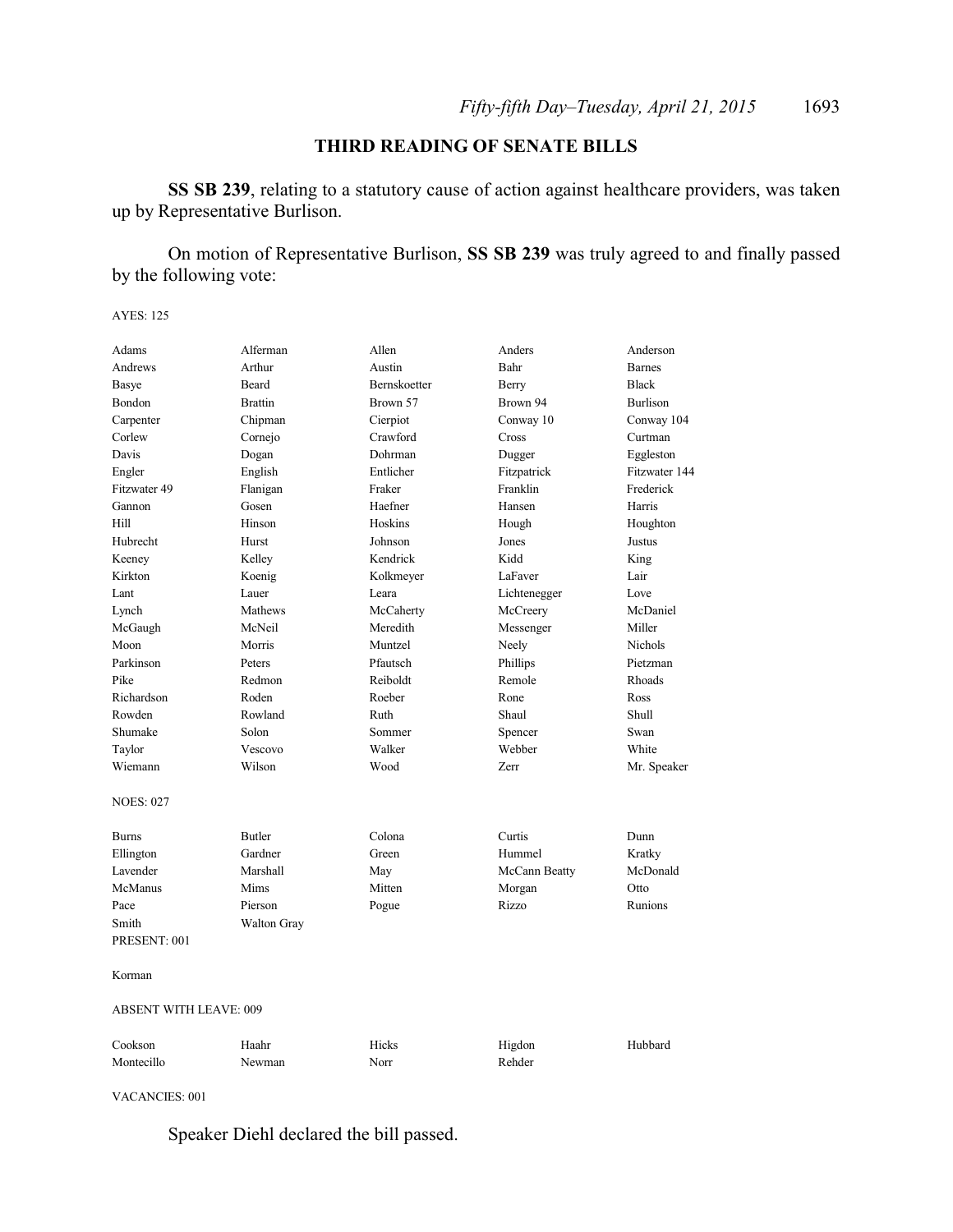### **HOUSE RESOLUTIONS**

### **HR 321**, relating to House employment, was taken up by Representative Leara.

### On motion of Representative Leara, **HR 321** was adopted by the following vote:

AYES: 148

| Adams        | Alferman       | Allen               | Anders        | Anderson        |
|--------------|----------------|---------------------|---------------|-----------------|
| Andrews      | Arthur         | Austin              | Bahr          | <b>Barnes</b>   |
| Basye        | <b>Beard</b>   | <b>Bernskoetter</b> | Berry         | <b>Black</b>    |
| Bondon       | <b>Brattin</b> | Brown 57            | Brown 94      | <b>Burlison</b> |
| <b>Burns</b> | <b>Butler</b>  | Carpenter           | Chipman       | Cierpiot        |
| Colona       | Conway 10      | Conway 104          | Corlew        | Cornejo         |
| Crawford     | Cross          | Curtis              | Curtman       | Davis           |
| Dogan        | Dohrman        | Dugger              | Dunn          | Eggleston       |
| Ellington    | English        | Entlicher           | Fitzwater 144 | Fitzwater 49    |
| Fraker       | Franklin       | Frederick           | Gannon        | Gardner         |
| Gosen        | Green          | Haefner             | Hansen        | Harris          |
| Hill         | Hinson         | Hoskins             | Hough         | Houghton        |
| Hubrecht     | Hummel         | Hurst               | Johnson       | Jones           |
| Justus       | Keeney         | Kelley              | Kendrick      | Kidd            |
| King         | Kirkton        | Koenig              | Kolkmeyer     | Korman          |
| Kratky       | LaFaver        | Lair                | Lant          | Lauer           |
| Lavender     | Leara          | Lichtenegger        | Love          | Lynch           |
| Marshall     | Mathews        | May                 | McCaherty     | McCann Beatty   |
| McCreery     | McDaniel       | McDonald            | McGaugh       | McManus         |
| McNeil       | Meredith       | Messenger           | Miller        | <b>Mims</b>     |
| Mitten       | Moon           | Morgan              | Morris        | Muntzel         |
| Neely        | <b>Nichols</b> | Otto                | Pace          | Parkinson       |
| Pfautsch     | Phillips       | Pierson             | Pietzman      | Pike            |
| Pogue        | Redmon         | Reiboldt            | Remole        | Rhoads          |
| Richardson   | <b>Rizzo</b>   | Roden               | Roeber        | Rone            |
| Ross         | Rowden         | Rowland             | Ruth          | Shaul           |
| Shull        | Shumake        | Smith               | Solon         | Sommer          |
| Spencer      | Swan           | Taylor              | Vescovo       | Walker          |
| Walton Gray  | Webber         | White               | Wiemann       | Wilson          |
| Wood         | Zerr           | Mr. Speaker         |               |                 |
|              |                |                     |               |                 |

NOES: 000

PRESENT: 001

Peters

#### ABSENT WITH LEAVE: 013

| Cookson | Engler | Fitzpatrick    | Flanigan   | Haahr  |
|---------|--------|----------------|------------|--------|
| Hicks   | Higdon | Hubbard        | Montecillo | Newman |
| Norr    | Rehder | <b>Runions</b> |            |        |

VACANCIES: 001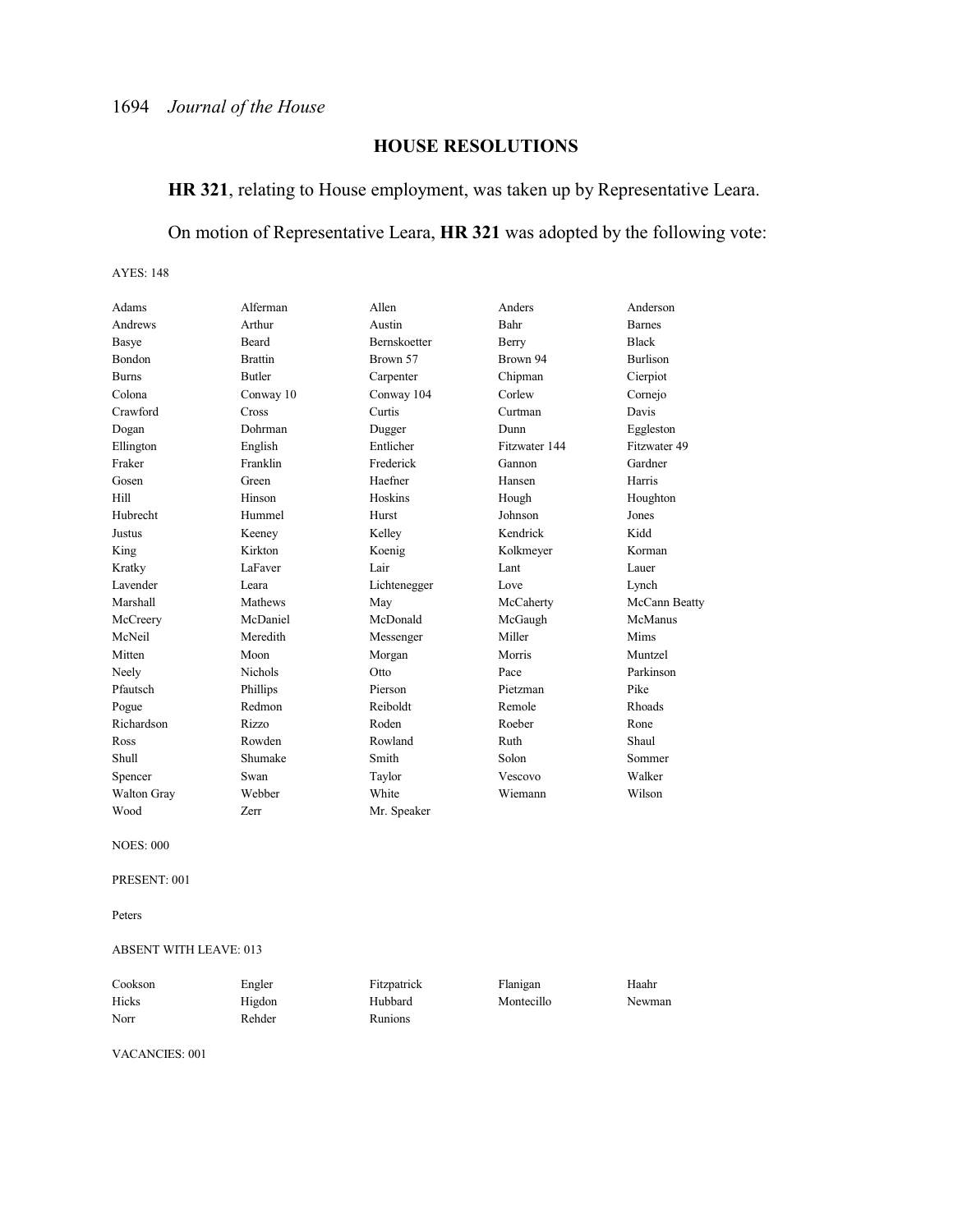### **PERFECTION OF HOUSE BILLS**

**HB 793**, relating to the designation of the official state work chronicling the 1993 flood, was taken up by Representative Rizzo.

**HB 793** was laid over.

#### **REFERRAL OF HOUSE JOINT RESOLUTIONS**

The following House Joint Resolutions were referred to the Committee indicated:

**HCS HJR 7** - Fiscal Review **HCS HJR 24** - Fiscal Review

### **REFERRAL OF HOUSE BILLS**

The following House Bills were referred to the Committee indicated:

**HCS HB 117** - Fiscal Review **HCS HB 714** - Fiscal Review **HB 653** - Higher Education **HB 1088** - Elementary and Secondary Education

#### **COMMITTEE REPORTS**

#### **Committee on Children and Families**, Chairman Franklin reporting:

Mr. Speaker: Your Committee on Children and Families, to which was referred **SCS SB 322**, begs leave to report it has examined the same and recommends that it **Do Pass with House Committee Amendment No. 1**, and pursuant to Rule 27(12) be referred to the Select Committee on Social Services.

*House Committee Amendment No. 1*

AMEND Senate Committee Substitute for Senate Bill No. 322, Page 3, Section 208.010, Line 74, by inserting immediately after the words "families claimant" the following:

#### "**a MO HealthNet blind claimant, a MO HealthNet aged claimant,**"; and

Further amend said bill and section, Page 4, Line 99, by inserting after the word "**of**" the following:

#### "**MO HealthNet blind claimants, MO HealthNet aged claimants, and**"; and

Further amend said bill, page, and section, Line 100, by deleting the number, "**2016**" and inserting in lieu thereof the number, "**2017**"; and

Further amend said bill, page, and section, Line 109, by deleting the number, "**2019**" and inserting in lieu thereof the number, "**2020**"; and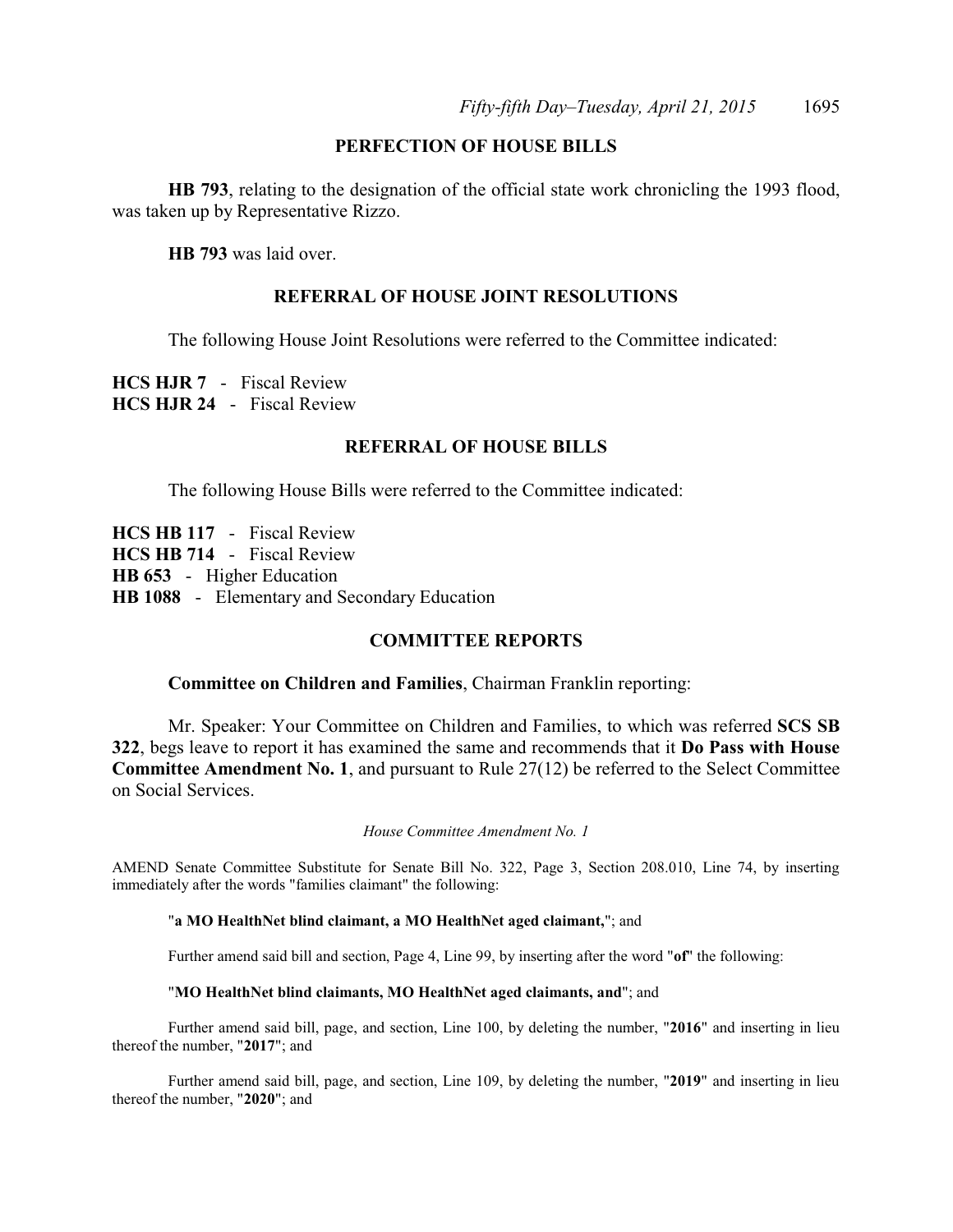Further amend said bill, page, section, and line, by deleting the number, "**2020**" and inserting in lieu thereof the number, "**2021**"; and

Further amend said bill by amending the title, enacting clause, and intersectional references accordingly.

Mr. Speaker: Your Committee on Children and Families, to which was referred **SCS SB 341**, begs leave to report it has examined the same and recommends that it **Do Pass with House Committee Amendment No. 1**, and pursuant to Rule 27(12) be referred to the Select Committee on Social Services.

#### *House Committee Amendment No. 1*

AMEND Senate Committee Substitute for Senate Bill No. 341, Page 1, In the Title, Lines 2 through 3, by deleting the words "juveniles with problem sexual behavior" and inserting in lieu thereof the words "the protection of children"; and

Further amend said bill and page, Section A, Line 2, by inserting after all of said line the following:

"**37.719. 1. The office shall have the authority to and may conduct an independent review of any entity within a county that has experienced three or more review requests in a calendar year including, but not limited to, children's division, the juvenile office, or guardian ad litem. The office shall establish and implement procedures for reviewing any such entity.**

**2. The office shall have the authority to make the necessary inquiries and review relevant information and records as the office deems necessary in order to conduct such reviews.**

**3. The office may make recommendations on changes to any entity's policies and procedures based on the results of the review in order to improve the delivery of services or the function of the entity. Upon completing a review under the provisions of this section, the office shall submit any findings and recommendations to the children's division and the office of state courts administrator.**

210.003. 1. No child shall be permitted to enroll in or attend any public, private or parochial day care center, preschool or nursery school caring for ten or more children unless such child has been adequately immunized against vaccine-preventable childhood illnesses specified by the department of health and senior services in accordance with recommendations of the **[**Immunization Practices Advisory Committee**] Centers for Disease Control and Prevention Advisory Committee on Immunization Practices** (ACIP). The parent or guardian of such child shall provide satisfactory evidence of the required immunizations.

2. A child who has not completed all immunizations appropriate for his age may enroll, if:

(1) Satisfactory evidence is produced that such child has begun the process of immunization. The child may continue to attend as long as the immunization process is being accomplished according to the ACIP/Missouri department of health and senior services recommended schedule; or

(2) The parent or guardian has signed and placed on file with the day care administrator a statement of exemption which may be either of the following:

(a) A medical exemption, by which a child shall be exempted from the requirements of this section upon certification by a licensed physician that such immunization would seriously endanger the child's health or life; or

(b) A parent or guardian exemption, by which a child shall be exempted from the requirements of this section if one parent or guardian files a written objection to immunization with the day care administrator. Exemptions shall be accepted by the day care administrator when the necessary information as determined by the department of health and senior services is filed with the day care administrator by the parent or guardian. Exemption forms shall be provided by the department of health and senior services.

3. In the event of an outbreak or suspected outbreak of a vaccine-preventable disease within a particular facility, the administrator of the facility shall follow the control measures instituted by the local health authority or the department of health and senior services or both the local health authority and the department of health and senior services, as established in Rule 19 CSR 20-20.040, "Measures for the Control of Communicable Diseases".

4. The administrator of each public, private or parochial day care center, preschool or nursery school shall cause to be prepared a record of immunization of every child enrolled in or attending a facility under his jurisdiction. An annual summary report shall be made by January fifteenth showing the immunization status of each child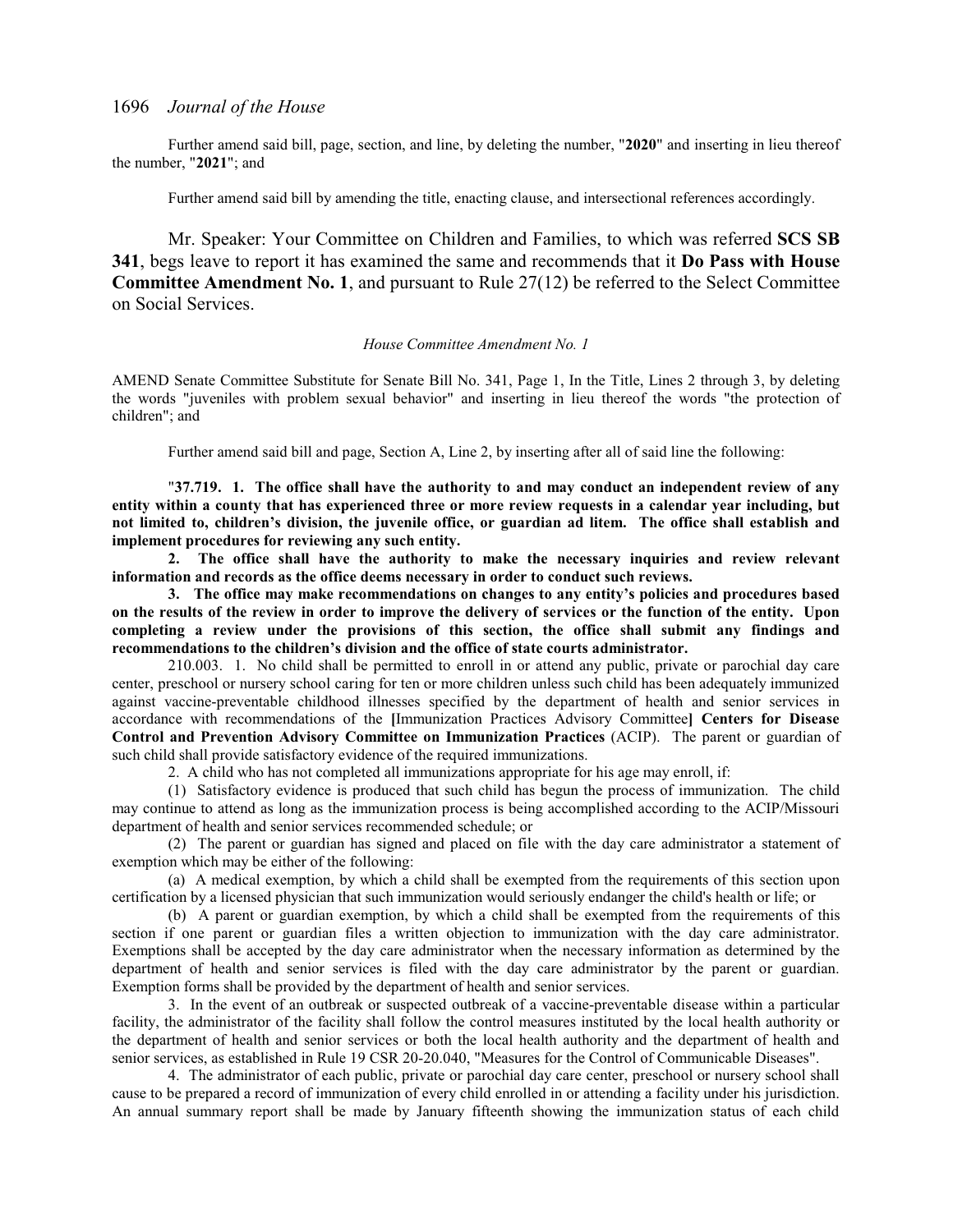enrolled, using forms provided for this purpose by the department of health and senior services. The immunization records shall be available for review by department of health and senior services personnel upon request.

5. For purposes of this section, satisfactory evidence of immunization means a statement, certificate or record from a physician or other recognized health facility or personnel, stating that the required immunizations have been given to the child and verifying the type of vaccine and the month, day and year of administration.

6. Nothing in this section shall preclude any political subdivision from adopting more stringent rules regarding the immunization of preschool children.

**7. All public, private, and parochial day care centers, preschools, and nursery schools shall notify the parent or guardian of each child at the time of initial enrollment in or attendance at the facility that the parent or guardian may request notice of whether there are children currently enrolled in or attending the facility for whom an immunization exemption has been filed. Beginning December 1, 2015, all public, private, and parochial day care centers, preschools, and nursery schools shall notify the parent or guardian of each child currently enrolled in or attending the facility that the parent or guardian may request notice of whether there are children currently enrolled in or attending the facility for whom an immunization exemption has been filed. Any public, private, or parochial day care center, preschool, or nursery school shall notify the parent or guardian of a child enrolled in or attending the facility, upon request, of whether there are children currently enrolled in or attending the facility for whom an immunization exemption has been filed.**"; and

Further amend said bill, Page 2, Section 210.148, Line 33, by inserting after all of said line the following:

"210.221. 1. The department of health and senior services shall have the following powers and duties:

(1) After inspection, to grant licenses to persons to operate child-care facilities if satisfied as to the good character and intent of the applicant and that such applicant is qualified and equipped to render care or service conducive to the welfare of children, and to renew the same when expired. No license shall be granted for a term exceeding two years. Each license shall specify the kind of child-care services the licensee is authorized to perform, the number of children that can be received or maintained, and their ages and sex;

(2) To inspect the conditions of the homes and other places in which the applicant operates a child-care facility, inspect their books and records, premises and children being served, examine their officers and agents, deny, suspend, place on probation or revoke the license of such persons as fail to obey the provisions of sections 210.201 to 210.245 or the rules and regulations made by the department of health and senior services. The director also may revoke or suspend a license when the licensee fails to renew or surrenders the license;

(3) To promulgate and issue rules and regulations the department deems necessary or proper in order to establish standards of service and care to be rendered by such licensees to children. No rule or regulation promulgated by the division shall in any manner restrict or interfere with any religious instruction, philosophies or ministries provided by the facility and shall not apply to facilities operated by religious organizations which are not required to be licensed; **[**and**]**

(4) **To approve training concerning the safe sleep recommendations of the American Academy of Pediatrics in accordance with section 210.223; and**

**(5)** To determine what records shall be kept by such persons and the form thereof, and the methods to be used in keeping such records, and to require reports to be made to the department at regular intervals.

2. Any child-care facility may request a variance from a rule or regulation promulgated pursuant to this section. The request for a variance shall be made in writing to the department of health and senior services and shall include the reasons the facility is requesting the variance. The department shall approve any variance request that does not endanger the health or safety of the children served by the facility. The burden of proof at any appeal of a disapproval of a variance application shall be with the department of health and senior services. Local inspectors may grant a variance, subject to approval by the department of health and senior services.

3. The department shall deny, suspend, place on probation or revoke a license if it receives official written notice that the local governing body has found that license is prohibited by any local law related to the health and safety of children. The department may, after inspection, find the licensure, denial of licensure, suspension or revocation to be in the best interest of the state.

4. Any rule or portion of a rule, as that term is defined in section 536.010, that is created under the authority delegated in sections 210.201 to 210.245 shall become effective only if it complies with and is subject to all of the provisions of chapter 536, and, if applicable, section 536.028. All rulemaking authority delegated prior to August 28, 1999, is of no force and effect and repealed. Nothing in this section shall be interpreted to repeal or affect the validity of any rule filed or adopted prior to August 28, 1999, if it fully complied with all applicable provisions of law. This section and chapter 536 are nonseverable and if any of the powers vested with the general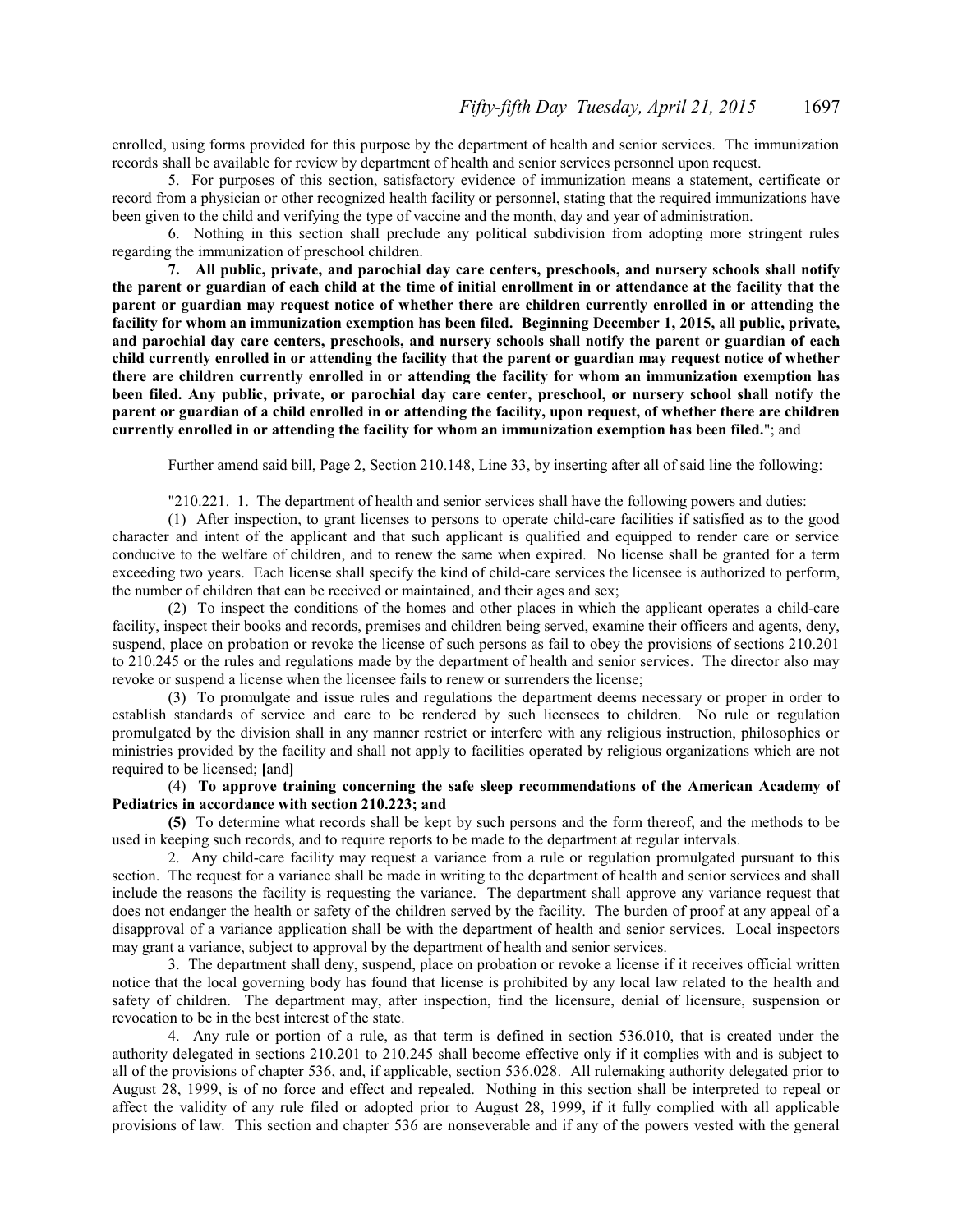assembly pursuant to chapter 536 to review, to delay the effective date or to disapprove and annul a rule are subsequently held unconstitutional, then the grant of rulemaking authority and any rule proposed or adopted after August 28, 1999, shall be invalid and void.

**210.223. 1. All licensed child care facilities that provide care for children less than one year of age shall implement and maintain a written safe sleep policy in accordance with the most recent safe sleep recommendations of the American Academy of Pediatrics. The purpose of the safe sleep policy is to maintain a safe sleep environment that reduces the risk of sudden infant death syndrome and sudden unexpected infant deaths in children less than one year of age.**

**2. If an infant requires alternative sleep positions or special sleeping arrangements, the child care facility shall be provided with written instructions, signed by the infant's licensed health care provider, detailing the alternative sleep positions or special sleeping arrangements for such infant. The child care facility shall put the infant to sleep in accordance with such written instructions.**

**3. As used in this section, the following terms shall mean:**

**(1) "Sudden infant death syndrome", the sudden death of an infant less than one year of age that cannot be explained after a thorough investigation has been conducted, including a complete autopsy, an examination of the death scene, and a review of the clinical history;**

**(2) "Sudden unexpected infant death", the sudden and unexpected death of an infant less than one year of age in which the manner and cause of death are not immediately obvious prior to investigation. Causes of sudden unexpected infant death include, but are not limited to, metabolic disorders, hypothermia or hyperthermia, neglect or homicide, poisoning, and accidental suffocation.**

**4. All employees of licensed child care facilities who care for infants less than one year of age or any volunteer who may be assisting at the facility shall successfully complete department-approved training on the most recent safe sleep recommendations of the American Academy of Pediatrics every three years.**

**5. The department shall promulgate rules to implement the provisions of this section. Such rules shall include, but not be limited to:**

**(1) Amending any current rules which are not in compliance with the most recent safe sleep recommendations of the American Academy of Pediatrics;**

**(2) Keeping soft or loose bedding away from sleeping infants and out of safe sleep environments including, but not limited to, bumper pads, pillows, quilts, comforters, sleep positioning devices, sheepskins, blankets, flat sheets, cloth diapers, bibs, and other similar items; and**

**(3) Prohibiting blankets or other soft or loose bedding from being hung on the sides of cribs.**

**6. The department may adopt emergency rules to implement the requirements of this section. Any rule or portion of a rule, as that term is defined in section 536.010, that is created under the authority delegated in this section shall become effective only if it complies with and is subject to all of the provisions of chapter 536 and, if applicable, section 536.028. This section and chapter 536 are nonseverable, and if any of the powers vested with the general assembly pursuant to chapter 536 to review, to delay the effective date, or to disapprove and annul a rule are subsequently held unconstitutional, then the grant of rulemaking authority and any rule proposed or adopted after the effective date of this section shall be invalid and void.**

455.010. As used in this chapter, unless the context clearly indicates otherwise, the following terms shall mean:

(1) "Abuse" includes but is not limited to the occurrence of any of the following acts, attempts or threats against a person who may be protected pursuant to this chapter, except abuse shall not include abuse inflicted on a child by accidental means by an adult household member or discipline of a child, including spanking, in a reasonable manner:

(a) "Assault", purposely or knowingly placing or attempting to place another in fear of physical harm;

(b) "Battery", purposely or knowingly causing physical harm to another with or without a deadly weapon;

(c) "Coercion", compelling another by force or threat of force to engage in conduct from which the latter has a right to abstain or to abstain from conduct in which the person has a right to engage;

(d) "Harassment", engaging in a purposeful or knowing course of conduct involving more than one incident that alarms or causes distress to an adult or child and serves no legitimate purpose. The course of conduct must be such as would cause a reasonable adult or child to suffer substantial emotional distress and must actually cause substantial emotional distress to the petitioner or child. Such conduct might include, but is not limited to:

a. Following another about in a public place or places;

b. Peering in the window or lingering outside the residence of another; but does not include constitutionally protected activity;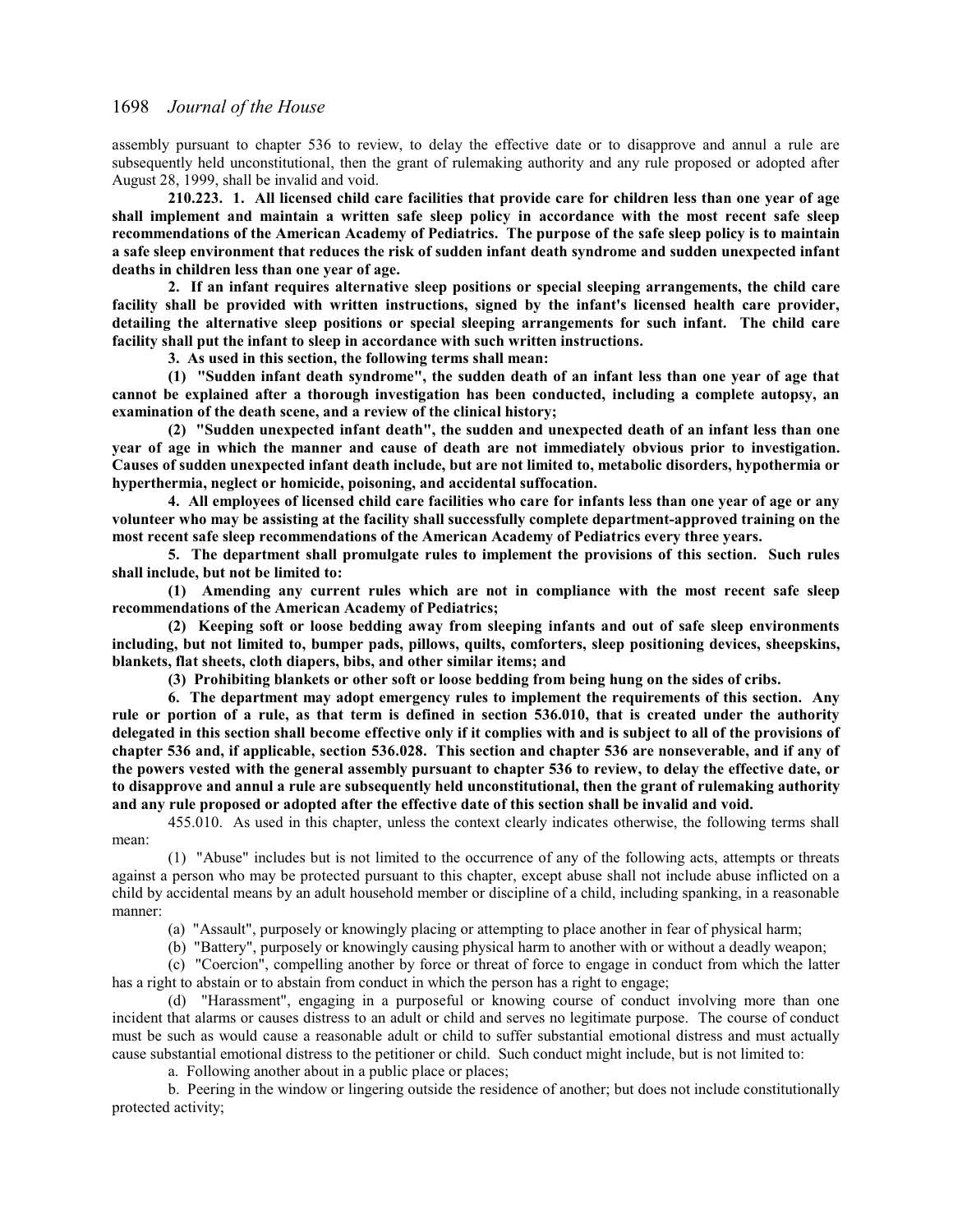(e) "Sexual assault", causing or attempting to cause another to engage involuntarily in any sexual act by force, threat of force, **[**or**]** duress**, or without that person's consent**;

(f) "Unlawful imprisonment", holding, confining, detaining or abducting another person against that person's will;

(2) "Adult", any person seventeen years of age or older or otherwise emancipated;

(3) "Child", any person under seventeen years of age unless otherwise emancipated;

(4) "Court", the circuit or associate circuit judge or a family court commissioner;

(5) "Domestic violence", abuse or stalking committed by a family or household member, as such terms are defined in this section;

(6) "Ex parte order of protection", an order of protection issued by the court before the respondent has received notice of the petition or an opportunity to be heard on it;

(7) "Family" or "household member", spouses, former spouses, any person related by blood or marriage, persons who are presently residing together or have resided together in the past, any person who is or has been in a continuing social relationship of a romantic or intimate nature with the victim, and anyone who has a child in common regardless of whether they have been married or have resided together at any time;

(8) "Full order of protection", an order of protection issued after a hearing on the record where the respondent has received notice of the proceedings and has had an opportunity to be heard;

(9) "Order of protection", either an ex parte order of protection or a full order of protection;

(10) "Pending", exists or for which a hearing date has been set;

(11) "Petitioner", a family or household member who has been a victim of domestic violence, or any person who has been the victim of stalking **or sexual assault**, or a person filing on behalf of a child pursuant to section 455.503 who has filed a verified petition pursuant to the provisions of section 455.020 or section 455.505;

(12) "Respondent", the family or household member alleged to have committed an act of domestic violence, or person alleged to have committed an act of stalking **or sexual assault**, against whom a verified petition has been filed or a person served on behalf of a child pursuant to section 455.503;

(13) **"Sexual assault", as defined under subdivision (1) of this section;**

**(14)** "Stalking" is when any person purposely **[**and repeatedly**]** engages in an unwanted course of conduct that causes alarm to another person**, or a person who resides together in the same household with the person seeking the order of protection** when it is reasonable in that person's situation to have been alarmed by the conduct. As used in this subdivision:

(a) "Alarm" means to cause fear of danger of physical harm; **and**

(b) "Course of conduct" means a pattern of conduct composed of **[**repeated**] two or more** acts over a period of time, however short, that serves no legitimate purpose. Such conduct may include, but is not limited to, following the other person or unwanted communication or unwanted contact**[**; and

(c) "Repeated" means two or more incidents evidencing a continuity of purpose**]**.

455.020. 1. Any person who has been subject to domestic violence by a present or former family or household member, or who has been the victim of stalking **or sexual assault**, may seek relief under sections 455.010 to 455.085 by filing a verified petition alleging such domestic violence **[**or**],** stalking**, or sexual assault** by the respondent.

2. A person's right to relief under sections 455.010 to 455.085 shall not be affected by the person leaving the residence or household to avoid domestic violence.

3. Any protection order issued pursuant to sections 455.010 to 455.085 shall be effective throughout the state in all cities and counties.

455.032. In addition to any other jurisdictional grounds provided by law, a court shall have jurisdiction to enter an order of protection restraining or enjoining the respondent from committing or threatening to commit domestic violence, stalking, **sexual assault,** molesting or disturbing the peace of petitioner, pursuant to sections 455.010 to 455.085, if the petitioner is present, whether permanently or on a temporary basis within the state of Missouri and if the respondent's actions constituting domestic violence have occurred, have been attempted or have been or are threatened within the state of Missouri. For purposes of this section, if the petitioner has been the subject of domestic violence within or outside of the state of Missouri, such evidence shall be admissible to demonstrate the need for protection in Missouri.

455.040. 1. Not later than fifteen days after the filing of a petition that meets the requirements of section 455.020, a hearing shall be held unless the court deems, for good cause shown, that a continuance should be granted. At the hearing, if the petitioner has proved the allegation of domestic violence **[**or**],** stalking**, or sexual assault** by a preponderance of the evidence, and the respondent cannot show that his or her actions alleged to constitute abuse were otherwise justified under the law, the court shall issue a full order of protection for a period of time the court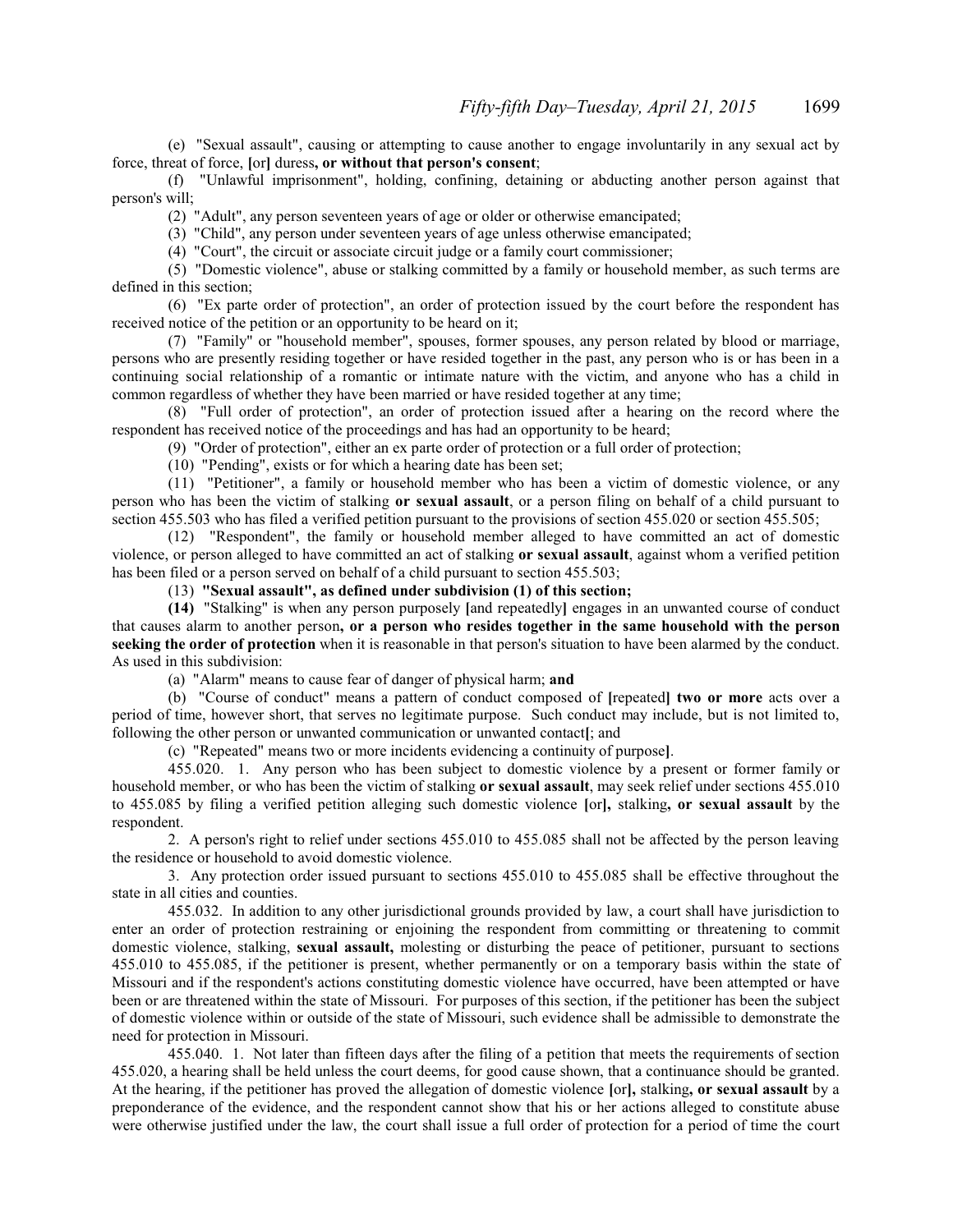deems appropriate, except that the protective order shall be valid for at least one hundred eighty days and not more than one year. Upon motion by the petitioner, and after a hearing by the court, the full order of protection may be renewed for a period of time the court deems appropriate, except that the protective order shall be valid for at least one hundred eighty days and not more than one year from the expiration date of the originally issued full order of protection. The court may, upon finding that it is in the best interest of the parties, include a provision that any full order of protection for one year shall automatically renew unless the respondent requests a hearing by thirty days prior to the expiration of the order. If for good cause a hearing cannot be held on the motion to renew or the objection to an automatic renewal of the full order of protection prior to the expiration date of the originally issued full order of protection, an ex parte order of protection may be issued until a hearing is held on the motion. When an automatic renewal is not authorized, upon motion by the petitioner, and after a hearing by the court, the second full order of protection may be renewed for an additional period of time the court deems appropriate, except that the protective order shall be valid for at least one hundred eighty days and not more than one year. For purposes of this subsection, a finding by the court of a subsequent act of domestic violence **[**or**],** stalking**, or sexual assault** is not required for a renewal order of protection.

2. The court shall cause a copy of the petition and notice of the date set for the hearing on such petition and any ex parte order of protection to be served upon the respondent as provided by law or by any sheriff or police officer at least three days prior to such hearing. The court shall cause a copy of any full order of protection to be served upon or mailed by certified mail to the respondent at the respondent's last known address. Notice of an ex parte or full order of protection shall be served at the earliest time, and service of such notice shall take priority over service in other actions, except those of a similar emergency nature. Failure to serve or mail a copy of the full order of protection to the respondent shall not affect the validity or enforceability of a full order of protection.

3. A copy of any order of protection granted pursuant to sections 455.010 to 455.085 shall be issued to the petitioner and to the local law enforcement agency in the jurisdiction where the petitioner resides. The clerk shall also issue a copy of any order of protection to the local law enforcement agency responsible for maintaining the Missouri uniform law enforcement system or any other comparable law enforcement system the same day the order is granted. The law enforcement agency responsible for maintaining MULES shall, for purposes of verification, within twenty-four hours from the time the order is granted, enter information contained in the order including but not limited to any orders regarding child custody or visitation and all specifics as to times and dates of custody or visitation that are provided in the order. A notice of expiration or of termination of any order of protection or any change in child custody or visitation within that order shall be issued to the local law enforcement agency and to the law enforcement agency responsible for maintaining MULES or any other comparable law enforcement system. The law enforcement agency responsible for maintaining the applicable law enforcement system shall enter such information in the system within twenty-four hours of receipt of information evidencing such expiration or termination. The information contained in an order of protection may be entered in the Missouri uniform law enforcement system or comparable law enforcement system using a direct automated data transfer from the court automated system to the law enforcement system.

4. The court shall cause a copy of any objection filed by the respondent and notice of the date set for the hearing on such objection to an automatic renewal of a full order of protection for a period of one year to be personally served upon the petitioner by personal process server as provided by law or by a sheriff or police officer at least three days prior to such hearing. Such service of process shall be served at the earliest time and shall take priority over service in other actions except those of a similar emergency nature.

455.045. Any ex parte order of protection granted pursuant to sections 455.010 to 455.085 shall be to protect the petitioner from domestic violence **[**or**],** stalking**, or sexual assault** and may include:

(1) Restraining the respondent from committing or threatening to commit domestic violence, molesting, stalking**, sexual assault,** or disturbing the peace of the petitioner;

(2) Restraining the respondent from entering the premises of the dwelling unit of petitioner when the dwelling unit is:

(a) Jointly owned, leased or rented or jointly occupied by both parties; or

(b) Owned, leased, rented or occupied by petitioner individually; or

(c) Jointly owned, leased or rented by petitioner and a person other than respondent; provided, however, no spouse shall be denied relief pursuant to this section by reason of the absence of a property interest in the dwelling unit; or

(d) Jointly occupied by the petitioner and a person other than the respondent; provided that the respondent has no property interest in the dwelling unit;

(3) Restraining the respondent from communicating with the petitioner in any manner or through any medium;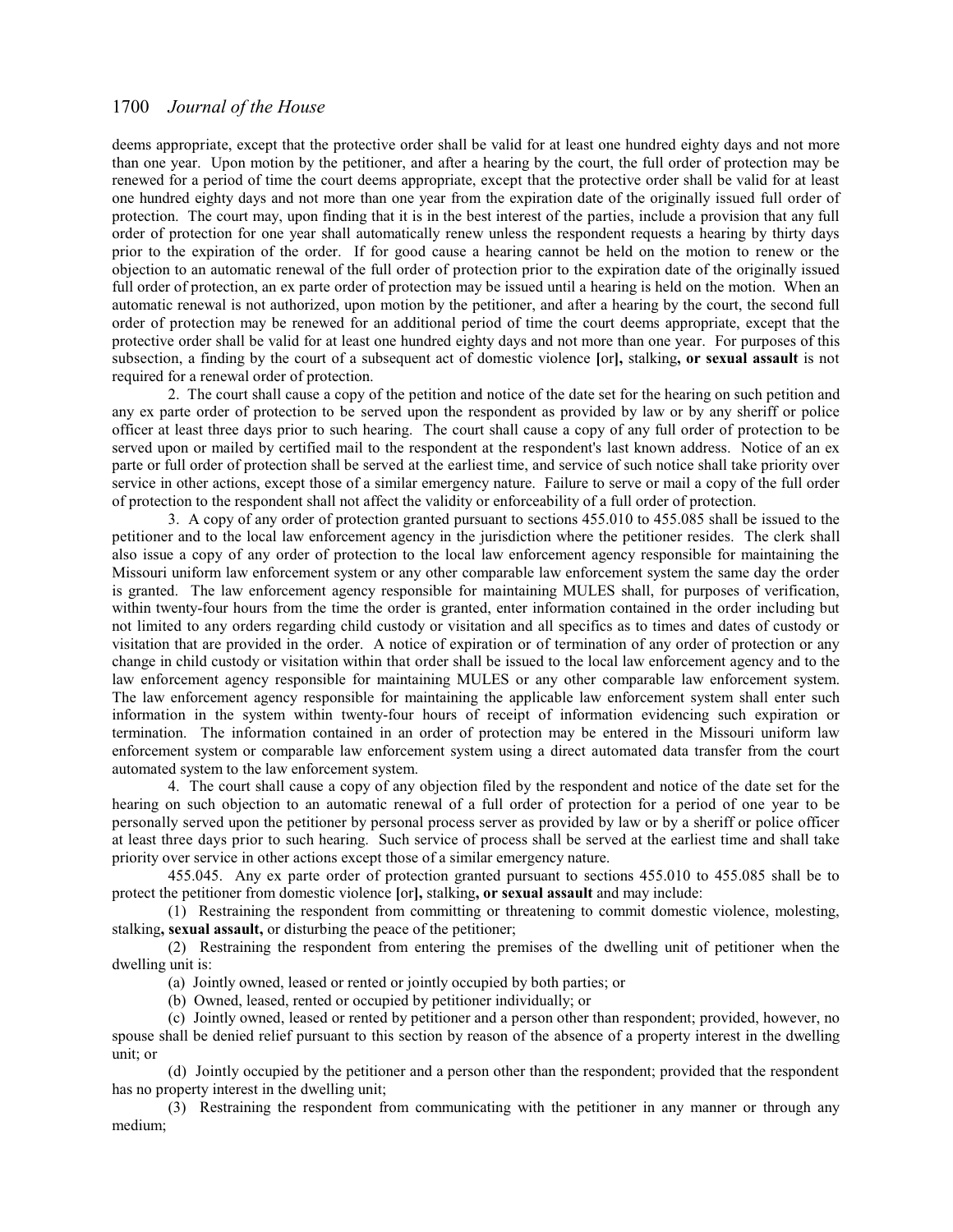(4) A temporary order of custody of minor children where appropriate.

455.050. 1. Any full or ex parte order of protection granted pursuant to sections 455.010 to 455.085 shall be to protect the petitioner from domestic violence**, stalking, or sexual assault** and may include such terms as the court reasonably deems necessary to ensure the petitioner's safety, including but not limited to:

(1) Temporarily enjoining the respondent from committing or threatening to commit domestic violence, molesting, stalking**, sexual assault,** or disturbing the peace of the petitioner;

(2) Temporarily enjoining the respondent from entering the premises of the dwelling unit of the petitioner when the dwelling unit is:

(a) Jointly owned, leased or rented or jointly occupied by both parties; or

(b) Owned, leased, rented or occupied by petitioner individually; or

(c) Jointly owned, leased, rented or occupied by petitioner and a person other than respondent; provided,

however, no spouse shall be denied relief pursuant to this section by reason of the absence of a property interest in the dwelling unit; or

(d) Jointly occupied by the petitioner and a person other than respondent; provided that the respondent has no property interest in the dwelling unit; or

(3) Temporarily enjoining the respondent from communicating with the petitioner in any manner or through any medium.

2. Mutual orders of protection are prohibited unless both parties have properly filed written petitions and proper service has been made in accordance with sections 455.010 to 455.085.

3. When the court has, after a hearing for any full order of protection, issued an order of protection, it may, in addition:

(1) Award custody of any minor child born to or adopted by the parties when the court has jurisdiction over such child and no prior order regarding custody is pending or has been made, and the best interests of the child require such order be issued;

(2) Establish a visitation schedule that is in the best interests of the child;

(3) Award child support in accordance with supreme court rule 88.01 and chapter 452;

(4) Award maintenance to petitioner when petitioner and respondent are lawfully married in accordance with chapter 452;

(5) Order respondent to make or to continue to make rent or mortgage payments on a residence occupied by the petitioner if the respondent is found to have a duty to support the petitioner or other dependent household members;

(6) Order the respondent to pay the petitioner's rent at a residence other than the one previously shared by the parties if the respondent is found to have a duty to support the petitioner and the petitioner requests alternative housing;

(7) Order that the petitioner be given temporary possession of specified personal property, such as automobiles, checkbooks, keys, and other personal effects;

(8) Prohibit the respondent from transferring, encumbering, or otherwise disposing of specified property mutually owned or leased by the parties;

(9) Order the respondent to participate in a court-approved counseling program designed to help batterers stop violent behavior or to participate in a substance abuse treatment program;

(10) Order the respondent to pay a reasonable fee for housing and other services that have been provided or that are being provided to the petitioner by a shelter for victims of domestic violence;

(11) Order the respondent to pay court costs;

(12) Order the respondent to pay the cost of medical treatment and services that have been provided or that are being provided to the petitioner as a result of injuries sustained to the petitioner by an act of domestic violence committed by the respondent.

4. A verified petition seeking orders for maintenance, support, custody, visitation, payment of rent, payment of monetary compensation, possession of personal property, prohibiting the transfer, encumbrance, or disposal of property, or payment for services of a shelter for victims of domestic violence, shall contain allegations relating to those orders and shall pray for the orders desired.

5. In making an award of custody, the court shall consider all relevant factors including the presumption that the best interests of the child will be served by placing the child in the custody and care of the nonabusive parent, unless there is evidence that both parents have engaged in abusive behavior, in which case the court shall not consider this presumption but may appoint a guardian ad litem or a court-appointed special advocate to represent the children in accordance with chapter 452 and shall consider all other factors in accordance with chapter 452.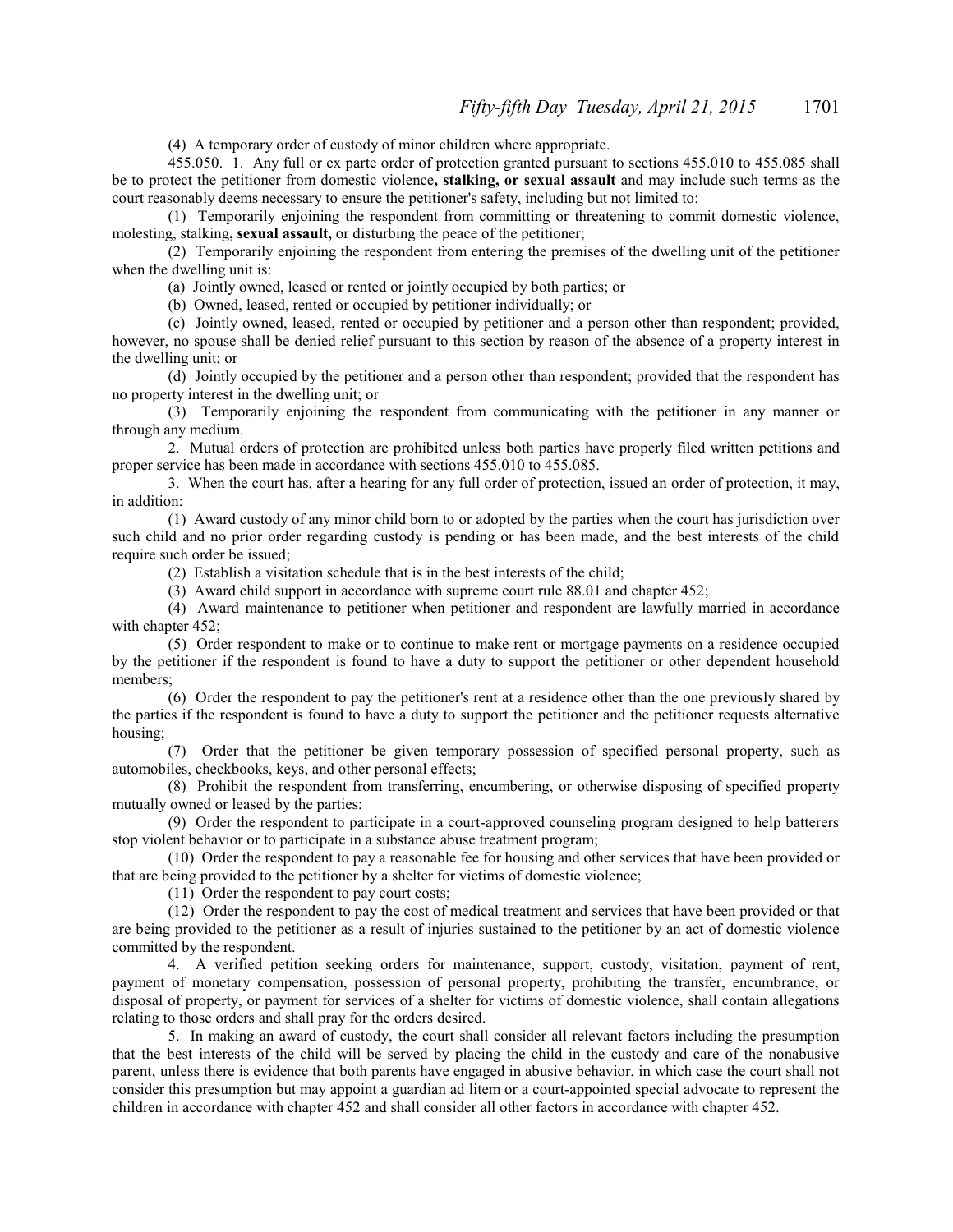6. The court shall grant to the noncustodial parent rights to visitation with any minor child born to or adopted by the parties, unless the court finds, after hearing, that visitation would endanger the child's physical health, impair the child's emotional development or would otherwise conflict with the best interests of the child, or that no visitation can be arranged which would sufficiently protect the custodial parent from further domestic violence. The court may appoint a guardian ad litem or court-appointed special advocate to represent the minor child in accordance with chapter 452 whenever the custodial parent alleges that visitation with the noncustodial parent will damage the minor child.

7. The court shall make an order requiring the noncustodial party to pay an amount reasonable and necessary for the support of any child to whom the party owes a duty of support when no prior order of support is outstanding and after all relevant factors have been considered, in accordance with Missouri supreme court rule 88.01 and chapter 452.

8. The court may grant a maintenance order to a party for a period of time, not to exceed one hundred eighty days. Any maintenance ordered by the court shall be in accordance with chapter 452.

455.080. 1. Law enforcement agencies may establish procedures to ensure that dispatchers and officers at the scene of an alleged incident of domestic violence **[**or**],** stalking**, sexual assault,** or violation of an order of protection can be informed of any recorded prior incident of domestic violence **[**or**],** stalking**, or sexual assault** involving the abused party and can verify the effective dates and terms of any recorded order of protection.

2. The law enforcement agency shall apply the same standard for response to an alleged incident of domestic violence **[**or**],** stalking**, sexual assault,** or a violation of any order of protection as applied to any like offense involving strangers, except as otherwise provided by law. Law enforcement agencies shall not assign lower priority to calls involving alleged incidents of domestic violence **[**or**],** stalking**, sexual assault,** or violation of protection orders than is assigned in responding to offenses involving strangers. Existence of any of the following factors shall be interpreted as indicating a need for immediate response:

(1) The caller indicates that violence is imminent or in progress; or

- (2) A protection order is in effect; or
- (3) The caller indicates that incidents of domestic violence have occurred previously between the parties.

3. Law enforcement agencies may establish domestic crisis teams or, if the agency has fewer than five officers whose responsibility it is to respond to calls of this nature, individual officers trained in methods of dealing with domestic violence. Such teams or individuals may be supplemented by social workers, ministers or other persons trained in counseling or crisis intervention. When an alleged incident of domestic violence is reported, the agency may dispatch a crisis team or specially trained officer, if available, to the scene of the incident.

4. The officer at the scene of an alleged incident of domestic violence **[**or**],** stalking**, or sexual assault** shall inform the abused party of available judicial remedies for relief from domestic violence and of available shelters for victims of domestic violence.

5. Law enforcement officials at the scene shall provide or arrange transportation for the abused party to a medical facility for treatment of injuries or to a place of shelter or safety.

 455.085. 1. When a law enforcement officer has probable cause to believe a party has committed a violation of law amounting to domestic violence, as defined in section 455.010, against a family or household member, the officer may arrest the offending party whether or not the violation occurred in the presence of the arresting officer. When the officer declines to make arrest pursuant to this subsection, the officer shall make a written report of the incident completely describing the offending party, giving the victim's name, time, address, reason why no arrest was made and any other pertinent information. Any law enforcement officer subsequently called to the same address within a twelve-hour period, who shall find probable cause to believe the same offender has again committed a violation as stated in this subsection against the same or any other family or household member, shall arrest the offending party for this subsequent offense. The primary report of nonarrest in the preceding twelve-hour period may be considered as evidence of the defendant's intent in the violation for which arrest occurred. The refusal of the victim to sign an official complaint against the violator shall not prevent an arrest under this subsection.

2. When a law enforcement officer has probable cause to believe that a party, against whom a protective order has been entered and who has notice of such order entered, has committed an act of abuse in violation of such order, the officer shall arrest the offending party-respondent whether or not the violation occurred in the presence of the arresting officer. Refusal of the victim to sign an official complaint against the violator shall not prevent an arrest under this subsection.

3. When an officer makes an arrest, the officer is not required to arrest two parties involved in an assault when both parties claim to have been assaulted. The arresting officer shall attempt to identify and shall arrest the party the officer believes is the primary physical aggressor. The term "primary physical aggressor" is defined as the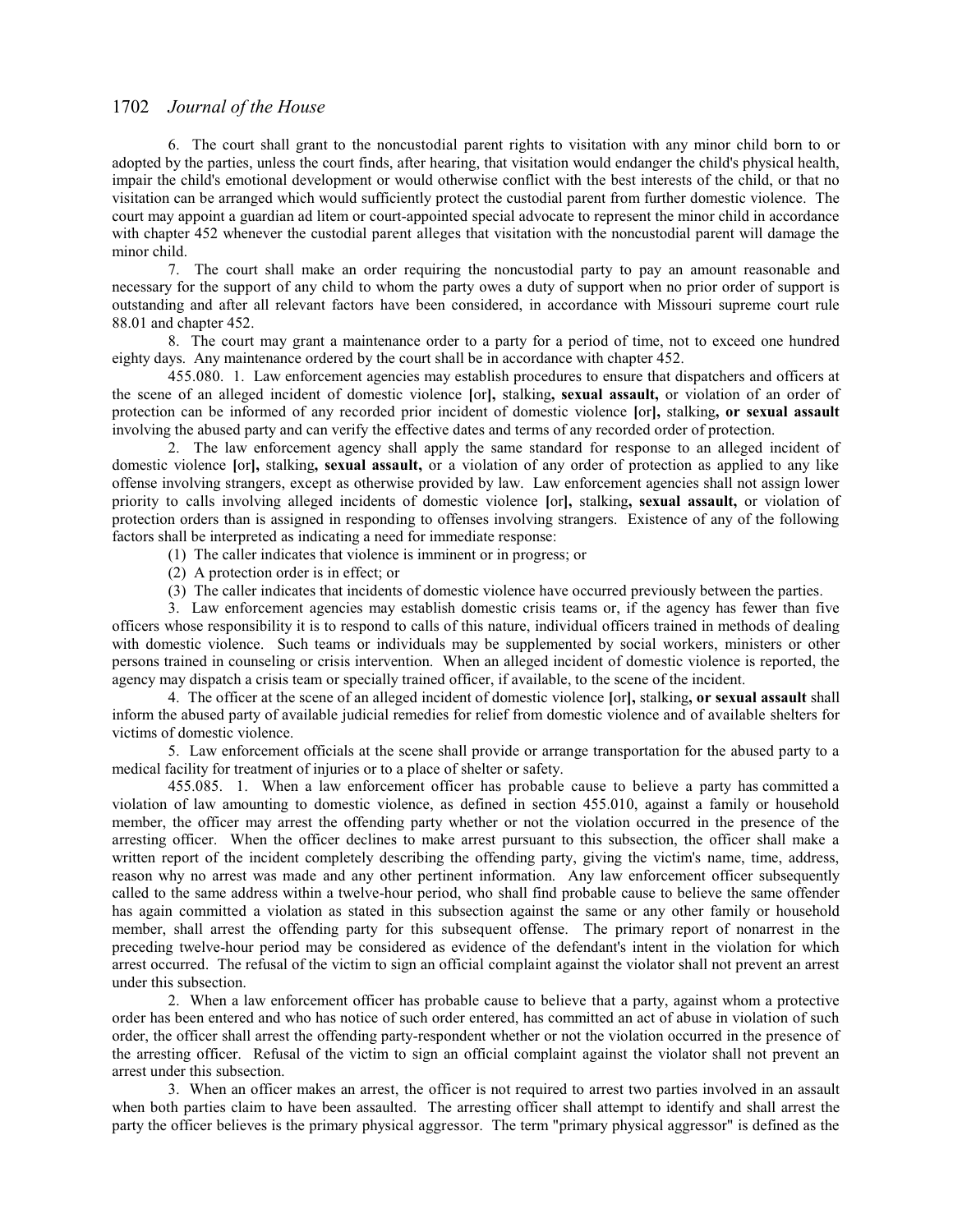most significant, rather than the first, aggressor. The law enforcement officer shall consider any or all of the following in determining the primary physical aggressor:

- (1) The intent of the law to protect victims from continuing domestic violence;
- (2) The comparative extent of injuries inflicted or serious threats creating fear of physical injury;
- (3) The history of domestic violence between the persons involved.

No law enforcement officer investigating an incident of domestic violence shall threaten the arrest of all parties for the purpose of discouraging requests or law enforcement intervention by any party. Where complaints are received from two or more opposing parties, the officer shall evaluate each complaint separately to determine whether the officer should seek a warrant for an arrest.

4. In an arrest in which a law enforcement officer acted in good faith reliance on this section, the arresting and assisting law enforcement officers and their employing entities and superiors shall be immune from liability in any civil action alleging false arrest, false imprisonment or malicious prosecution.

5. When a person against whom an order of protection has been entered fails to surrender custody of minor children to the person to whom custody was awarded in an order of protection, the law enforcement officer shall arrest the respondent, and shall turn the minor children over to the care and custody of the party to whom such care and custody was awarded.

6. The same procedures, including those designed to protect constitutional rights, shall be applied to the respondent as those applied to any individual detained in police custody.

7. A violation of the terms and conditions, with regard to domestic violence, stalking, **sexual assault,** child custody, communication initiated by the respondent or entrance upon the premises of the petitioner's dwelling unit or place of employment or school, or being within a certain distance of the petitioner or a child of the petitioner, of an ex parte order of protection of which the respondent has notice, shall be a class A misdemeanor unless the respondent has previously pleaded guilty to or has been found guilty in any division of the circuit court of violating an ex parte order of protection or a full order of protection within five years of the date of the subsequent violation, in which case the subsequent violation shall be a class E felony. Evidence of prior pleas of guilty or findings of guilt shall be heard by the court out of the presence of the jury prior to submission of the case to the jury. If the court finds the existence of such prior pleas of guilty or finding of guilt beyond a reasonable doubt, the court shall decide the extent or duration of sentence or other disposition and shall not instruct the jury as to the range of punishment or allow the jury to assess and declare the punishment as a part of its verdict.

8. A violation of the terms and conditions, with regard to domestic violence, stalking, **sexual assault,** child custody, communication initiated by the respondent or entrance upon the premises of the petitioner's dwelling unit or place of employment or school, or being within a certain distance of the petitioner or a child of the petitioner, of a full order of protection shall be a class A misdemeanor, unless the respondent has previously pleaded guilty to or has been found guilty in any division of the circuit court of violating an ex parte order of protection or a full order of protection within five years of the date of the subsequent violation, in which case the subsequent violation shall be a class E felony. Evidence of prior pleas of guilty or findings of guilt shall be heard by the court out of the presence of the jury prior to submission of the case to the jury. If the court finds the existence of such prior plea of guilty or finding of guilt beyond a reasonable doubt, the court shall decide the extent or duration of the sentence or other disposition and shall not instruct the jury as to the range of punishment or allow the jury to assess and declare the punishment as a part of its verdict. For the purposes of this subsection, in addition to the notice provided by actual service of the order, a party is deemed to have notice of an order of protection if the law enforcement officer responding to a call of a reported incident of domestic violence, stalking, **sexual assault,** or violation of an order of protection presented a copy of the order of protection to the respondent.

9. Good faith attempts to effect a reconciliation of a marriage shall not be deemed tampering with a witness or victim tampering under section 575.270.

10. Nothing in this section shall be interpreted as creating a private cause of action for damages to enforce the provisions set forth herein.

455.085. 1. When a law enforcement officer has probable cause to believe a party has committed a violation of law amounting to domestic violence, as defined in section 455.010, against a family or household member, the officer may arrest the offending party whether or not the violation occurred in the presence of the arresting officer. When the officer declines to make arrest pursuant to this subsection, the officer shall make a written report of the incident completely describing the offending party, giving the victim's name, time, address, reason why no arrest was made and any other pertinent information. Any law enforcement officer subsequently called to the same address within a twelve-hour period, who shall find probable cause to believe the same offender has again committed a violation as stated in this subsection against the same or any other family or household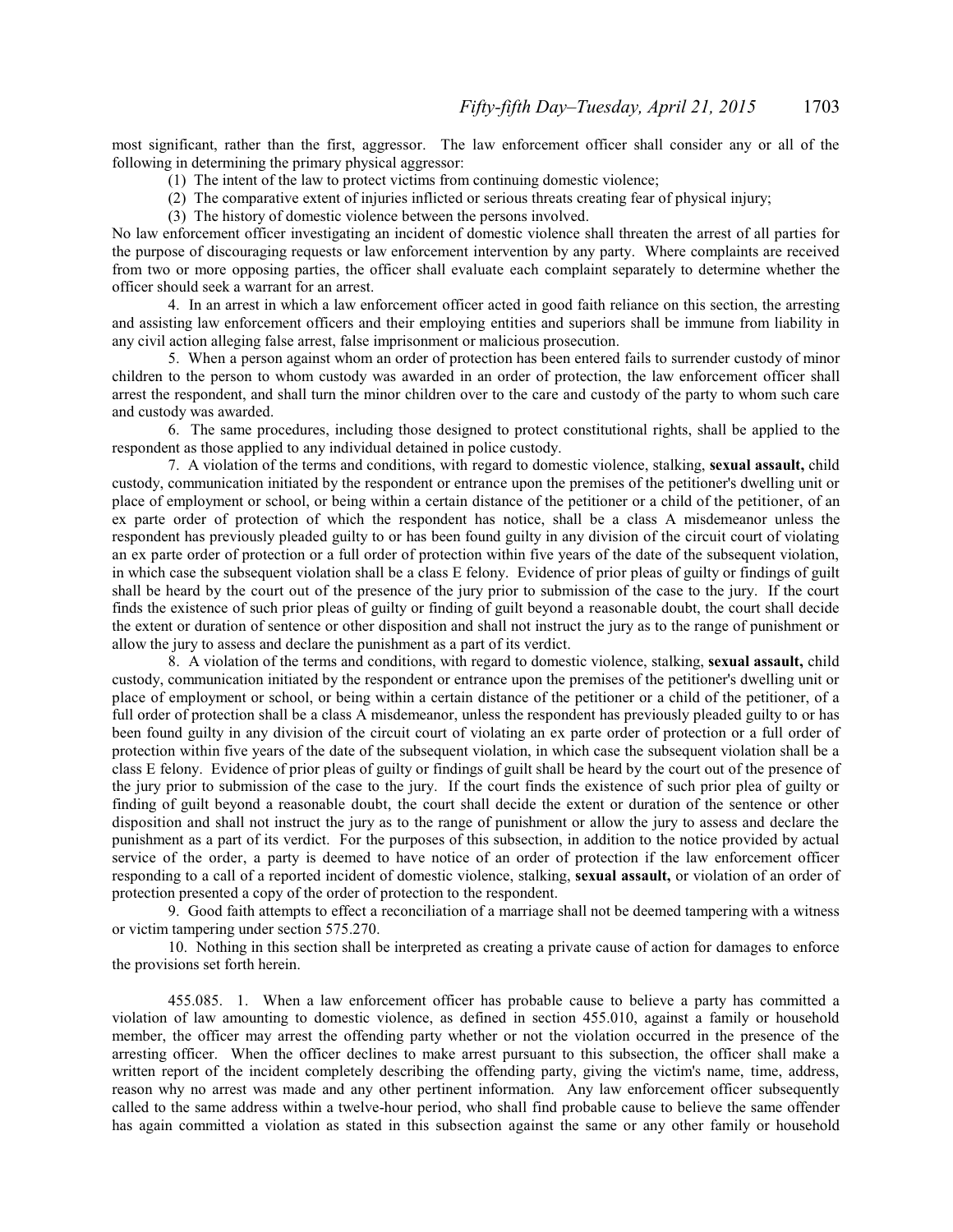member, shall arrest the offending party for this subsequent offense. The primary report of nonarrest in the preceding twelve-hour period may be considered as evidence of the defendant's intent in the violation for which arrest occurred. The refusal of the victim to sign an official complaint against the violator shall not prevent an arrest under this subsection.

2. When a law enforcement officer has probable cause to believe that a party, against whom a protective order has been entered and who has notice of such order entered, has committed an act of abuse in violation of such order, the officer shall arrest the offending party-respondent whether or not the violation occurred in the presence of the arresting officer. Refusal of the victim to sign an official complaint against the violator shall not prevent an arrest under this subsection.

3. When an officer makes an arrest, the officer is not required to arrest two parties involved in an assault when both parties claim to have been assaulted. The arresting officer shall attempt to identify and shall arrest the party the officer believes is the primary physical aggressor. The term "primary physical aggressor" is defined as the most significant, rather than the first, aggressor. The law enforcement officer shall consider any or all of the following in determining the primary physical aggressor:

- (1) The intent of the law to protect victims from continuing domestic violence;
- (2) The comparative extent of injuries inflicted or serious threats creating fear of physical injury;
- (3) The history of domestic violence between the persons involved.

No law enforcement officer investigating an incident of domestic violence shall threaten the arrest of all parties for the purpose of discouraging requests or law enforcement intervention by any party. Where complaints are received from two or more opposing parties, the officer shall evaluate each complaint separately to determine whether the officer should seek a warrant for an arrest.

4. In an arrest in which a law enforcement officer acted in good faith reliance on this section, the arresting and assisting law enforcement officers and their employing entities and superiors shall be immune from liability in any civil action alleging false arrest, false imprisonment or malicious prosecution.

5. When a person against whom an order of protection has been entered fails to surrender custody of minor children to the person to whom custody was awarded in an order of protection, the law enforcement officer shall arrest the respondent, and shall turn the minor children over to the care and custody of the party to whom such care and custody was awarded.

6. The same procedures, including those designed to protect constitutional rights, shall be applied to the respondent as those applied to any individual detained in police custody.

7. A violation of the terms and conditions, with regard to domestic violence, stalking, **sexual assault,** child custody, communication initiated by the respondent or entrance upon the premises of the petitioner's dwelling unit or place of employment or school, or being within a certain distance of the petitioner or a child of the petitioner, of an ex parte order of protection of which the respondent has notice, shall be a class A misdemeanor unless the respondent has previously pleaded guilty to or has been found guilty in any division of the circuit court of violating an ex parte order of protection or a full order of protection within five years of the date of the subsequent violation, in which case the subsequent violation shall be a class D felony. Evidence of prior pleas of guilty or findings of guilt shall be heard by the court out of the presence of the jury prior to submission of the case to the jury. If the court finds the existence of such prior pleas of guilty or finding of guilt beyond a reasonable doubt, the court shall decide the extent or duration of sentence or other disposition and shall not instruct the jury as to the range of punishment or allow the jury to assess and declare the punishment as a part of its verdict.

8. A violation of the terms and conditions, with regard to domestic violence, stalking, **sexual assault,** child custody, communication initiated by the respondent or entrance upon the premises of the petitioner's dwelling unit or place of employment or school, or being within a certain distance of the petitioner or a child of the petitioner, of a full order of protection shall be a class A misdemeanor, unless the respondent has previously pleaded guilty to or has been found guilty in any division of the circuit court of violating an ex parte order of protection or a full order of protection within five years of the date of the subsequent violation, in which case the subsequent violation shall be a class D felony. Evidence of prior pleas of guilty or findings of guilt shall be heard by the court out of the presence of the jury prior to submission of the case to the jury. If the court finds the existence of such prior plea of guilty or finding of guilt beyond a reasonable doubt, the court shall decide the extent or duration of the sentence or other disposition and shall not instruct the jury as to the range of punishment or allow the jury to assess and declare the punishment as a part of its verdict. For the purposes of this subsection, in addition to the notice provided by actual service of the order, a party is deemed to have notice of an order of protection if the law enforcement officer responding to a call of a reported incident of domestic violence, stalking, **sexual assault,** or violation of an order of protection presented a copy of the order of protection to the respondent.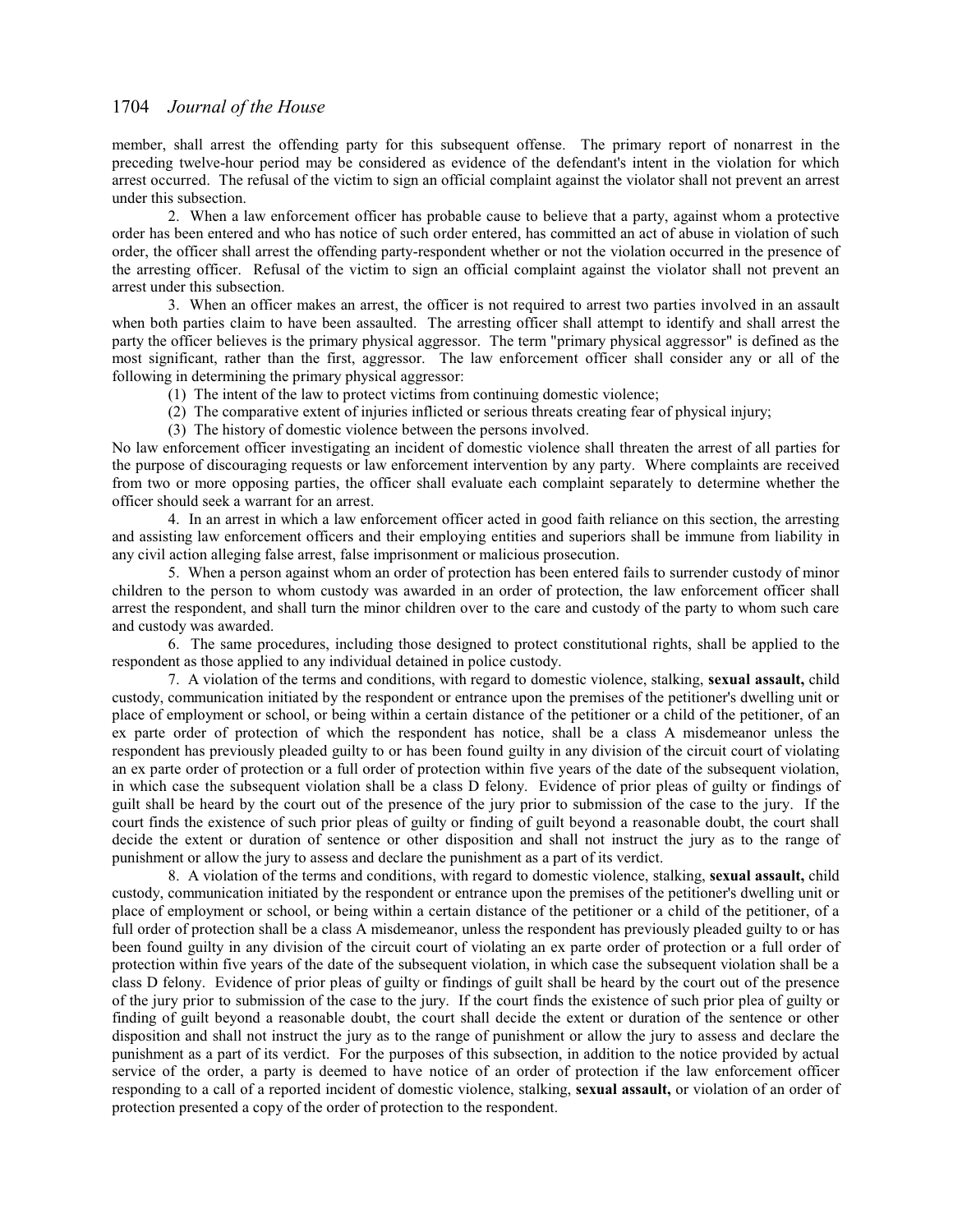9. Good faith attempts to effect a reconciliation of a marriage shall not be deemed tampering with a witness or victim tampering under section 575.270.

10. Nothing in this section shall be interpreted as creating a private cause of action for damages to enforce the provisions set forth herein.

 455.503. 1. A petition for an order of protection for a child shall be filed in the county where the child resides, where the alleged incident of domestic violence **[**or**],** stalking**, or sexual assault** occurred, or where the respondent may be served.

2. Such petition may be filed by any of the following:

(1) A parent or guardian of the victim;

(2) A guardian ad litem or court-appointed special advocate appointed for the victim; or

(3) The juvenile officer.

455.505. 1. An order of protection for a child who has been subject to domestic violence by a present or former household member or **[**person**] sexual assault or** stalking **[**the child**] by any person** may be sought under sections 455.500 to 455.538 by the filing of a verified petition alleging such domestic violence **[**or**],** stalking**, or sexual assault** by the respondent.

2. A child's right to relief under sections 455.500 to 455.538 shall not be affected by the child's leaving the residence or household to avoid domestic violence.

3. Any protection order issued pursuant to sections 455.500 to 455.538 shall be effective throughout the state in all cities and counties.

455.513. 1. Upon the filing of a verified petition under sections 455.500 to 455.538, for good cause shown in the petition, and upon finding that no prior order regarding custody is pending or has been made or that the respondent is less than seventeen years of age, the court may immediately issue an ex parte order of protection. An immediate and present danger of domestic violence **[**or**],** stalking**, or sexual assault** to a child shall constitute good cause for purposes of this section. An ex parte order of protection entered by the court shall be in effect until the time of the hearing. The court shall deny the ex parte order and dismiss the petition if the petitioner is not authorized to seek relief pursuant to section 455.505.

2. Upon the entry of the ex parte order of protection, the court shall enter its order appointing a guardian ad litem or court-appointed special advocate to represent the child victim.

3. If the allegations in the petition would give rise to jurisdiction under section 211.031, the court may direct the children's division to conduct an investigation and to provide appropriate services. The division shall submit a written investigative report to the court and to the juvenile officer within thirty days of being ordered to do so. The report shall be made available to the parties and the guardian ad litem or court-appointed special advocate.

4. If the allegations in the petition would give rise to jurisdiction under section 211.031 because the respondent is less than seventeen years of age, the court may issue an ex parte order and shall transfer the case to juvenile court for a hearing on a full order of protection. Service of process shall be made pursuant to section 455.035.

 455.520. 1. Any ex parte order of protection granted under sections 455.500 to 455.538 shall be to protect the victim from domestic violence **[**or**],** stalking**, or sexual assault** and may include such terms as the court reasonably deems necessary to ensure the victim's safety, including but not limited to:

(1) Restraining the respondent from committing or threatening to commit domestic violence, stalking, **sexual assault,** molesting, or disturbing the peace of the victim;

(2) Restraining the respondent from entering the family home of the victim except as specifically authorized by the court;

(3) Restraining the respondent from communicating with the victim in any manner or through any medium, except as specifically authorized by the court;

(4) A temporary order of custody of minor children.

2. No ex parte order of protection excluding the respondent from the family home shall be issued unless the court finds that:

(1) The order is in the best interests of the child or children remaining in the home;

(2) The verified allegations of domestic violence present a substantial risk to the child or children unless the respondent is excluded; and

(3) A remaining adult family or household member is able to care adequately for the child or children in the absence of the excluded party.

 455.523. 1. Any full order of protection granted under sections 455.500 to 455.538 shall be to protect the victim from domestic violence **[**and**],** stalking**, and sexual assault** may include such terms as the court reasonably deems necessary to ensure the petitioner's safety, including but not limited to: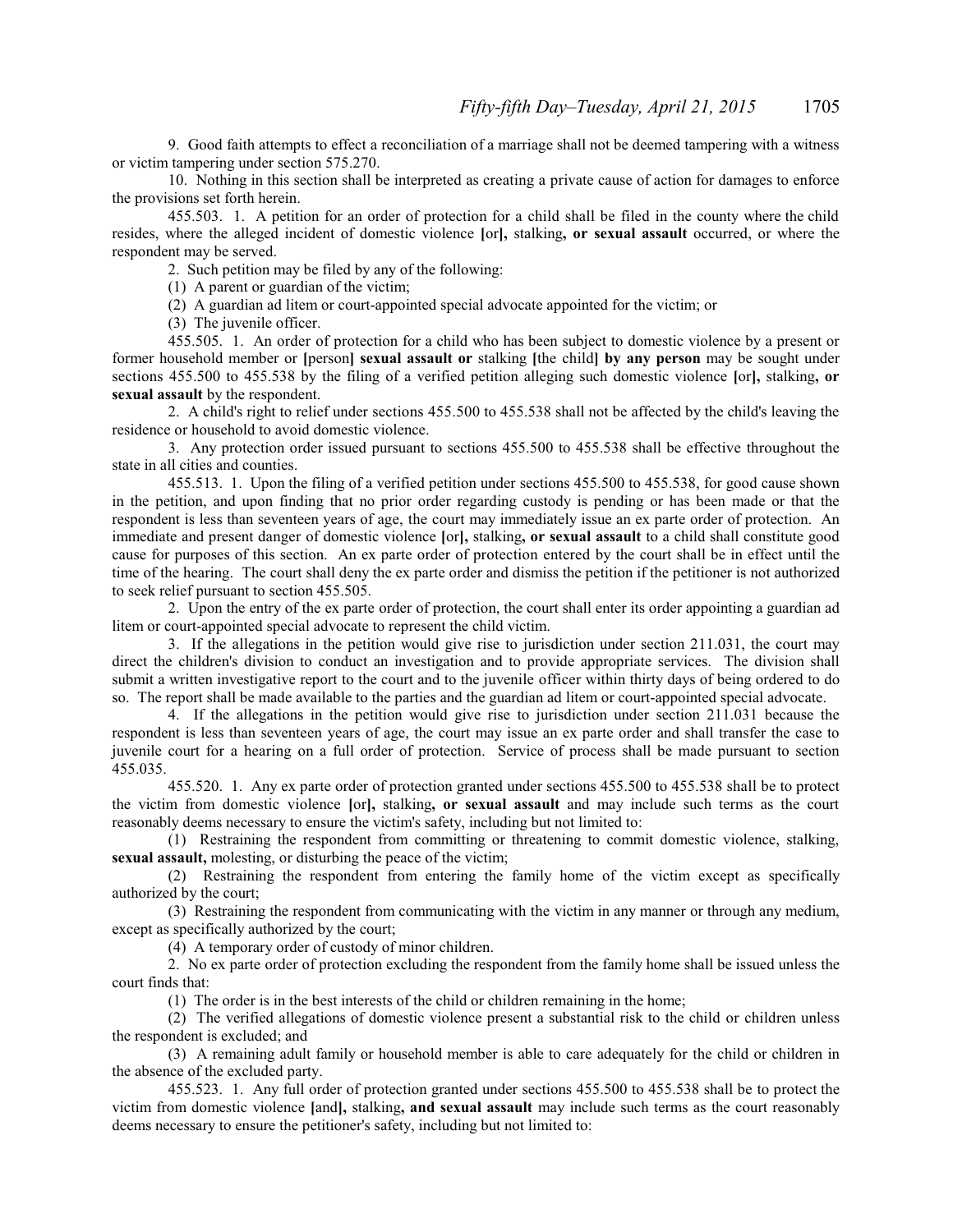(1) Temporarily enjoining the respondent from committing domestic violence **or sexual assault**, threatening to commit domestic violence **or sexual assault**, stalking, molesting, or disturbing the peace of the victim;

(2) Temporarily enjoining the respondent from entering the family home of the victim, except as specifically authorized by the court;

(3) Temporarily enjoining the respondent from communicating with the victim in any manner or through any medium, except as specifically authorized by the court.

2. When the court has, after hearing for any full order of protection, issued an order of protection, it may, in addition:

(1) Award custody of any minor child born to or adopted by the parties when the court has jurisdiction over such child and no prior order regarding custody is pending or has been made, and the best interests of the child require such order be issued;

(2) Award visitation;

(3) Award child support in accordance with supreme court rule 88.01 and chapter 452;

(4) Award maintenance to petitioner when petitioner and respondent are lawfully married in accordance with chapter 452;

(5) Order respondent to make or to continue to make rent or mortgage payments on a residence occupied by the victim if the respondent is found to have a duty to support the victim or other dependent household members;

(6) Order the respondent to participate in a court-approved counseling program designed to help stop violent behavior or to treat substance abuse;

(7) Order the respondent to pay, to the extent that he or she is able, the costs of his or her treatment, together with the treatment costs incurred by the victim;

(8) Order the respondent to pay a reasonable fee for housing and other services that have been provided or that are being provided to the victim by a shelter for victims of domestic violence.

455.538. 1. When a law enforcement officer has probable cause to believe that a party, against whom a protective order for a child has been entered, has committed an act in violation of that order, the officer shall have the authority to arrest the respondent whether or not the violation occurred in the presence of the arresting officer.

2. When a person, against whom an order of protection for a child has been entered, fails to surrender custody of minor children to the person to whom custody was awarded in an order of protection, the law enforcement officer shall arrest the respondent, and shall turn the minor children over to the care and custody of the party to whom such care and custody was awarded.

3. The same procedures, including those designed to protect constitutional rights, shall be applied to the respondent as those applied to any individual detained in police custody.

4. (1) Violation of the terms and conditions of an ex parte or full order of protection with regard to domestic violence, stalking, **sexual assault,** child custody, communication initiated by the respondent, or entrance upon the premises of the victim's dwelling unit or place of employment or school, or being within a certain distance of the petitioner or a child of the petitioner, of which the respondent has notice, shall be a class A misdemeanor, unless the respondent has previously pleaded guilty to or has been found guilty in any division of the circuit court of violating an ex parte order of protection or a full order of protection within five years of the date of the subsequent violation, in which case the subsequent violation shall be a class E felony. Evidence of a prior plea of guilty or finding of guilt shall be heard by the court out of the presence of the jury prior to submission of the case to the jury. If the court finds the existence of a prior plea of guilty or finding of guilt beyond a reasonable doubt, the court shall decide the extent or duration of sentence or other disposition and shall not instruct the jury as to the range of punishment or allow the jury to assess and declare the punishment as a part of its verdict.

(2) For purposes of this subsection, in addition to the notice provided by actual service of the order, a party is deemed to have notice of an order of protection for a child if the law enforcement officer responding to a call of a reported incident of domestic violence **[**or**],** stalking**, sexual assault,** or violation of an order of protection for a child presents a copy of the order of protection to the respondent.

5. The fact that an act by a respondent is a violation of a valid order of protection for a child shall not preclude prosecution of the respondent for other crimes arising out of the incident in which the protection order is alleged to have been violated.

455.538. 1. When a law enforcement officer has probable cause to believe that a party, against whom a protective order for a child has been entered, has committed an act in violation of that order, the officer shall have the authority to arrest the respondent whether or not the violation occurred in the presence of the arresting officer.

2. When a person, against whom an order of protection for a child has been entered, fails to surrender custody of minor children to the person to whom custody was awarded in an order of protection, the law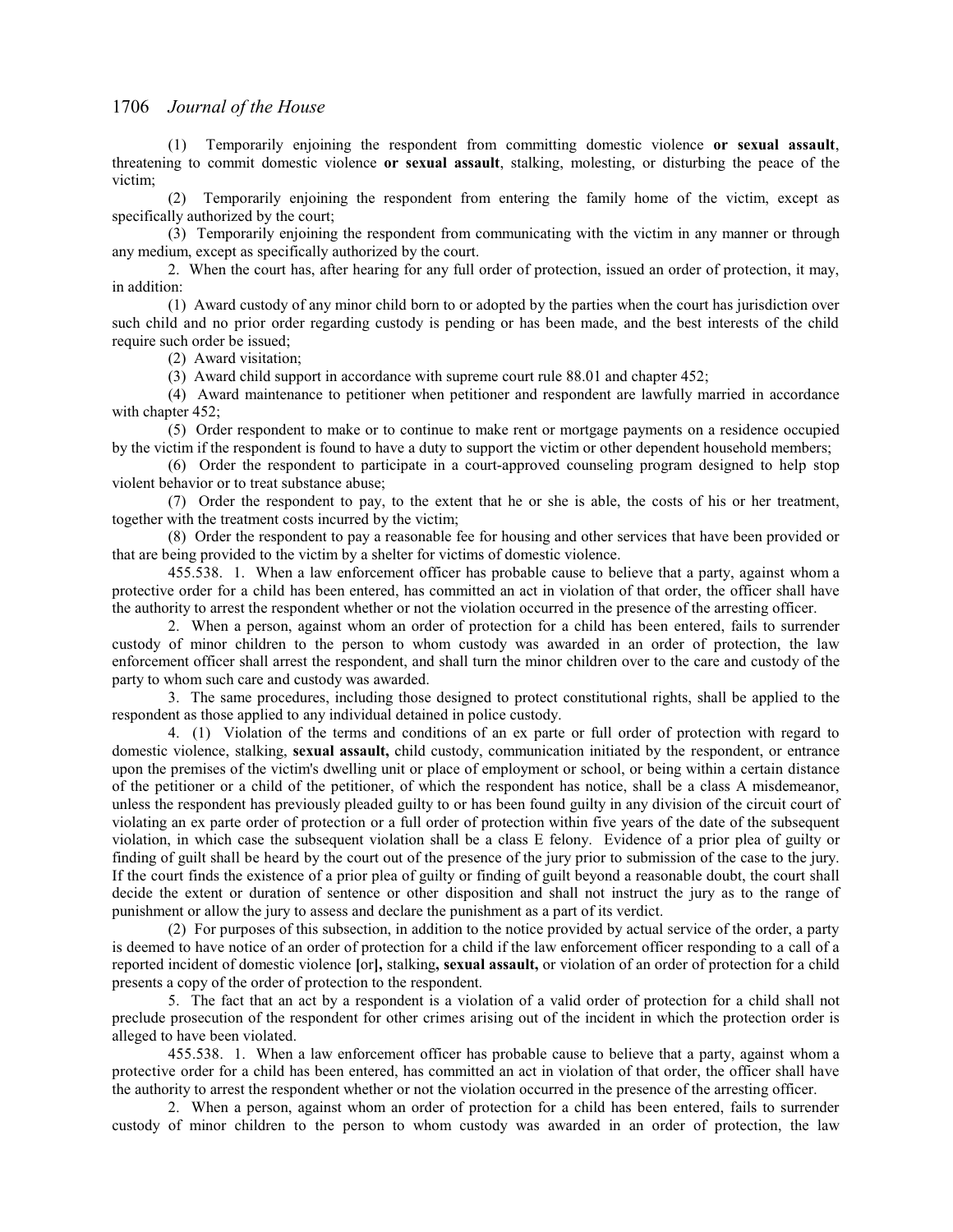enforcement officer shall arrest the respondent, and shall turn the minor children over to the care and custody of the party to whom such care and custody was awarded.

3. The same procedures, including those designed to protect constitutional rights, shall be applied to the respondent as those applied to any individual detained in police custody.

4. (1) Violation of the terms and conditions of an ex parte or full order of protection with regard to domestic violence, stalking, **sexual assault,** child custody, communication initiated by the respondent, or entrance upon the premises of the victim's dwelling unit or place of employment or school, or being within a certain distance of the petitioner or a child of the petitioner, of which the respondent has notice, shall be a class A misdemeanor, unless the respondent has previously pleaded guilty to or has been found guilty in any division of the circuit court of violating an ex parte order of protection or a full order of protection within five years of the date of the subsequent violation, in which case the subsequent violation shall be a class D felony. Evidence of a prior plea of guilty or finding of guilt shall be heard by the court out of the presence of the jury prior to submission of the case to the jury. If the court finds the existence of a prior plea of guilty or finding of guilt beyond a reasonable doubt, the court shall decide the extent or duration of sentence or other disposition and shall not instruct the jury as to the range of punishment or allow the jury to assess and declare the punishment as a part of its verdict.

(2) For purposes of this subsection, in addition to the notice provided by actual service of the order, a party is deemed to have notice of an order of protection for a child if the law enforcement officer responding to a call of a reported incident of domestic violence **[**or**],** stalking**, sexual assault,** or violation of an order of protection for a child presents a copy of the order of protection to the respondent.

5. The fact that an act by a respondent is a violation of a valid order of protection for a child shall not preclude prosecution of the respondent for other crimes arising out of the incident in which the protection order is alleged to have been violated."; and

Further amend said bill by amending the title, enacting clause, and intersectional references accordingly.

### **Committee on Elementary and Secondary Education**, Chairman Swan reporting:

Mr. Speaker: Your Committee on Elementary and Secondary Education, to which was referred **HB 991**, begs leave to report it has examined the same and recommends that it **Do Pass**, and pursuant to Rule 27(5) be referred to the Select Committee on Education.

Mr. Speaker: Your Committee on Elementary and Secondary Education, to which was referred **SCS SB 172**, begs leave to report it has examined the same and recommends that it **Do Pass with House Committee Amendment No. 1**, and pursuant to Rule 27(5) be referred to the Select Committee on Education.

## *House Committee Amendment No. 1*

AMEND Senate Committee Substitute for Senate Bill No. 172, Pages 1 and 2, Section 170.029, Lines 1 through 24, by deleting all of said lines and inserting in lieu thereof the following:

"**170.029. 1. The state board of education shall establish minimum requirements for a career and technical education (CTE) certificate that a student can earn in addition to his or her high school graduation diploma. Students entering high school in school year 2016-2017 and thereafter shall be eligible to earn a CTE certificate.**

**2. The state board of education shall establish CTE requirements intended to provide students with the necessary technical employability skills to be prepared for an entry-level career in a technical field or additional training in a technical field. The provisions of this section shall not be considered a means for tracking students in order to impel students to particular vocational, career, or college paths. The state board of education shall work with local school districts to ensure that tracking does not occur. For purposes of this section, "tracking" means separating pupils by academic ability into groups for all subjects or certain classes and curriculum.**

**3. Each local school district shall determine the curriculum, programs of study, and course offerings based on the needs and interests of the students in the district. As required by Missouri's state plan for career**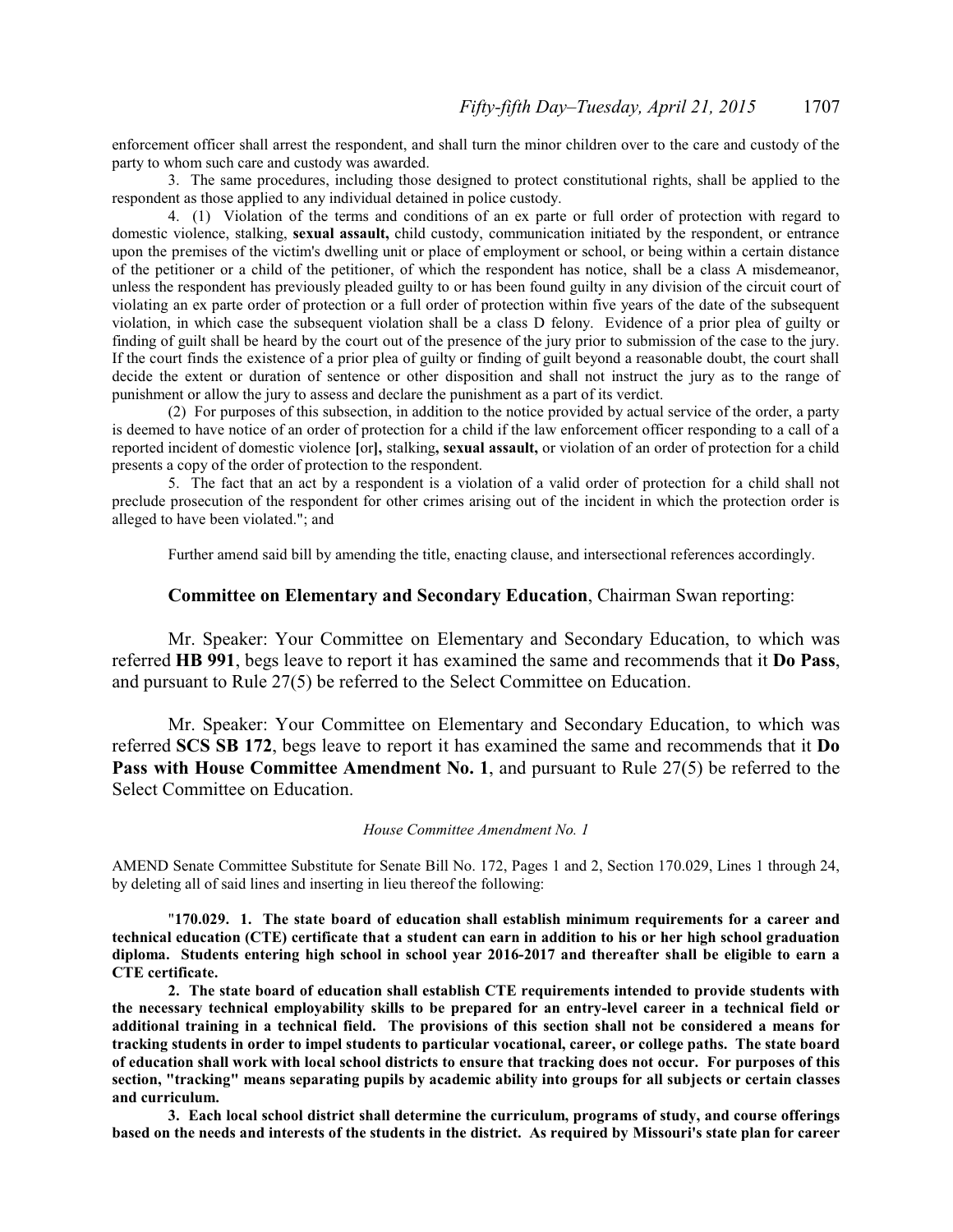**education and the Missouri school improvement program, the state board of education shall work in cooperation with individual school districts to stipulate the minimum number of CTE offerings. Each local school district shall strive to offer programs of study that are economically feasible for students in the district. In establishing CTE offerings, the district may rely on standards for industry-recognized certificates or credentials.**

**4. No later than January 1, 2016, the department of elementary and secondary education shall develop a process for recognition of a school district's career and technical education program that offers a career and technical education certificate.**"; and

Further amend said bill and section, Page 2, by renumbering subsequent subsections accordingly; and

Further amend said bill by amending the title, enacting clause, and intersectional references accordingly.

# **Committee on Emerging Issues**, Chairman Haahr reporting:

Mr. Speaker: Your Committee on Emerging Issues, to which was referred **HB 1282**, begs leave to report it has examined the same and recommends that it **Do Pass**, and pursuant to Rule 27(7) be referred to the Select Committee on General Laws.

Mr. Speaker: Your Committee on Emerging Issues, to which was referred **SCS SB 38**, begs leave to report it has examined the same and recommends that it **Do Pass**, and pursuant to Rule 27(7) be referred to the Select Committee on General Laws.

# **Committee on Energy and the Environment**, Chairman Miller reporting:

Mr. Speaker: Your Committee on Energy and the Environment, to which was referred **SCS SB 445**, begs leave to report it has examined the same and recommends that it **Do Pass with House Committee Amendment No. 1** and **House Committee Amendment No. 2**, and pursuant to Rule 27(14) be referred to the Select Committee on Utilities.

### *House Committee Amendment No. 1*

AMEND Senate Committee Substitute for Senate Bill No. 445, Page 1, Section 643.650, Lines 1-3, by deleting said lines and inserting in lieu thereof the following:

"**643.650. 1. Any owner of a coal-fired electric generating source in a National Ambient Air Quality Standards nonattainment area currently designated as of April 1, 2015, shall develop an ambient air quality monitoring or**"; and

Further amend said bill and section, Page 2, Lines 24-25, by deleting the words "**second phase**"; and

Further amend said bill by amending the title, enacting clause, and intersectional references accordingly.

#### *House Committee Amendment No. 2*

AMEND Senate Committee Substitute for Senate Bill No. 445, Page 1, In the Title, Lines 2-3, by deleting the words "sulfur dioxide ambient air quality monitoring" and inserting in lieu thereof the words "environmental protection"; and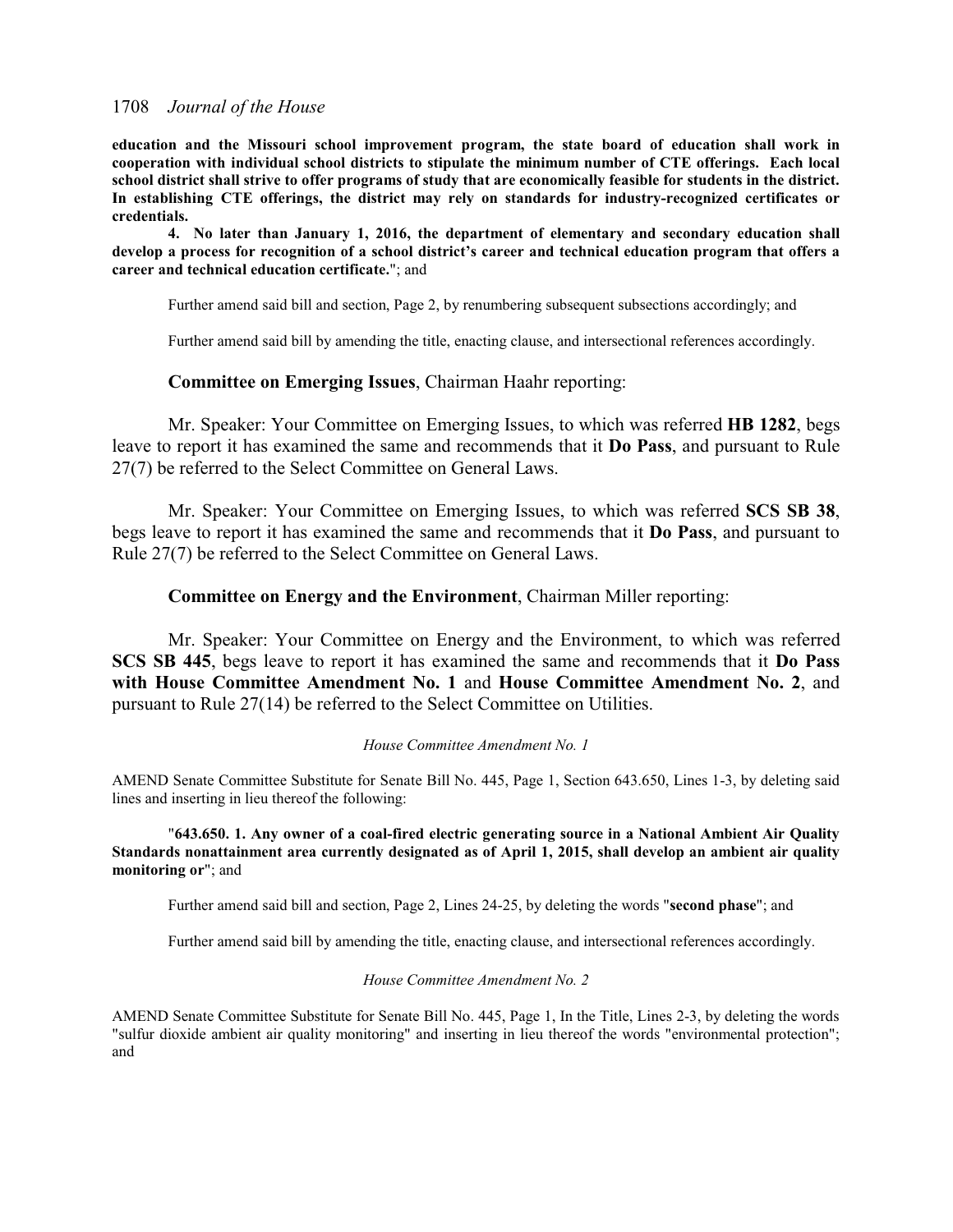Further amend said bill and page , Section A, Line 2, by inserting after all of said section and line the following:

"29.380. 1. The state auditor shall have the authority to audit solid waste management districts created under section 260.305 in the same manner as the auditor may audit any agency of the state.

2. Beginning August 28, **[**2012**] 2015**, the state auditor **[**shall conduct an audit of each solid waste management district created under section 260.305 and thereafter shall**] may** conduct audits of **[**each**]** solid waste management **[**district**] districts** as he or she deems necessary. The state auditor may request reimbursement from the district for the costs of conducting the audit. **If the auditor requests such reimbursement, the solid waste management district shall reimburse the auditor for the costs of conducting the audit and the moneys shall be deposited in the petition audit revolving trust fund created under section 29.230. Such reimbursement shall be limited to two percent of the solid waste management district's annual monetary allocation.**

260.200. 1. The following words and phrases when used in sections 260.200 to 260.345 shall mean:

(1) "Alkaline-manganese battery" or "alkaline battery", a battery having a manganese dioxide positive electrode, a zinc negative electrode, an alkaline electrolyte, including alkaline-manganese button cell batteries intended for use in watches, calculators, and other electronic products, and larger-sized alkaline-manganese batteries in general household use;

(2) "Applicant", a person or persons seeking or holding a facility permit;

(3) "Bioreactor", a municipal solid waste disposal area or portion of a municipal solid waste disposal area where the controlled addition of liquid waste or water accelerates both the decomposition of waste and landfill gas generation;

(4) "Button cell battery" or "button cell", any small alkaline-manganese or mercuric-oxide battery having the size and shape of a button;

(5) "City", any incorporated city, town, or village;

(6) "Clean fill", uncontaminated soil, rock, sand, gravel, concrete, asphaltic concrete, cinderblocks, brick, minimal amounts of wood and metal, and inert solids as approved by rule or policy of the department for fill, reclamation or other beneficial use;

(7) "Closure", the permanent cessation of active disposal operations, abandonment of the disposal area, revocation of the permit or filling with waste of all areas and volumes specified in the permit and preparing the area for long-term care;

(8) "Closure plan", plans, designs and relevant data which specify the methods and schedule by which the operator will complete or cease disposal operations, prepare the area for long-term care, and make the area suitable for other uses, to achieve the purposes of sections 260.200 to 260.345 and the regulations promulgated thereunder;

(9) "Conference, conciliation and persuasion", a process of verbal or written communications consisting of meetings, reports, correspondence or telephone conferences between authorized representatives of the department and the alleged violator. The process shall, at a minimum, consist of one offer to meet with the alleged violator tendered by the department. During any such meeting, the department and the alleged violator shall negotiate in good faith to eliminate the alleged violation and shall attempt to agree upon a plan to achieve compliance;

(10) "Construction and demolition waste", waste materials from the construction and demolition of residential, industrial, or commercial structures, but shall not include materials defined as clean fill under this section;

(11) "Demolition landfill", a solid waste disposal area used for the controlled disposal of demolition wastes, construction materials, brush, wood wastes, soil, rock, concrete and inert solids insoluble in water;

(12) "Department", the department of natural resources;

(13) "Director", the director of the department of natural resources;

(14) "Disclosure statement", a sworn statement or affirmation, in such form as may be required by the director of the department of natural resources, which includes:

(a) The full names and business address of key personnel;

(b) The full name and business address of any entity, other than a natural person, that collects, transfers, processes, treats, stores, or disposes of solid waste in which all key personnel holds an equity interest of seven percent or more;

(c) A description of the business experience of all key personnel listed in the disclosure statement;

(d) For the five-year period ending on the date the sworn disclosure statement or affirmation is signed by key personnel: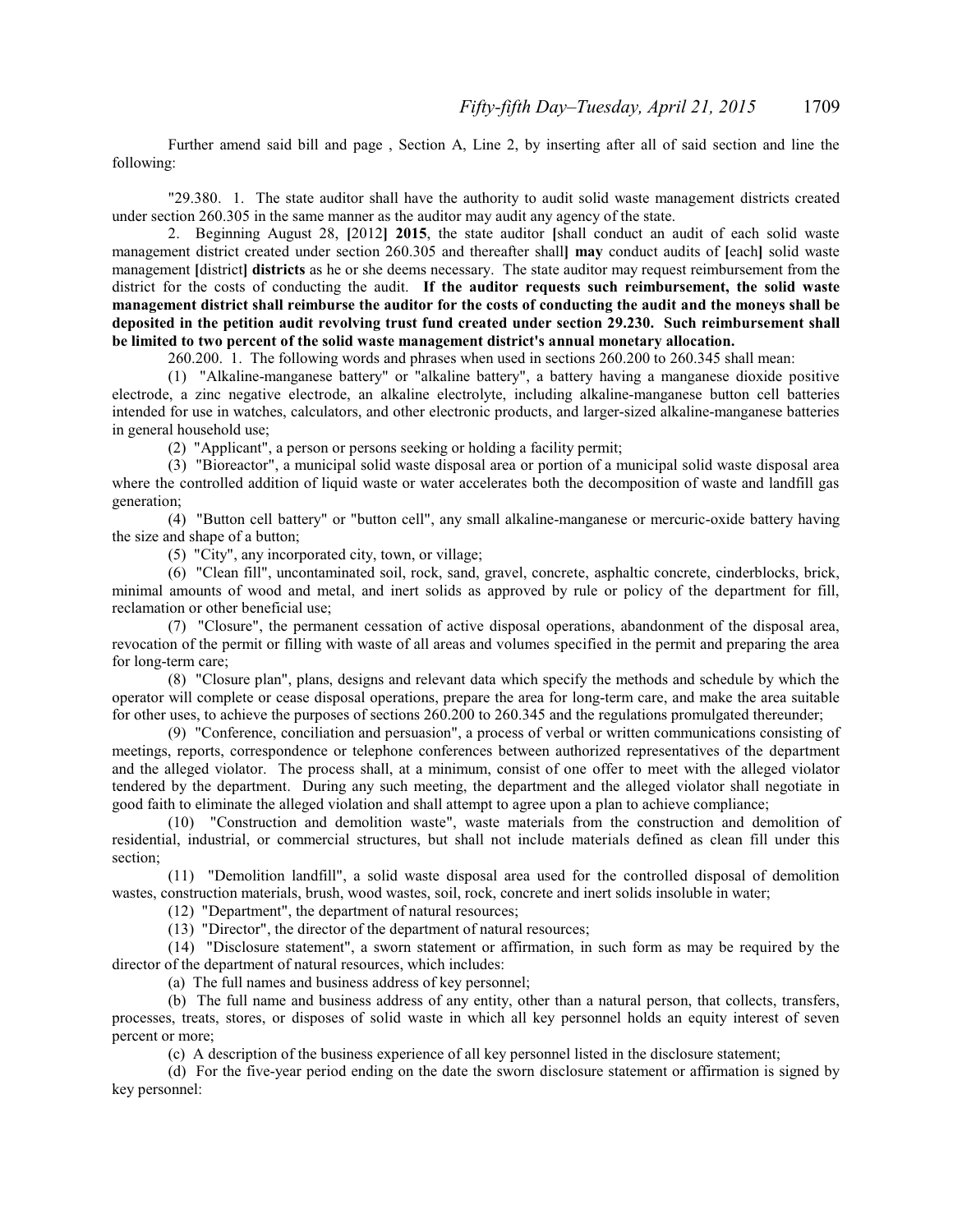a. A listing organized by issuing federal, state, or county or county-equivalent regulatory body of all environmental permits or licenses for the collection, transfer, treatment, processing, storage, or disposal of solid waste issued to or held by any key personnel;

b. A listing and explanation of notices of violation which shall by rule be defined, prosecutions, or other administrative enforcement actions resulting in an adjudication or conviction;

c. A listing of license or permit suspensions, revocations, or denials issued by any state, the federal government or a county or county equivalent, which are pending or have concluded with a finding of violation or entry of a consent agreement regarding an allegation of civil or criminal violation of law, regulation or requirement relating to the collection, transfer, treatment, processing, storage, or disposal of solid waste or violation of the environmental statutes of other states or federal statutes;

d. An itemized list of all felony convictions under the laws of the state of Missouri or the equivalent thereof under the laws of any other jurisdiction; and a listing of any findings of guilt for any crimes or criminal acts an element of which involves restraint of trade, price-fixing, intimidation of the customers of another person or for engaging in any other acts which may have the effect of restraining or limiting competition concerning activities regulated pursuant to this chapter or similar laws of other states or the federal government including, but not limited to, racketeering or violation of antitrust laws of any key personnel;

(15) "District", a solid waste management district established under section 260.305;

(16) "Financial assurance instrument", an instrument or instruments, including, but not limited to, cash or surety bond, letters of credit, corporate guarantee or secured trust fund, submitted by the applicant to ensure proper closure and postclosure care and corrective action of a solid waste disposal area in the event that the operator fails to correctly perform closure and postclosure care and corrective action requirements, except that the financial test for the corporate guarantee shall not exceed one and one-half times the estimated cost of closure and postclosure. The form and content of the financial assurance instrument shall meet or exceed the requirements of the department. The instrument shall be reviewed and approved or disapproved by the attorney general;

(17) "Flood area", any area inundated by the one hundred year flood event, or the flood event with a one percent chance of occurring in any given year;

(18) "Household consumer", an individual who generates used motor oil through the maintenance of the individual's personal motor vehicle, vessel, airplane, or other machinery powered by an internal combustion engine;

(19) "Household consumer used motor oil collection center", any site or facility that accepts or aggregates and stores used motor oil collected only from household consumers or farmers who generate an average of twentyfive gallons per month or less of used motor oil in a calendar year. This section shall not preclude a commercial generator from operating a household consumer used motor oil collection center;

(20) "Household consumer used motor oil collection system", any used motor oil collection center at publicly owned facilities or private locations, any curbside collection of household consumer used motor oil, or any other household consumer used motor oil collection program determined by the department to further the purposes of sections 260.200 to 260.345;

(21) "Infectious waste", waste in quantities and characteristics as determined by the department by rule, including isolation wastes, cultures and stocks of etiologic agents, blood and blood products, pathological wastes, other wastes from surgery and autopsy, contaminated laboratory wastes, sharps, dialysis unit wastes, discarded biologicals known or suspected to be infectious; provided, however, that infectious waste does not mean waste treated to department specifications;

(22) "Key personnel", the applicant itself and any person employed by the applicant in a managerial capacity, or empowered to make discretionary decisions with respect to the solid waste operations of the applicant in Missouri, but shall not include employees exclusively engaged in the physical or mechanical collection, transfer, transportation, treatment, processing, storage, or disposal of solid waste and such other employees as the director of the department of natural resources may designate by regulation. If the applicant has not previously conducted solid waste operations in Missouri, the term also includes any officer, director, partner of the applicant, or any holder of seven percent or more of the equity or debt of the applicant. If any holder of seven percent or more of the equity or debt of the applicant or of any key personnel is not a natural person, the term includes all key personnel of that entity, provided that where such entity is a chartered lending institution or a reporting company under the federal Securities Exchange Act of 1934, the term does not include key personnel of such entity. Provided further that the term means the chief executive officer of any agency of the United States or of any agency or political subdivision of the state of Missouri, and all key personnel of any person, other than a natural person, that operates a landfill or other facility for the collection, transfer, treatment, processing, storage, or disposal of nonhazardous solid waste under contract with or for one of those governmental entities;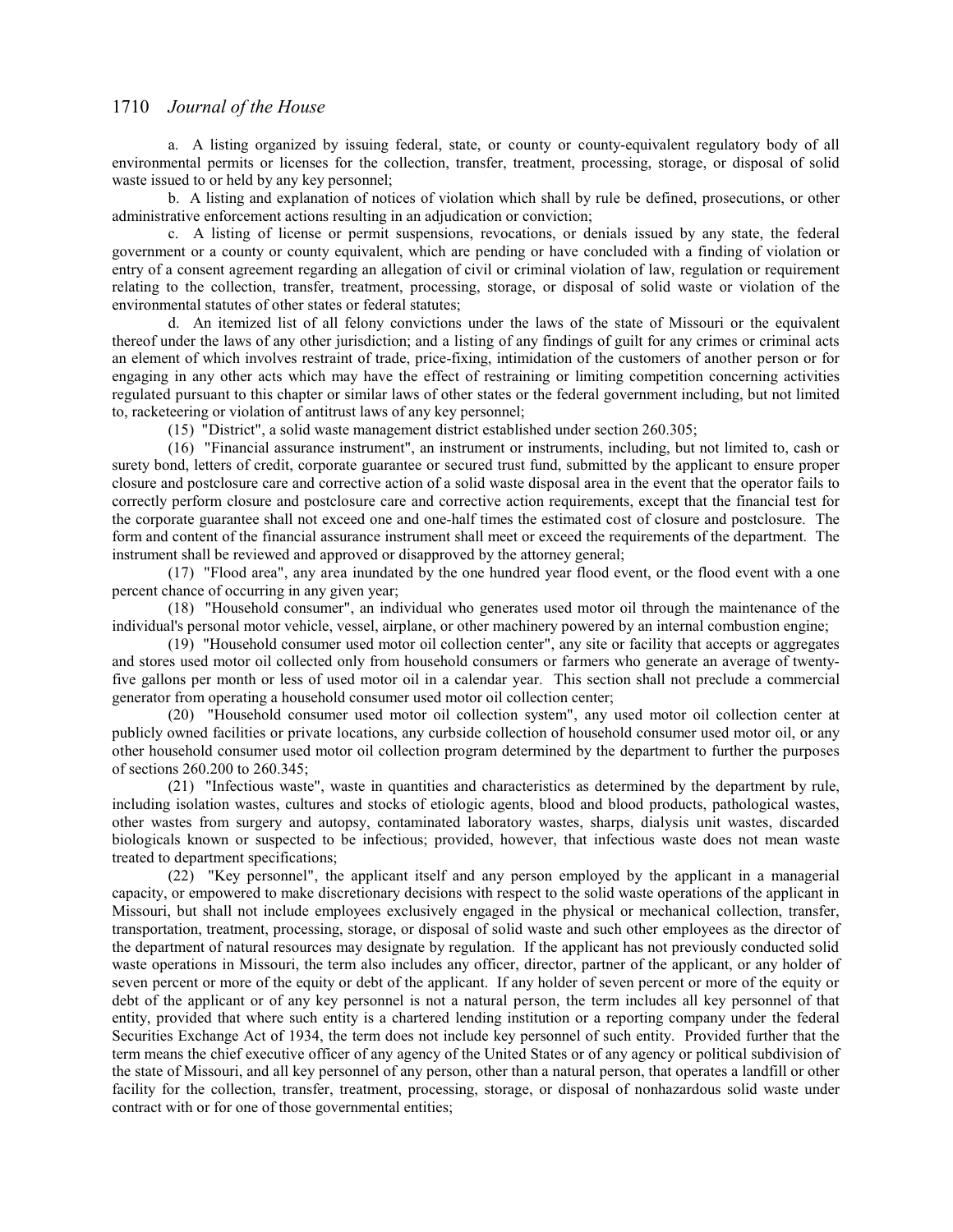(23) "Lead-acid battery", a battery designed to contain lead and sulfuric acid with a nominal voltage of at least six volts and of the type intended for use in motor vehicles and watercraft;

(24) "Major appliance", clothes washers and dryers, water heaters, trash compactors, dishwashers, conventional ovens, ranges, stoves, woodstoves, air conditioners, refrigerators and freezers;

(25) "Mercuric-oxide battery" or "mercury battery", a battery having a mercuric-oxide positive electrode, a zinc negative electrode, and an alkaline electrolyte, including mercuric-oxide button cell batteries generally intended for use in hearing aids and larger size mercuric-oxide batteries used primarily in medical equipment;

(26) "Minor violation", a violation which possesses a small potential to harm the environment or human health or cause pollution, was not knowingly committed, and is not defined by the United States Environmental Protection Agency as other than minor;

(27) "Motor oil", any oil intended for use in a motor vehicle, as defined in section 301.010, train, vessel, airplane, heavy equipment, or other machinery powered by an internal combustion engine;

(28) "Motor vehicle", as defined in section 301.010;

(29) "Operator" and "permittee", anyone so designated, and shall include cities, counties, other political subdivisions, authority, state agency or institution, or federal agency or institution;

(30) "Permit modification", any permit issued by the department which alters or modifies the provisions of an existing permit previously issued by the department;

(31) "Person", any individual, partnership, limited liability company, corporation, association, trust, institution, city, county, other political subdivision, authority, state agency or institution, or federal agency or institution, or any other legal entity;

(32) "Plasma arc technology", a process that converts electrical energy into thermal energy. This electric arc is created when an ionized gas transfers electric power between two or more electrodes;

(33) "Postclosure plan", plans, designs and relevant data which specify the methods and schedule by which the operator shall perform necessary monitoring and care for the area after closure to achieve the purposes of sections 260.200 to 260.345 and the regulations promulgated thereunder;

(34) "Recovered materials", those materials which have been diverted or removed from the solid waste stream for sale, use, reuse or recycling, whether or not they require subsequent separation and processing;

(35) "Recycled content", the proportion of fiber in a newspaper which is derived from postconsumer waste;

(36) "Recycling", the separation and reuse of materials which might otherwise be disposed of as solid waste;

(37) "Resource recovery", a process by which recyclable and recoverable material is removed from the waste stream to the greatest extent possible, as determined by the department and pursuant to department standards, for reuse or remanufacture;

(38) "Resource recovery facility", a facility in which recyclable and recoverable material is removed from the waste stream to the greatest extent possible, as determined by the department and pursuant to department standards, for reuse or remanufacture;

(39) "Sanitary landfill", a solid waste disposal area which accepts commercial and residential solid waste;

(40) "Scrap tire", a tire that is no longer suitable for its original intended purpose because of wear, damage, or defect;

(41) "Scrap tire collection center", a site where scrap tires are collected prior to being offered for recycling or processing and where fewer than five hundred tires are kept on site on any given day;

(42) "Scrap tire end-user facility", a site where scrap tires are used as a fuel or fuel supplement or converted into a usable product. Baled or compressed tires used in structures, or used at recreational facilities, or used for flood or erosion control shall be considered an end use;

(43) "Scrap tire generator", a person who sells tires at retail or any other person, firm, corporation, or government entity that generates scrap tires;

(44) "Scrap tire processing facility", a site where tires are reduced in volume by shredding, cutting, or chipping or otherwise altered to facilitate recycling, resource recovery, or disposal;

(45) "Scrap tire site", a site at which five hundred or more scrap tires are accumulated, but not including a site owned or operated by a scrap tire end-user that burns scrap tires for the generation of energy or converts scrap tires to a useful product;

(46) "Solid waste", garbage, refuse and other discarded materials including, but not limited to, solid and semisolid waste materials resulting from industrial, commercial, agricultural, governmental and domestic activities, but does not include hazardous waste as defined in sections 260.360 to 260.432, recovered materials, overburden, rock, tailings, matte, slag or other waste material resulting from mining, milling or smelting;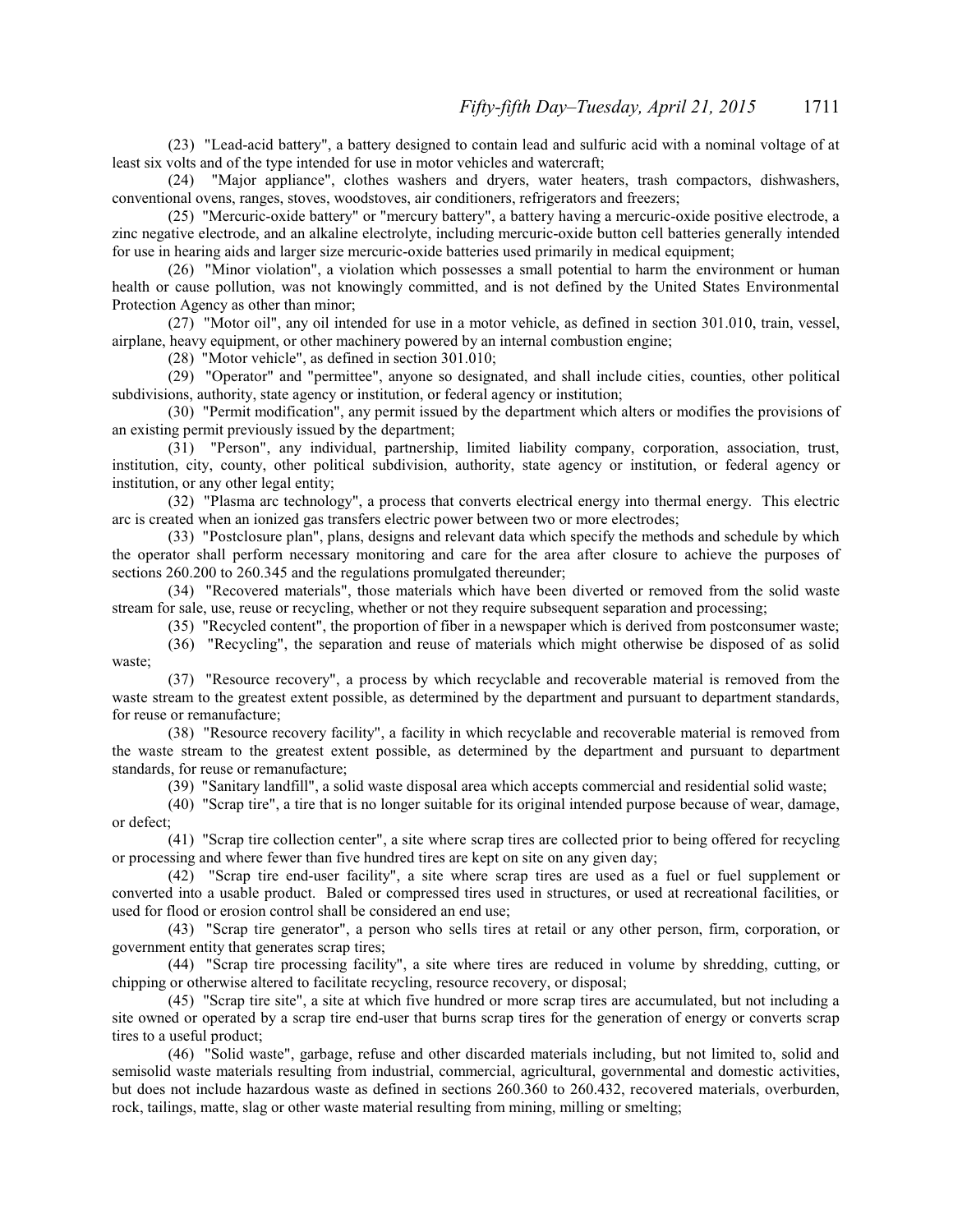(47) "Solid waste disposal area", any area used for the disposal of solid waste from more than one residential premises, or one or more commercial, industrial, manufacturing, recreational, or governmental operations;

(48) "Solid waste fee", a fee imposed pursuant to sections 260.200 to 260.345 and may be:

(a) A solid waste collection fee imposed at the point of waste collection; or

(b) A solid waste disposal fee imposed at the disposal site;

(49) "Solid waste management area", a solid waste disposal area which also includes one or more of the functions contained in the definitions of recycling, resource recovery facility, waste tire collection center, waste tire processing facility, waste tire site or solid waste processing facility, excluding incineration;

(50) **"Solid waste management project", a targeted project that meets statewide waste reduction and recycling priorities, and for which no solid waste management district grant applicant has applied to perform, and for which no qualified applicants have applied to perform such project by a competitive bid issued by the solid waste management district for the completion of such project;**

**(51)** "Solid waste management system", the entire process of managing solid waste in a manner which minimizes the generation and subsequent disposal of solid waste, including waste reduction, source separation, collection, storage, transportation, recycling, resource recovery, volume minimization, processing, market development, and disposal of solid wastes;

**[**(51)**] (52)** "Solid waste processing facility", any facility where solid wastes are salvaged and processed, including:

(a) A transfer station; or

(b) An incinerator which operates with or without energy recovery but excluding waste tire end-user facilities; or

(c) A material recovery facility which operates with or without composting;

(d) A plasma arc technology facility;

**[**(52)**] (53)** "Solid waste technician", an individual who has successfully completed training in the practical aspects of the design, operation and maintenance of a permitted solid waste processing facility or solid waste disposal area in accordance with sections 260.200 to 260.345;

**[**(53)**] (54)** "Tire", a continuous solid or pneumatic rubber covering encircling the wheel of any selfpropelled vehicle not operated exclusively upon tracks, or a trailer as defined in chapter 301, except farm tractors and farm implements owned and operated by a family farm or family farm corporation as defined in section 350.010;

**[**(54)**] (55)** "Used motor oil", any motor oil which, as a result of use, becomes unsuitable for its original purpose due to loss of original properties or the presence of impurities, but used motor oil shall not include ethylene glycol, oils used for solvent purposes, oil filters that have been drained of free flowing used oil, oily waste, oil recovered from oil tank cleaning operations, oil spilled to land or water, or industrial nonlube oils such as hydraulic oils, transmission oils, quenching oils, and transformer oils;

**[**(55)**] (56)** "Utility waste landfill", a solid waste disposal area used for fly ash waste, bottom ash waste, slag waste and flue gas emission control waste generated primarily from the combustion of coal or other fossil fuels;

**[**(56)**] (57)** "Yard waste", leaves, grass clippings, yard and garden vegetation and Christmas trees. The term does not include stumps, roots or shrubs with intact root balls.

2. For the purposes of this section and sections 260.270 to 260.279 and any rules in place as of August 28, 2005, or promulgated under said sections, the term "scrap" shall be used synonymously with and in place of waste, as it applies only to scrap tires.

260.225. 1. The department shall administer sections 260.200 to 260.345 to maximize the amount of recovered materials and to minimize disposal of solid waste in sanitary landfills. The department shall, through its rules and regulations, policies and programs, encourage to the maximum extent practical, the use of alternatives to disposal. To accomplish these objectives, the department shall:

(1) Administer the state solid waste management program pursuant to the provisions of sections 260.200 to 260.345;

(2) Cooperate with appropriate federal, state, and local units of government of this or any other state, and with appropriate private organizations in carrying out its authority under sections 260.200 to 260.345;

(3) Promulgate and adopt, after public hearing, such rules and regulations relating to solid waste management systems as shall be necessary to carry out the purposes and provisions of sections 260.200 to 260.345;

(4) Develop a statewide solid waste management plan in cooperation with local governments, regional planning commissions, districts, and appropriate state agencies;

(5) Provide technical assistance to cities, counties, districts, and authorities;

(6) Develop and conduct a mandatory solid waste technician training course of study;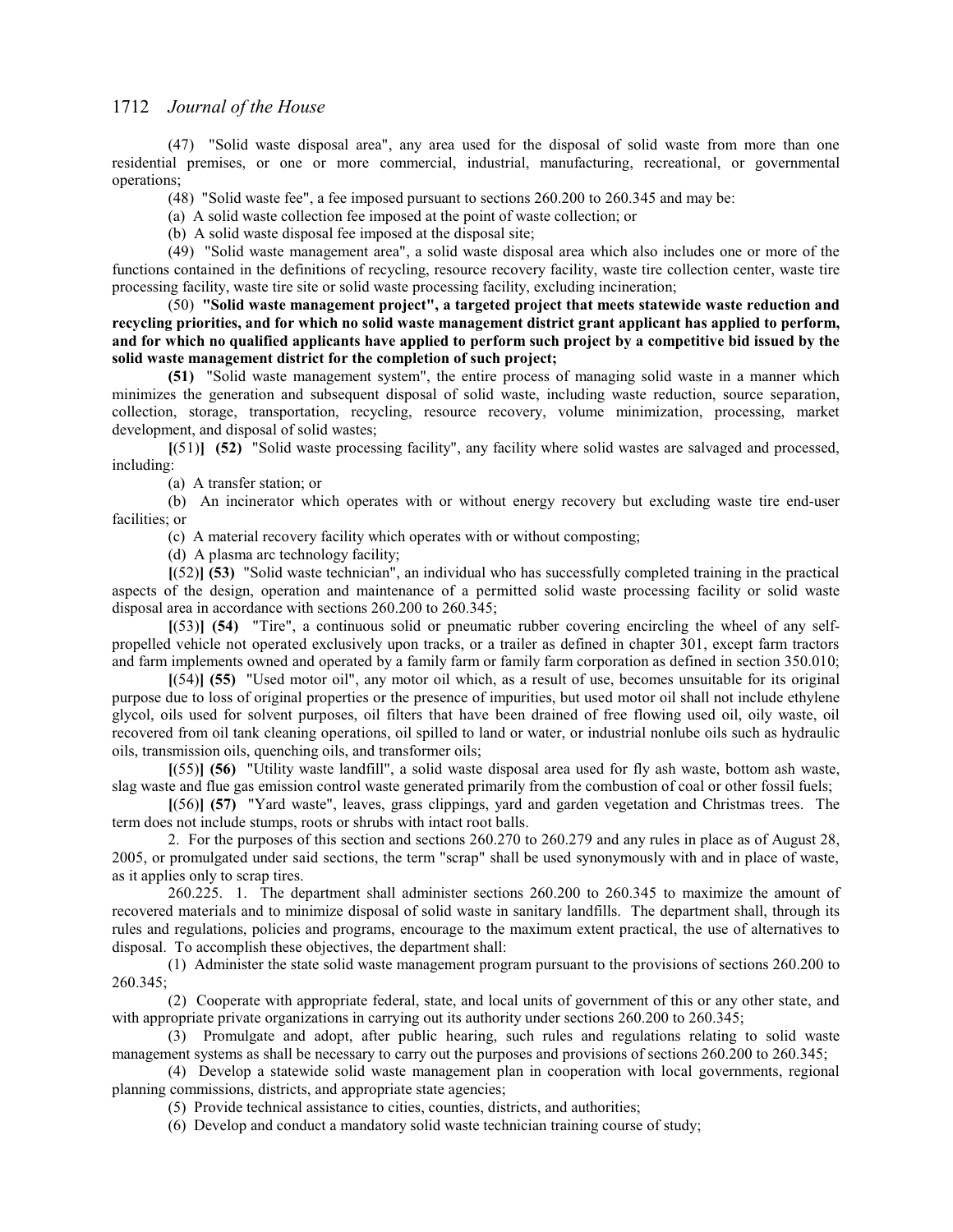(7) Conduct and contract for research and investigations in the overall area of solid waste storage, collection, recycling, recovery, processing, transportation and disposal, including, but not limited to, new and novel procedures;

(8) Subject to appropriation by the general assembly, establish criteria for awarding state-funded solid waste management **[planning]** grants to cities, counties, and districts, allocate funds, and monitor the proper expenditure of funds;

(9) Issue such permits and orders and conduct such inspections as may be necessary to implement the provisions of sections 260.200 to 260.345 and the rules and regulations adopted pursuant to sections 260.200 to 260.345;

(10) Initiate, conduct and support research, demonstration projects, and investigations with applicable federal programs pertaining to solid waste management systems;

(11) Contract with cities, counties, districts and other persons to act as its agent in carrying out the provisions of sections 260.200 to 260.345 under procedures and conditions as the department shall prescribe.

2. The department shall prepare model solid waste management plans suitable for rural and urban areas which may be used by districts, counties and cities. In preparing the model plans, the department shall consider the findings and recommendations of the study of resource recovery conducted pursuant to section 260.038, and other relevant information. The plans shall conform with the requirements of section 260.220 and section 260.325 and shall:

(1) Emphasize waste reduction and recycling;

(2) Provide for economical waste management through regional **and district** cooperation;

(3) Be designed to achieve a reduction of forty percent in solid waste disposed, by weight, by January 1,

1998;

(4) Establish a means to measure the amount of reduction in solid waste disposal;

(5) Provide for the elimination of small quantities of hazardous waste, including household hazardous waste, from the solid waste stream; and

(6) Be designed to guide planning in districts, cities and counties including cities and counties not within a district.

3. The model plan shall be distributed to the executive board of each solid waste district and to counties and cities not within a district by December 1, 1991.

4. No rule or portion of a rule promulgated under the authority of sections 260.200 to 260.345 shall become effective unless it has been promulgated pursuant to the provisions of section 536.024.

5. In coordination with other appropriate state agencies, including, but not limited to, the division of commerce and industrial development, the office of administration, the environmental improvement and energy resource authority, and the public service commission, the department shall perform the following duties in order to promote resource recovery in the state in ways which are economically feasible:

(1) Identify markets for recovered materials and for energy which could be produced from solid waste and household hazardous waste;

(2) Provide technical assistance pertaining to all aspects of resource recovery to cities, counties, districts, industries and other persons;

(3) Identify opportunities for resource recovery programs in state government and initiate actions to implement such programs;

(4) Expand state contracts for procurement of items made from recovered materials;

(5) Initiate recycling programs within state government;

(6) Provide a clearinghouse of consumer information regarding the need to support resource recovery, utilize and develop new resource recovery programs around existing enterprises, request and purchase recycled products, participate in resource conservation activities and other relevant issues;

(7) Identify barriers to resource recovery and resource conservation, and propose remedies to these barriers; and

(8) Initiate activities with appropriate state and local entities to develop markets for recovered materials.

260.250. 1. After January 1, 1991, major appliances, waste oil and lead-acid batteries shall not be disposed of in a solid waste disposal area. After January 1, 1992, yard waste shall not be disposed of in a solid waste disposal area, except as otherwise provided in this subsection. After August 28, 2007, yard waste may be disposed of in a municipal solid waste disposal area or portion of a municipal solid waste disposal area provided that:

(1) The department has approved the municipal solid waste disposal area or portion of a solid waste disposal area to operate as a bioreactor under 40 CFR Part 258.4; and

(2) The landfill gas produced by the bioreactor shall be used for the generation of electricity.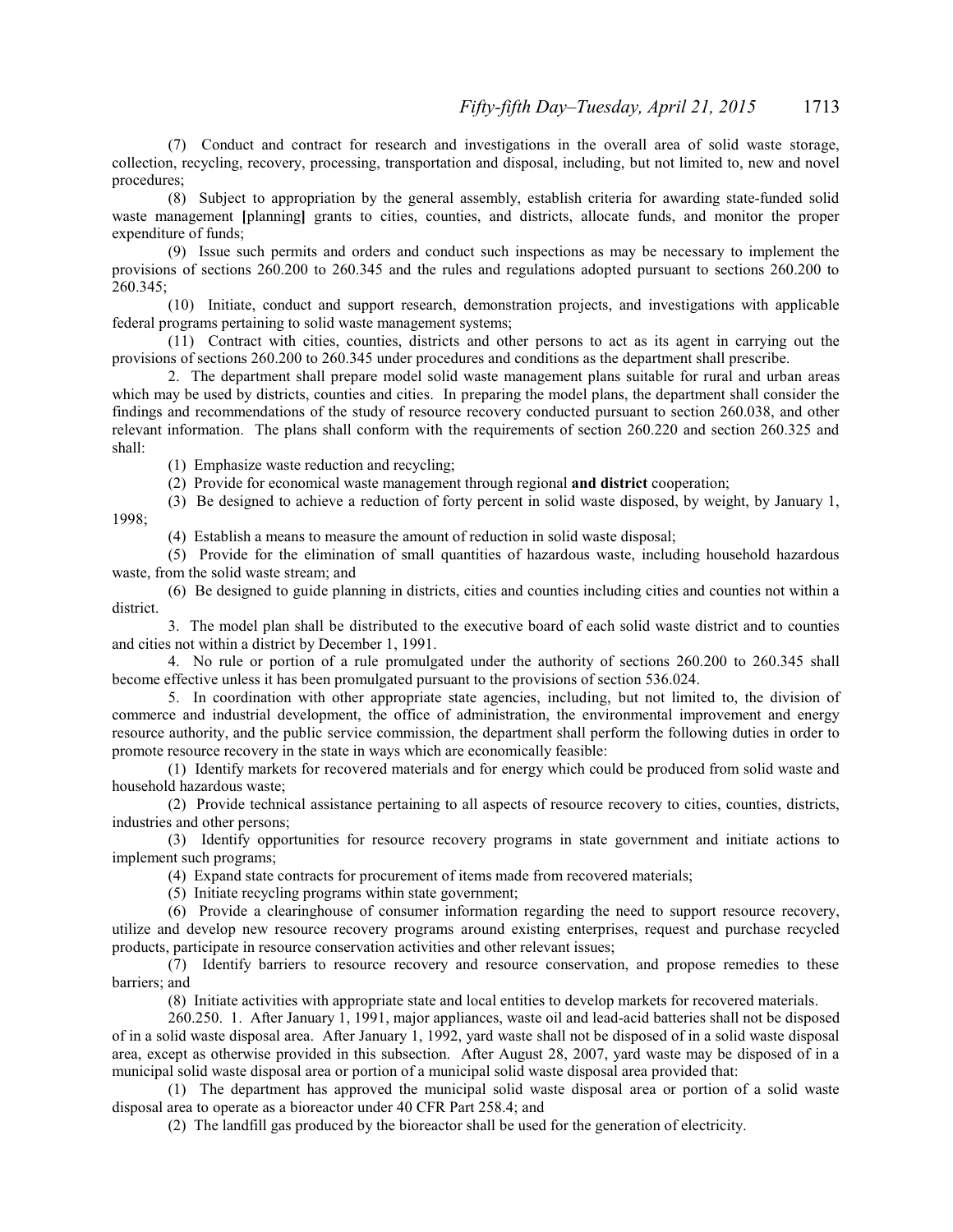2. After January 1, 1991, waste oil shall not be incinerated without energy recovery.

3. Each **solid waste management** district**[**, county and city**]** shall address the recycling, reuse and handling of aluminum containers, glass containers, newspapers, **textiles,** whole tires, plastic beverage containers and steel containers in its solid waste management plan consistent with sections 260.250 to 260.345

260.320. 1. The executive board shall meet within thirty days after the selection of the initial members. The time and place of the first meeting of the board shall be designated by the council. A majority of the members of the board shall constitute a quorum. At its first meeting the board shall elect a chairman from its members and select a secretary, treasurer and such officers or employees as it deems expedient or necessary for the accomplishment of its purposes. The secretary and treasurer need not be members of the board.

2. The executive board may adopt, alter or repeal its own bylaws, rules and regulations governing the manner in which its business may be transacted, including procedures for the replacement of persons who habitually fail to attend board meetings, and may establish its fiscal year, adopt an official seal, apply for and accept grants, gifts or appropriations from any public or private sector, make all expenditures which are incidental and necessary to carry out its purposes and powers, and take such action, enter into such agreements and exercise all other powers and functions necessary or appropriate to carry out the duties and purposes of sections 260.200 to 260.345.

3. The executive board shall:

(1) Review and comment upon applications for permits submitted pursuant to section 260.205, for solid waste processing facilities and solid waste disposal areas which are to be located within the region or, if located in an adjacent region, which will impact solid waste management practices within the region;

(2) Prepare and recommend to the council a solid waste management plan for the district;

(3) Identify illegal dump sites and provide all available information about such sites to the appropriate county prosecutor and to the department;

(4) Establish an education program to inform the public about responsible **solid** waste management practices;

(5) Establish procedures to minimize the introduction of small quantities of hazardous waste, including household hazardous waste, into the solid waste stream;

(6) Assure adequate capacity to manage waste which is not otherwise removed from the solid waste stream; and

(7) Appoint one or more geographically balanced advisory committees composed of the representatives of commercial generators, representatives of the solid waste management industry, and two citizens unaffiliated with a solid waste facility or operation to assess and make recommendations on solid waste management.

4. The executive board may enter into contracts with any person **or entity** for services related to any component of the solid waste management system. Bid specifications for solid waste management services shall be designed to meet the objectives of sections 260.200 to 260.345, encourage small businesses to engage and compete in the delivery of **solid** waste management services and to minimize the long-run cost of managing solid waste. Bid specifications shall enumerate the minimum components and minimum quantities of waste products which shall be recycled by the successful bidder. The board shall divide the district into units to maximize access for small businesses when it requests bids for solid waste management services**, but in no case shall a district executive board perform solid waste management projects that compete with a qualified private enterprise**.

5. No person shall serve as a member of the council or of the executive board who is a stockholder, officer, agent, attorney or employee or who is in any way pecuniarily interested in any business which engages in any aspect of solid waste management regulated under sections 260.200 to 260.345; provided, however, that such member may own stock in a publicly traded corporation which may be involved in **solid** waste management as long as such holdings are not substantial.

**260.324. 1. Any person or entity that applies for a grant under section 260.335 shall not be disqualified from receiving such grant on the basis that there exists a familial relationship between the applicant and any member of the solid waste management district executive board within the fourth degree by consanguinity or affinity. For applicants with a familial relationship with any member of the solid waste management district executive board within the fourth degree by consanguinity or affinity, the solid waste management district executive board shall only approve such grant application if approved by a vote of twothirds of the solid waste management district executive board.**

**2. If a person, who by virtue of his or her membership on a solid waste management district executive board, does not abstain from a vote to award a solid waste management district grant to any person or entity providing solid waste management services who is a relative within the fourth degree by consanguinity or affinity, the person shall forfeit membership on the solid waste management district executive board and the solid waste management district council.**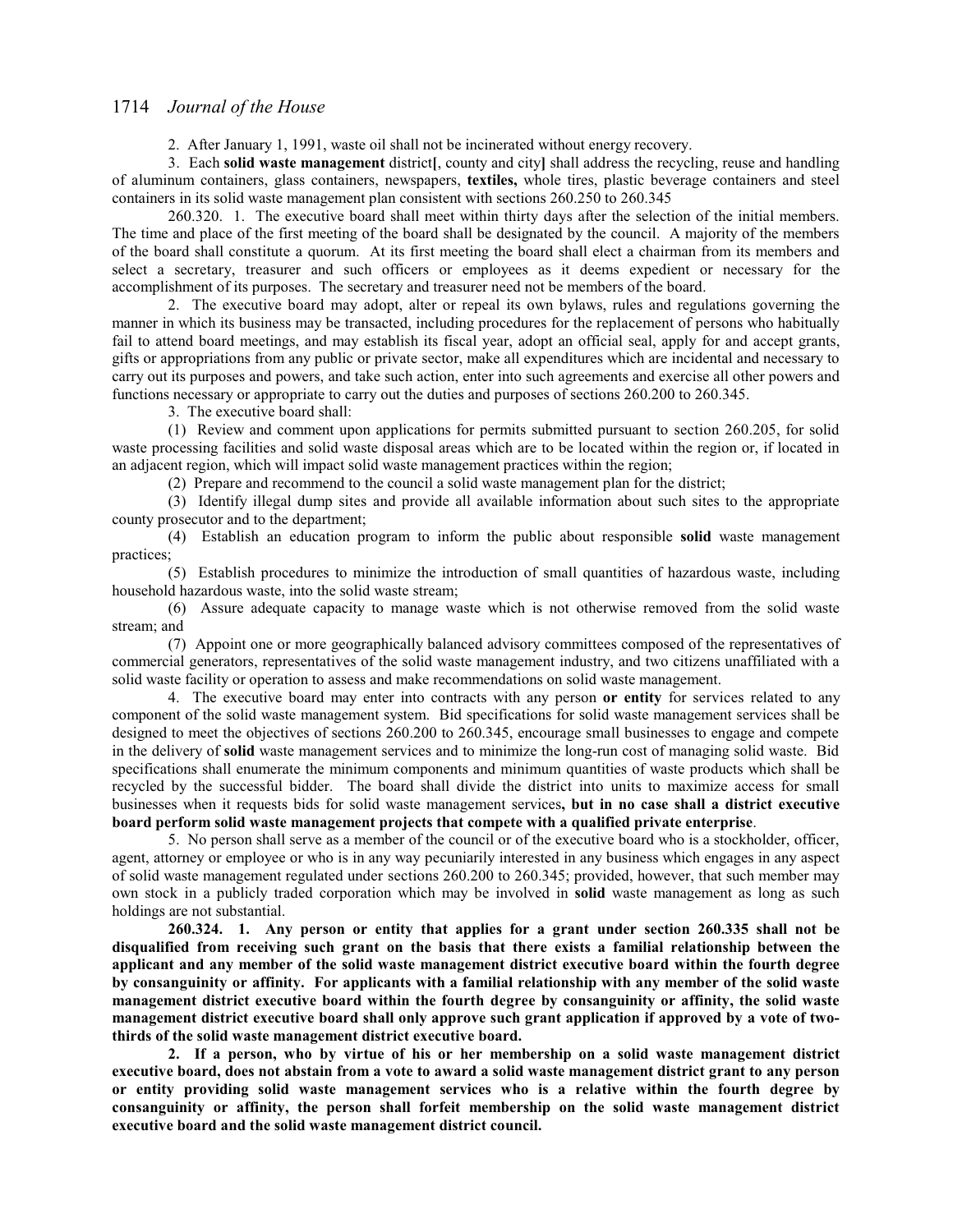260.325. 1. The executive board of each district shall submit to the department a plan which has been approved by the council for a solid waste management system serving areas within its jurisdiction and shall, from time to time, submit officially adopted revisions of its plan as it deems necessary or the department may require. In developing the district's solid waste management plan, the board shall consider the model plan distributed to the board pursuant to section 260.225. Districts may contract with a licensed professional engineer or as provided in chapter 70 for the development and submission of a joint plan.

2. The board shall hold at least one public hearing in each county in the district when it prepares a proposed plan or substantial revisions to a plan in order to solicit public comments on the plan.

3. The solid waste management plan shall be submitted to the department within eighteen months of the formation of the district. The plan shall be prepared and submitted according to the procedures specified in section 260.220 and this section.

4. Each plan shall:

(1) Delineate areas within the district where solid waste management systems are in existence;

(2) Reasonably conform to the rules and regulations adopted by the department for implementation of sections 260.200 to 260.345;

(3) Delineate provisions for the collection of recyclable materials or collection points for recyclable materials;

(4) Delineate provisions for the collection of compostable materials or collection points for compostable materials;

(5) Delineate provisions for the separation of household waste and other small quantities of hazardous waste at the source or prior to disposal;

(6) Delineate provisions for the orderly extension of solid waste management services in a manner consistent with the needs of the district, including economic impact, and in a manner which will minimize degradation of the waters or air of the state, prevent public nuisances or health hazards, promote recycling and waste minimization and otherwise provide for the safe and sanitary management of solid waste;

(7) Take into consideration existing comprehensive plans, population trend projections, engineering and economics so as to delineate those portions of the district which may reasonably be expected to be served by a solid waste management system;

(8) Specify how the district will achieve a reduction in solid waste placed in sanitary landfills through waste minimization, reduction and recycling;

(9) Establish a timetable, with milestones, for the reduction of solid waste placed in a landfill through waste minimization, reduction and recycling;

(10) Establish an education program to inform the public about responsible waste management practices;

(11) Establish procedures to minimize the introduction of small quantities of hazardous waste, including household hazardous waste, into the solid waste stream;

(12) Establish a time schedule and proposed method of financing for the development, construction and operation of the planned solid waste management system together with the estimated cost thereof;

(13) Identify methods by which rural households that are not served by a regular solid waste collection service may participate in waste reduction, recycling and resource recovery efforts within the district; and

(14) Include such other reasonable information as the department shall require.

5. The board shall review the district's solid waste management plan at least every twenty-four months for the purpose of evaluating the district's progress in meeting the requirements and goals of the plan, and shall submit plan revisions to the department and council.

6. In the event any plan or part thereof is disapproved, the department shall furnish any and all reasons for such disapproval and shall offer assistance for correcting deficiencies. The executive board shall within sixty days revise and resubmit the plan for approval or request a hearing in accordance with section 260.235. Any plan submitted by a district shall stand approved one hundred twenty days after submission unless the department disapproves the plan or some provision thereof.

7. The director may institute appropriate action under section 260.240 to compel submission of plans in accordance with sections 260.200 to 260.345 and the rules and regulations adopted pursuant to sections 260.200 to 260.345.

8. **[**The provisions of section 260.215 to the contrary notwithstanding, any county within a region which on or after January 1, 1995, is not a member of a district shall by June 30, 1995, submit a solid waste management plan to the department of natural resources. Any county which withdraws from a district and all cities within the county with a population over five hundred shall submit a solid waste plan or a revision to an existing plan to the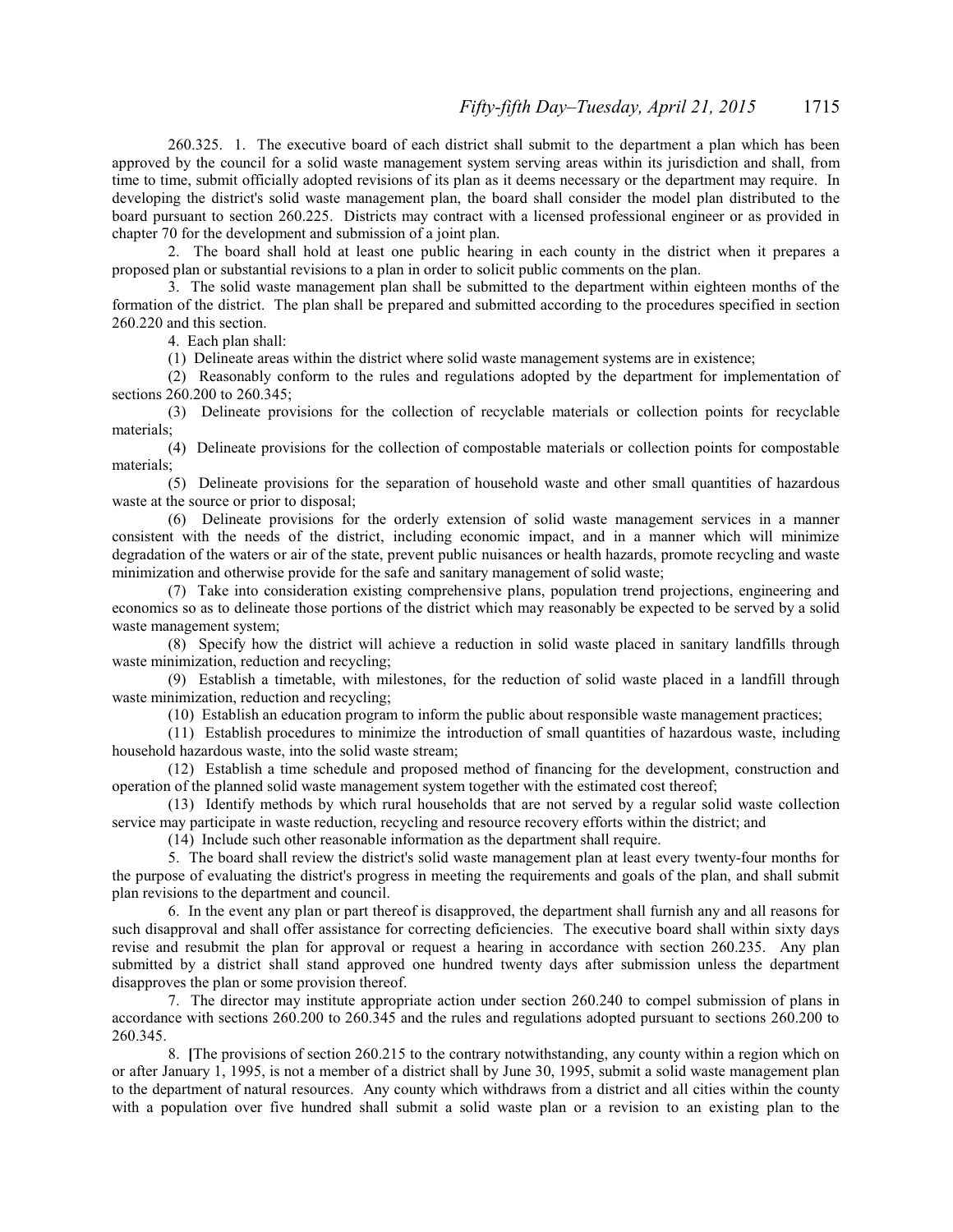department of natural resources within one hundred eighty days of its decision not to participate. The plan shall meet the requirements of section 260.220 and this section.

9.**]** Funds may, upon appropriation, be made available to **[**cities, counties and**]** districts**[**,**]** under section 260.335, for the purpose of implementing the requirements of this section.

**[**10.**] 9. Based upon the financial assistance amounts set forth in this section,** the district **executive** board shall arrange for **an** independent financial **[**audits**] statement audit** of the records and accounts of its operations by a certified public accountant or a firm of certified public accountants. Districts receiving **[**two**] more than eight** hundred thousand dollars **[**or more**]** of financial assistance **annually** shall have annual independent financial **statement** audits **[**and**];** districts receiving **[**less than**] between** two hundred **fifty** thousand dollars **and eight hundred thousand dollars** of financial assistance **annually** shall have **a biennial** independent financial **[**audits at least once every two years. The state auditor may examine the findings of such audits and may conduct audits of the districts**] statement audit for the two-year period. All other districts shall be monitored biennially by the department and, based upon the findings within the monitoring report, may be required to arrange for an independent financial statement audit for the biennial monitoring period under review**. Subject to limitations caused by the availability **of** resources, the department shall conduct a performance audit of grants to each district at least once every **[**three**] five** years**, or as deemed necessary by the department based upon district grantee performance**.

260.330. 1. Except as otherwise provided in subsection 6 of this section, effective October 1, 1990, each operator of a solid waste sanitary landfill shall collect a charge equal to one dollar and fifty cents per ton or its volumetric equivalent of solid waste accepted and each operator of the solid waste demolition landfill shall collect a charge equal to one dollar per ton or its volumetric equivalent of solid waste accepted. Each operator shall submit the charge, less collection costs, to the department of natural resources for deposit in the "Solid Waste Management Fund" which is hereby created. On October 1, 1992, and thereafter, the charge imposed herein shall be adjusted annually by the same percentage as the increase in the general price level as measured by the Consumer Price Index for All Urban Consumers for the United States, or its successor index, as defined and officially recorded by the United States Department of Labor or its successor agency. No annual adjustment shall be made to the charge imposed under this subsection during October 1, 2005, to October 1, **[**2017**] 2027**, except an adjustment amount consistent with the need to fund the operating costs of the department and taking into account any annual percentage increase in the total of the volumetric equivalent of solid waste accepted in the prior year at solid waste sanitary landfills and demolition landfills and solid waste to be transported out of this state for disposal that is accepted at transfer stations. No annual increase during October 1, 2005, to October 1, **[**2017**] 2027**, shall exceed the percentage increase measured by the Consumer Price Index for All Urban Consumers for the United States, or its successor index, as defined and officially recorded by the United States Department of Labor or its successor agency and calculated on the percentage of revenues dedicated under subdivision (1) of subsection 2 of section 260.335. Any such annual adjustment shall only be made at the discretion of the director, subject to appropriations. Collection costs shall be established by the department and shall not exceed two percent of the amount collected pursuant to this section.

2. The department shall, by rule and regulation, provide for the method and manner of collection.

3. The charges established in this section shall be enumerated separately from the disposal fee charged by the landfill and may be passed through to persons who generated the solid waste. Moneys **[**shall be**]** transmitted to the department shall be no less than the amount collected less collection costs and in a form, manner and frequency as the department shall prescribe. The provisions of section 33.080 to the contrary notwithstanding, moneys in the account shall not lapse to general revenue at the end of each biennium. Failure to collect the charge does not relieve the operator from responsibility for transmitting an amount equal to the charge to the department.

4. The department may examine or audit financial records and landfill activity records and measure landfill usage to verify the collection and transmittal of the charges established in this section. The department may promulgate by rule and regulation procedures to ensure and to verify that the charges imposed herein are properly collected and transmitted to the department.

5. Effective October 1, 1990, any person who operates a transfer station in Missouri shall transmit a fee to the department for deposit in the solid waste management fund which is equal to one dollar and fifty cents per ton or its volumetric equivalent of solid waste accepted. Such fee shall be applicable to all solid waste to be transported out of the state for disposal. On October 1, 1992, and thereafter, the charge imposed herein shall be adjusted annually by the same percentage as the increase in the general price level as measured by the Consumer Price Index for All Urban Consumers for the United States, or its successor index, as defined and officially recorded by the United States Department of Labor or its successor agency. No annual adjustment shall be made to the charge imposed under this subsection during October 1, 2005, to October 1, **[**2017**] 2027**, except an adjustment amount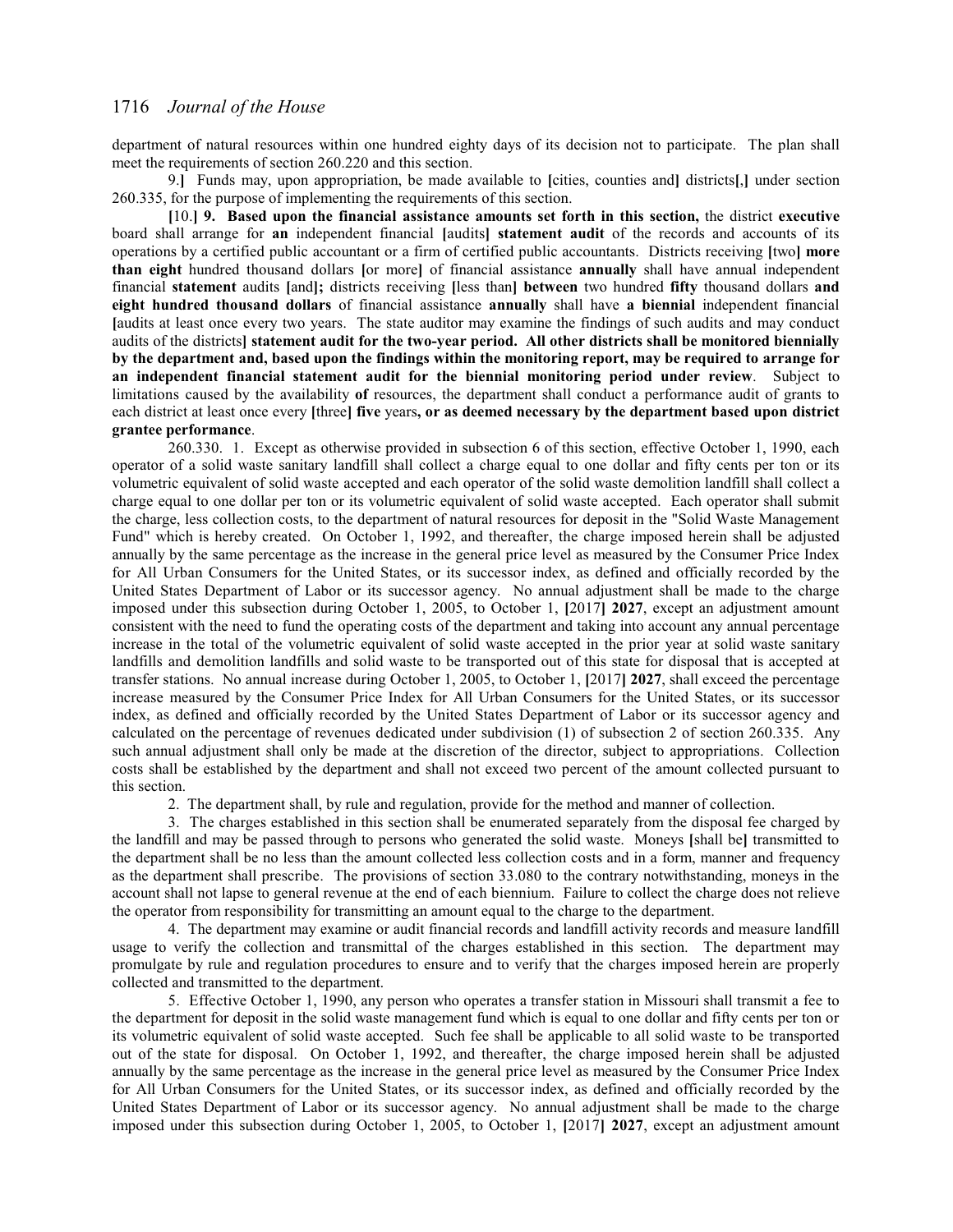consistent with the need to fund the operating costs of the department and taking into account any annual percentage increase in the total of the volumetric equivalent of solid waste accepted in the prior year at solid waste sanitary landfills and demolition landfills and solid waste to be transported out of this state for disposal that is accepted at transfer stations. No annual increase during October 1, 2005, to October 1, **[**2017**] 2027**, shall exceed the percentage increase measured by the Consumer Price Index for All Urban Consumers for the United States, or its successor index, as defined and officially recorded by the United States Department of Labor or its successor agency and calculated on the percentage of revenues dedicated under subdivision (1) of subsection 2 of section 260.335. Any such annual adjustment shall only be made at the discretion of the director, subject to appropriations. The department shall prescribe rules and regulations governing the transmittal of fees and verification of waste volumes transported out of state from transfer stations. Collection costs shall also be established by the department and shall not exceed two percent of the amount collected pursuant to this subsection. A transfer station with the sole function of separating materials for recycling or resource recovery activities shall not be subject to the fee imposed in this subsection.

6. Each political subdivision which owns an operational solid waste disposal area may designate, pursuant to this section, up to two free disposal days during each calendar year. On any such free disposal day, the political subdivision shall allow residents of the political subdivision to dispose of any solid waste which may be lawfully disposed of at such solid waste disposal area free of any charge, and such waste shall not be subject to any state fee pursuant to this section. Notice of any free disposal day shall be posted at the solid waste disposal area site and in at least one newspaper of general circulation in the political subdivision no later than fourteen days prior to the free disposal day.

 260.335. 1. Each fiscal year eight hundred thousand dollars from the solid waste management fund shall be made available, upon appropriation, to the department and the environmental improvement and energy resources authority to fund activities that promote the development and maintenance of markets for recovered materials. Each fiscal year up to two hundred thousand dollars from the solid waste management fund **may** be used by the department upon appropriation for grants to solid waste management districts for district grants and district operations. Only those solid waste management districts that are allocated fewer funds under subsection 2 of this section than if revenues had been allocated based on the criteria in effect in this section on August 27, 2004, are eligible for these grants. An eligible district shall receive a proportionate share of these grants based on that district's share of the total reduction in funds for eligible districts calculated by comparing the amount of funds allocated under subsection 2 of this section with the amount of funds that would have been allocated using the criteria in effect in this section on August 27, 2004. The department and the authority shall establish a joint interagency agreement with the department of economic development to identify state priorities for market development and to develop the criteria to be used to judge proposed projects. Additional moneys may be appropriated in subsequent fiscal years if requested. The authority shall establish a procedure to measure the effectiveness of the grant program under this subsection and shall provide a report to the governor and general assembly by January fifteenth of each year regarding the effectiveness of the program.

2. All remaining revenues deposited into the fund each fiscal year after moneys have been made available under subsection 1 of this section shall be allocated as follows:

(1) Thirty-nine percent of the revenues shall be dedicated, upon appropriation, to the elimination of illegal solid waste disposal, to identify and prosecute persons disposing of solid waste illegally, to conduct solid waste permitting activities, to administer grants and perform other duties imposed in sections 260.200 to 260.345 and section 260.432. In addition to the thirty-nine percent of the revenues, the department may receive any annual increase in the charge during October 1, 2005, to October 1, **[**2014**] 2027**, under section 260.330 and such increases shall be used solely to fund the operating costs of the department;

(2) Sixty-one percent of the revenues, except any annual increases in the charge under section 260.330 during October 1, 2005, to October 1, **[**2014**] 2027**, which shall be used solely to fund the operating costs of the department, shall be allocated **[**through grants, upon appropriation, to participating cities, counties, and**] to solid waste management** districts. Revenues to be allocated under this subdivision shall be divided as follows: forty percent shall be allocated based on the population of each district in the latest decennial census, and sixty percent shall be allocated based on the amount of revenue generated within each district. For the purposes of this subdivision, revenue generated within each district shall be determined from the previous year's data. No more than fifty percent of the revenue allocable under this subdivision may be allocated to the districts upon approval of the department for implementation of a solid waste management plan and district operations, and at least fifty percent of the revenue allocable to the districts under this subdivision shall be allocated to the cities and counties of the district or to persons or entities providing solid waste management, waste reduction, recycling and related services in these cities and counties. Each district shall receive a minimum of seventy-five thousand dollars under this subdivision.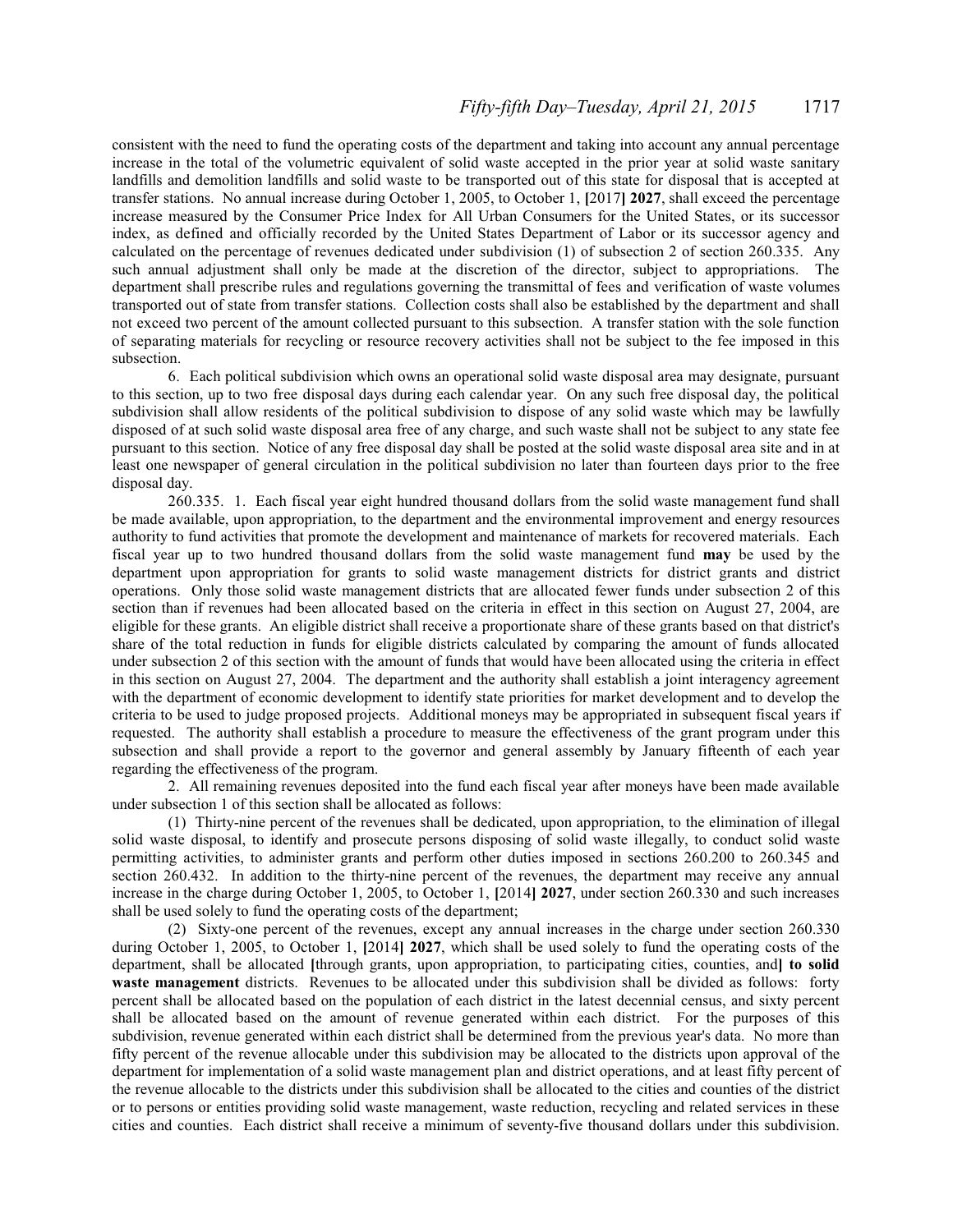After August 28, **[**2005**] 2015**, each district shall receive a minimum of ninety-five thousand dollars under this subdivision for district grants and district operations. Each district receiving moneys under this subdivision shall expend such moneys pursuant to a solid waste management plan required under section 260.325, and only in the case that the district is in compliance with planning requirements established by the department. Moneys shall be awarded based upon grant applications. **The following criteria may be considered to establish the order of district grant priority:**

**(a) Grants to facilities of organizations employing individuals with disabilities under sections 178.900 to 178.960 or sections 205.968 to 205.972;**

**(b) Grants for proposals that will promote and maximize the sharing of district resources;**

**(c) Grants for proposals which provide methods of recycling and solid waste reduction; and**

**(d) All other grants.**

Any **allocated district** moneys remaining in any fiscal year due to insufficient or inadequate **grant** applications **[**may**] shall** be reallocated **[**pursuant to this subdivision**] for grant applications in subsequent years or for solid waste management projects other than district operations, including a district's next request for solid waste management project proposals. Any allocated district moneys remaining after a period of five years shall revert to the credit of the solid waste management fund created under section 260.330**;

(3) Except for the amount up to one-fourth of the department's previous fiscal year expense, any remaining unencumbered funds generated under subdivision (1) of this subsection in prior fiscal years shall be reallocated under this section;

(4) Funds may be made available under this subsection for the administration and grants of the used motor oil program described in section 260.253;

(5) The department and the environmental improvement and energy resources authority shall conduct sample audits of grants provided under this subsection.

3. **In addition to the criteria listed in this section,** the advisory board created in section 260.345 shall recommend criteria to be used to allocate grant moneys to districts, cities and counties. These criteria shall establish a priority for proposals which provide methods of solid waste reduction and recycling. The department shall promulgate criteria for evaluating grants by rule and regulation. Projects of cities and counties located within a district which are funded by grants under this section shall conform to the district solid waste management plan.

4. The funds awarded to the districts**[**, counties and cities**]** pursuant to this section shall be used for the purposes set forth in sections 260.300 to 260.345, and shall be used in addition to existing funds appropriated by counties and cities for solid waste management and shall not supplant county or city appropriated funds.

5. **Once grants are approved by the solid waste management district, the district shall submit to the department the appropriate forms associated with the grant application and any supporting information to verify that appropriate public notice procedures were followed, that grant proposals were reviewed and ranked by the district, and that only eligible costs as set forth in regulations are to be funded. Within thirty days, the department shall review the grant application. If the department finds any deficiencies, or needs more information in order to evaluate the grant application, the department shall notify the district in writing. The district shall have an additional thirty days to respond to the department's request and to submit any additional information to the department. Within thirty days of receiving additional information, the department shall either approve or deny the grant application. If the department takes no action, the grant application shall be deemed approved.** The department, in conjunction with the solid waste advisory board, shall review the performance of all grant recipients to ensure that grant moneys were appropriately and effectively expended to further the purposes of the grant, as expressed in the recipient's grant application. The grant application shall contain specific goals and implementation dates, and grant recipients shall be contractually obligated to fulfill same. The department may require the recipient to submit periodic reports and such other data as are necessary, both during the grant period and up to five years thereafter, to ensure compliance with this section. The department may audit the records of any recipient to ensure compliance with this section. Recipients of grants under sections 260.300 to 260.345 shall maintain such records as required by the department. If a grant recipient fails to maintain records or submit reports as required herein, refuses the department access to the records, or fails to meet the department's performance standards, the department may withhold subsequent grant payments, if any, and may compel the repayment of funds provided to the recipient pursuant to a grant.

6. The department shall provide for a security interest in any machinery or equipment purchased through grant moneys distributed pursuant to this section.

7. If the moneys are not transmitted to the department within the time frame established by the rule promulgated, interest shall be imposed on the moneys due the department at the rate of ten percent per annum from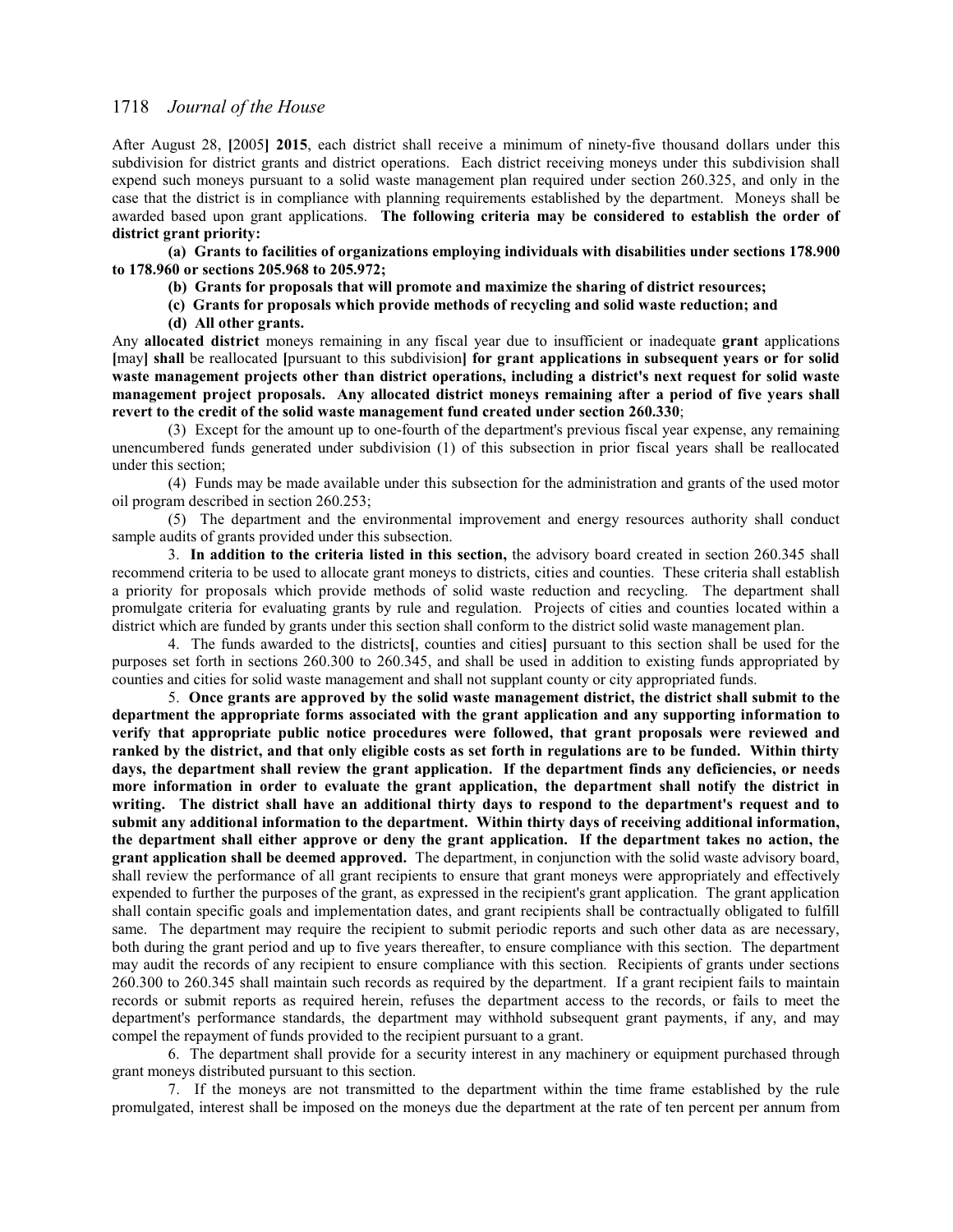the prescribed due date until payment is actually made. These interest amounts shall be deposited to the credit of the solid waste management fund.

 260.345. **1.** A state "Solid Waste Advisory Board" is created within the department of natural resources. The advisory board shall be composed of the chairman of the executive board of each of the solid waste management districts **or his or her designee,** and other members as provided in this section. Up to five additional members shall be appointed by the **program** director **of the solid waste management program** of which two members shall represent the solid waste management industry and have an economic interest in or activity with any solid waste facility or operation, one member may represent the solid waste composting or recycling industry businesses, and the remaining members shall be public members who have demonstrated interest in solid waste management issues and shall have no economic interest in or activity with any solid waste facility or operation but may own stock in a publicly traded corporation which may be involved in waste management as long as such holdings are not substantial. **Beginning January 1, 2016,** the advisory board shall **[**advise**] prepare an annual report due on or before January first advising** the department regarding:

- (1) The efficacy of its technical assistance program;
- (2) Solid waste management problems experienced by solid waste management districts;
- (3) The effects of proposed rules and regulations upon solid waste management within the districts;
- (4) Criteria to be used in awarding grants pursuant to section 260.335;
- (5) Waste management issues pertinent to the districts;

(6) The development of improved methods of solid waste minimization, recycling and resource recovery; **[**and**]**

- (7) **Unfunded solid waste management projects; and**
- **(8)** Such other matters as the advisory board may determine.

**2. The advisory board shall also prepare a report on the subjects listed in subdivisions (1) to (8) of subsection 1 of this section for any standing, statutory, interim, or select committee or task force of the general assembly having jurisdiction over solid waste. If a report is so prepared, it shall be delivered to the chair and vice-chair of each committee or task force having such jurisdiction. Such a report shall not be generated and distributed on more than an annual basis.**

**3. The advisory board shall hold regular meetings on a quarterly basis. A special meeting of the advisory board may occur upon a majority vote of all advisory board members at a regular quarterly meeting. Reasonable written notice of all meetings shall be given by the director of the solid waste management program to all members of the advisory board. A majority of advisory board members shall constitute a quorum for the transaction of business. All actions of the advisory board shall be taken at regular quarterly meetings open to the public.**"; and

Further amend said bill by amending the title, enacting clause, and intersectional references accordingly.

## **Committee on Government Efficiency**, Chairman Curtman reporting:

Mr. Speaker: Your Committee on Government Efficiency, to which was referred **HB 798**, begs leave to report it has examined the same and recommends that it **Do Pass**, and pursuant to Rule 27(7) be referred to the Select Committee on General Laws.

Mr. Speaker: Your Committee on Government Efficiency, to which was referred **SS SB 14**, begs leave to report it has examined the same and recommends that it **Do Pass with House Committee Amendment No. 1**, and pursuant to Rule 27(7) be referred to the Select Committee on General Laws.

#### *House Committee Amendment No. 1*

AMEND Senate Substitute for Senate Bill No. 14, Page 1, Section 37.851, Line 5, by inserting immediately after the word "**into**" the phrase "**greater than two thousand five hundred dollars**"; and

Further amend said bill, page, and section Lines 7-10, by deleting all of said lines, and inserting in lieu thereof the following: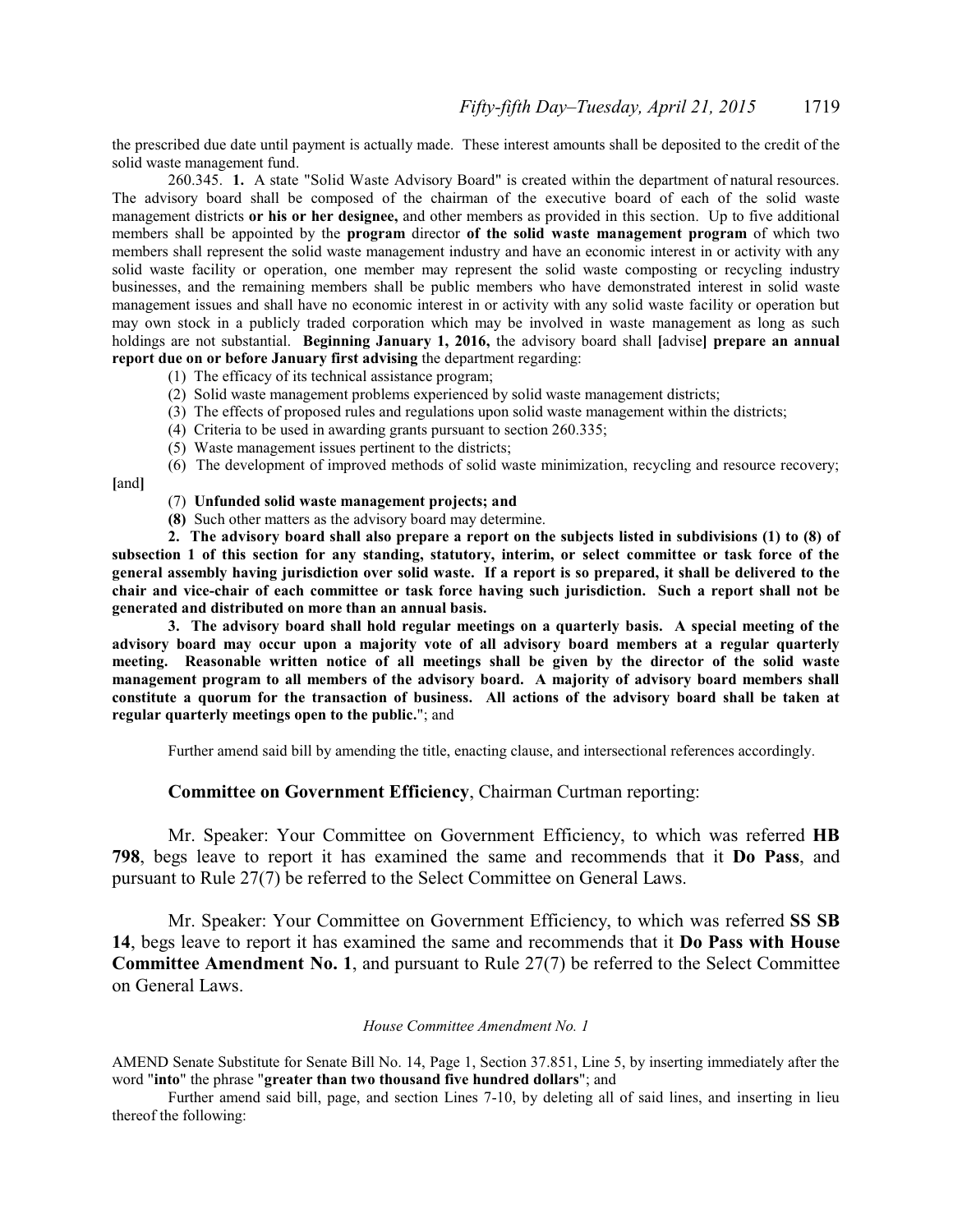# "**(1) The dollar amount of each such contract; and (2) A brief summary of the legal services to be provided by the firm.**"; and

Further amend said bill and section, Page 2, Lines 22-23, by deleting all of said lines; and

Further amend said bill by amending the title, enacting clause, and intersectional references accordingly.

# **Committee on Higher Education**, Chairman Cookson reporting:

Mr. Speaker: Your Committee on Higher Education, to which was referred **HB 408**, begs leave to report it has examined the same and recommends that it **Do Pass**, and pursuant to Rule 27(5) be referred to the Select Committee on Education.

Mr. Speaker: Your Committee on Higher Education, to which was referred **HB 436**, begs leave to report it has examined the same and recommends that it **Do Pass**, and pursuant to Rule 27(5) be referred to the Select Committee on Education.

Mr. Speaker: Your Committee on Higher Education, to which was referred **HB 1092**, begs leave to report it has examined the same and recommends that it **Do Pass**, and pursuant to Rule 27(5) be referred to the Select Committee on Education.

Mr. Speaker: Your Committee on Higher Education, to which was referred **SCS SB 224**, begs leave to report it has examined the same and recommends that it **Do Pass**, and pursuant to Rule 27(5) be referred to the Select Committee on Education.

# **Committee on Local Government**, Chairman Hinson reporting:

Mr. Speaker: Your Committee on Local Government, to which was referred **SS SCS SB 67**, begs leave to report it has examined the same and recommends that it **Do Pass with House Committee Amendment No. 1** and **House Committee Amendment No. 2**, and pursuant to Rule 27(13) be referred to the Select Committee on State and Local Governments.

#### *House Committee Amendment No. 1*

AMEND Senate Substitute for Senate Committee Substitute for Senate Bill No. 67, Page 2, Section 488.2257, Line 35, by inserting the following after all of said line:

"**3. The provisions of this section shall expire on August 28, 2025.**

**488.2258. 1. In addition to all other court costs prescribed by law, a surcharge of one dollar shall be assessed as costs in each court proceeding filed in any court in the state located in a regional juvenile detention district established under section 211.500 and made up of the following counties:**

**(1) Any county with more than sixty-five thousand but fewer than eighty-five thousand inhabitants and with a county seat with more than seventeen thousand but fewer than nineteen thousand inhabitants;**

**(2) Any county of the third classification without a township form of government and with more than twelve thousand but fewer than fourteen thousand inhabitants and with a city of the fourth classification with more than two thousand seven hundred but fewer than three thousand inhabitants as the county seat;**

**(3) Any county of the third classification without a township form of government and with more than nine thousand but fewer than ten thousand inhabitants and with a city of the fourth classification with more than seven hundred but fewer than eight hundred inhabitants as the county seat;**

**(4) Any county of the first classification with more than fifty thousand but fewer than seventy thousand inhabitants; and**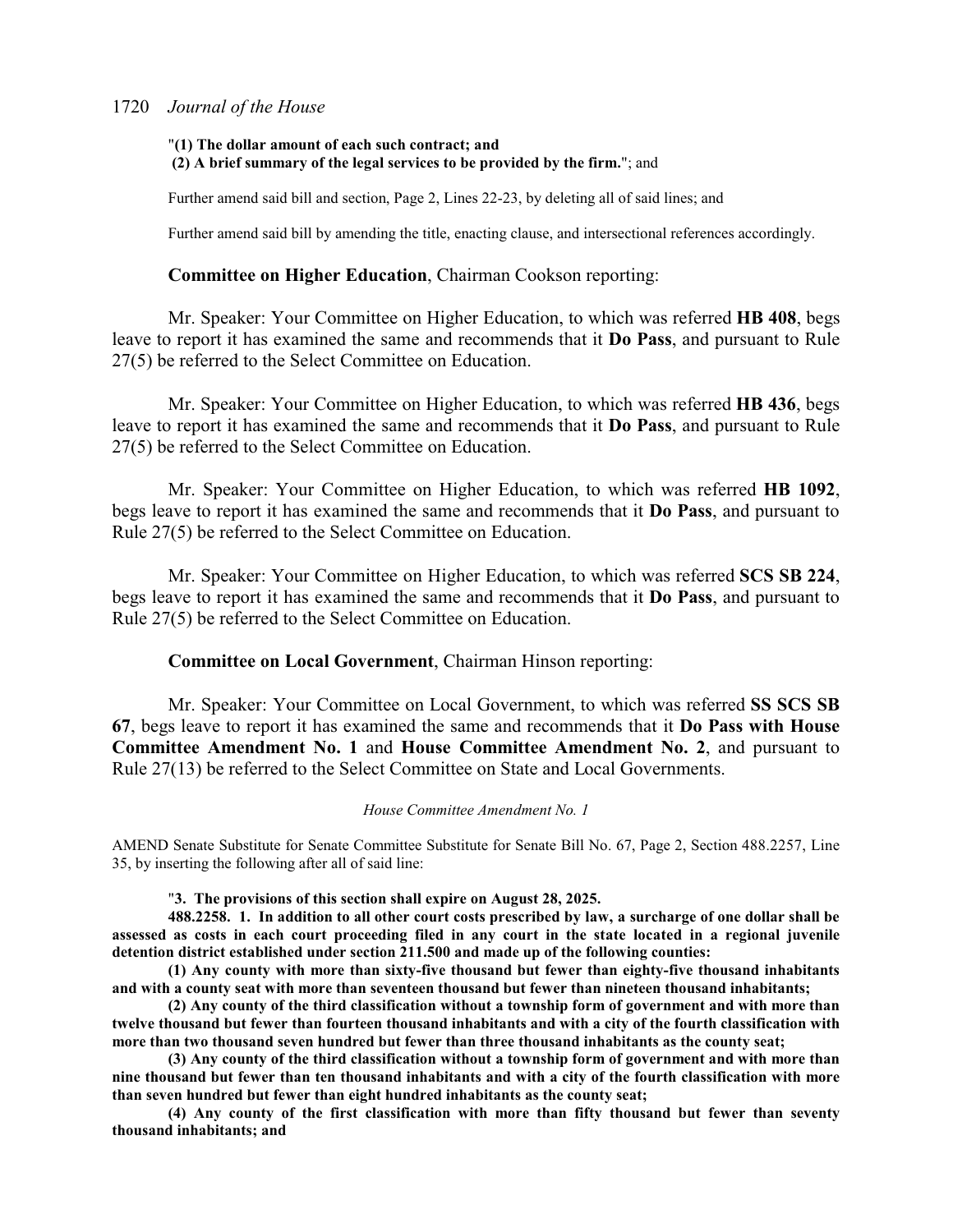**(5) Any county of the third classification without a township form of government and with more than eighteen thousand but fewer than twenty thousand inhabitants and with a city of the fourth classification with more than five hundred fifty but fewer than six hundred fifty inhabitants as the county seat;**

**in all civil and criminal cases including violations of any county or municipal ordinance or infractions, except that no such surcharge shall be collected for any violation of a traffic law or ordinance or in any proceeding when the proceeding or defendant has been dismissed by the court or when costs are to be paid by the state, county, or municipality. For violations of the criminal laws of the state or county ordinances, including infractions, no such surcharge shall be collected unless it is authorized by order, ordinance, or resolution by the county government where the violation occurred. For violations of municipal ordinances, no such surcharge shall be collected unless it is authorized by order, ordinance, or resolution by the municipal government where the violation occurred. Such surcharges shall be collected and disbursed by the clerk of each respective court responsible for collecting court costs in the manner provided by sections 488.010 to 488.020, and shall be payable to the director of the regional juvenile detention district.**

**2. The district shall use all funds received pursuant to this section only to pay for the costs associated with the repair, maintenance, and operation of any regional juvenile detention district facility including, but not limited to, utilities, maintenance, and building security. The district shall establish and maintain a separate account known as the "regional juvenile detention district fund" limited to the uses authorized by this section. The district shall maintain records identifying all surcharges and expenditures made from the regional juvenile detention district fund.**

**3. The provisions of this section shall expire on August 28, 2025.**"; and

Further amend said bill by amending the title, enacting clause, and intersectional references accordingly.

#### *House Committee Amendment No. 2*

AMEND Senate Substitute for Senate Committee Substitute for Senate Bill No. 67, Page 1, Section A, Line 2, by inserting the following after all of said line:

"**488.2244. 1. There is hereby created in the state treasury the "Jasper County Judicial Fund", which shall consist of moneys collected under subsection 2 of this section. The state treasurer shall be custodian of the fund. In accordance with sections 30.170 and 30.180, the state treasurer may approve disbursements. The fund shall be a dedicated fund and, upon appropriation, moneys in the fund shall be used solely as described under subsection 4 of this section. The state treasurer shall invest moneys in the fund in the same manner as other funds are invested. Any interest and moneys earned on such investments shall be credited to the fund.**

**2. In addition to any other court costs prescribed by law, court proceedings in the twenty-ninth judicial circuit shall have additional court costs assessed in the following manner, except that no such additional costs shall be collected for any violation of a traffic law or in any proceeding when the proceeding or defendant has been dismissed by the court or when costs are to be paid by the state, county, or municipality:**

**(1) All civil cases filed shall be assessed a surcharge of ten dollars;**

**(2) All misdemeanor criminal cases filed shall be assessed a surcharge of twenty-five dollars; and**

**(3) All felony criminal cases filed shall be assessed a surcharge of fifty dollars.**

**3. The judge may waive the assessment of the surcharge in those cases where the defendant is found by the judge to be indigent and unable to pay the costs.**

**4. Any county of the first classification with more than one hundred fifteen thousand but fewer than one hundred fifty thousand inhabitants shall use moneys in the Jasper County judicial fund to pay for the costs associated with the purchase, lease, and operation of a county juvenile center and the county judicial facility including, but not limited to, utilities, maintenance, and building security. The county shall maintain records identifying such operating costs, and any moneys not needed for the operation and maintenance of a county juvenile center or county judicial facility shall revert to the credit of the general revenue fund.**

**5. The provisions of this section shall expire on August 28, 2025.**"; and

Further amend said bill by amending the title, enacting clause, and intersectional references accordingly.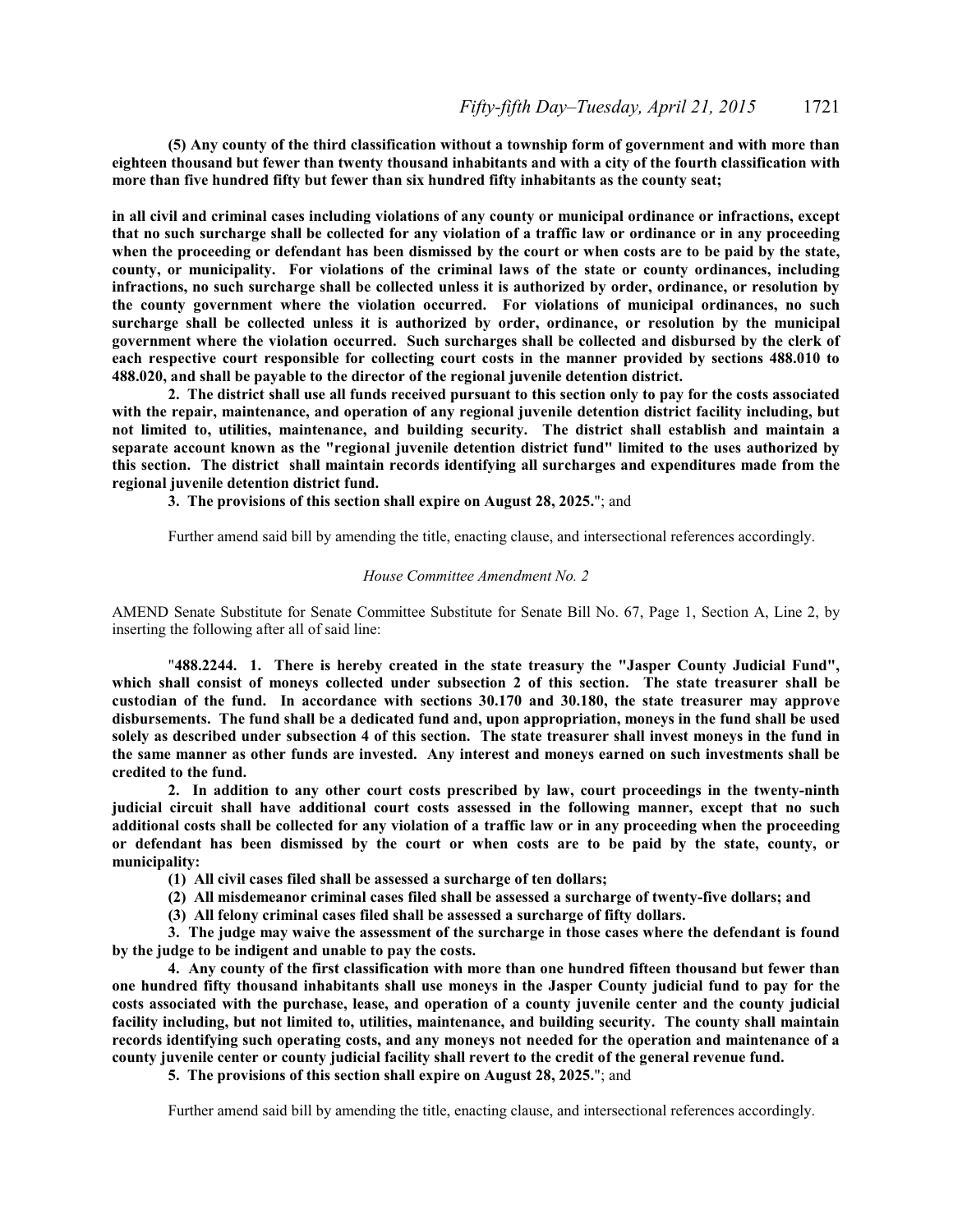Mr. Speaker: Your Committee on Local Government, to which was referred **SCS SB 245**, begs leave to report it has examined the same and recommends that it **Do Pass with House Committee Amendment No. 1**, and pursuant to Rule 27(13) be referred to the Select Committee on State and Local Governments.

*House Committee Amendment No. 1*

AMEND Senate Committee Substitute for Senate Bill No. 245, Page 1, In the Title, Lines 3-4, by deleting all of said lines and inserting in lieu thereof "to political subdivisions."; and

Further amend said bill and page, Section A, Line 2, by inserting the following after all of said line:

"52.260. The collector in counties not having township organization shall collect on behalf of the county the following fees for collecting all state, county, bridge, road, school, back and delinquent, and all other local taxes, including merchants', manufacturers' and liquor and beer licenses, other than ditch and levee taxes, and the fees collected shall be deposited in the county general fund:

(1) In all counties wherein the total amount levied for any one year exceeds two hundred and fifty thousand dollars and is less than three hundred and fifty thousand dollars, a fee of two and one-half percent on the amount collected;

(2) In all counties wherein the total amount levied for any one year exceeds three hundred and fifty thousand dollars and is less than **[**two**] three** million dollars, a fee of two and one-half percent on the first three hundred and fifty thousand dollars collected and one percent on whatever amount may be collected over three hundred and fifty thousand dollars;

(3) In all counties wherein the total amount levied for any one year exceeds **[**two**] three** million dollars, a fee of one percent on the amounts collected."; and

Further amend said bill, Section 65.620, Page 2, Line 32, by inserting the following after all of said line:

"67.010. 1. Each political subdivision of this state, as defined in section 70.120, except those required to prepare an annual budget by chapter 50 **[**and section 165.191**]**, shall prepare an annual budget. The annual budget shall present a complete financial plan for the ensuing budget year, and shall include at least the following information:

(1) A budget message describing the important features of the budget and major changes from the preceding year;

(2) Estimated revenues to be received from all sources for the budget year, with a comparative statement of actual or estimated revenues for the two years next preceding, itemized by year, fund, and source;

(3) Proposed expenditures for each department, office, commission, and other classification for the budget year, together with a comparative statement of actual or estimated expenditures for the two years next preceding, itemized by year, fund, activity, and object;

(4) The amount required for the payment of interest, amortization, and redemption charges on the debt of the political subdivision;

(5) A general budget summary.

2. In no event shall the total proposed expenditures from any fund exceed the estimated revenues to be received plus any unencumbered balance or less any deficit estimated for the beginning of the budget year; provided, that nothing herein shall be construed as requiring any political subdivision to use any cash balance as current revenue or to change from a cash basis of financing its expenditures.

67.145. No political subdivision of this state shall prohibit any first responder**[**, as the term first responder is defined in section 192.800,**]** from engaging in any political activity while off duty and not in uniform, being a candidate for elected or appointed public office, or holding such office unless such political activity or candidacy is otherwise prohibited by state or federal law.

67.950. **[**Any special purpose district formed under the provisions of a statute of this state requiring approval by the voters of the district, and for which no specific procedure is provided to terminate or dissolve such a district, may be dissolved in the following manner:

(1) Upon the filing with the governing body of the district of a petition containing the signatures of eight percent or more of the voters of the district or upon the motion of a majority of the members of the governing body it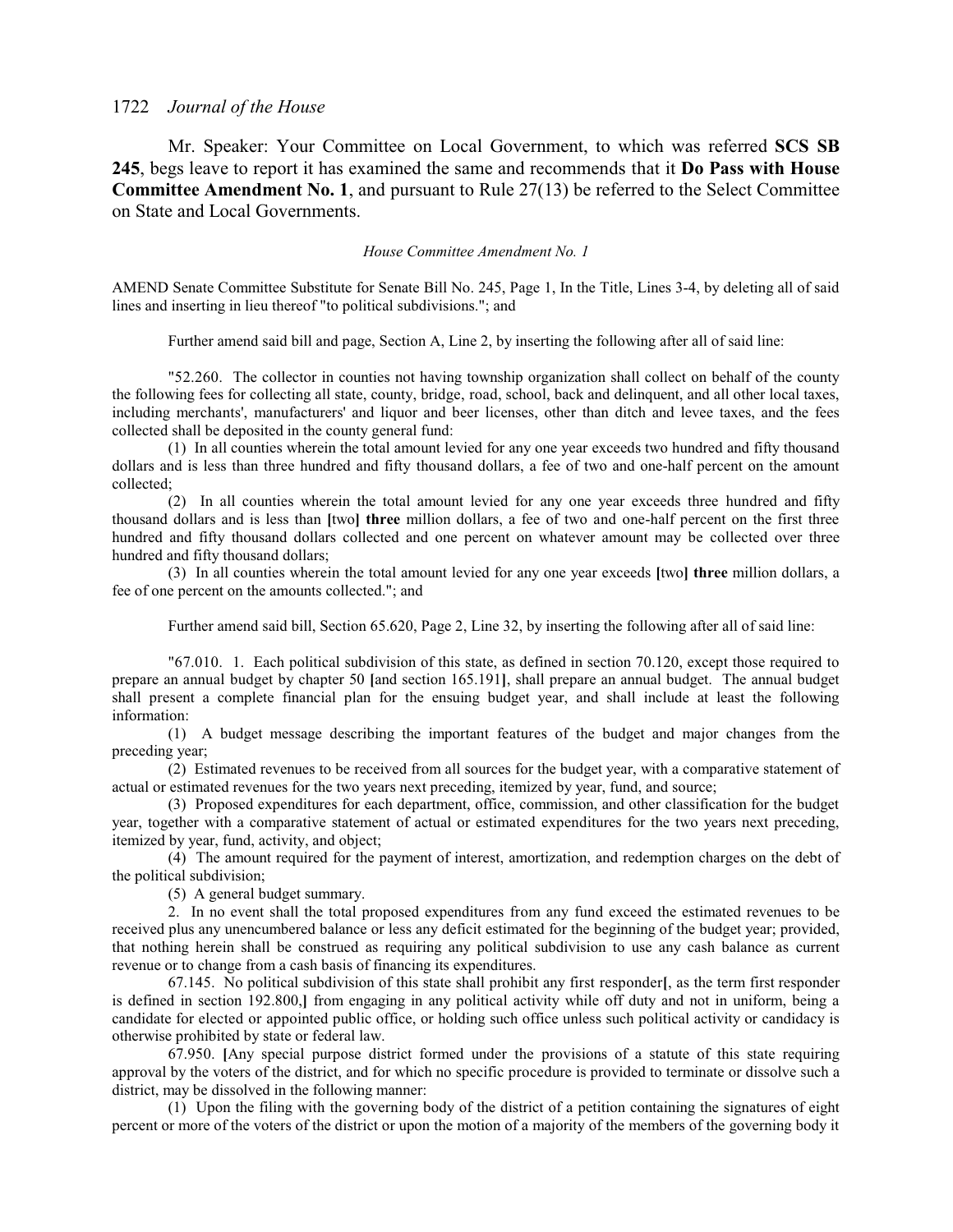shall submit the question to the voters in the district using the same procedure and in the same manner so far as practicable as is provided for the submission of the question for forming the district.

(2) The question shall be submitted in substantially the following form:

Shall the ....... district be dissolved?

(3) If the question receives a majority of the votes cast the district shall be dissolved for all purposes except the payment of outstanding bonded indebtedness, if any.**] 1. A petition describing the boundaries of the district sought to be dissolved shall be filed with the clerk of the circuit court of the county wherein the subject district is situate or with the clerk of the circuit court of the county having the largest acreage within the boundaries of the subject district in the event that the subject district embraces lands in more than one county. Such petition, in addition to such boundary description, shall allege that further operation of the subject district is inimicable to the best interests of the inhabitants of the district; that the district should, in the interest of the public welfare and safety, be dissolved; and such other information as may be useful to the court in determining whether the petition should be granted and a decree of dissolution entered. Such petition shall also include a detailed plan for payment of all debt and obligations of the district at the time of dissolution. Such petition shall be accompanied by a cash deposit of fifty dollars as an advancement of the costs of the proceeding, and the petition shall be signed by eight percent or more of the voters of the district. The petition shall be verified by at least one of the signers thereof and shall be served upon the governing board of the district. The district shall be a party, and if the governing board in its discretion determines that such dissolution is not in the public interest, the district shall oppose such petition and pay all cost and expense thereof.**

**2. Upon the filing of the petition, the same shall be presented to the circuit court, and such court shall fix a date for a hearing on such petition. Thereupon, the clerk of the court shall give notice of the filing of the petition in a newspaper of general circulation in the county in which the proceedings are pending, and if the district extends into any other county or counties, such notice shall also be published in a newspaper of general circulation in such other county or counties. The notice shall contain a description of the subject boundary lines of the district and the general purposes of the petition, and shall set forth the date fixed for the hearing on the petition, which shall not be less than seven nor more than twenty-one days after the date of the last publication of the notice and shall be on some regular judicial day of the court wherein the petition is pending. Such notice shall be signed by the clerk of the circuit court and shall be published in three successive issues of a weekly newspaper or in twenty successive issues of a daily newspaper.**

**3. The court, for good cause shown, may continue the case of the hearing thereon from time to time until final disposition thereof.**

**4. Exceptions to the dissolution of a district may be made by any voter or landowner of the district and by the district as herein provided. Such exceptions shall be filed not less than five days prior to the date set for the hearing on the petition. Such exceptions shall specify the grounds upon which the exceptions are filed and the court shall take them into consideration in passing upon the petition and shall also consider the evidence in support of the petition and in support of the exceptions made. Unless petitioners prove that all debts and financial obligations of the district can be paid in full upon dissolution, the petition shall be dismissed at the costs of the petitioners.**

**5. Should the court find that it would not be in the public's best interest to dissolve a district, the petition shall be dismissed at the costs of the petitioners. If, however, the court should find in favor of the petitioners, the court shall enter its interlocutory decree of dissolution. Such decree shall provide for the submission of the question to the voters of the district in substantially the following form:**

**Shall the ............ District be dissolved?**

**6. The decree of dissolution shall not become final and conclusive until it shall have been submitted to the voters residing within the boundaries described in such decree and until it shall have been assented to by a majority of the votes cast. The decree shall provide for the submission of the question and shall fix the date thereof. The returns shall be certified by the election authority to the circuit court having jurisdiction in the case, and the court shall thereupon enter its order canvassing the returns and declaring the result of such election.**

**7. If, upon canvass and declaration, it is found and determined that the question shall have been assented to by a majority of the votes cast on such proposition, then the court shall, in such order declaring the result of the election, enter a further order declaring the decree of dissolution to be final and conclusive. In the event, however, that the court should find that the question has not been assented to by a majority of the votes cast, the court shall enter a further order declaring such decree of dissolution to be void and of no effect. No appeal shall lie from any of the aforesaid orders. In the event that the court declares the decree of**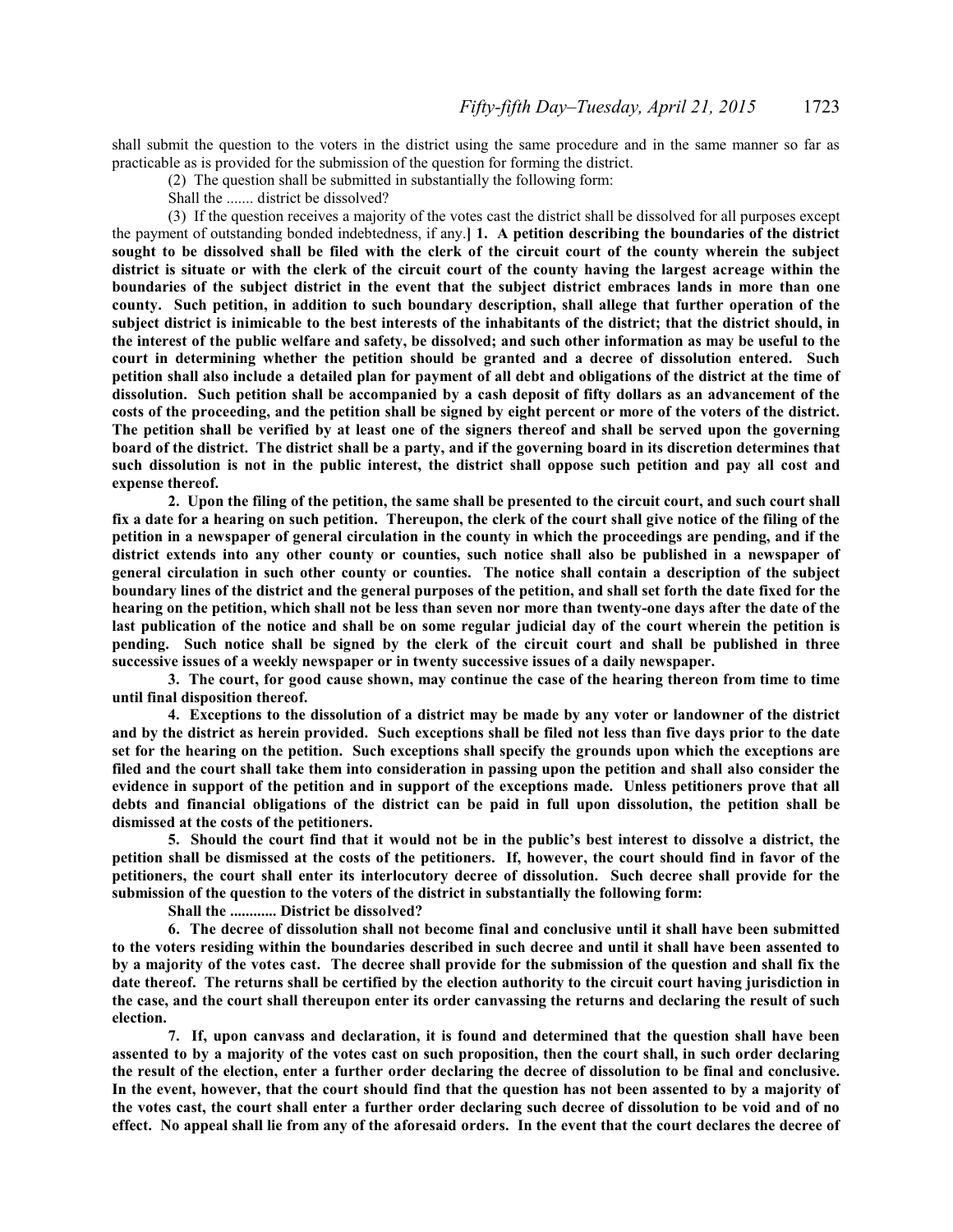**dissolution to be final, as provided in this section, the clerk of the circuit court shall file certified copies of such decree of dissolution and of such final order with the secretary of the state of the state of Missouri, with the recorder of deeds of the county or counties in which the district is situate, and with the clerk of the county commission of the county or counties in which the district is situate.**

**8. Notwithstanding anything in this section to the contrary, no district shall be dissolved until all of its debts shall have been paid, and the court, in its decree of dissolution, shall provide for the disposition of the remaining property of the district.**

67.1360. 1. The governing body of the following cities and counties may impose a tax as provided in this section:

(1) A city with a population of more than seven thousand and less than seven thousand five hundred;

(2) A county with a population of over nine thousand six hundred and less than twelve thousand which has a total assessed valuation of at least sixty-three million dollars, if the county submits the issue to the voters of such county prior to January 1, 2003;

(3) A third class city which is the county seat of a county of the third classification without a township form of government with a population of at least twenty-five thousand but not more than thirty thousand inhabitants;

(4) Any fourth class city having, according to the last federal decennial census, a population of more than one thousand eight hundred fifty inhabitants but less than one thousand nine hundred fifty inhabitants in a county of the first classification with a charter form of government and having a population of greater than six hundred thousand but less than nine hundred thousand inhabitants;

(5) Any city having a population of more than three thousand but less than eight thousand inhabitants in a county of the fourth classification having a population of greater than forty-eight thousand inhabitants;

(6) Any city having a population of less than two hundred fifty inhabitants in a county of the fourth classification having a population of greater than forty-eight thousand inhabitants;

(7) Any fourth class city having a population of more than two thousand five hundred but less than three thousand inhabitants in a county of the third classification having a population of more than twenty-five thousand but less than twenty-seven thousand inhabitants;

(8) Any third class city with a population of more than three thousand two hundred but less than three thousand three hundred located in a county of the third classification having a population of more than thirty-five thousand but less than thirty-six thousand;

(9) Any county of the second classification without a township form of government and a population of less than thirty thousand;

(10) Any city of the fourth class in a county of the second classification without a township form of government and a population of less than thirty thousand;

(11) Any county of the third classification with a township form of government and a population of at least twenty-eight thousand but not more than thirty thousand;

(12) Any city of the fourth class with a population of more than one thousand eight hundred but less than two thousand in a county of the third classification with a township form of government and a population of at least twenty-eight thousand but not more than thirty thousand;

(13) Any city of the third class with a population of more than seven thousand two hundred but less than seven thousand five hundred within a county of the third classification with a population of more than twenty-one thousand but less than twenty-three thousand;

(14) Any fourth class city having a population of more than two thousand eight hundred but less than three thousand one hundred inhabitants in a county of the third classification with a township form of government having a population of more than eight thousand four hundred but less than nine thousand inhabitants;

(15) Any fourth class city with a population of more than four hundred seventy but less than five hundred twenty inhabitants located in a county of the third classification with a population of more than fifteen thousand nine hundred but less than sixteen thousand inhabitants;

(16) Any third class city with a population of more than three thousand eight hundred but less than four thousand inhabitants located in a county of the third classification with a population of more than fifteen thousand nine hundred but less than sixteen thousand inhabitants;

(17) Any fourth class city with a population of more than four thousand three hundred but less than four thousand five hundred inhabitants located in a county of the third classification without a township form of government with a population greater than sixteen thousand but less than sixteen thousand two hundred inhabitants;

(18) Any fourth class city with a population of more than two thousand four hundred but less than two thousand six hundred inhabitants located in a county of the first classification without a charter form of government with a population of more than fifty-five thousand but less than sixty thousand inhabitants;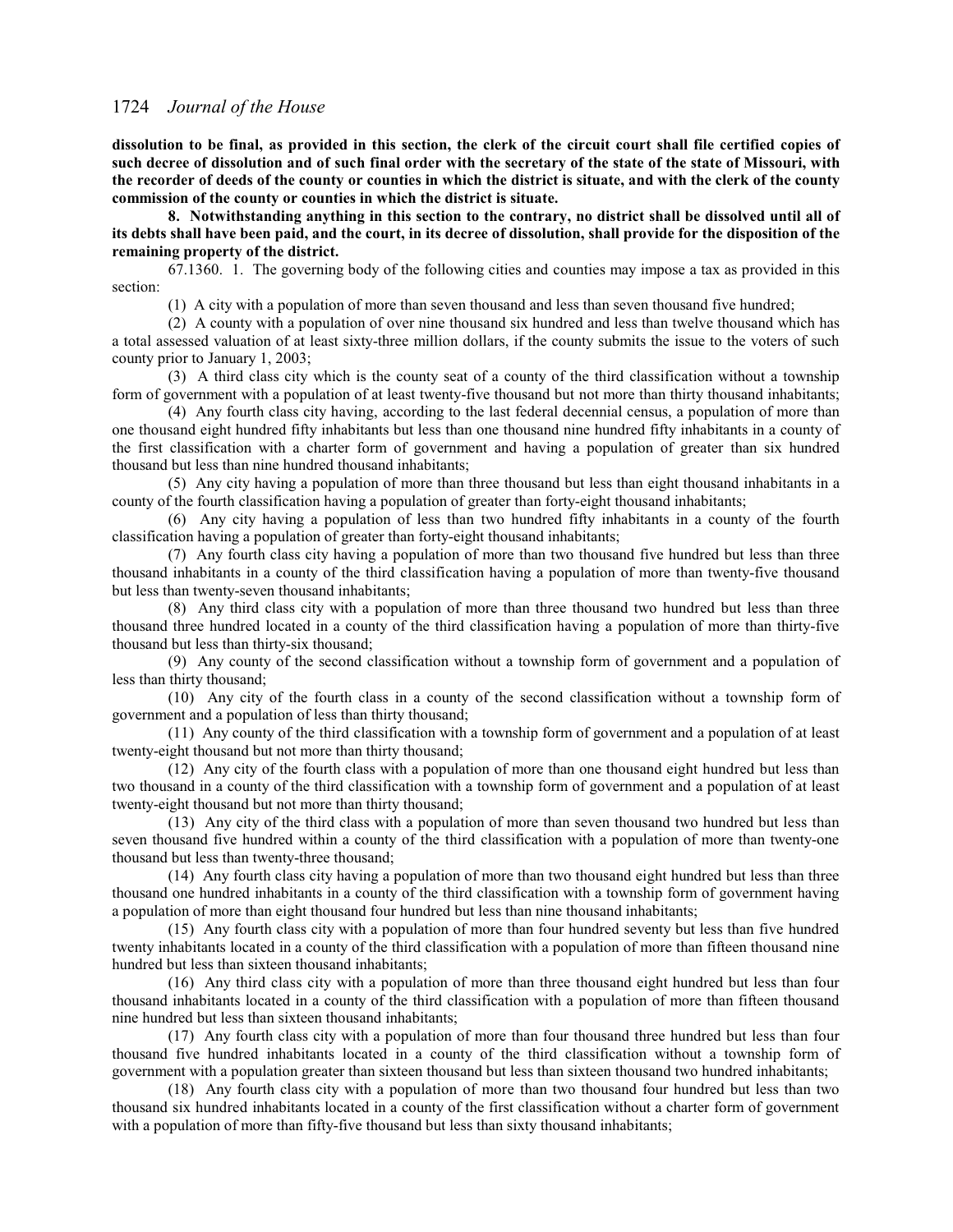(19) Any fourth class city with a population of more than two thousand five hundred but less than two thousand six hundred inhabitants located in a county of the third classification with a population of more than nineteen thousand one hundred but less than nineteen thousand two hundred inhabitants;

(20) Any county of the third classification without a township form of government with a population greater than sixteen thousand but less than sixteen thousand two hundred inhabitants;

(21) Any county of the second classification with a population of more than forty-four thousand but less than fifty thousand inhabitants;

(22) Any third class city with a population of more than nine thousand five hundred but less than nine thousand seven hundred inhabitants located in a county of the first classification without a charter form of government and with a population of more than one hundred ninety-eight thousand but less than one hundred ninetyeight thousand two hundred inhabitants;

(23) Any city of the fourth classification with more than five thousand two hundred but less than five thousand three hundred inhabitants located in a county of the third classification without a township form of government and with more than twenty-four thousand five hundred but less than twenty-four thousand six hundred inhabitants;

(24) Any third class city with a population of more than nineteen thousand nine hundred but less than twenty thousand in a county of the first classification without a charter form of government and with a population of more than one hundred ninety-eight thousand but less than one hundred ninety-eight thousand two hundred inhabitants;

(25) Any city of the fourth classification with more than two thousand six hundred but less than two thousand seven hundred inhabitants located in any county of the third classification without a township form of government and with more than fifteen thousand three hundred but less than fifteen thousand four hundred inhabitants;

(26) Any county of the third classification without a township form of government and with more than fourteen thousand nine hundred but less than fifteen thousand inhabitants;

(27) Any city of the fourth classification with more than five thousand four hundred but fewer than five thousand five hundred inhabitants and located in more than one county;

(28) Any city of the fourth classification with more than six thousand three hundred but fewer than six thousand five hundred inhabitants and located in more than one county through the creation of a tourism district which may include, in addition to the geographic area of such city, the area encompassed by the portion of the school district, located within a county of the first classification with more than ninety-three thousand eight hundred but fewer than ninety-three thousand nine hundred inhabitants, having an average daily attendance for school year 2005-06 between one thousand eight hundred and one thousand nine hundred;

(29) Any city of the fourth classification with more than seven thousand seven hundred but less than seven thousand eight hundred inhabitants located in a county of the first classification with more than ninety-three thousand eight hundred but less than ninety-three thousand nine hundred inhabitants;

(30) Any city of the fourth classification with more than two thousand nine hundred but less than three thousand inhabitants located in a county of the first classification with more than seventy-three thousand seven hundred but less than seventy-three thousand eight hundred inhabitants;

(31) Any city of the third classification with more than nine thousand three hundred but less than nine thousand four hundred inhabitants;

(32) Any city of the fourth classification with more than three thousand eight hundred but fewer than three thousand nine hundred inhabitants and located in any county of the first classification with more than thirty-nine thousand seven hundred but fewer than thirty-nine thousand eight hundred inhabitants;

(33) Any city of the fourth classification with more than one thousand eight hundred but fewer than one thousand nine hundred inhabitants and located in any county of the first classification with more than one hundred thirty-five thousand four hundred but fewer than one hundred thirty-five thousand five hundred inhabitants;

(34) Any county of the third classification without a township form of government and with more than twelve thousand one hundred but fewer than twelve thousand two hundred inhabitants;

(35) Any city of the fourth classification with more than three thousand eight hundred but fewer than four thousand inhabitants and located in more than one county; provided, however, that motels owned by not-for-profit organizations are exempt; **[**or**]**

(36) Any city of the fourth classification with more than five thousand but fewer than five thousand five hundred inhabitants and located in any county with a charter form of government and with more than two hundred thousand but fewer than three hundred fifty thousand inhabitants**[**.**]; or**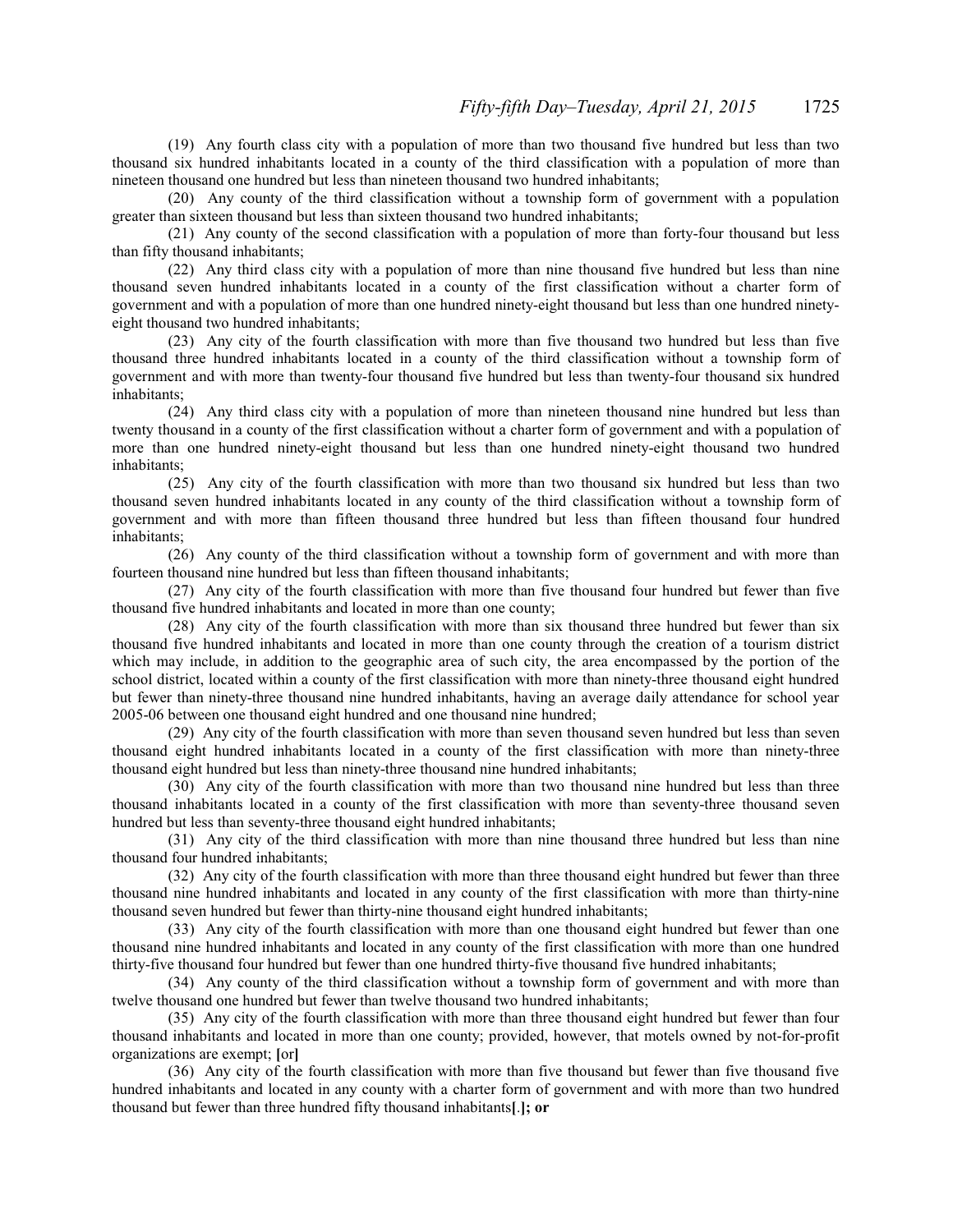**(37) Any city of the fourth classification with more than one thousand fifty but fewer than one thousand two hundred inhabitants and located in any county of the first classification with more than ninetytwo thousand but fewer than one hundred one thousand inhabitants.**

2. The governing body of any city or county listed in subsection 1 of this section may impose a tax on the charges for all sleeping rooms paid by the transient guests of hotels, motels, bed and breakfast inns and campgrounds and any docking facility which rents slips to recreational boats which are used by transients for sleeping, which shall be at least two percent, but not more than five percent per occupied room per night, except that such tax shall not become effective unless the governing body of the city or county submits to the voters of the city or county at a state general, primary or special election, a proposal to authorize the governing body of the city or county to impose a tax pursuant to the provisions of this section and section 67.1362. The tax authorized by this section and section 67.1362 shall be in addition to any charge paid to the owner or operator and shall be in addition to any and all taxes imposed by law and the proceeds of such tax shall be used by the city or county solely for funding the promotion of tourism. Such tax shall be stated separately from all other charges and taxes.

**67.1790. 1. The governing body of any county of the first classification with more than two hundred sixty thousand but fewer than three hundred thousand inhabitants, or any city within such county, may impose by order or ordinance a sales tax on all retail sales made within the county or city that are subject to sales tax under chapter 144 for the purpose of funding early childhood education programs in the county or city. The tax shall not exceed one-quarter of one percent and shall be imposed solely for the purpose of funding early childhood education programs in the county or city. The tax authorized in this section shall be in addition to all other sales taxes imposed by law and shall be stated separately from all other charges and taxes. The order or ordinance imposing a sales tax under this section shall not become effective unless the governing body of the county or city submits to the voters residing within the county or city, at a general election, a proposal to authorize the governing body of the county or city to impose a tax under this section.**

**2. The question of whether the tax authorized by this section shall be imposed shall be submitted in substantially the following form:**

**OFFICIAL BALLOT**

**Shall .......................... (name of county/city) impose a (countywide/citywide) sales tax at a rate of (insert rate of percent) percent for the purpose of funding early childhood education in the county or city?**

G **YES** G **NO**

**If you are in favor of the question, place an "X" in the box opposite "YES". If you are opposed to the question, place an "X" in the box opposite "NO".**

**If a majority of the votes cast on the question by the qualified voters voting thereon are in favor of the question, the order or ordinance shall become effective on the first day of the second calendar quarter after the director of revenue receives notice of adoption of the tax. If a majority of the votes cast on the question by the qualified voters voting thereon are opposed to the question, the county or city may not impose the sales tax authorized under this section unless and until the question is resubmitted under this section to the qualified voters and such question is approved by a majority of the qualified voters voting on the question.**

**3. On or after the effective date of any tax authorized under this section, the county or city which imposed the tax shall enter into an agreement with the director of the department of revenue for the purpose of collecting the tax authorized in this section. On or after the effective date of the tax the director of revenue shall be responsible for the administration, collection, enforcement, and operation of the tax, and sections 32.085 and 32.087 shall apply. All revenue collected under this section by the director of the department of revenue on behalf of any county or city, except for one percent for the cost of collection which shall be deposited in the state's general revenue fund, shall be deposited in a special trust fund, which is hereby created and shall be known as the "Early Childhood Education Sales Tax Trust Fund", and shall be used solely for the designated purposes. Moneys in the fund shall not be deemed to be state funds, and shall not be commingled with any funds of the state. The director may make refunds from the amounts in the trust fund and credited to the county or city for erroneous payments and overpayments made, and may redeem dishonored checks and drafts deposited to the credit of such county or city. Any funds in the special trust fund which are not needed for current expenditures shall be invested in the same manner as other funds are invested. Any interest and moneys earned on such investments shall be credited to the fund.**

**4. In order to permit sellers required to collect and report the sales tax to collect the amount required to be reported and remitted, but not to change the requirements of reporting or remitting the tax, or to serve as a levy of the tax, and in order to avoid fractions of pennies, the governing body of the county or city may authorize the use of a bracket system similar to that authorized in section 144.285, and**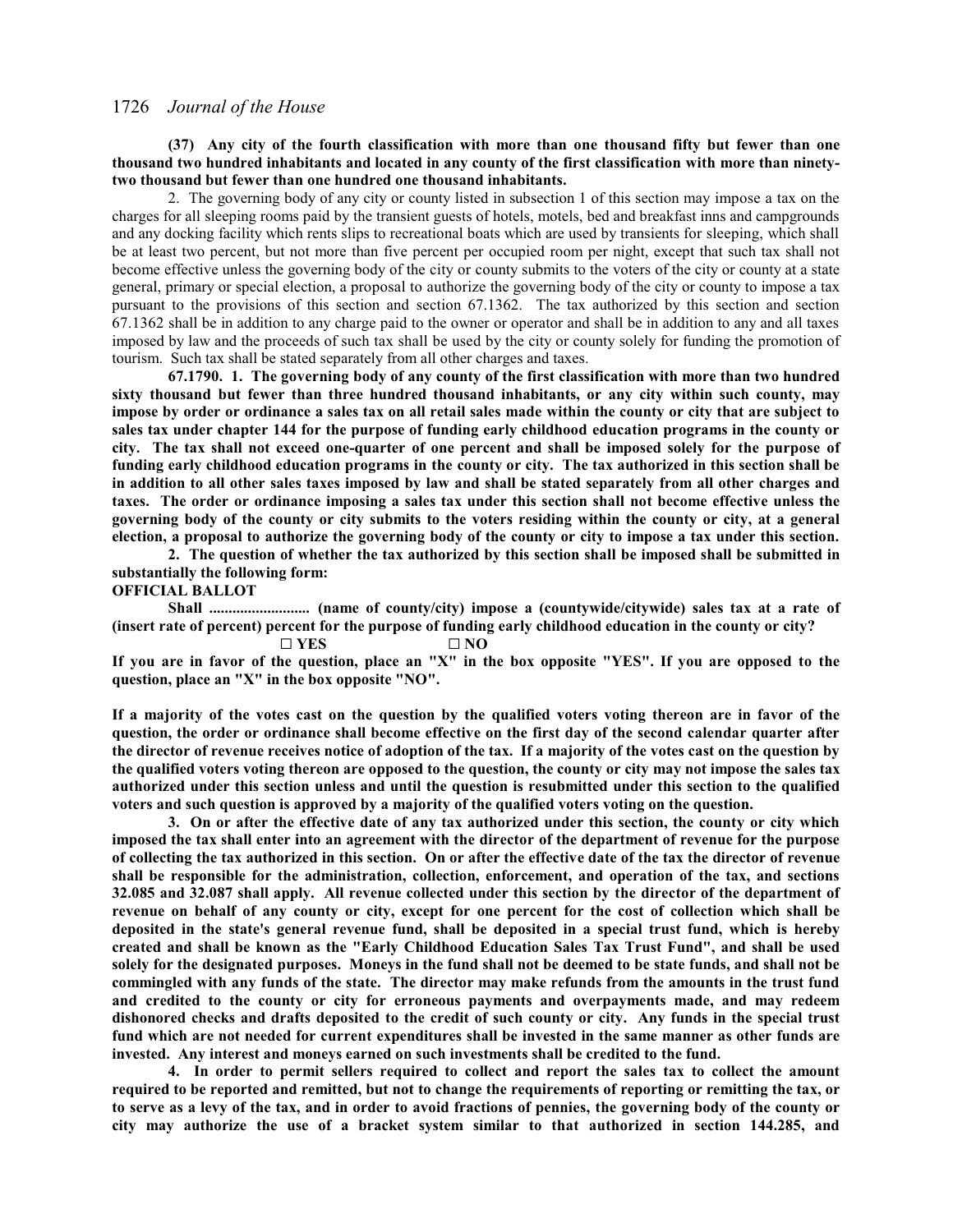**notwithstanding the provisions of that section, this new bracket system shall be used where this tax is imposed and shall apply to all taxable transactions. Beginning with the effective date of the tax, every retailer in the county or city shall add the sales tax to the sale price, and this tax shall be a debt of the purchaser to the retailer until paid, and shall be recoverable at law in the same manner as the purchase price. For purposes of this section, all retail sales shall be deemed to be consummated at the place of business of the retailer.**

**5. All applicable provisions in sections 144.010 to 144.525 governing the state sales tax, and section 32.057, the uniform confidentiality provision, shall apply to the collection of the tax, and all exemptions granted to agencies of government, organizations, and persons under sections 144.010 to 144.525 are hereby made applicable to the imposition and collection of the tax. The same sales tax permit, exemption certificate, and retail certificate required by sections 144.010 to 144.525 for the administration and collection of the state sales tax shall satisfy the requirements of this section, and no additional permit or exemption certificate or retail certificate shall be required; except that, the director of revenue may prescribe a form of exemption certificate for an exemption from the tax. All discounts allowed the retailer under the state sales tax for the collection of and for payment of taxes are hereby allowed and made applicable to the tax. The penalties for violations provided in section 32.057 and sections 144.010 to 144.525 are hereby made applicable to violations of this section. If any person is delinquent in the payment of the amount required to be paid under this section, or in the event a determination has been made against the person for taxes and penalty under this section, the limitation for bringing suit for the collection of the delinquent tax and penalty shall be the same as that provided in sections 144.010 to 144.525.**

**6. The governing body of any county or city that has adopted the sales tax authorized in this section may submit the question of repeal of the tax to the voters at a general election. The ballot of submission shall be in substantially the following form:**

**Shall .............. (insert the name of the county or city) repeal the sales tax imposed at a rate of ........** (insert rate of percent) percent for the purpose of funding early childhood education in the county or city?<br> $\square$  YES  $\square$  NO

 $\square$  YES **If you are in favor of the question, place an "X" in the box opposite "YES". If you are opposed to the question, place an "X" in the box opposite "NO".**

**If a majority of the votes cast on the question by the qualified voters voting thereon are in favor of repeal, that repeal shall become effective on December thirty-first of the calendar year in which such repeal was approved. If a majority of the votes cast on the question by the qualified voters voting thereon are opposed to the repeal, then the sales tax authorized in this section shall remain effective until the question is resubmitted under this section to the qualified voters and the repeal is approved by a majority of the qualified voters voting on the question.**

**7. Whenever the governing body of any county or city that has adopted the sales tax authorized in this section receives a petition, signed by ten percent of the registered voters of the county or city voting in the last gubernatorial election, calling for an election to repeal the sales tax imposed under this section, the governing body shall submit to the voters of the county or city a proposal to repeal the tax. If a majority of the votes cast on the question by the qualified voters voting thereon are in favor of the repeal, the repeal shall become effective on December thirty-first of the calendar year in which such repeal was approved. If a majority of the votes cast on the question by the qualified voters voting thereon are opposed to the repeal, then the sales tax authorized in this section shall remain effective until the question is resubmitted under this section to the qualified voters and the repeal is approved by a majority of the qualified voters voting on the question.**

**8. If the tax is repealed or terminated by any means, all funds remaining in the special trust fund shall continue to be used solely for the designated purposes, and the county or city shall notify the director of the department of revenue of the action at least thirty days before the effective date of the repeal and the director may order retention in the trust fund, for a period of one year, of two percent of the amount collected after receipt of such notice to cover possible refunds or overpayment of the tax and to redeem dishonored checks and drafts deposited to the credit of such accounts. After one year has elapsed after the effective date of abolition of the tax in such county or city, the director shall remit the balance in the account to the county or city and close the account of that county or city. The director shall notify each county or city of each instance of any amount refunded or any check redeemed from receipts due the county or city.**

**9. The governing body of each county or city imposing the tax authorized under this section shall select an existing community task force to administer the revenue from the tax received by the county or city. Such revenue shall be expended only upon approval of an existing community task force selected by the**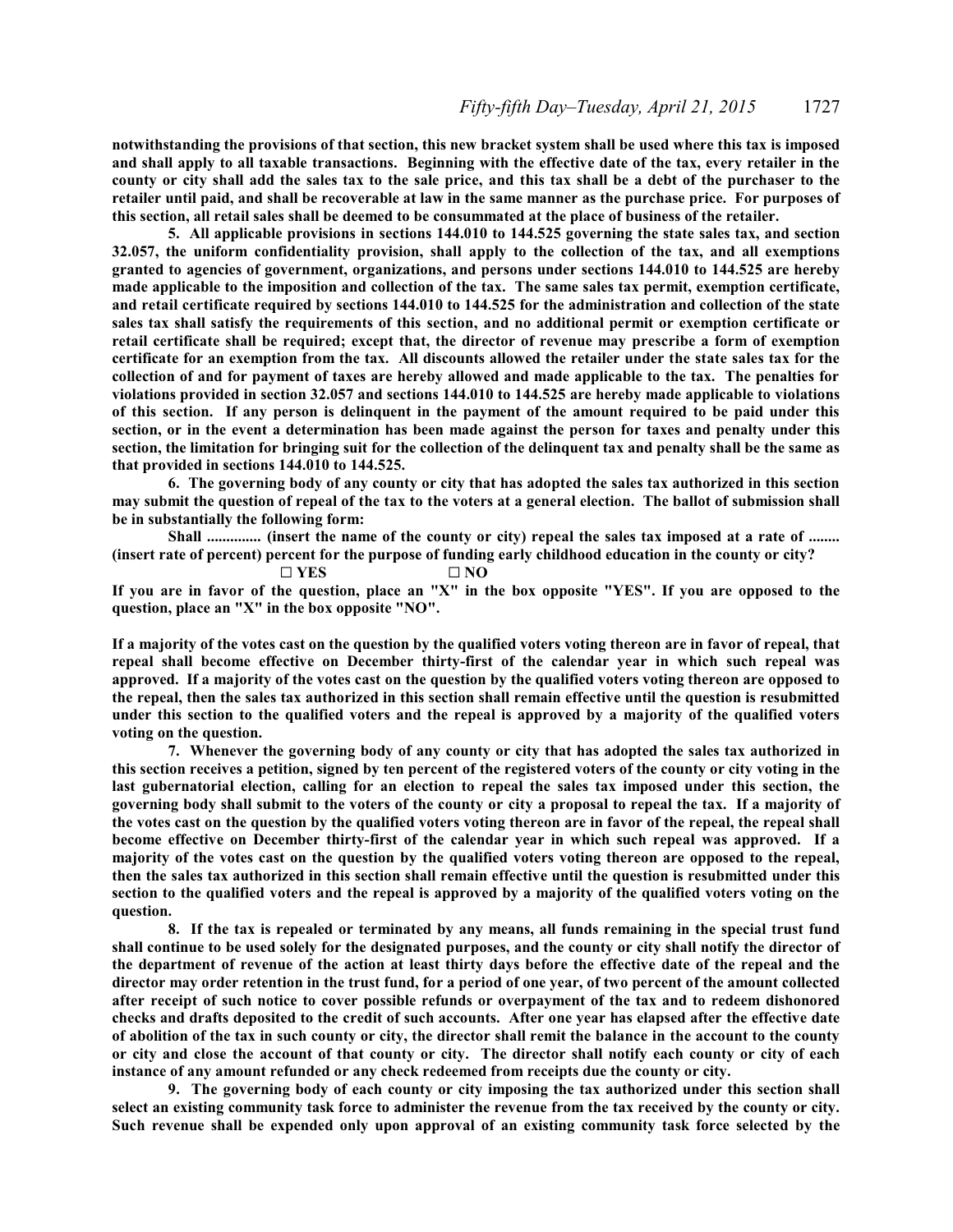**governing body of the county or city to administer the funds and only in accordance with a budget approved by the county or city governing body.**

**10. Notwithstanding any other provision of law, any tax authorized under the provisions of this section shall be submitted to the voters of the taxing jurisdiction for retention or repeal every five years using the same procedure by which the imposition of the tax was voted. If a majority of the votes cast on the proposal by the qualified voters of the taxing jurisdiction voting thereon are in favor of retention, the tax shall continue in effect. If a majority of the votes cast on the proposal by the qualified voters of the taxing jurisdiction voting thereon are not in favor of retention, the tax shall be repealed and that repeal shall become effective December thirty-first of the calendar year in which such repeal was approved.**

84.720. **1.** The police commissioners of any city with a population of three hundred fifty thousand or more inhabitants which is located in more than one county shall have power to regulate and license all private security personnel and organizations, serving or acting as such in such cities, and no person or organization shall act in the capacity of, or provide, security services in such cities without first having obtained the written license of the president or acting president of the police commissioners of such cities. In order to determine an individual's suitability to be licensed, the police commissioners of such cities shall require each applicant to be licensed to be fingerprinted and shall forward the fingerprints to the Missouri state highway patrol for a criminal history record check. Any person or organization that violates the provisions of this section is guilty of a class B misdemeanor.

**2. Any individual who is a holder of an occupational license by the Missouri gaming commission as defined in section 313.800 while working on an excursion gambling boat as defined in section 313.800 or a facility adjacent to an excursion gambling boat shall be exempt from the requirements in subsection 1.**

92.402. 1. Any city may, by a majority vote of its council or governing body, impose a sales tax for the benefit of the public mass transportation system operating within such city as provided in sections 92.400 to 92.421.

2. The sales tax may be imposed at a rate not to exceed one-half of one percent on the receipts from the sale at retail of all tangible personal property or taxable services at retail within any city adopting such tax, if such property and services are subject to taxation by the state of Missouri pursuant to the provisions of sections 144.010 to 144.525. Seven and one-half percent of the sales tax shall be distributed to the interstate transportation authority pursuant to the provisions of section 92.421. The **[**remainder of the tax in excess of such seven and one-half percent shall expire on December 31, 2015, on which date the**]** authority shall be in full compliance with handicapped accessibility pursuant to the terms of the Americans with Disabilities Act.

3. Within ten days after the adoption of any ordinance imposing such a sales tax, the city clerk shall forward to the director of revenue by United States registered mail or certified mail a certified copy of the ordinance of the council or governing body. The ordinance shall reflect the effective date thereof and shall be accompanied by a map of the city clearly showing the boundaries thereof.

4. If the boundaries of a city in which such sales tax has been imposed shall thereafter be changed or altered, the city clerk shall forward to the director of revenue by United States registered mail or certified mail a certified copy of the ordinance adding or detaching territory from the city. The ordinance shall reflect the effective date thereof, and shall be accompanied by a map of the city clearly showing the territory added thereto or detached therefrom. Upon receipt of the ordinance and map, the tax imposed by sections 92.400 to 92.421 shall be effective in the added territory or abolished in the detached territory on the effective date of the change of the city boundary.

94.902. 1. The governing **[**body**] bodies** of **the following cities may impose a tax as provided in this section:**

**(1)** Any city of the third classification with more than twenty-six thousand three hundred but less than twenty-six thousand seven hundred inhabitants**[**, or**] ;**

**(2)** Any city of the fourth classification with more than thirty thousand three hundred but fewer than thirty thousand seven hundred inhabitants**[**, or**] ;**

**(3)** Any city of the fourth classification with more than twenty-four thousand eight hundred but fewer than twenty-five thousand inhabitants**[**,**] ;**

**(4) Any special charter city with more than twenty-nine thousand but fewer than thirty-two thousand inhabitants; or**

**(5) Any city of the third classification with more than four thousand but fewer than four thousand five hundred inhabitants and located in any county of the first classification with more than two hundred thousand but fewer than two hundred sixty thousand inhabitants.**

**2. The governing body of any city listed in subsection 1 of this section** may impose, by order or ordinance, a sales tax on all retail sales made in the city which are subject to taxation under chapter 144. The tax authorized in this section may be imposed in an amount of up to one-half of one percent, and shall be imposed solely for the purpose of improving the public safety for such city, including but not limited to expenditures on equipment,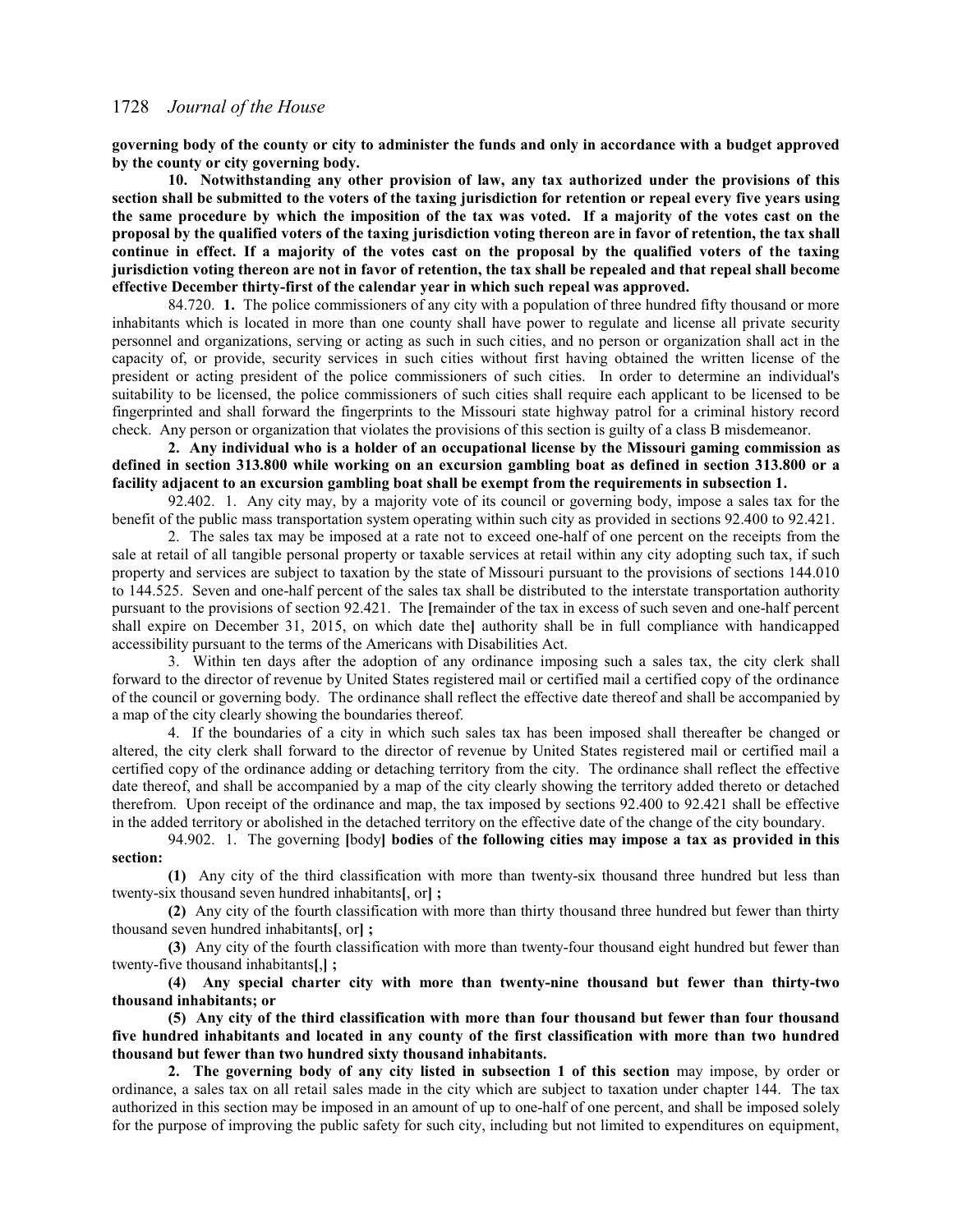city employee salaries and benefits, and facilities for police, fire and emergency medical providers. The tax authorized in this section shall be in addition to all other sales taxes imposed by law, and shall be stated separately from all other charges and taxes. The order or ordinance imposing a sales tax under this section shall not become effective unless the governing body of the city submits to the voters residing within the city, at a county or state general, primary, or special election, a proposal to authorize the governing body of the city to impose a tax under this section.

**[**2.**] 3.** The ballot of submission for the tax authorized in this section shall be in substantially the following form:

Shall the city of .......................................... (city's name) impose a citywide sales tax at a rate of ......... (insert rate of percent) percent for the purpose of improving the public safety of the city?

 $\Box$  YES  $\Box$  NO

If you are in favor of the question, place an "X" in the box opposite "YES". If you are opposed to the question, place an "X" in the box opposite "NO".

If a majority of the votes cast on the proposal by the qualified voters voting thereon are in favor of the proposal, then the ordinance or order and any amendments to the order or ordinance shall become effective on the first day of the second calendar quarter after the director of revenue receives notice of the adoption of the sales tax. If a majority of the votes cast on the proposal by the qualified voters voting thereon are opposed to the proposal, then the tax shall not become effective unless the proposal is resubmitted under this section to the qualified voters and such proposal is approved by a majority of the qualified voters voting on the proposal. However, in no event shall a proposal under this section be submitted to the voters sooner than twelve months from the date of the last proposal under this section.

**[**3.**] 4.** Any sales tax imposed under this section shall be administered, collected, enforced, and operated as required in section 32.087. All sales taxes collected by the director of the department of revenue under this section on behalf of any city, less one percent for cost of collection which shall be deposited in the state's general revenue fund after payment of premiums for surety bonds as provided in section 32.087, shall be deposited in a special trust fund, which is hereby created in the state treasury, to be known as the "City Public Safety Sales Tax Trust Fund". The moneys in the trust fund shall not be deemed to be state funds and shall not be commingled with any funds of the state. The provisions of section 33.080 to the contrary notwithstanding, money in this fund shall not be transferred and placed to the credit of the general revenue fund. The director shall keep accurate records of the amount of money in the trust fund and which was collected in each city imposing a sales tax under this section, and the records shall be open to the inspection of officers of the city and the public. Not later than the tenth day of each month the director shall distribute all moneys deposited in the trust fund during the preceding month to the city which levied the tax. Such funds shall be deposited with the city treasurer of each such city, and all expenditures of funds arising from the trust fund shall be by an appropriation act to be enacted by the governing body of each such city. Expenditures may be made from the fund for any functions authorized in the ordinance or order adopted by the governing body submitting the tax to the voters. If the tax is repealed, all funds remaining in the special trust fund shall continue to be used solely for the designated purposes. Any funds in the special trust fund which are not needed for current expenditures shall be invested in the same manner as other funds are invested. Any interest and moneys earned on such investments shall be credited to the fund.

**[**4.**] 5.** The director of the department of revenue may authorize the state treasurer to make refunds from the amounts in the trust fund and credited to any city for erroneous payments and overpayments made, and may redeem dishonored checks and drafts deposited to the credit of such cities. If any city abolishes the tax, the city shall notify the director of the action at least ninety days before the effective date of the repeal, and the director may order retention in the trust fund, for a period of one year, of two percent of the amount collected after receipt of such notice to cover possible refunds or overpayment of the tax and to redeem dishonored checks and drafts deposited to the credit of such accounts. After one year has elapsed after the effective date of abolition of the tax in such city, the director shall remit the balance in the account to the city and close the account of that city. The director shall notify each city of each instance of any amount refunded or any check redeemed from receipts due the city.

**[**5.**] 6.** The governing body of any city that has adopted the sales tax authorized in this section may submit the question of repeal of the tax to the voters on any date available for elections for the city. The ballot of submission shall be in substantially the following form:

Shall ............................................... (insert the name of the city) repeal the sales tax imposed at a rate of .......... (insert rate of percent) percent for the purpose of improving the public safety of the city?

 $\Box$  YES  $\Box$  NO

If a majority of the votes cast on the proposal are in favor of repeal, that repeal shall become effective on December thirty-first of the calendar year in which such repeal was approved. If a majority of the votes cast on the question by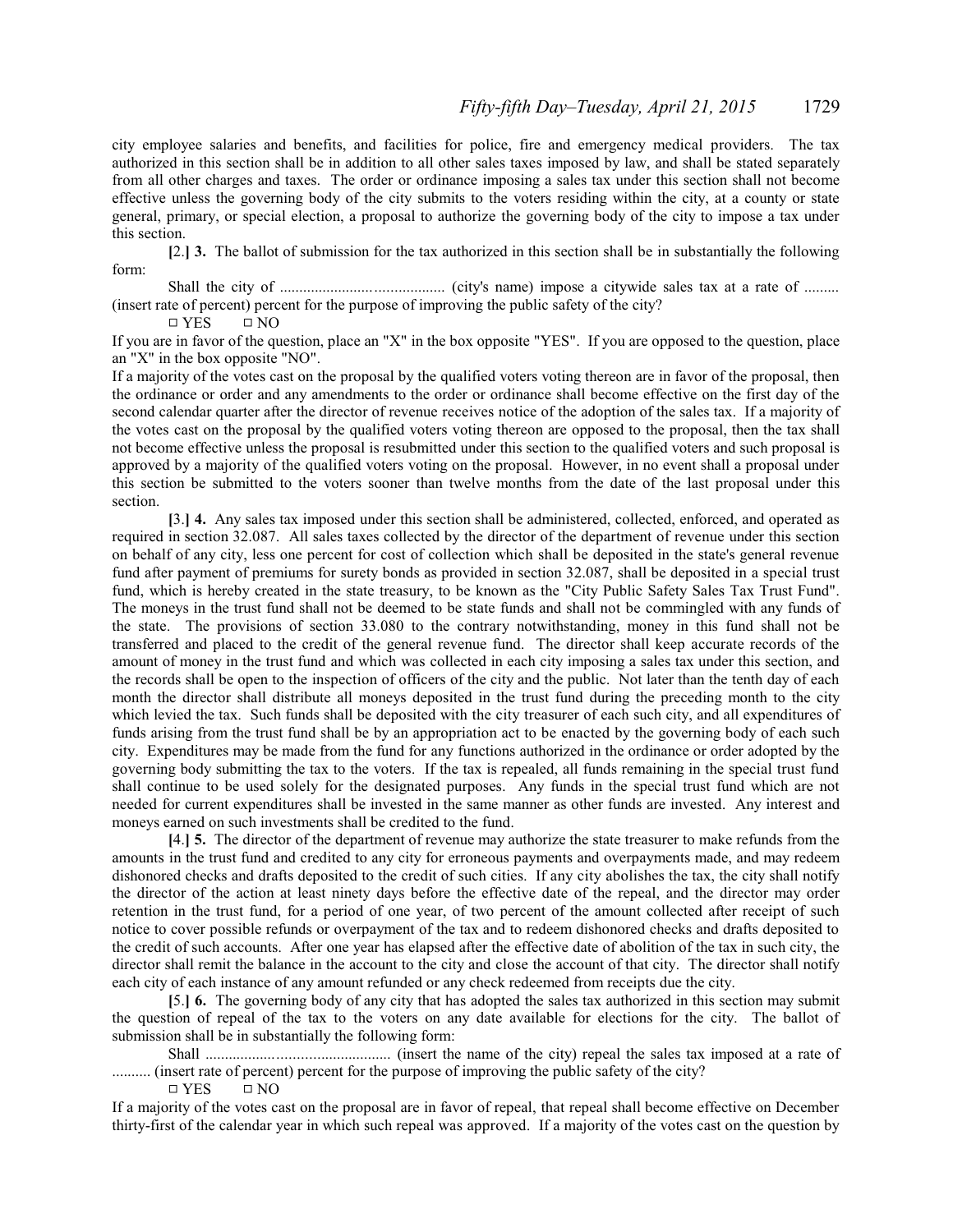the qualified voters voting thereon are opposed to the repeal, then the sales tax authorized in this section shall remain effective until the question is resubmitted under this section to the qualified voters, and the repeal is approved by a majority of the qualified voters voting on the question.

**[**6.**] 7.** Whenever the governing body of any city that has adopted the sales tax authorized in this section receives a petition, signed by ten percent of the registered voters of the city voting in the last gubernatorial election, calling for an election to repeal the sales tax imposed under this section, the governing body shall submit to the voters of the city a proposal to repeal the tax. If a majority of the votes cast on the question by the qualified voters voting thereon are in favor of the repeal, that repeal shall become effective on December thirty-first of the calendar year in which such repeal was approved. If a majority of the votes cast on the question by the qualified voters voting thereon are opposed to the repeal, then the tax shall remain effective until the question is resubmitted under this section to the qualified voters and the repeal is approved by a majority of the qualified voters voting on the question.

**[**7.**] 8.** Except as modified in this section, all provisions of sections 32.085 and 32.087 shall apply to the tax imposed under this section.

108.280. **1.** Nothing contained in sections 108.240 to 108.300 shall prevent any county commission, city council, board of aldermen, board of trustees of any incorporated village, board of directors of any school district, board of supervisors of any drainage or levee district, or board of commissioners of any special road district, or other authority from levying a larger tax for the payment of maturing bonds**[**, or from applying other means to such purpose**]. Except as provided in subsection 2 of this section, the levy rate shall be set at the rate needed to meet the obligation of the bond payment and may be adjusted solely to meet such obligation**. It shall be the duty of the treasurer of such county, city, village, township, school district, drainage district or levee district, special or common road district, to certify, at least once in every fiscal year, to the state auditor the several amounts and numbers of bonds and coupons by him or through him redeemed, of his respective county, city, village, township, school district, drainage district, levee district, common or special road district, as the case may be, and he shall return such bonds and coupons, properly cancelled, to prevent their reissue, to the maker thereof, and the state shall not be deemed in any manner liable on account of any such bonds or coupons.

**2. Notwithstanding the provisions of subsection 1 of this section, the levy rate set by any drainage or levee district for the payment of bonds shall be set at a rate determined by the board of supervisors in accordance with the provisions of chapters 242, 245, and 246.**

190.055. 1. The board of directors of a district shall possess and exercise all of its legislative and executive powers. Within thirty days after the election of the initial directors, the board shall meet. The time and place of the first meeting of the board shall be designated by the county commission. At its first meeting and after each election of new board members the board shall elect a chairman from its members and select a secretary, treasurer and such officers or employees as it deems expedient or necessary for the accomplishment of its corporate objectives. The secretary and treasurer need not be members of the board. At the meeting the board, by ordinance, shall define the first and subsequent fiscal years of the district, and shall adopt a corporate seal and bylaws, which shall determine the times for the annual election of officers and of other regular and special meetings of the board and shall contain the rules for the transaction of other business of the district and for amending the bylaws.

2. Each board member of any district shall devote such time to the duties of the office as the faithful discharge thereof may require, including educational programs provided by the state and each board member may be reimbursed for actual expenditures in the performance of his or her duties on behalf of the district.

3. The secretary and treasurer, if members of the board of directors, may each receive additional compensation for the performance of their duties as secretary or treasurer as the board shall deem reasonable and necessary; provided that, such additional compensation shall not exceed one thousand dollars per year.

4. Each board member may receive an attendance fee not to exceed one hundred dollars for attending each regularly or specially called board meeting. Such member shall not be paid for attending more than two meetings in any calendar month, except that in a county of the first classification having a charter form of government, such member shall not be paid for attending more than four such meetings in any calendar month. In addition, the chairman of the board may receive fifty dollars for attending each regularly or specially called board meeting, but such chairman shall not be paid the additional fee for attending more than two meetings in any calendar month.

5. The compensation authorized by subsections 3 and 4 of this section shall only apply:

(1) If such compensation is approved by the board of such district; and

(2) To any elected term of any board member beginning after August 28, 2000.

**6. Notwithstanding any other provision of law to the contrary, individual board members shall not be eligible for employment by the board within twelve months of termination of service as a member of the board, unless such employment is on a volunteer basis or without compensation.**

**204.475. 1. In any common sewer district organized under sections 204.250 to 204.472, territory included in the district that is not being served by the district may be detached from the district provided that**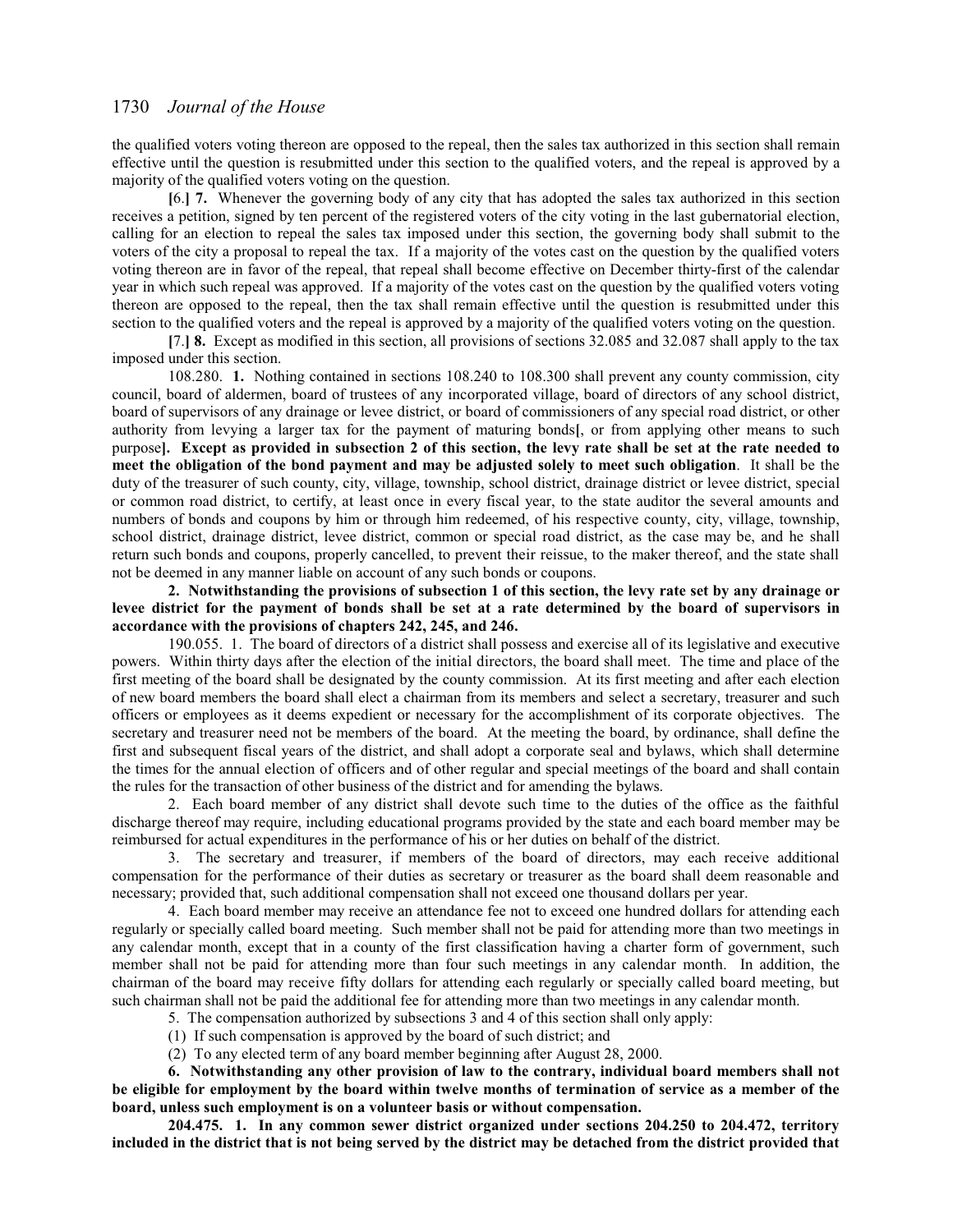# *Fifty-fifth Day–Tuesday, April 21, 2015* 1731

**there are no outstanding general obligation or special obligation bonds and no contractual obligations of greater than twenty-five thousand dollars for debt that pertains to infrastructure, fixed assets, or obligations for the purchase of water. If any such bonds or debt is outstanding, and the written consent of the holders of such bonds or the creditors to such debt is obtained, then such territory may be detached in spite of the existence of such bonds or debt, except such consent shall not be required for special obligation bonds if the district has no water or sewer lines or other facilities located within any of the territory detached. Detachment may be made by the filing of a petition with the circuit court in which the district was incorporated. The petition shall contain a description of the tract to be detached and a statement that the detachment is in the best interest of the district or the inhabitants and property owners of the territory to be detached, together with the facts supporting such allegation. The petition may be submitted by the district acting through its board of directors, in which case the petition shall be signed by a majority of the board of directors of the district. The petition may also be submitted by voters residing in or by landowners owning land in the territory sought to be detached. If there are more than ten voters and landowners in such territory, the petition shall be signed by five or more voters or landowners within the territory; if there are less than ten voters and landowners within such territory, the petition shall be signed by fifty percent or more of the voters and landowners within the territory. In the event there are no voters living within such territory proposed to be detached, then the petition may be submitted by owners of more than fifty percent of the land in the territory proposed to be detached, in which case said petition shall be signed by the owners submitting the petition. In the event the petition is not submitted by the district acting through its board of directors, the petitioner shall name the district as a defendant and serve a copy of the petition upon the district by certified or registered mail with a return receipt requested at least thirty-five days before the date of the hearing of the petition.**

**2. Such petition shall be filed in the circuit court having jurisdiction and the court shall set a date for hearing on the proposed detachment and the clerk of the circuit court shall give notice of the filing of the petition and the hearing to the district by certified or registered mail with a return receipt requested if the district is not the petitioner, and in a newspaper of general circulation in the county in which the proceedings are pending and in a newspaper of general circulation in the territory proposed to be detached. Such notice shall be published in three consecutive issues of a weekly newspaper, or in lieu thereof, in twenty consecutive issues of a daily newspaper. The last insertion of the notice shall be made not less than seven nor more than twenty-one days before the hearing date. Such notice shall be substantially as follows:**

#### **IN THE CIRCUIT COURT OF ....................COUNTY, MISSOURI**

**NOTICE OF THE FILING OF A PETITION FOR TERRITORIAL DETACHMENT FROM COMMON SEWER DISTRICT ........ OF .................... COUNTY, MISSOURI.**

**To all voters and landowners of land within the boundaries of the above-described district:**

**You are hereby notified:**

**1. That a petition has been filed in this court for the detachment of the following tracts of land from the above-named common sewer district, as provided by law: (Describe tracts of land).**

**2. That a hearing on said petition will be held before this court in ..... on the ..... day of ........, 20 ..., at ...., ....m.**

**3. Exceptions or objections to the detachment of said tracts from said common sewer district may be made by the district or any voter or landowner of land within the district from which territory is sought to be detached, provided such exceptions or objections are in writing, specify the grounds on which they are made, and are filed with the court not later than five days prior to the date of the hearing of the petition.**

**4. The names and addresses of the attorneys for the petitioner are:**

**............................ .................... Clerk of the Circuit Court of .................. County, Missouri**

**3. The court, for good cause shown, may continue the case or the hearing thereon from time to time until final disposition thereof.**

**4. Exceptions or objections to the detachment of such territory may be made by any voter or landowner within the boundaries of the district, including the territory to be detached. In the event the petition is not submitted by the district acting through its board of directors, the district may file exceptions or objections. Exceptions or objections shall be in writing, shall specify the grounds upon which they are made, and shall be filed not later than five days before the date set for hearing the petition. In considering the**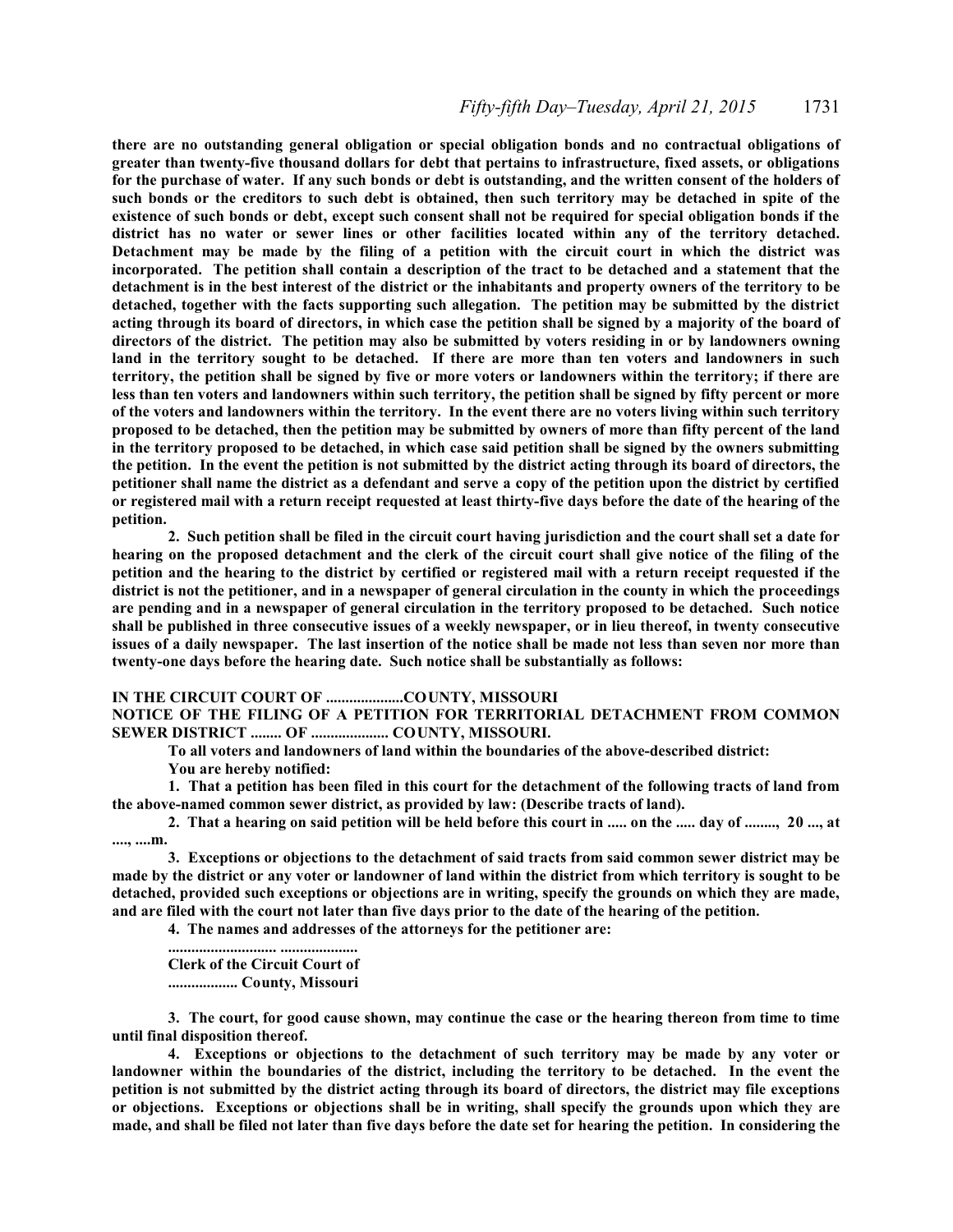**petition for detachment, the court shall take into consideration the evidence in support of and opposition to the petition, including such exceptions and objections. If the court finds that the detachment will be in the best interest of the district and the inhabitants and landowners of the area to be detached will not be adversely affected or if the court finds that the detachment will be in the best interest of the inhabitants and landowners of the territory to be detached and will not adversely affect the remainder of the district, it shall approve the detachment and grant the petition.**

**5. If the court approves the detachment, it shall make its order detaching the territory described in the petition from the remainder of the district, or in the event it shall find that only a portion of said territory should be detached, the court shall order such portion detached from the district. The court shall also make any changes in subdistrict boundary lines it deems necessary to meet the requirements of sections 204.250 to 204.472. Any subdistrict line changes shall not become effective until the next annual election of a member of the board of directors.**

**6. A certified copy of the court's order shall be filed in the office of the recorder of deeds and in the office of the county clerk in each county in which any of the territory of the district prior to detachment is located, and in the office of the secretary of state. Costs of the proceeding shall be borne by the petitioner or petitioners.**

 **204.641. 1. In any reorganized common sewer district organized under sections 204.600 to 204.640, territory included in the district that is not being served by the district may be detached from the district provided that there are no outstanding general obligation or special obligation bonds and no contractual obligations of greater than twenty-five thousand dollars for debt that pertains to infrastructure, fixed assets, or obligations for the purchase of water. If any such bonds or debt is outstanding, and the written consent of the holders of such bonds or the creditors to such debt is obtained, then such territory may be detached in spite of the existence of such bonds or debt, except such consent shall not be required for special obligation bonds if the district has no water or sewer lines or other facilities located within any of the territory detached. Detachment may be made by the filing of a petition with the circuit court in which the district was incorporated. The petition shall contain a description of the tract to be detached and a statement that the detachment is in the best interest of the district or the inhabitants and property owners of the territory to be detached, together with the facts supporting such allegation. The petition may be submitted by the district acting through its board of directors, in which case the petition shall be signed by a majority of the board of directors of the district. The petition may also be submitted by voters residing in or by landowners owning land in the territory sought to be detached. If there are more than ten voters and landowners in such territory, the petition shall be signed by five or more voters or landowners within the territory; if there are less than ten voters and landowners within such territory, the petition shall be signed by fifty percent or more of the voters and landowners within the territory. In the event there are no voters living within such territory proposed to be detached, then the petition may be submitted by owners of more than fifty percent of the land in the territory proposed to be detached, in which case said petition shall be signed by the owners submitting the petition. In the event the petition is not submitted by the district acting through its board of directors, the petitioner shall name the district as a defendant and serve a copy of the petition upon the district by certified or registered mail with a return receipt requested at least thirty-five days before the date of the hearing of the petition.**

**2. Such petition shall be filed in the circuit court having jurisdiction and the court shall set a date for hearing on the proposed detachment and the clerk of the circuit court shall give notice of the filing of the petition and the hearing to the district by certified or registered mail with a return receipt requested if the district is not the petitioner, and in a newspaper of general circulation in the county in which the proceedings are pending and in a newspaper of general circulation in the territory proposed to be detached. Such notice shall be published in three consecutive issues of a weekly newspaper, or in lieu thereof, in twenty consecutive issues of a daily newspaper. The last insertion of the notice shall be made not less than seven nor more than twenty-one days before the hearing date. Such notice shall be substantially as follows:**

#### **IN THE CIRCUIT COURT OF ....................COUNTY, MISSOURI**

**NOTICE OF THE FILING OF A PETITION FOR TERRITORIAL DETACHMENT FROM REORGANIZED COMMON SEWER DISTRICT ........ OF .................... COUNTY, MISSOURI.**

**To all voters and landowners of land within the boundaries of the above-described district:**

**You are hereby notified:**

**1. That a petition has been filed in this court for the detachment of the following tracts of land from the above-named reorganized common sewer district, as provided by law: (Describe tracts of land).**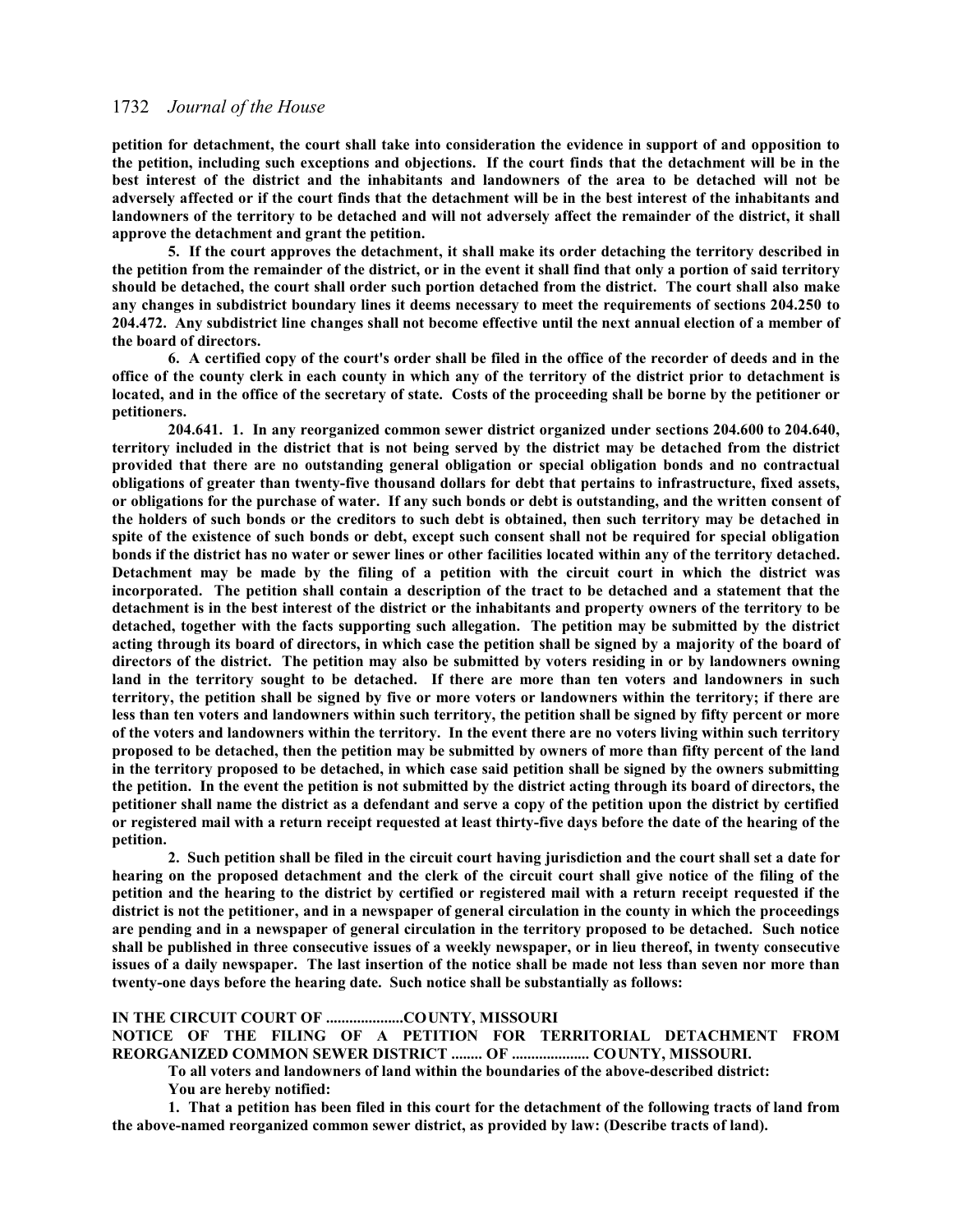**2. That a hearing on said petition will be held before this court in ..... on the ..... day of ........, 20 ..., at ...., ....m.**

**3. Exceptions or objections to the detachment of said tracts from said reorganized common sewer district may be made by the district or any voter or landowner of land within the district from which territory is sought to be detached, provided such exceptions or objections are in writing, specify the grounds on which they are made, and are filed with the court not later than five days prior to the date of the hearing of the petition.**

**4. The names and addresses of the attorneys for the petitioner are:**

**............................ .................... Clerk of the Circuit Court of .................. County, Missouri**

**3. The court, for good cause shown, may continue the case or the hearing thereon from time to time until final disposition thereof.**

**4. Exceptions or objections to the detachment of such territory may be made by any voter or landowner within the boundaries of the district, including the territory to be detached. In the event the petition is not submitted by the district acting through its board of directors, the district may file exceptions or objections. Exceptions or objections shall be in writing, shall specify the grounds upon which they are made, and shall be filed not later than five days before the date set for hearing the petition. In considering the petition for detachment, the court shall take into consideration the evidence in support of and opposition to the petition, including such exceptions and objections. If the court finds that the detachment will be in the best interest of the district and the inhabitants and landowners of the area to be detached will not be adversely affected or if the court finds that the detachment will be in the best interest of the inhabitants and landowners of the territory to be detached and will not adversely affect the remainder of the district, it shall approve the detachment and grant the petition.**

**5. If the court approves the detachment, it shall make its order detaching the territory described in the petition from the remainder of the district, or in the event it shall find that only a portion of said territory should be detached, the court shall order such portion detached from the district. The court shall also make any changes in subdistrict boundary lines it deems necessary to meet the requirements of sections 204.600 to 204.640. Any subdistrict line changes shall not become effective until the next annual election of a member of the board of directors.**

**6. A certified copy of the court's order shall be filed in the office of the recorder of deeds and in the office of the county clerk in each county in which any of the territory of the district prior to detachment is located, and in the office of the secretary of state. Costs of the proceeding shall be borne by the petitioner or petitioners.**

**249.495. 1. In any sewer district organized under sections 249.430 to 249.663, territory included in the district that is not being served by the district may be detached from the district provided that there are no outstanding general obligation or special obligation bonds and no contractual obligations of greater than twenty-five thousand dollars for debt that pertains to infrastructure, fixed assets, or obligations for the purchase of water. If any such bonds or debt is outstanding, and the written consent of the holders of such bonds or the creditors to such debt is obtained, then such territory may be detached in spite of the existence of such bonds or debt, except such consent shall not be required for special obligation bonds if the district has no water or sewer lines or other facilities located within any of the territory detached. Detachment may be made by the filing of a petition with the circuit court in which the district was incorporated. The petition shall contain a description of the tract to be detached and a statement that the detachment is in the best interest of the district or the inhabitants and property owners of the territory to be detached, together with the facts supporting such allegation. The petition may be submitted by the district acting through its board of directors, in which case the petition shall be signed by a majority of the board of directors of the district. The petition may also be submitted by voters residing in or by landowners owning land in the territory sought to be detached. If there are more than ten voters and landowners in such territory, the petition shall be signed by five or more voters or landowners within the territory; if there are less than ten voters and landowners within such territory, the petition shall be signed by fifty percent or more of the voters and landowners within the territory. In the event there are no voters living within such territory proposed to be detached, then the petition may be submitted by owners of more than fifty percent of the land in the territory proposed to be detached, in which case said petition shall be signed by the owners submitting the petition. In the event the petition is not submitted by the district acting through its board of directors, the petitioner shall name the**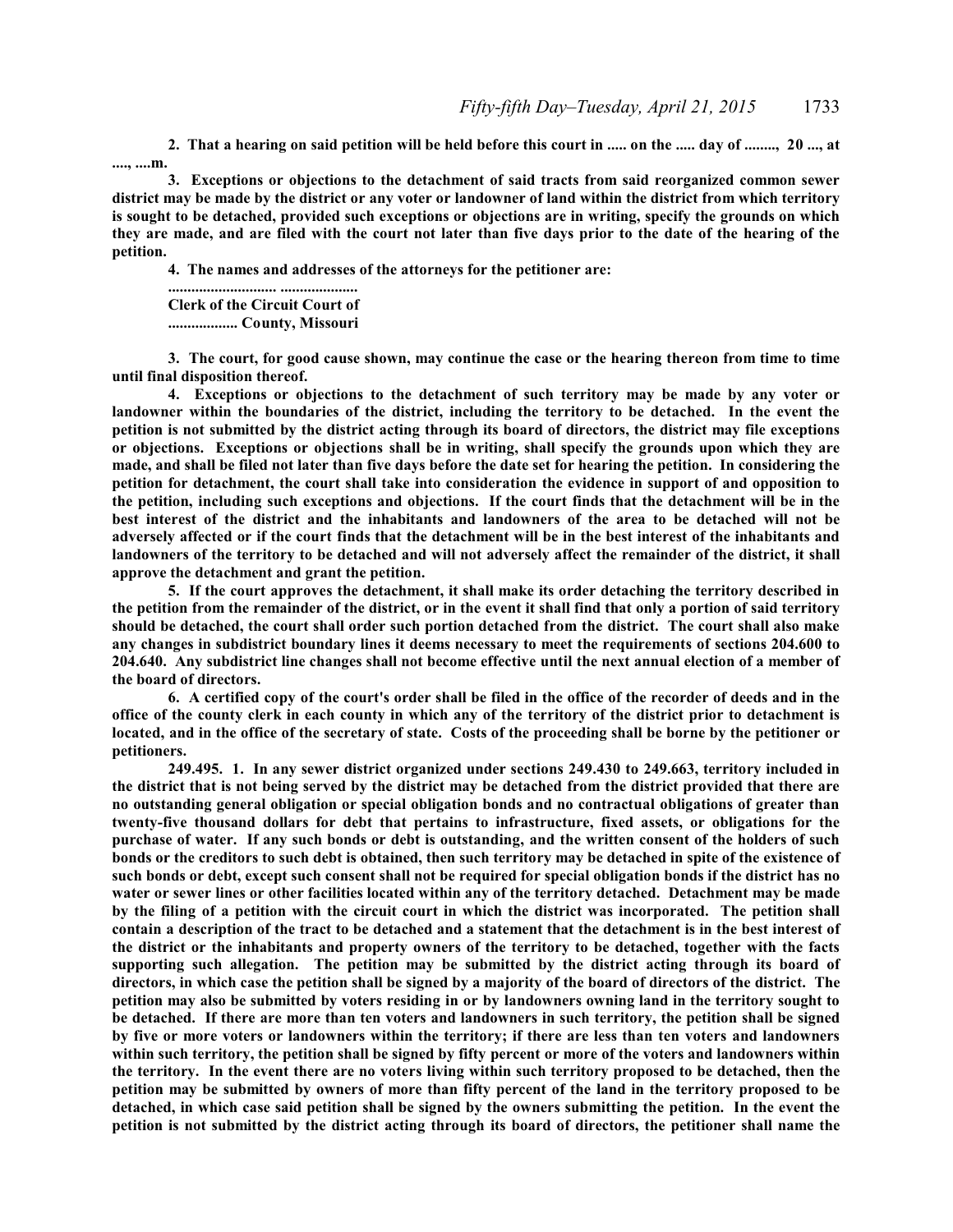**district as a defendant and serve a copy of the petition upon the district by certified or registered mail with a return receipt requested at least thirty-five days before the date of the hearing of the petition.**

**2. Such petition shall be filed in the circuit court having jurisdiction and the court shall set a date for hearing on the proposed detachment and the clerk of the circuit court shall give notice of the filing of the petition and the hearing to the district by certified or registered mail with a return receipt requested if the district is not the petitioner, and in a newspaper of general circulation in the county in which the proceedings are pending and in a newspaper of general circulation in the territory proposed to be detached. Such notice shall be published in three consecutive issues of a weekly newspaper, or in lieu thereof, in twenty consecutive issues of a daily newspaper. The last insertion of the notice shall be made not less than seven nor more than twenty-one days before the hearing date. Such notice shall be substantially as follows:**

#### **IN THE CIRCUIT COURT OF ....................COUNTY, MISSOURI**

**NOTICE OF THE FILING OF A PETITION FOR TERRITORIAL DETACHMENT FROM SEWER DISTRICT ........ OF .................... COUNTY, MISSOURI.**

**To all voters and landowners of land within the boundaries of the above-described district:**

**You are hereby notified:**

**1. That a petition has been filed in this court for the detachment of the following tracts of land from the above-named sewer district, as provided by law: (Describe tracts of land).** 

**2. That a hearing on said petition will be held before this court in ..... on the ..... day of ........, 20 ..., at ...., ....m.**

**3. Exceptions or objections to the detachment of said tracts from said sewer district may be made by the district or any voter or landowner of land within the district from which territory is sought to be detached, provided such exceptions or objections are in writing, specify the grounds on which they are made, and are filed with the court not later than five days prior to the date of the hearing of the petition.**

**4. The names and addresses of the attorneys for the petitioner are:**

**............................ .................... Clerk of the Circuit Court of .................. County, Missouri**

**3. The court, for good cause shown, may continue the case or the hearing thereon from time to time until final disposition thereof.**

**4. Exceptions or objections to the detachment of such territory may be made by any voter or landowner within the boundaries of the district, including the territory to be detached. In the event the petition is not submitted by the district acting through its board of directors, the district may file exceptions or objections. Exceptions or objections shall be in writing, shall specify the grounds upon which they are made, and shall be filed not later than five days before the date set for hearing the petition. In considering the petition for detachment, the court shall take into consideration the evidence in support of and opposition to the petition, including such exceptions and objections. If the court finds that the detachment will be in the best interest of the district and the inhabitants and landowners of the area to be detached will not be adversely affected or if the court finds that the detachment will be in the best interest of the inhabitants and landowners of the territory to be detached and will not adversely affect the remainder of the district, it shall approve the detachment and grant the petition.**

**5. If the court approves the detachment, it shall make its order detaching the territory described in the petition from the remainder of the district, or in the event it shall find that only a portion of said territory should be detached, the court shall order such portion detached from the district. The court shall also make any changes in subdistrict boundary lines it deems necessary to meet the requirements of sections 249.430 to 249.663. Any subdistrict line changes shall not become effective until the next annual election of a member of the board of directors.**

**6. A certified copy of the court's order shall be filed in the office of the recorder of deeds and in the office of the county clerk in each county in which any of the territory of the district prior to detachment is located, and in the office of the secretary of state. Costs of the proceeding shall be borne by the petitioner or petitioners.**

**249.809. 1. In any sewer district organized under sections 249.761 to 249.810, territory included in the district that is not being served by the district may be detached from the district provided that there are no outstanding general obligation or special obligation bonds and no contractual obligations of greater than twenty-five thousand dollars for debt that pertains to infrastructure, fixed assets, or obligations for the**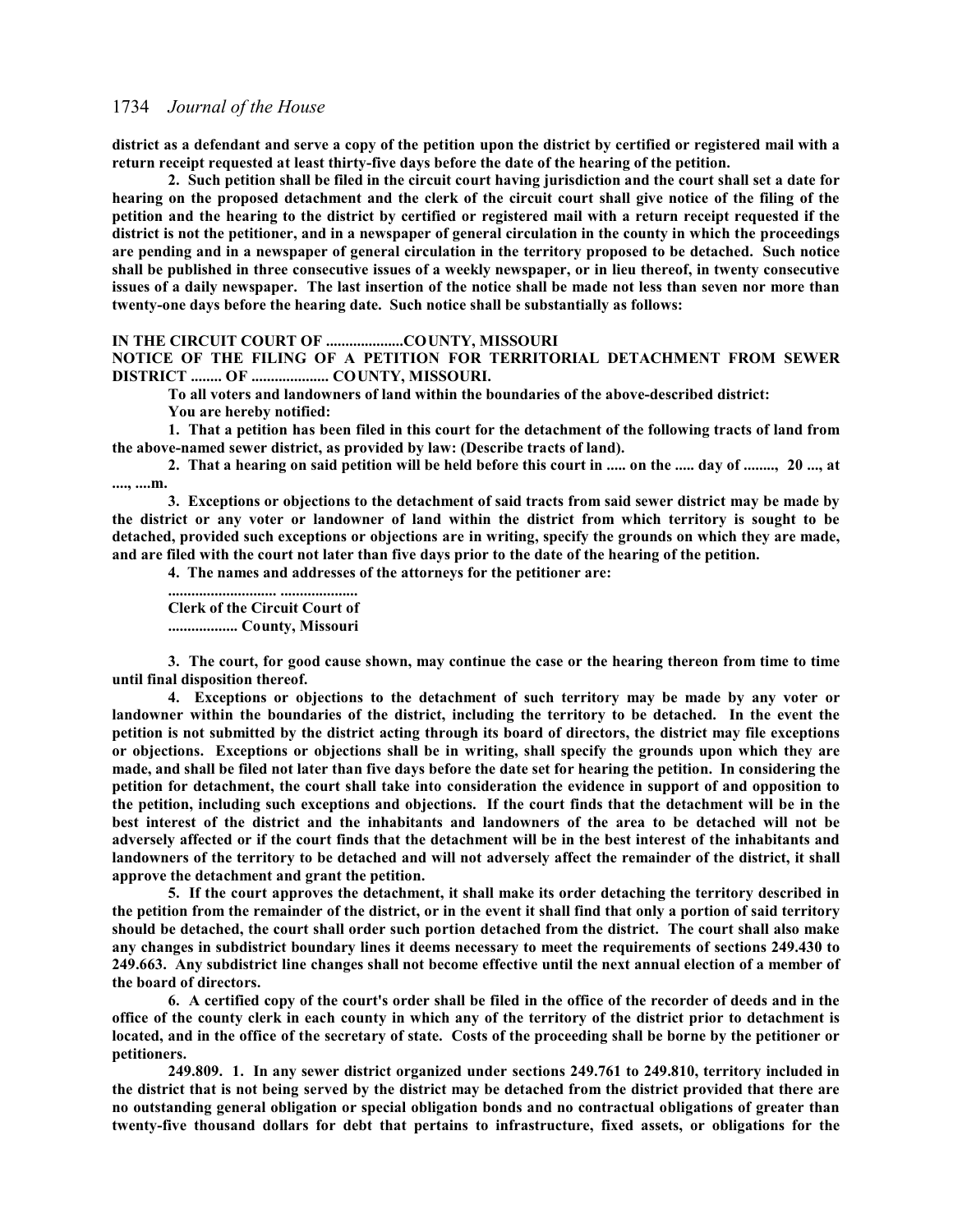### *Fifty-fifth Day–Tuesday, April 21, 2015* 1735

**purchase of water. If any such bonds or debt is outstanding, and the written consent of the holders of such bonds or the creditors to such debt is obtained, then such territory may be detached in spite of the existence of such bonds or debt, except such consent shall not be required for special obligation bonds if the district has no water or sewer lines or other facilities located within any of the territory detached. Detachment may be made by the filing of a petition with the circuit court in which the district was incorporated. The petition shall contain a description of the tract to be detached and a statement that the detachment is in the best interest of the district or the inhabitants and property owners of the territory to be detached, together with the facts supporting such allegation. The petition may be submitted by the district acting through its board of directors, in which case the petition shall be signed by a majority of the board of directors of the district. The petition may also be submitted by voters residing in or by landowners owning land in the territory sought to be detached. If there are more than ten voters and landowners in such territory, the petition shall be signed by five or more voters or landowners within the territory; if there are less than ten voters and landowners within such territory, the petition shall be signed by fifty percent or more of the voters and landowners within the territory. In the event there are no voters living within such territory proposed to be detached, then the petition may be submitted by owners of more than fifty percent of the land in the territory proposed to be detached, in which case said petition shall be signed by the owners submitting the petition. In the event the petition is not submitted by the district acting through its board of directors, the petitioner shall name the district as a defendant and serve a copy of the petition upon the district by certified or registered mail with a return receipt requested at least thirty-five days before the date of the hearing of the petition.**

**2. Such petition shall be filed in the circuit court having jurisdiction and the court shall set a date for hearing on the proposed detachment and the clerk of the circuit court shall give notice of the filing of the petition and the hearing to the district by certified or registered mail with a return receipt requested if the district is not the petitioner, and in a newspaper of general circulation in the county in which the proceedings are pending and in a newspaper of general circulation in the territory proposed to be detached. Such notice shall be published in three consecutive issues of a weekly newspaper, or in lieu thereof, in twenty consecutive issues of a daily newspaper. The last insertion of the notice shall be made not less than seven nor more than twenty-one days before the hearing date. Such notice shall be substantially as follows:**

#### **IN THE CIRCUIT COURT OF ....................COUNTY, MISSOURI**

**NOTICE OF THE FILING OF A PETITION FOR TERRITORIAL DETACHMENT FROM SEWER DISTRICT ........ OF .................... COUNTY, MISSOURI.**

**To all voters and landowners of land within the boundaries of the above-described district:**

**You are hereby notified:**

**1. That a petition has been filed in this court for the detachment of the following tracts of land from the above-named sewer district, as provided by law: (Describe tracts of land).**

**2. That a hearing on said petition will be held before this court in ..... on the ..... day of ........, 20 ..., at ...., ....m.**

**3. Exceptions or objections to the detachment of said tracts from said sewer district may be made by the district or any voter or landowner of land within the district from which territory is sought to be detached, provided such exceptions or objections are in writing, specify the grounds on which they are made, and are filed with the court not later than five days prior to the date of the hearing of the petition.**

**4. The names and addresses of the attorneys for the petitioner are:**

**............................ .................... Clerk of the Circuit Court of .................. County, Missouri**

**3. The court, for good cause shown, may continue the case or the hearing thereon from time to time until final disposition thereof.**

**4. Exceptions or objections to the detachment of such territory may be made by any voter or landowner within the boundaries of the district, including the territory to be detached. In the event the petition is not submitted by the district acting through its board of directors, the district may file exceptions or objections. Exceptions or objections shall be in writing, shall specify the grounds upon which they are made, and shall be filed not later than five days before the date set for hearing the petition. In considering the petition for detachment, the court shall take into consideration the evidence in support of and opposition to the petition, including such exceptions and objections. If the court finds that the detachment will be in the best interest of the district and the inhabitants and landowners of the area to be detached will not be**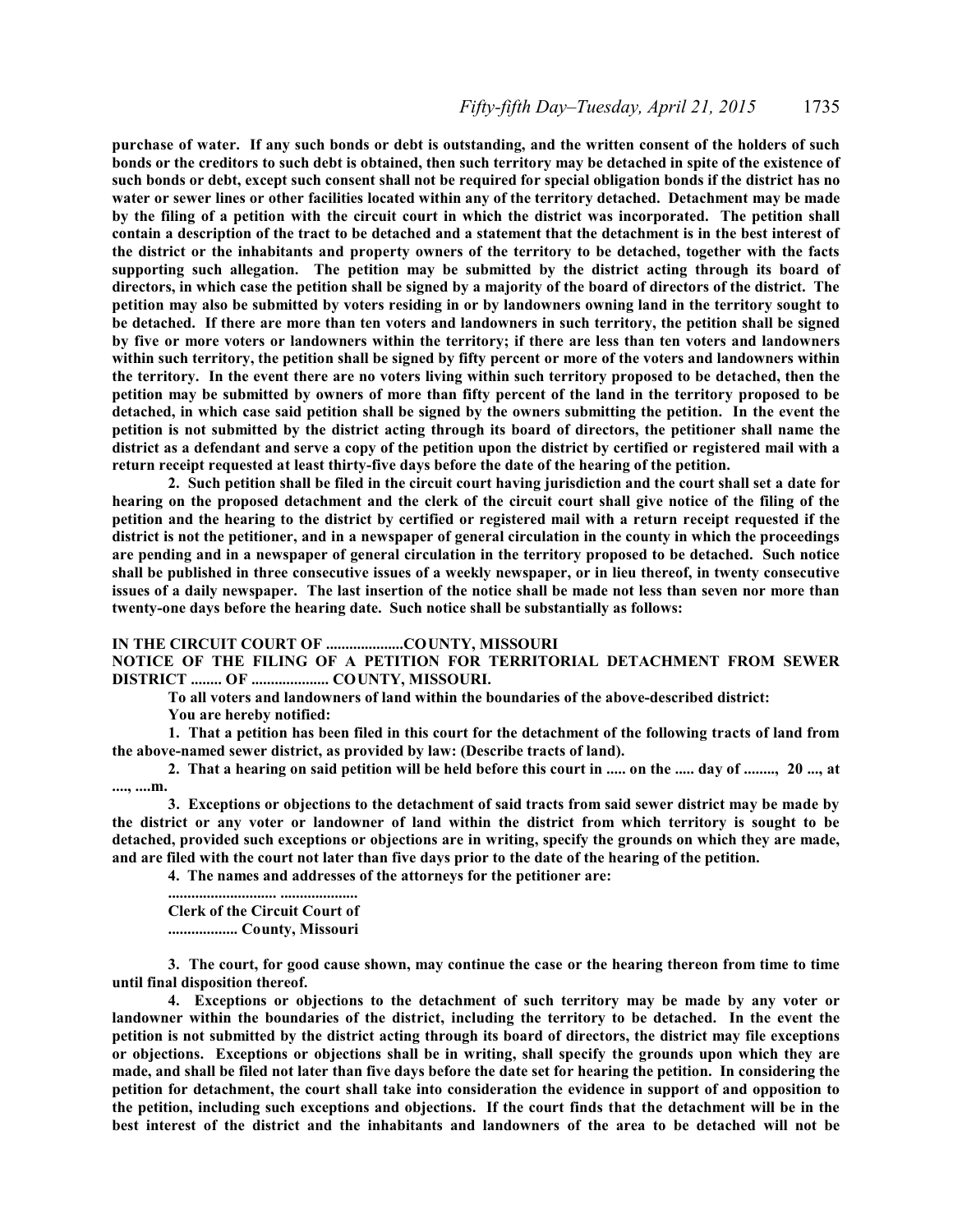**adversely affected or if the court finds that the detachment will be in the best interest of the inhabitants and landowners of the territory to be detached and will not adversely affect the remainder of the district, it shall approve the detachment and grant the petition.**

**5. If the court approves the detachment, it shall make its order detaching the territory described in the petition from the remainder of the district, or in the event it shall find that only a portion of said territory should be detached, the court shall order such portion detached from the district. The court shall also make any changes in subdistrict boundary lines it deems necessary to meet the requirements of sections 249.761 to 249.810. Any subdistrict line changes shall not become effective until the next annual election of a member of the board of directors.**

**6. A certified copy of the court's order shall be filed in the office of the recorder of deeds and in the office of the county clerk in each county in which any of the territory of the district prior to detachment is located, and in the office of the secretary of state. Costs of the proceeding shall be borne by the petitioner or petitioners.**

**249.1120. 1. In any consolidated sewer district organized under sections 249.1100 to 249.1118, territory included in the district that is not being served by the district may be detached from the district provided that there are no outstanding general obligation or special obligation bonds and no contractual obligations of greater than twenty-five thousand dollars for debt that pertains to infrastructure, fixed assets, or obligations for the purchase of water. If any such bonds or debt is outstanding, and the written consent of the holders of such bonds or the creditors to such debt is obtained, then such territory may be detached in spite of the existence of such bonds or debt, except such consent shall not be required for special obligation bonds if the district has no water or sewer lines or other facilities located within any of the territory detached. Detachment may be made by the filing of a petition with the circuit court in which the district was incorporated. The petition shall contain a description of the tract to be detached and a statement that the detachment is in the best interest of the district or the inhabitants and property owners of the territory to be detached, together with the facts supporting such allegation. The petition may be submitted by the district acting through its board of directors, in which case the petition shall be signed by a majority of the board of directors of the district. The petition may also be submitted by voters residing in or by landowners owning land in the territory sought to be detached. If there are more than ten voters and landowners in such territory, the petition shall be signed by five or more voters or landowners within the territory; if there are less than ten voters and landowners within such territory, the petition shall be signed by fifty percent or more of the voters and landowners within the territory. In the event there are no voters living within such territory proposed to be detached, then the petition may be submitted by owners of more than fifty percent of the land in the territory proposed to be detached, in which case said petition shall be signed by the owners submitting the petition. In the event the petition is not submitted by the district acting through its board of directors, the petitioner shall name the district as a defendant and serve a copy of the petition upon the district by certified or registered mail with a return receipt requested at least thirty-five days before the date of the hearing of the petition.**

**2. Such petition shall be filed in the circuit court having jurisdiction and the court shall set a date for hearing on the proposed detachment and the clerk of the circuit court shall give notice of the filing of the petition and the hearing to the district by certified or registered mail with a return receipt requested if the district is not the petitioner, and in a newspaper of general circulation in the county in which the proceedings are pending and in a newspaper of general circulation in the territory proposed to be detached. Such notice shall be published in three consecutive issues of a weekly newspaper, or in lieu thereof, in twenty consecutive issues of a daily newspaper. The last insertion of the notice shall be made not less than seven nor more than twenty-one days before the hearing date. Such notice shall be substantially as follows:**

**IN THE CIRCUIT COURT OF ....................COUNTY, MISSOURI**

**NOTICE OF THE FILING OF A PETITION FOR TERRITORIAL DETACHMENT FROM CONSOLIDATED SEWER DISTRICT ........ OF .................... COUNTY, MISSOURI.**

**To all voters and landowners of land within the boundaries of the above-described district:**

**You are hereby notified:**

**1. That a petition has been filed in this court for the detachment of the following tracts of land from the above-named consolidated sewer district, as provided by law: (Describe tracts of land).**

**2. That a hearing on said petition will be held before this court in ..... on the ..... day of ........, 20 ..., at ...., ....m.**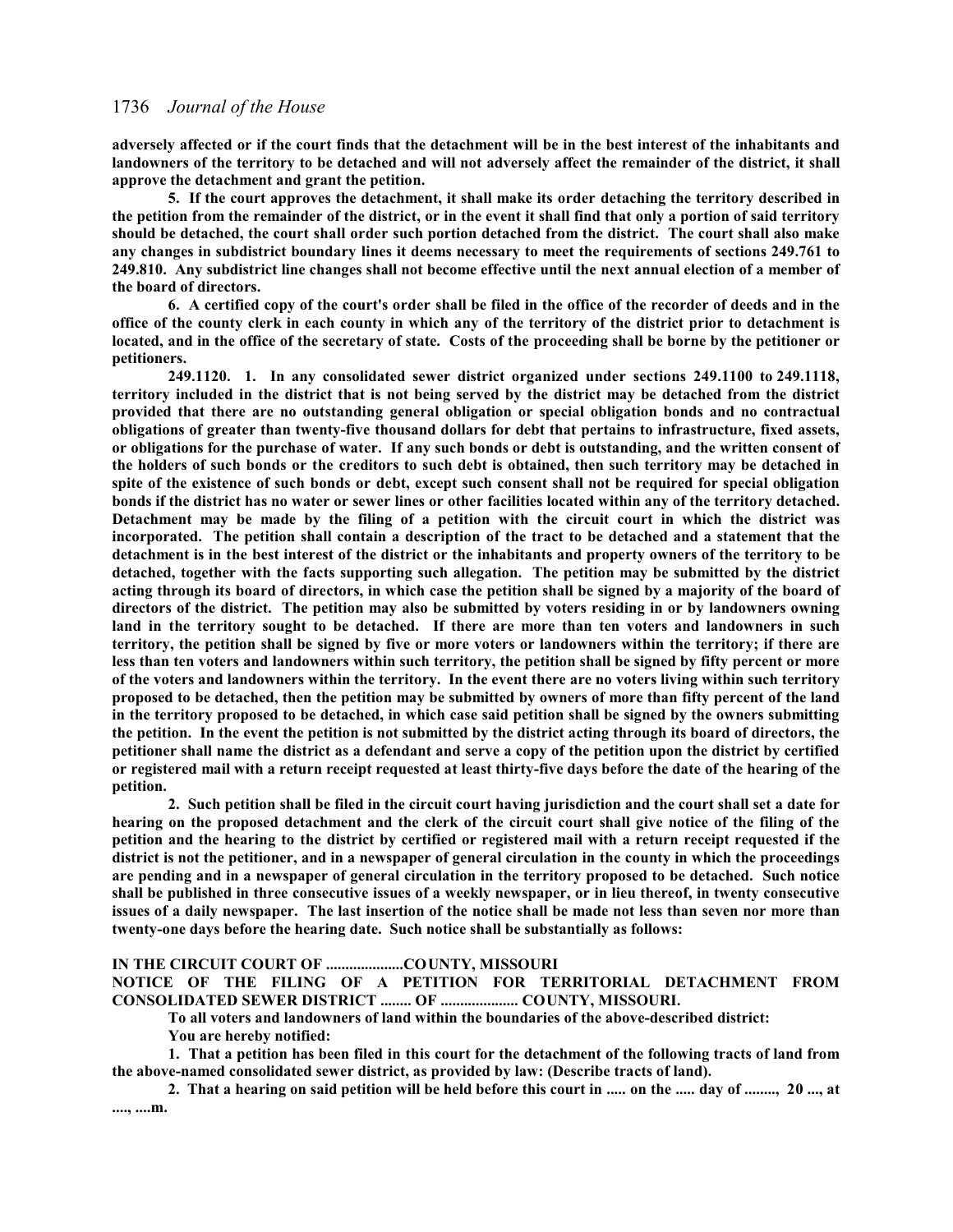**3. Exceptions or objections to the detachment of said tracts from said consolidated sewer district may be made by the district or any voter or landowner of land within the district from which territory is sought to be detached, provided such exceptions or objections are in writing, specify the grounds on which they are made, and are filed with the court not later than five days prior to the date of the hearing of the petition.**

**4. The names and addresses of the attorneys for the petitioner are:**

**............................ .................... Clerk of the Circuit Court of .................. County, Missouri**

**3. The court, for good cause shown, may continue the case or the hearing thereon from time to time until final disposition thereof.**

**4. Exceptions or objections to the detachment of such territory may be made by any voter or landowner within the boundaries of the district, including the territory to be detached. In the event the petition is not submitted by the district acting through its board of directors, the district may file exceptions or objections. Exceptions or objections shall be in writing, shall specify the grounds upon which they are made, and shall be filed not later than five days before the date set for hearing the petition. In considering the petition for detachment, the court shall take into consideration the evidence in support of and opposition to the petition, including such exceptions and objections. If the court finds that the detachment will be in the best interest of the district and the inhabitants and landowners of the area to be detached will not be adversely affected or if the court finds that the detachment will be in the best interest of the inhabitants and landowners of the territory to be detached and will not adversely affect the remainder of the district, it shall approve the detachment and grant the petition.**

**5. If the court approves the detachment, it shall make its order detaching the territory described in the petition from the remainder of the district, or in the event it shall find that only a portion of said territory should be detached, the court shall order such portion detached from the district. The court shall also make any changes in subdistrict boundary lines it deems necessary to meet the requirements of sections 249.1100 to 249.1118. Any subdistrict line changes shall not become effective until the next annual election of a member of the board of directors.**

**6. A certified copy of the court's order shall be filed in the office of the recorder of deeds and in the office of the county clerk in each county in which any of the territory of the district prior to detachment is located, and in the office of the secretary of state. Costs of the proceeding shall be borne by the petitioner or petitioners.**

321.017. **1.** Notwithstanding the provisions of section 321.015, no employee of any fire protection district or ambulance district shall serve as a member of any fire district or ambulance district board while such person is employed by any fire district or ambulance district, except that an employee of a fire protection district or an ambulance district may serve as a member of a voluntary fire protection district board or a voluntary ambulance district board.

**2. Notwithstanding any other provision of law to the contrary, individual board members shall not be eligible for employment by the board within twelve months of termination of service as a member of the board, unless such employment is on a volunteer basis or without compensation.**

321.130. **[**1.**]** A person, to be qualified to serve as a director, shall be a **resident and** voter of the district **for** at least one year before the election or appointment and be over the age of twenty-five years**[**; except as provided in subsections 2 and 3 of this section. The person shall also be a resident of such fire protection district**]**. In the event the person is no longer a resident of the district, the person's office shall be vacated, and the vacancy shall be filled as provided in section 321.200. Nominations and declarations of candidacy shall be filed at the headquarters of the fire protection district by paying a **[**ten dollar**]** filing fee **equal to the amount of a candidate for county office as set forth under section 115.357,** and filing a statement under oath that such person possesses the required qualifications.

**[**2. In any fire protection district located in more than one county one of which is a first class county without a charter form of government having a population of more than one hundred ninety-eight thousand and not adjoining any other first class county or located wholly within a first class county as described herein, a resident shall have been a resident of the district for more than one year to be qualified to serve as a director.

3. In any fire protection district located in a county of the third or fourth classification, a person to be qualified to serve as a director shall be over the age of twenty-five years and shall be a voter of the district for more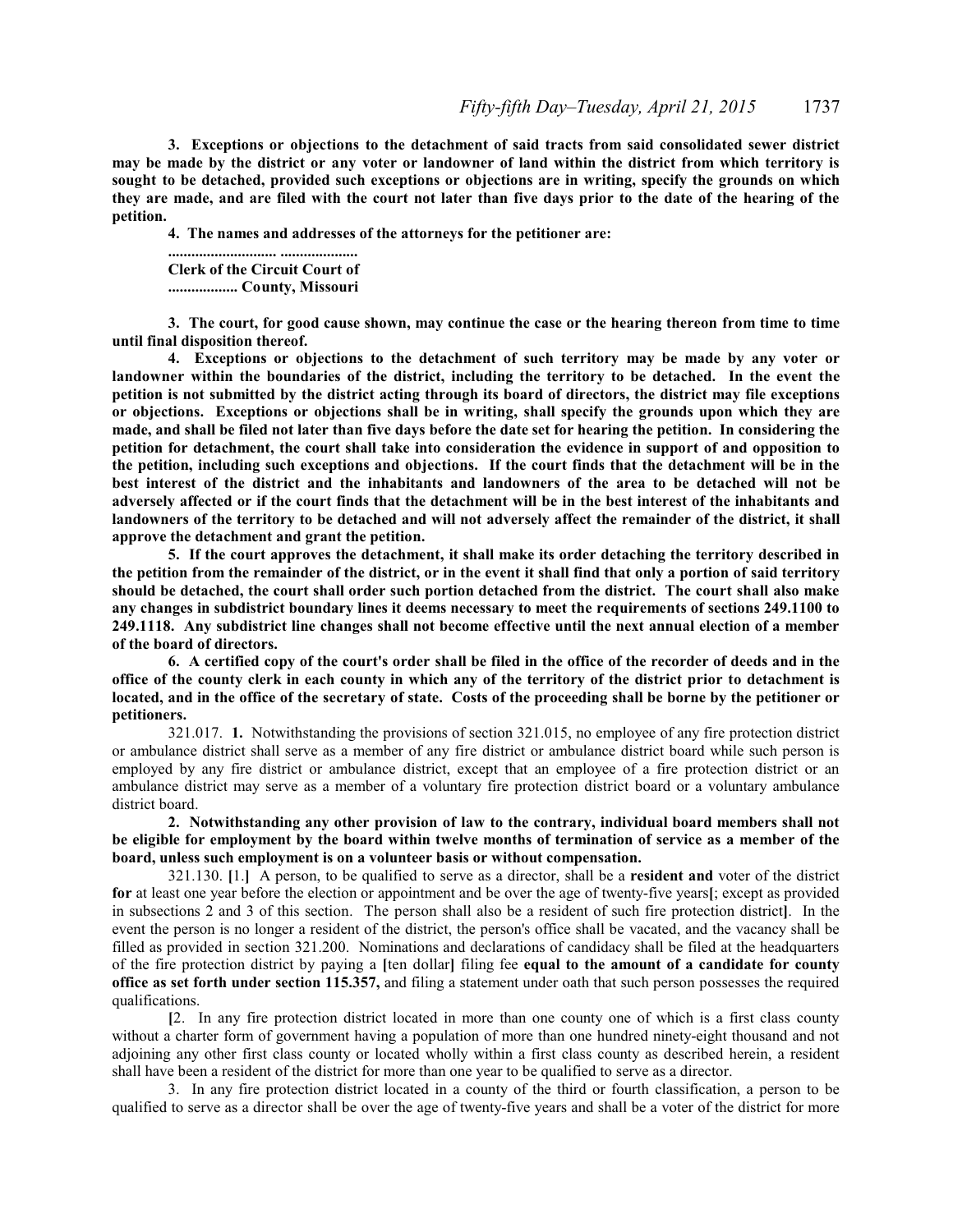than one year before the election or appointment, except that for the first board of directors in such district, a person need only be a voter of the district for one year before the election or appointment.

4. A person desiring to become a candidate for the first board of directors of the proposed district shall pay the sum of five dollars as a filing fee to the treasurer of the county and shall file with the election authority a statement under oath that such person possesses all of the qualifications set out in this chapter for a director of a fire protection district.**]** Thereafter, such candidate shall have the candidate's name placed on the ballot as a candidate for director.

321.210. On the first Tuesday in April after the expiration of at least two full calendar years from the date of the election of the first board of directors, and on the first Tuesday in April every two years thereafter, an election for members of the board of directors shall be held in the district. Nominations shall be filed at the headquarters of the fire protection district in which a majority of the district is located by paying a filing fee **[**up**] equal** to the amount of a candidate for **[**state representative**] county office** as set forth under section 115.357 and filing a statement under oath that **[**he**] the candidate** possesses the required qualifications. The candidate receiving the most votes shall be elected. Any new member of the board shall qualify in the same manner as the members of the first board qualify.

347.048. **1. (1)** Any limited liability company that owns and rents or leases real property, or owns unoccupied real property, located within any home rule city with a population of more than four hundred thousand inhabitants which is located in more than one county, shall file with that city's clerk an affidavit listing the name and **street** address of at least one **natural** person who has management control and responsibility for the real property owned and leased or rented by the limited liability company, or owned by the limited liability company and unoccupied.

**(2) Within thirty days following the cessation of management control and responsibility of any natural person named in an affidavit described in this section, the limited liability company shall file a successor affidavit listing the name and street address of a natural person successor.**

**2. No limited liability company shall be charged a fee for filing an affidavit or successor affidavit required under this section.**

**3. If a limited liability company required by this section to file an affidavit or a successor affidavit fails or refuses to file said completed affidavit with the appropriate clerk, any person who is adversely affected by the failure or refusal or the home rule city may petition the circuit court in the county where the property is located to direct the execution and filing of such document.**"; and

Further amend said bill and page, Section B, Line 2, by inserting "section 65.620 of" after "state,"; and

Further amend said bill, section, and page, Line 5, by inserting "section 65.620 of" after "and"; and

Further amend said bill by amending the title, enacting clause, and intersectional references accordingly.

#### **Committee on Pensions**, Chairman Walker reporting:

Mr. Speaker: Your Committee on Pensions, to which was referred **SCS SB 300**, begs leave to report it has examined the same and recommends that it **Do Pass with House Committee Amendment No. 1** and **House Committee Amendment No. 2**, and pursuant to Rule 27(6) be referred to the Select Committee on Financial Institutions and Taxation.

#### *House Committee Amendment No. 1*

AMEND Senate Committee Substitute for Senate Bill No. 300, , Page 1, In the Title, Lines 3-4, by deleting the words, "retirement benefits for employees of the police department of Kansas City" and inserting in lieu thereof the words, "public employees"; and

Further amend said bill, Page 1, Section A, Line 3, by inserting after all of said line the following:

"94.579. 1. The governing body of any home rule city with more than one hundred fifty-one thousand five hundred but fewer than one hundred fifty-one thousand six hundred inhabitants is hereby authorized to impose, by order or ordinance, a sales tax on all retail sales made within the city which are subject to sales tax under chapter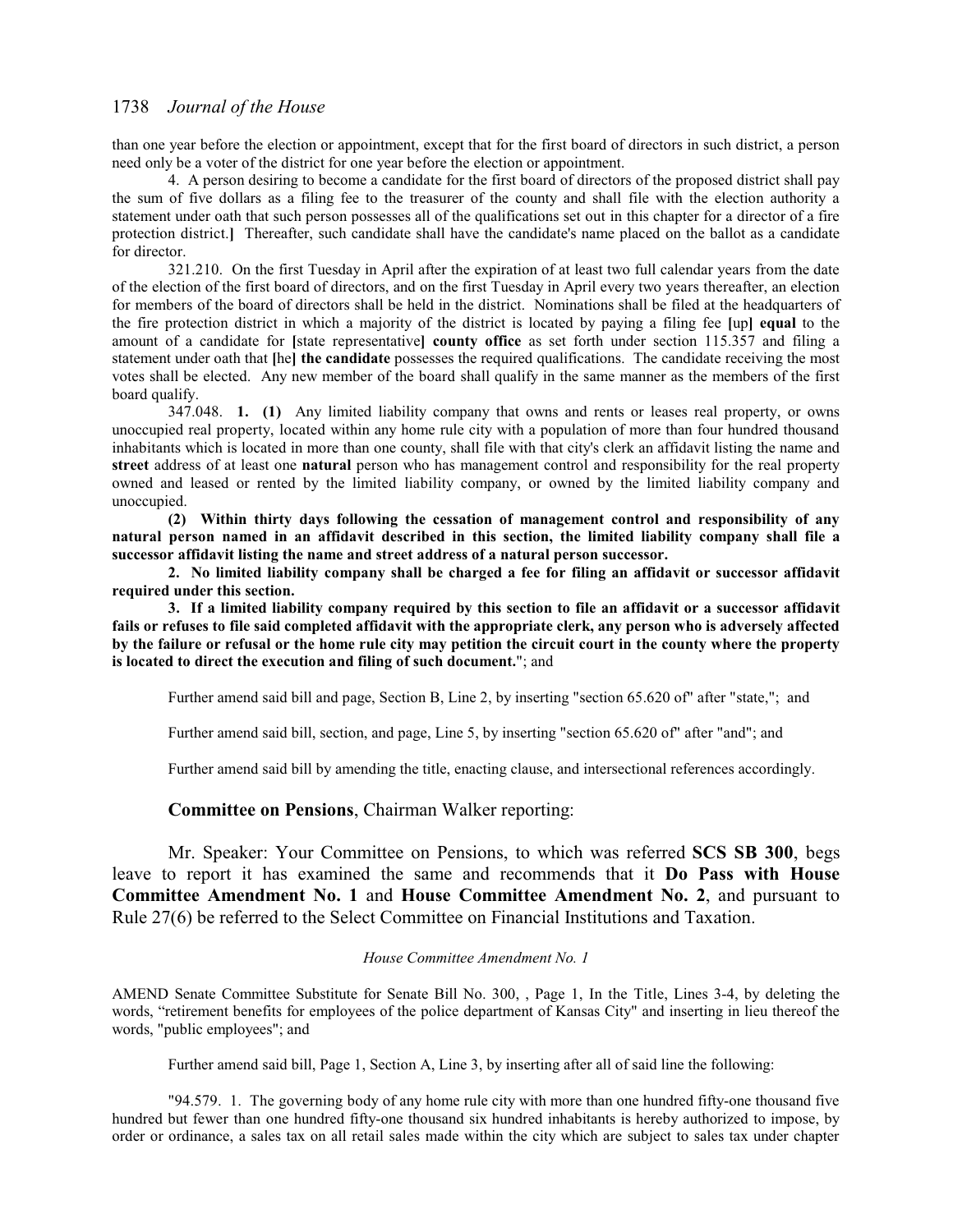144. The tax authorized in this section shall not exceed one percent, and shall be imposed solely for the purpose of providing revenues for the operation of public safety departments, including police and fire departments, and for pension programs, and health care for employees and pensioners of the public safety departments. The tax authorized in this section shall be in addition to all other sales taxes imposed by law, and shall be stated separately from all other charges and taxes. The order or ordinance shall not become effective unless the governing body of the city submits to the voters residing within the city at a state general, primary, or special election a proposal to authorize the governing body of the city to impose a tax under this section. If the tax authorized in this section is not approved by the voters, then the city shall have an additional year during which to meet its required contribution payment beyond the time period described in section 105.683. If the city meets its required contribution payment in this time, then, notwithstanding the provisions of section 105.683 to the contrary, the delinquency shall not constitute a lien on the funds of the political subdivision, the board of such plan shall not be authorized to compel payment by application for writ of mandamus, and the state treasurer and the director of the department of revenue shall not withhold twenty-five percent of the certified contribution deficiency from the total moneys due the political subdivision from the state. The one-year extension shall only be available to the city on a one-time basis.

2. The ballot of submission for the tax authorized in this section shall be in substantially the following form:

Shall .................... (insert the name of the city) impose a sales tax at a rate of .......... (up to one) percent, solely for the purpose of providing revenues for the operation of public safety departments of the city?

 $\Box$  YES  $\Box$  NO

If you are in favor of the question, place an "X" in the box opposite "YES". If you are opposed to the question, place an "X" in the box opposite "NO".

If a majority of the votes cast on the question by the qualified voters voting thereon are in favor of the question, then the tax shall become effective on the first day of the second calendar quarter immediately following notification to the department of revenue. If a majority of the votes cast on the question by the qualified voters voting thereon are opposed to the question, then the tax shall not become effective unless and until the question is resubmitted under this section to the qualified voters and such question is approved by a majority of the qualified voters voting on the question.

3. All revenue collected under this section by the director of the department of revenue on behalf of any city, except for one percent for the cost of collection which shall be deposited in the state's general revenue fund, shall be deposited in a special trust fund, which is hereby created and shall be known as the "Public Safety Protection Sales Tax Fund", and shall be used solely for the designated purposes. Moneys in the fund shall not be deemed to be state funds, and shall not be commingled with any funds of the state. The director may make refunds from the amounts in the trust fund and credited to the city for erroneous payments and overpayments made, and may redeem dishonored checks and drafts deposited to the credit of such city. Any funds in the special trust fund which are not needed for current expenditures shall be invested in the same manner as other funds are invested. Any interest and moneys earned on such investments shall be credited to the fund. The director shall keep accurate records of the amounts in the fund, and such records shall be open to the inspection of the officers of such city and to the public. Not later than the tenth day of each month, the director shall distribute all moneys deposited in the fund during the preceding month to the city. Such funds shall be deposited with the treasurer of the city, and all expenditures of moneys from the fund shall be by an appropriation ordinance enacted by the governing body of the city.

4. On or after the effective date of the tax, the director of revenue shall be responsible for the administration, collection, enforcement, and operation of the tax, and sections 32.085 and 32.087 shall apply. In order to permit sellers required to collect and report the sales tax to collect the amount required to be reported and remitted, but not to change the requirements of reporting or remitting the tax, or to serve as a levy of the tax, and in order to avoid fractions of pennies, the governing body of the city may authorize the use of a bracket system similar to that authorized in section 144.285, and notwithstanding the provisions of that section, this new bracket system shall be used where this tax is imposed and shall apply to all taxable transactions. Beginning with the effective date of the tax, every retailer in the city shall add the sales tax to the sale price, and this tax shall be a debt of the purchaser to the retailer until paid, and shall be recoverable at law in the same manner as the purchase price. For purposes of this section, all retail sales shall be deemed to be consummated at the place of business of the retailer.

5. All applicable provisions in sections 144.010 to 144.525 governing the state sales tax, and section 32.057, the uniform confidentiality provision, shall apply to the collection of the tax, and all exemptions granted to agencies of government, organizations, and persons under sections 144.010 to 144.525 are hereby made applicable to the imposition and collection of the tax. The same sales tax permit, exemption certificate, and retail certificate required by sections 144.010 to 144.525 for the administration and collection of the state sales tax shall satisfy the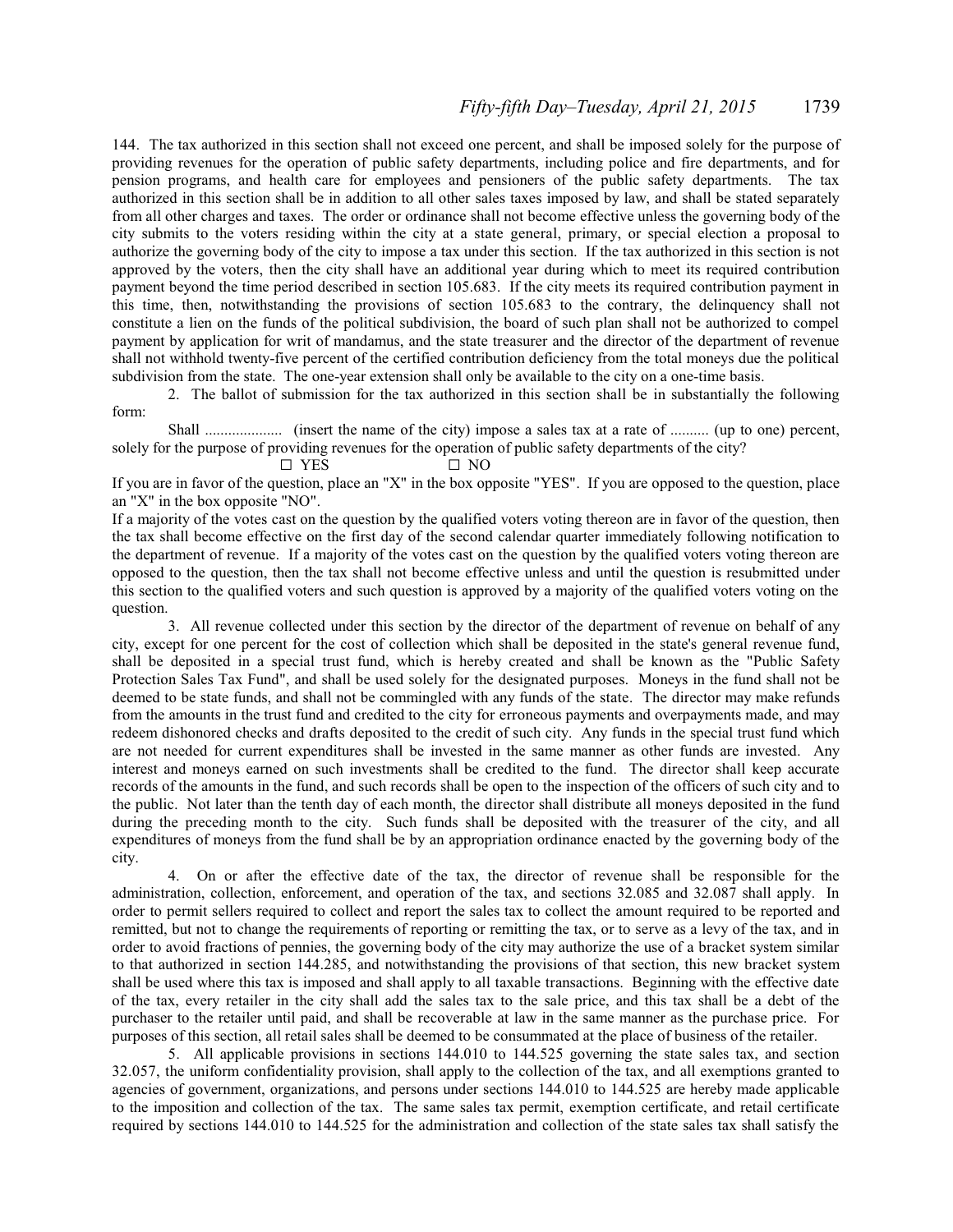requirements of this section, and no additional permit or exemption certificate or retail certificate shall be required; except that, the director of revenue may prescribe a form of exemption certificate for an exemption from the tax. All discounts allowed the retailer under the state sales tax for the collection of and for payment of taxes are hereby allowed and made applicable to the tax. The penalties for violations provided in section 32.057 and sections 144.010 to 144.525 are hereby made applicable to violations of this section. If any person is delinquent in the payment of the amount required to be paid under this section, or in the event a determination has been made against the person for the tax and penalties under this section, the limitation for bringing suit for the collection of the delinquent tax and penalties shall be the same as that provided in sections 144.010 to 144.525.

6. The governing body of any city that has adopted the sales tax authorized in this section may submit the question of repeal of the tax to the voters on any date available for elections for the city. The ballot of submission shall be in substantially the following form:

Shall ...................................... (insert the name of the city) repeal the sales tax imposed at a rate of .......... (up to one) percent for the purpose of providing revenues for the operation of public safety departments of the city?  $\Box$  YES  $\Box$  NO

If you are in favor of the question, place an "X" in the box opposite "YES". If you are opposed to the question, place an "X" in the box opposite "NO".

If a majority of the votes cast on the question by the qualified voters voting thereon are in favor of repeal, that repeal shall become effective on December thirty-first of the calendar year in which such repeal was approved.

If a majority of the votes cast on the question by the qualified voters voting thereon are opposed to the repeal, then the sales tax authorized in this section shall remain effective until the question is resubmitted under this section to the qualified voters and the repeal is approved by a majority of the qualified voters voting on the question.

7. The governing body of any city that has adopted the sales tax authorized in this section shall submit the question of **[**repeal**] continuation** of the tax to the voters every five years from the date of its inception on a date available for elections for the city. The ballot of submission shall be in substantially the following form:

Shall ......................................... (insert the name of the city) **[**repeal the**] continue collecting a** sales tax imposed at a rate of ............. (up to one) percent for the purpose of providing revenues for the operation of public safety departments of the city?

 $\square$  YES  $\square$  NO

If you are in favor of the question, place an "X" in the box opposite "YES". If you are opposed to the question, place an "X" in the box opposite "NO".

If a majority of the votes cast on the question by the qualified voters voting thereon are **[**in favor of repeal, that**] opposed to continuation,** repeal shall become effective on December thirty-first of the calendar year in which such **[**repeal was**] continuation was failed to be** approved. If a majority of the votes cast on the question by the qualified voters voting thereon are **[**opposed to the repeal**] in favor of continuation**, then the sales tax authorized in this section shall remain effective until the question is resubmitted under this section to the qualified voters and **[**the repeal is**] continuation fails to be** approved by a majority of the qualified voters voting on the question.

8. Whenever the governing body of any city that has adopted the sales tax authorized in this section receives a petition, signed by a number of registered voters of the city equal to at least two percent of the number of registered voters of the city voting in the last gubernatorial election, calling for an election to repeal the sales tax imposed under this section, the governing body shall submit to the voters of the city a proposal to repeal the tax. If a majority of the votes cast on the question by the qualified voters voting thereon are in favor of the repeal, the repeal shall become effective on December thirty-first of the calendar year in which such repeal was approved. If a majority of the votes cast on the question by the qualified voters voting thereon are opposed to the repeal, then the sales tax authorized in this section shall remain effective until the question is resubmitted under this section to the qualified voters and the repeal is approved by a majority of the qualified voters voting on the question.

9. If the tax is repealed or terminated by any means, all funds remaining in the special trust fund shall continue to be used solely for the designated purposes, and the city shall notify the director of the department of revenue of the action at least ninety days before the effective date of the repeal and the director may order retention in the trust fund, for a period of one year, of two percent of the amount collected after receipt of such notice to cover possible refunds or overpayment of the tax and to redeem dishonored checks and drafts deposited to the credit of such accounts. After one year has elapsed after the effective date of abolition of the tax in such city, the director shall remit the balance in the account to the city and close the account of that city. The director shall notify each city of each instance of any amount refunded or any check redeemed from receipts due the city."; and

Further amend said bill by amending the title, enacting clause, and intersectional references accordingly.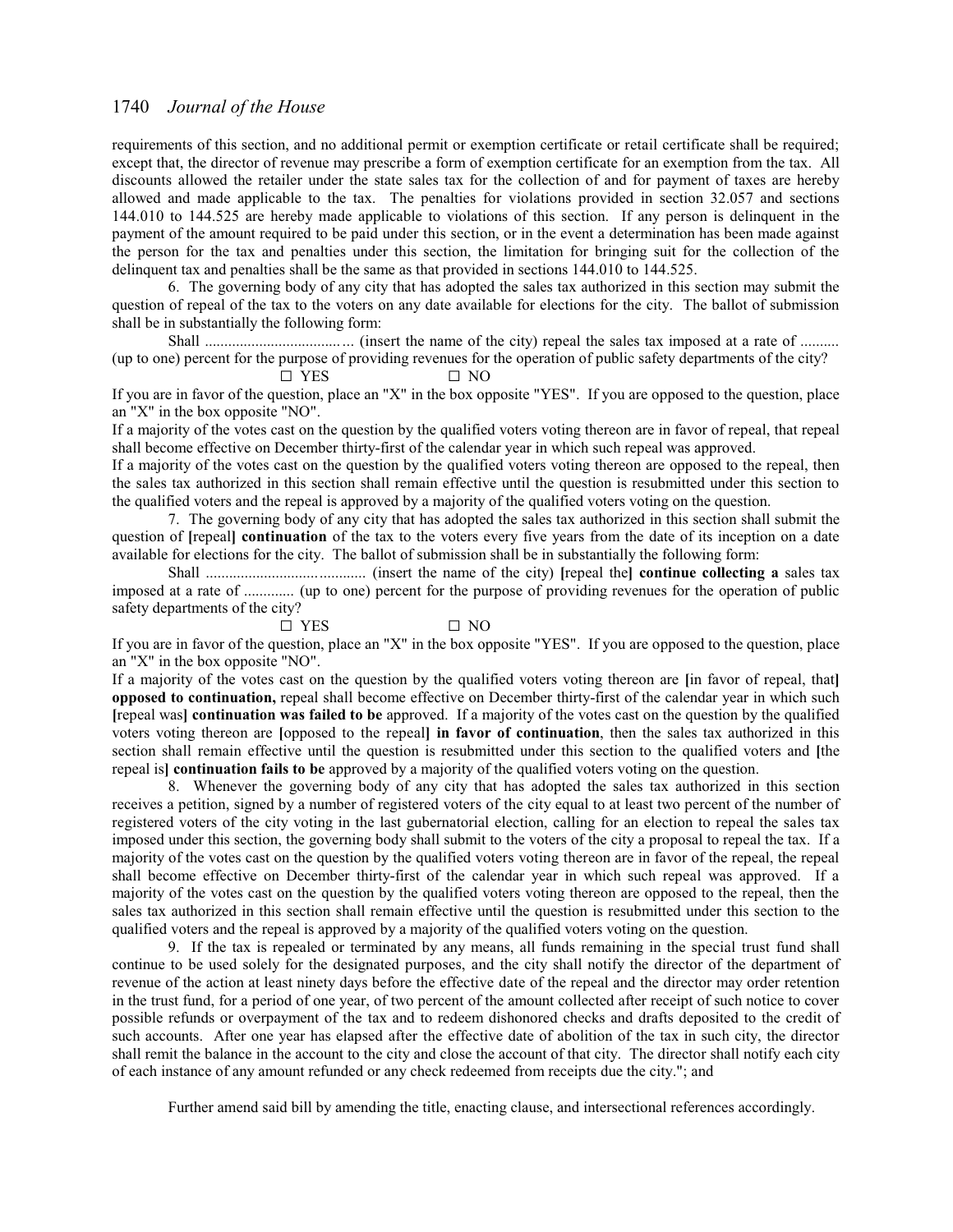### *House Committee Amendment No. 2*

AMEND Senate Committee Substitute for Senate Bill No. 300, Page 1, In the Title, Lines 3-4, by deleting the words, "retirement benefits for employees of the police department of Kansas City" and inserting in lieu thereof the words, "public employees"; and

Further amend said bill, Page 1, Section A, Line 3, by inserting after all of said line the following:

"86.200. The following words and phrases as used in sections 86.200 to 86.366, unless a different meaning is plainly required by the context, shall have the following meanings:

(1) "Accumulated contributions", the sum of all mandatory contributions deducted from the compensation of a member and credited to the member's individual account, together with members' interest thereon;

(2) "Actuarial equivalent", a benefit of equal value when computed upon the basis of mortality tables and interest assumptions adopted by the board of trustees;

(3) "Average final compensation":

(a) With respect to a member who earns no creditable service on or after October 1, 2001, the average earnable compensation of the member during the member's last three years of creditable service as a police officer, or if the member has had less than three years of creditable service, the average earnable compensation of the member's entire period of creditable service;

(b) With respect to a member who is not participating in the DROP pursuant to section 86.251 on October 1, 2001, who did not participate in the DROP at any time before such date, and who earns any creditable service on or after October 1, 2001, the average earnable compensation of the member during the member's last two years of creditable service as a policeman, or if the member has had less than two years of creditable service, then the average earnable compensation of the member's entire period of creditable service;

(c) With respect to a member who is participating in the DROP pursuant to section 86.251 on October 1, 2001, or whose participation in DROP ended before such date, who returns to active participation in the system pursuant to section 86.251, and who terminates employment as a police officer for reasons other than death or disability before earning at least two years of creditable service after such return, the portion of the member's benefit attributable to creditable service earned before DROP entry shall be determined using average final compensation as defined in paragraph (a) of this subdivision; and the portion of the member's benefit attributable to creditable service earned after return to active participation in the system shall be determined using average final compensation as defined in paragraph (b) of this subdivision;

(d) With respect to a member who is participating in the DROP pursuant to section 86.251 on October 1, 2001, or whose participation in the DROP ended before such date, who returns to active participation in the system pursuant to section 86.251, and who terminates employment as a police officer after earning at least two years of creditable service after such return, the member's benefit attributable to all of such member's creditable service shall be determined using the member's average final compensation as defined in paragraph (b) of this subdivision;

(e) With respect to a member who is participating in the DROP pursuant to section 86.251 on October 1, 2001, or whose participation in DROP ended before such date, who returns to active participation in the system pursuant to section 86.251, and whose employment as a police officer terminates due to death or disability after such return, the member's benefit attributable to all of such member's creditable service shall be determined using the member's average final compensation as defined in paragraph (b) of this subdivision; and

(f) With respect to the surviving spouse or surviving dependent child of a member who earns any creditable service on or after October 1, 2001, the average earnable compensation of the member during the member's last two years of creditable service as a police officer or, if the member has had less than two years of creditable service, the average earnable compensation of the member's entire period of creditable service;

(4) "Beneficiary", any person in receipt of a retirement allowance or other benefit;

(5) **[**"Board of police commissioners", any board of police commissioners, police commissioners and any other officials or boards now or hereafter authorized by law to employ and manage a permanent police force in such cities;

(6)**]** "Board of trustees", the board provided in sections 86.200 to 86.366 to administer the retirement system;

**[**(7)**] (6)** "Creditable service", prior service plus membership service as provided in sections 86.200 to 86.366;

**[**(8)**] (7)** "DROP", the deferred retirement option plan provided for in section 86.251;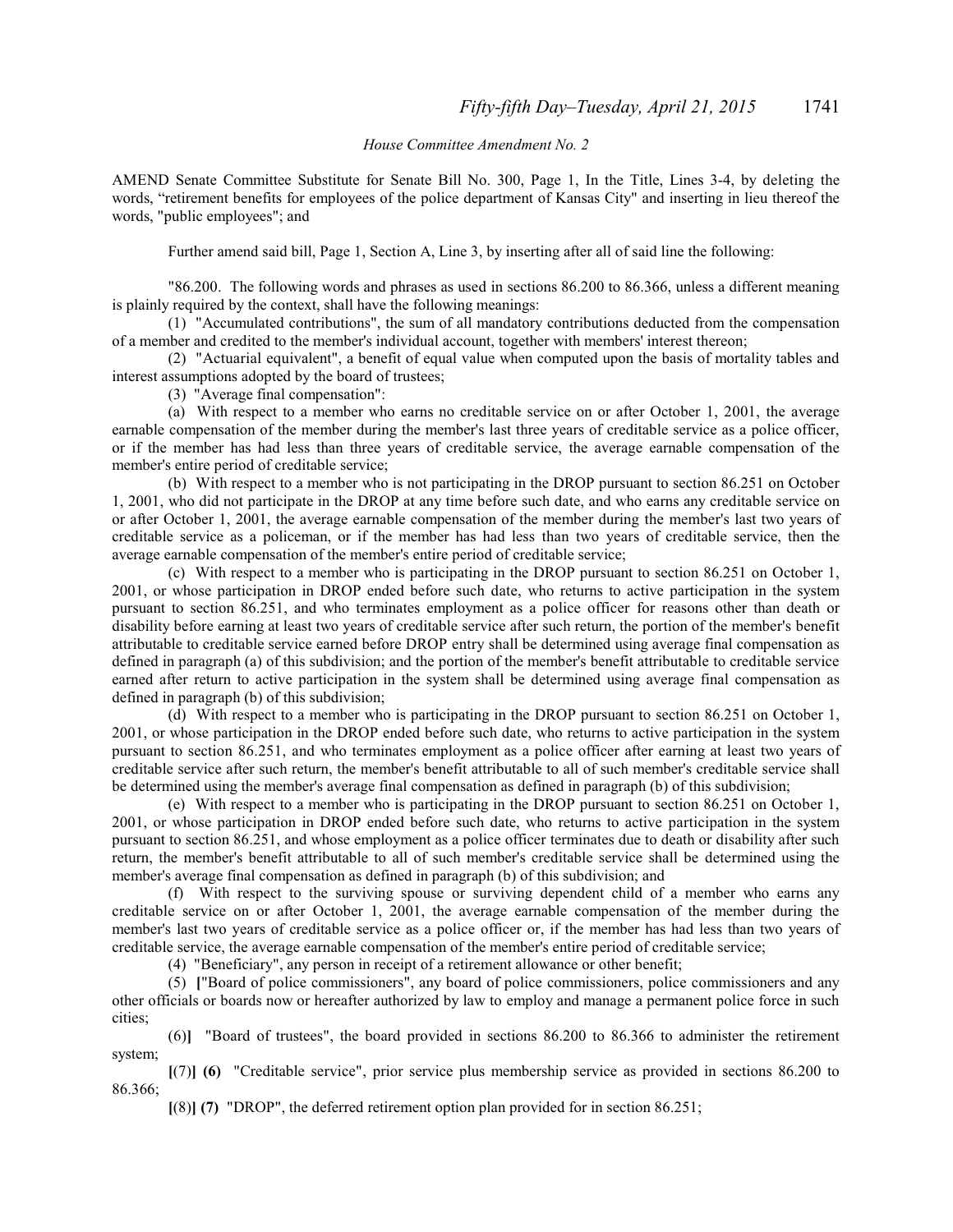**[**(9)**] (8)** "Earnable compensation", the annual salary established under section 84.160 which a member would earn during one year on the basis of the member's rank or position plus any additional compensation for academic work and shift differential that may be provided by any official or board now or hereafter authorized by law to employ and manage a permanent police force in such cities. Such amount shall include the member's deferrals to a deferred compensation plan pursuant to Section 457 of the Internal Revenue Code or to a cafeteria plan pursuant to Section 125 of the Internal Revenue Code or, effective October 1, 2001, to a transportation fringe benefit program pursuant to Section 132(f)(4) of the Internal Revenue Code. Earnable compensation shall not include a member's additional compensation for overtime, standby time, court time, nonuniform time or unused vacation time. Notwithstanding the foregoing, the earnable compensation taken into account under the plan established pursuant to sections 86.200 to 86.366 with respect to a member who is a noneligible participant, as defined in this subdivision, for any plan year beginning on or after October 1, 1996, shall not exceed the amount of compensation that may be taken into account under Section 401(a)(17) of the Internal Revenue Code, as adjusted for increases in the cost of living, for such plan year. For purposes of this subdivision, a "noneligible participant" is an individual who first becomes a member on or after the first day of the first plan year beginning after the earlier of:

(a) The last day of the plan year that includes August 28, 1995; or

(b) December 31, 1995;

**[**(10)**] (9)** "Internal Revenue Code", the federal Internal Revenue Code of 1986, as amended;

**[**(11)**] (10)** "Mandatory contributions", the contributions required to be deducted from the salary of each member who is not participating in DROP in accordance with section 86.320;

**[**(12)**] (11)** "Medical board", the **[**board of three physicians of different disciplines**] health care organization** appointed by the trustees of the police retirement board and responsible for arranging and passing upon all medical examinations required under the provisions of sections 86.200 to 86.366, which **[**board**]** shall investigate all essential statements and certificates made by or on behalf of a member in connection with an application for disability retirement and shall report in writing to the board of trustees its conclusions and recommendations**[**, which can be based upon the opinion of a single member or that of an outside specialist if one is appointed, upon all the matters referred to such medical board**]**;

**[**(13)**] (12)** "Member", a member of the retirement system as defined by sections 86.200 to 86.366;

**[**(14)**] (13)** "Members' interest", interest on accumulated contributions at such rate as may be set from time to time by the board of trustees;

**[**(15)**] (14)** "Membership service", service as a policeman rendered since last becoming a member, except in the case of a member who has served in the Armed Forces of the United States and has subsequently been reinstated as a policeman, in which case "membership service" means service as a policeman rendered since last becoming a member prior to entering such armed service;

**[**(16)**] (15)** "Plan year" or "limitation year", the twelve consecutive-month period beginning each October first and ending each September thirtieth;

**[**(17)**] (16)** "Policeman" or "police officer", any member of the police force of such cities who holds a rank in such police force;

**[**(18)**] (17)** "Prior service", all service as a policeman rendered prior to the date the system becomes operative or prior to membership service which is creditable in accordance with the provisions of sections 86.200 to 86.366;

**[**(19)**] (18)** "Reserve officer", any member of the police reserve force of such cities, armed or unarmed, who works less than full time, without compensation, and who, by his or her assigned function or as implied by his or her uniform, performs duties associated with those of a police officer and who currently receives a service retirement as provided by sections 86.200 to 86.366;

**[**(20)**] (19)** "Retirement allowance", annual payments for life as provided by sections 86.200 to 86.366 which shall be payable in equal monthly installments or any benefits in lieu thereof granted to a member upon termination of employment as a police officer and actual retirement;

**[**(21)**] (20)** "Retirement system", the police retirement system of the cities as defined in sections 86.200 to 86.366;

**[**(22)**] (21)** "Surviving spouse", the surviving spouse of a member who was the member's spouse at the time of the member's death.

 86.213. 1. The general administration and the responsibility for the proper operation of the retirement system and for making effective the provisions of sections 86.200 to 86.366 are hereby vested in a board of trustees of nine persons. The board shall be constituted as follows: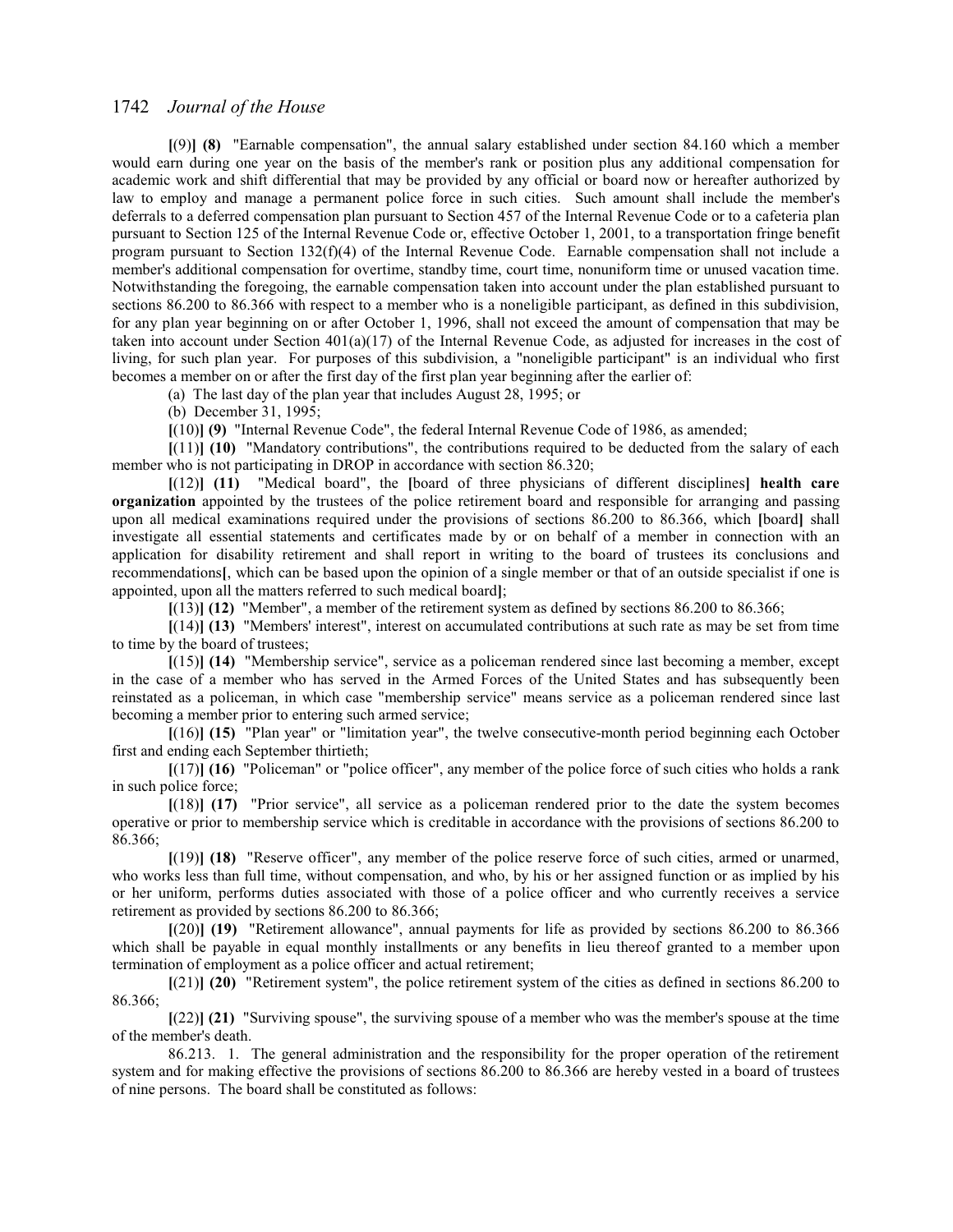(1) The comptroller of the city, ex officio. If the comptroller is absent from any meeting of the board of trustees for any cause whatsoever, the comptroller may be represented by either the deputy comptroller or the first assistant comptroller who in such case shall have full power to act as a member of the said board of trustees;

(2) Two members to be appointed by the mayor of the city to serve for a term of two years, except the mayor shall not appoint the police chief of the municipal police force**[**,**] or** the city's director of public safety**[**, or the president of the board of police commissioners of the city**]**;

(3) Three members to be elected by the members of the retirement system of the city for a term of three years; provided, however, that the term of office of the first three members so elected shall begin immediately upon their election and one such member's term shall expire one year from the date the retirement system becomes operative, another such member's term shall expire two years from the date the retirement system becomes operative and the other such member's term shall expire three years from the date the retirement system becomes operative; provided, further, that such members shall be members of the system and hold office only while members of the system;

(4) Three members who shall be retired members of the retirement system to be elected by the retired members of the retirement system for a term of three years; except that, the term of office of the first two members so elected shall begin immediately upon their election and one such member's term shall expire two years from the date of election and the other such member's term shall expire three years from the date of election.

2. Any member elected chairman of the board of trustees may serve without term limitations.

3. Each commissioned elected trustee shall be granted travel time by the St. Louis metropolitan police department to attend any and all functions that have been authorized by the board of trustees of the police retirement system of St. Louis. Travel time, with compensation, for a trustee shall not exceed thirty days in any board fiscal year.

 86.237. 1. The board of trustees is authorized to use the city counselor of the specified cities as a legal advisor to the board of trustees and may also appoint an attorney-at-law or firm of attorneys-at-law to serve as the legal advisor and consultant to the board of trustees and to represent the system and the board of trustees in all legal proceedings.

2. The board of trustees shall designate a **[**medical director, who**] medical board which** shall **[**appoint physicians, including himself or herself if appropriate, as he or she deems necessary to**]** arrange for and pass upon all medical examinations required under the provisions of sections 86.200 to 86.366. Such **[**physicians**] medical board** shall investigate all essential statements as to physical or mental conditions made by or on behalf of a member in connection with an application for disability retirement and shall report in writing **[**their**] to the board of trustees its** conclusions and recommendations upon all the matters referred to them. **[**The medical director shall report in writing to the board of trustees conclusions and recommendations concerning all essential statements as to physical or mental conditions made by or on behalf of a member in connection with an application for disability retirement.**]**

 86.250. Retirement of a member on a service retirement allowance shall be made by the board of trustees as follows:

(1) Any member may terminate employment as a police officer and actually retire after completing twenty or more years of creditable service or attaining the age of fifty-five upon the member's written application to the board of trustees setting forth at what time, but not more than ninety days subsequent to the execution and filing of the application, the member desires to be retired;

(2) Any member in service who has attained the age of sixty-five shall be terminated as a police officer and actually retired forthwith provided that upon request of the **[**board**] chief** of police **[**commissioners**]** the board of trustees may permit such member to remain in service for periods of not to exceed one year from the date of the last request from the **[**board**] chief** of police **[**commissioners**]**.

86.251. 1. The board of trustees may develop and establish a deferred retirement option plan (DROP) in which members who are eligible for retirement but who have not terminated employment as police officers and who have not actually retired may participate. The DROP shall be designed to allow members with at least twenty years of creditable service or who have attained the age of fifty-five who have achieved eligibility for retirement and are entitled to a service retirement allowance and other benefits to postpone actual retirement, continue active employment and accumulate a deferred receipt of the service retirement allowance. No one shall participate in the DROP for a period exceeding five years.

2. Any member who has at least twenty years of creditable service or has attained the age of fifty-five may elect in writing before retirement to participate in the DROP. A member electing to participate in the DROP shall postpone actual retirement, shall continue in active employment and shall not receive any direct retirement allowance payments or benefits during the period of participation.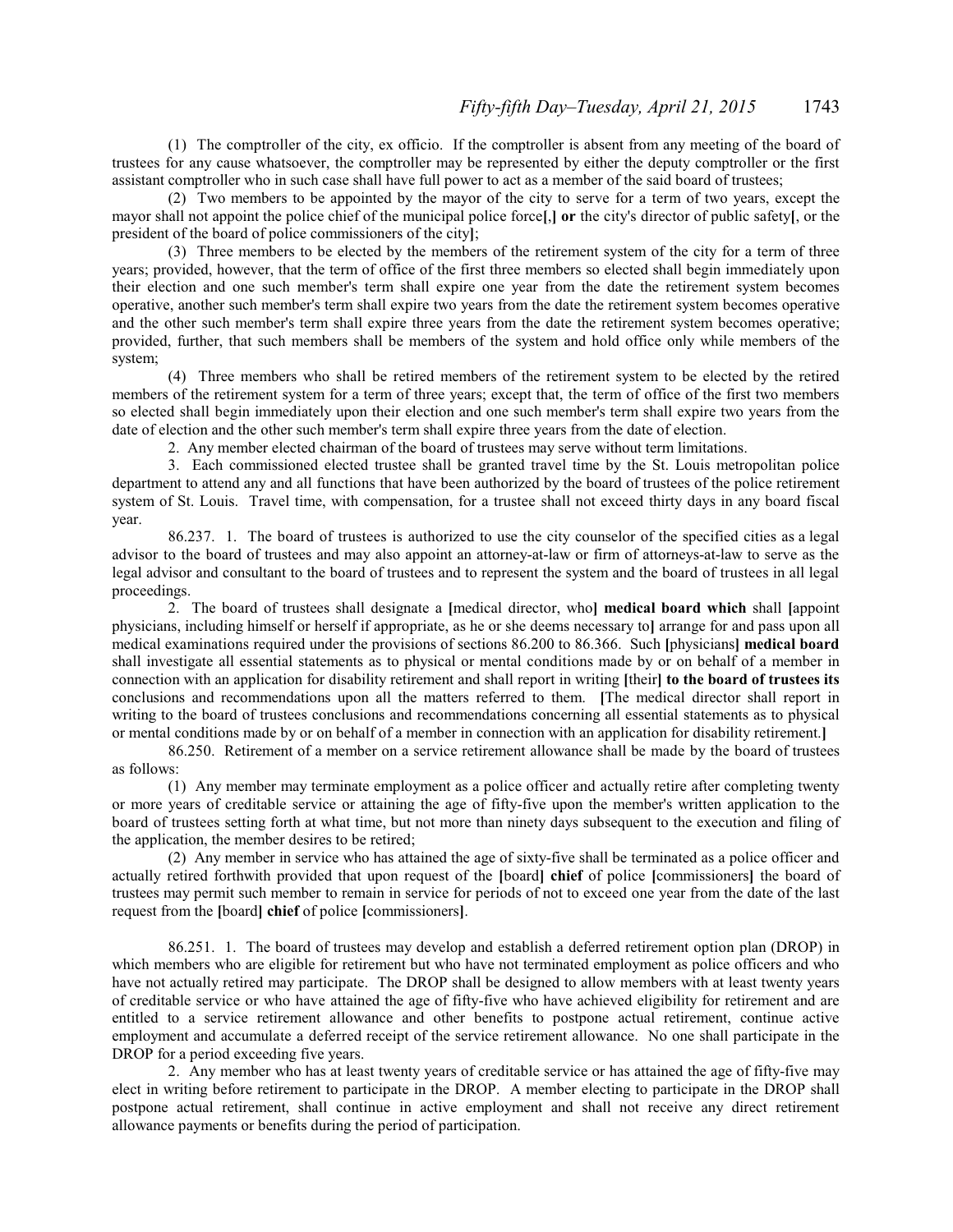3. Upon the start of the participation in the DROP, the member shall cease to make any mandatory contributions to the system. No contribution shall be required by the city into the DROP account. During the period of participation in the DROP, the amount that the member would have received as a service retirement allowance if the member had actually retired instead of entering DROP shall be deposited monthly in the member's DROP account which shall be established in the member's name by the board of trustees. The member's service retirement allowance shall not be adjusted for any cost-of-living increases for any period prior to the member's termination of employment as a police officer and actual retirement. Cost-of-living increases, if any, for any period following the member's termination of employment as a police officer and actual retirement shall be applied only to monthly service retirement payments made following termination of employment as a police officer and actual retirement. Service earned during the period of participation in the DROP shall not be creditable service and shall not be counted in determination of any service retirement allowance or surviving spouse's or dependents' benefits. Compensation paid during the period of participation in the DROP shall not be earnable compensation and shall not be counted in the determination of any service retirement allowance or surviving spouse's or dependent's benefits. The member's service retirement allowance shall be frozen as of the date the member enters DROP. Except as specifically provided in sections 86.200 to 86.366, the member's frozen service retirement allowance shall not increase while the member is participating in DROP or after the member's participation in DROP ends, and the member shall not share in any benefit improvement that is enacted or that becomes effective while such member is participating in the DROP.

4. A member shall cease participation in the DROP upon the termination of the member's employment as a police officer and actual retirement, or at the end of the five-year period commencing on the first day of the member's participation in the DROP, or as of the effective date**[**, but in no event prior to October 1, 2001,**]** of the member's election to return to active participation in the system, whichever occurs first. A member's election to return to active participation in the system before the end of the five-year period commencing on the first day of participation in the DROP shall be made and shall become effective in accordance with procedures established by the board of trustees**[**, but in no event prior to October 1, 2001**]**. Upon the member's termination of employment as a police officer and actual retirement, the member shall elect to receive the value of the member's DROP account, in one of the following forms of payment:

(a) A lump sum payment; or

(b) Equal monthly installments over a ten-year period. Either form of payment should begin within thirty days after the member's notice to the board of trustees that the member has selected a particular option.

5. If a member who is participating in the DROP elects to return to active participation in the system or if a member who is participating in the DROP does not terminate employment and actually retires as a police officer in the city for which the retirement system was established pursuant to sections 86.200 to 86.366 at the end of the fiveyear period commencing on the first day of the member's participation in the DROP, the member shall return to active participation in the system and shall resume making mandatory contributions to the system effective as of the day after participation in the DROP ends **[**or, if later, October 1, 2001**]**. The board of trustees shall notify the **[**police commissioners**] chief of police** to begin deducting mandatory contributions from the member's salary and the member's employment period shall count as creditable service beginning as of the day the member returns to active participation.

6. In no event shall a member whose participation in DROP has ended for any reason be eligible to participate in DROP again.

7. Upon the member's termination of employment as a police officer and actual retirement, the member's mandatory contributions to the retirement system shall be paid to the member pursuant to subsection 4 of section 86.253.

8. If a member dies prior to termination of employment as a police officer and actual retirement while participating in the DROP or before the member has received full withdrawal of the amount in the member's DROP account under the installment optional payment form, the remaining balance of the member's DROP account shall be payable to the member's surviving spouse; or, if the member is then unmarried, to the member's dependent children in equal shares; or, if none, to the member's dependent mother or father; or, if none, to the member's designated beneficiary or, if no such beneficiary is then living, to the member's estate. Payment shall be made in a lump sum within sixty days after receipt by the board of trustees of evidence and proof of the death of a member. In addition, the member's mandatory contributions, if any, that were not already paid to the member pursuant to subsection 4 of section 86.253 shall be paid to the member's surviving spouse pursuant to section 86.288.

9. If a member applies for and receives benefits for an accidental disability retirement allowance pursuant to the provisions of section 86.263, the member shall forfeit all rights, claims or interest in the member's DROP account and the member's benefits shall be calculated as if the member has continued in employment and had not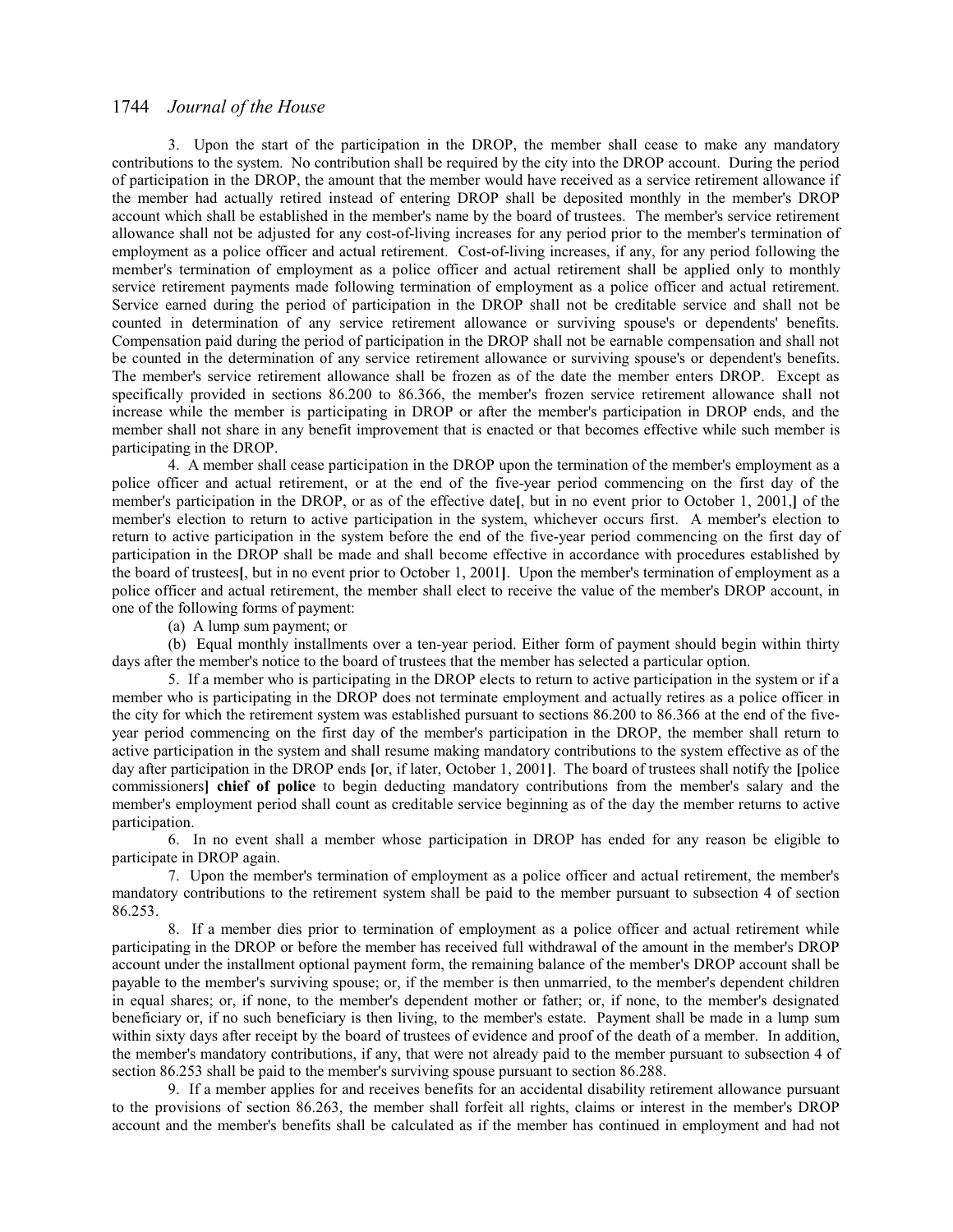elected to participate in the DROP. Any portion of a DROP account that has been forfeited as provided in this subsection shall be a general asset of the system.

10. A member's DROP account shall earn interest equal to the rate of return earned by the system's investment portfolio on a market value basis, including realized and unrealized gains and losses, net of investment expense, as certified by the system's actuary. As of the last day of each plan year beginning after DROP participation begins, the member's DROP account balance, determined as of the last day of the prior plan year, shall be credited with interest at the investment rate earned by the assets of the retirement system for such prior plan year. If distribution of the member's DROP account balance is made in a lump sum under subsection 4 or 8 of this section, interest for the plan year of distribution shall be credited on the ending balance for the prior plan year at the investment rate earned on the assets of the retirement system for the prior plan year, in proportion to the part of the plan year preceding the date of the member's termination of employment or death, whichever is earlier. If the member's DROP account is paid in equal monthly installments pursuant to subsection 4 of this section, interest during the installment period shall be credited as of the last day of each plan year ending after installment payment begins on the account balance as of the first or last day of the plan year, whichever is lower, at the investment rate earned by the assets of the system for the prior plan year. Interest for the year in which the final installment is paid shall be credited on the balance remaining after the final installment is paid, at the investment rate earned on the assets of the system for the prior plan year, in proportion to the part of the plan year preceding payment of the final installment. Any interest credited to the DROP account during the installment period shall be paid as soon as reasonably possible after the final monthly installment. No interest shall be credited on amounts, if any, added to the member's DROP account during the year in which the distribution of the account is completed.

11. The board of trustees shall not incur any liability individually or on behalf of other individuals for any act or omission made in good faith in relation to the DROP or assets credited to DROP accounts established by this section. The provisions of the Internal Revenue Code and regulations promulgated thereunder shall supersede any provision of this section if there is any inconsistency with the Internal Revenue Code or regulation.

12. Upon the receipt by the board of trustees of evidence and proof that the death of a member resulted from an event occurring while the member was in the actual performance of duty, and if the member is participating in the DROP, the member's surviving spouse or, if the member is then unmarried, the member's unmarried dependent children, may elect within thirty days after the member's death to have the amount in the member's DROP account paid in the form of a monthly survivor annuity. Payment of the survivor annuity shall begin within sixty days after the election is received. Payment to the member's surviving spouse shall continue until the surviving spouse's death; payment to the member's unmarried dependent children shall be made while any child qualifies as an unmarried dependent child pursuant to section 86.280. The survivor annuity shall be the actuarial equivalent of the member's DROP account as of the date of the member's death. In no event shall the total amount paid pursuant to this subsection be less than the member's DROP account balance as of the date of the member's death.

 86.257. 1. Upon the application of the **[**board**] chief** of police **[**commissioners or any successor body**] or a member**, any member who has completed ten or more years of creditable service or upon the police retirement system created by sections 86.200 to 86.366 first attaining, after August 28, 2013, a funded ratio, as defined in section 105.660 and as determined by the system's annual actuarial valuation, of at least eighty percent, a member who has completed five or more years of creditable service and who has become permanently unable to perform the duties of a police officer as the result of an injury or illness not exclusively caused or induced by the actual performance of his or her official duties or by his or her own negligence shall be retired by the board of **[**police commissioners or any successor body**] trustees of the police retirement system** upon certification by the medical board of the police retirement system and approval by the board of trustees of the police retirement system that the member is mentally or physically unable to perform the duties of a police officer, that the inability is permanent or likely to become permanent, and that the member should be retired.

2. Once each year during the first five years following such member's retirement, and at least once in every three-year period thereafter, the board of trustees may, and upon the member's application shall, require any nonduty disability beneficiary who has not yet attained sixty years of age to undergo a medical examination at a place designated by the medical board or such physicians as the medical board appoints. If any nonduty disability beneficiary who has not attained sixty years of age refuses to submit to a medical examination, his or her nonduty disability pension may be discontinued until his or her withdrawal of such refusal, and if his or her refusal continues for one year, all rights in and to such pension may be revoked by the board of trustees.

3. If the medical board certifies to the board of trustees that a nonduty disability beneficiary is able to perform the duties of a police officer, and if the board of trustees concurs on the report, then such beneficiary's nonduty disability pension shall cease.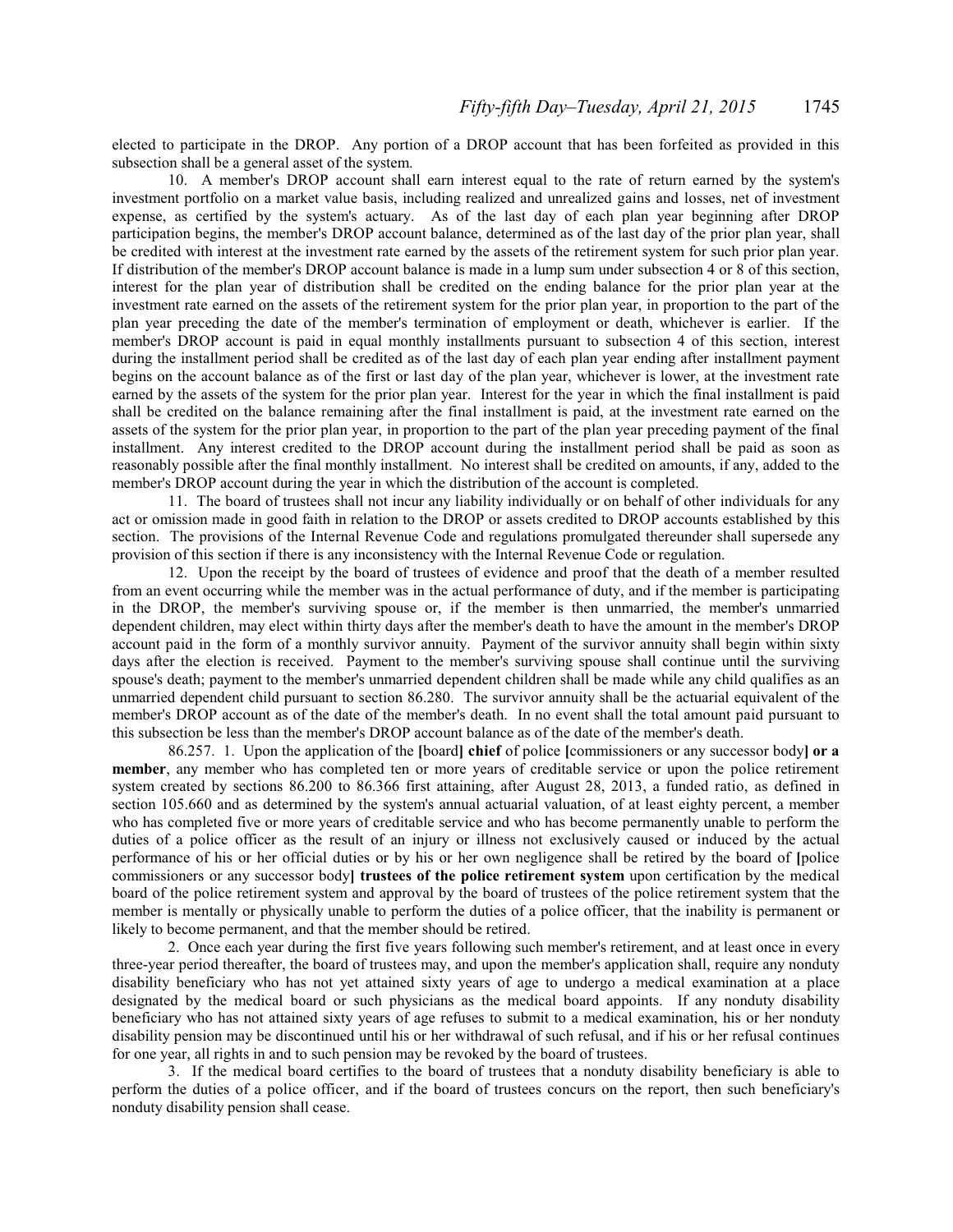4. If upon cessation of a disability pension under subsection 3 of this section, the former disability beneficiary is restored to active service, he or she shall again become a member, and he or she shall contribute thereafter at the same rate as other members. Upon his or her subsequent retirement, he or she shall be credited with all of his or her active retirement, but not including any time during which the former disability beneficiary received a disability pension under this section.

86.263. 1. Any member in active service who is permanently unable to perform the full and unrestricted duties of a police officer as the natural, proximate, and exclusive result of an accident occurring within the actual performance of duty at some definite time and place, through no negligence on the member's part, shall be retired by the board of **[**police commissioners or any successor body**] trustees of the police retirement system** upon certification by **[**one or more physicians of**]** the medical board that the member is mentally or physically unable to perform the full and unrestricted duties of a police officer, that the inability is permanent or likely to become permanent, and that the member should be retired. The inability to perform the "full and unrestricted duties of a police officer" means the member is unable to perform all the essential job functions for the position of police officer as established by the **[**board**] chief** of police **[**commissioners or any successor body**]**.

2. No member shall be approved for retirement under the provisions of subsection 1 of this section unless the application was made and submitted **[**to the board of police commissioners or any successor body**] by the chief of police or a member** no later than five years following the date of accident, provided, that if the accident was reported within five years of the date of the accident and an examination made of the member within thirty days of the date of accident by a health care provider whose services were provided through the **[**board**] chief** of police **[**commissioners**]** with subsequent examinations made as requested, then an application made more than five years following the date of the accident shall be considered timely.

3. Once each year during the first five years following a member's retirement, and at least once in every three-year period thereafter, the board of trustees may require any disability beneficiary who has not yet attained sixty years of age to undergo a medical examination or medical examinations at a place designated by the medical board or such physicians as the medical board appoints. If any disability beneficiary who has not attained sixty years of age refuses to submit to a medical examination, his or her disability pension may be discontinued by the board of trustees of the police retirement system until his or her withdrawal of such refusal, and if his or her refusal continues for one year, all rights in and to such pension may be revoked by the board of trustees.

4. If the medical board certifies to the board of trustees that a disability beneficiary is able to perform the duties of a police officer, then such beneficiary's disability pension shall cease.

5. If upon cessation of a disability pension under subsection 4 of this section, the former disability beneficiary is restored to active service, he or she shall again become a member, and he or she shall contribute thereafter at the same rate as other members. Upon his or her subsequent retirement, he or she shall be credited with all of his or her active service time as a member including the service time prior to receiving disability retirement, but not including any time during which the former disability beneficiary received a disability pension under this section.

6. If upon cessation of a disability pension under subsection 4 of this section, the former disability beneficiary is not restored to active service, such former disability beneficiary shall be entitled to the retirement benefit to which such former disability beneficiary would have been entitled if such former disability beneficiary had terminated service for any reason other than dishonesty or being convicted of a felony at the time of such cessation of such former disability beneficiary's disability pension. For purposes of such retirement benefits, such former disability beneficiary shall be credited with all of the former disability beneficiary's active service time as a member, but not including any time during which the former disability beneficiary received a disability beneficiary pension under this section.

86.270. 1. Any determination of whether a member is disabled under the provisions of section 86.257 or 86.263 shall consist of an investigation of the member's physical and mental condition by the medical **[**director**] board** of the police retirement system **[**and all physicians appointed by the medical director**]** under the provisions of section 86.237 and an investigation by the board of trustees of the police retirement system of any other matter relevant to determine whether the member satisfies the applicable requirements of section 86.257 or 86.263. The board of trustees may authorize the use of staff of the police retirement system and other persons not employed by the police retirement system to assist in its investigation. The board of trustees of the police retirement system and the medical **[**director**] board** of the police retirement system and any such physicians appointed by the medical **[**director**] board** under the provisions of section 86.237 may communicate with each other as to matters relevant to determine whether the member satisfies the applicable requirements of section 86.257 or 86.263.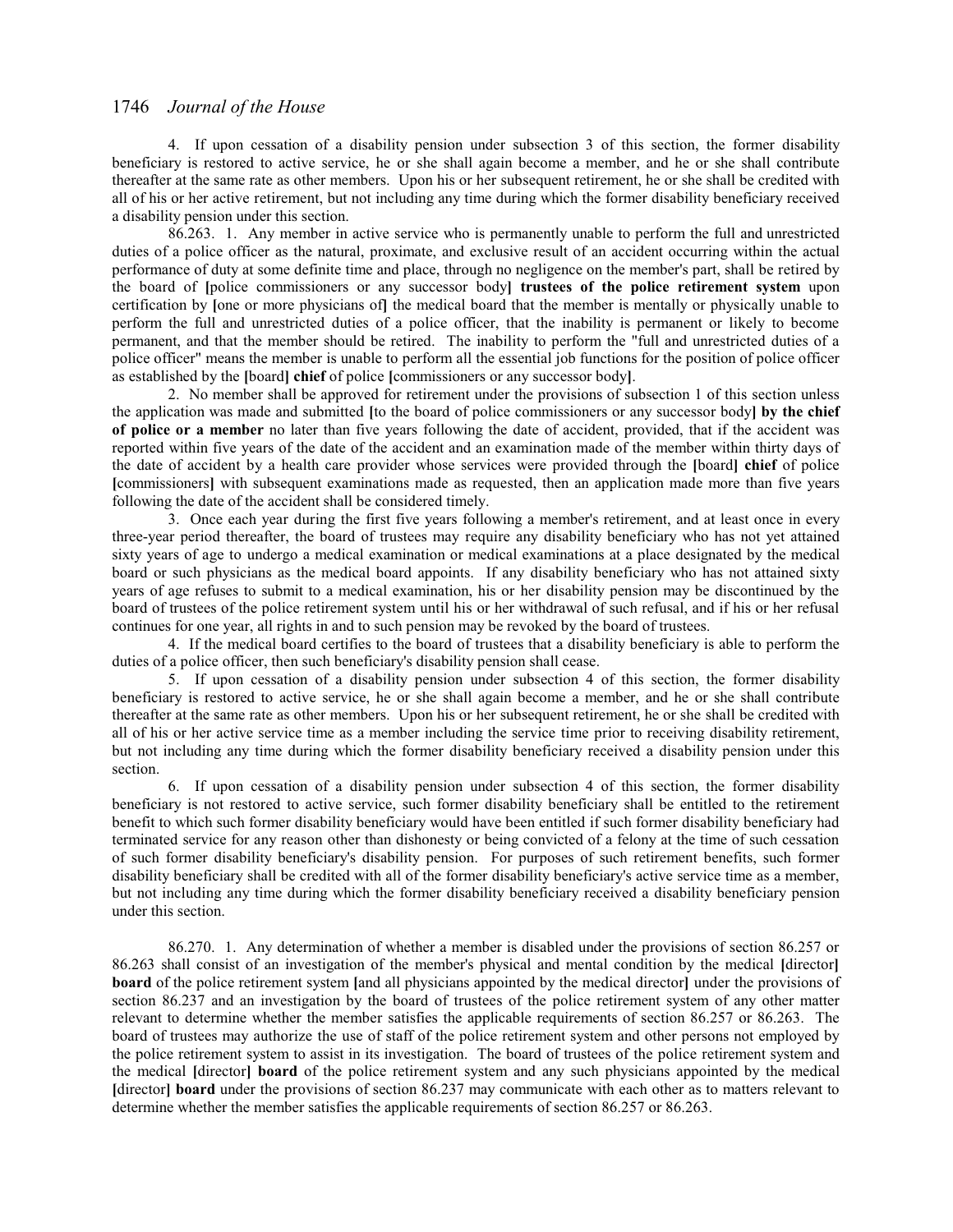2. The board of trustees shall require each member who applies for disability benefits and any disability beneficiary to be reexamined under the provisions of section 86.257 or 86.263 to undergo medical examinations at places designated by the medical **[**director**] board** and any physicians appointed by the medical **[**director**] board** under the provisions of section 86.237. [The examination shall be made by the medical director or by any physicians appointed by the medical director under the provisions of section 86.237.**]**

86.320. 1. The board of trustees shall certify to the **[**board**] chief** of police **[**commissioners and the board of police commissioners**] who** shall cause to be deducted from the salary of each member on each and every payroll for each and every pay period, seven percent of the compensation of each member who is not participating in the DROP, including each member whose participation in the DROP has ended and who has returned to active participation in the system pursuant to section 86.251, and zero percent of the compensation of each member who is participating in the DROP or whose participation in the DROP has ended but who has not returned to active participation in the system pursuant to section 86.251.

2. The deductions provided for in this section shall be made notwithstanding that the minimum compensation provided by law for any member shall be reduced thereby. Every member shall be deemed to consent to the deductions made and provided for in this section, and shall receipt for the member's full salary or compensation and payment of salary or compensation less such deduction shall be a full and complete discharge and acquittance of all claims and demands whatsoever for services rendered during the period covered by the payment except as to benefits provided by sections 86.200 to 86.366. The **[**board**] chief** of police **[**commissioners**]** shall certify to the board of trustees on each and every payroll or in such other manner as the board of trustees shall prescribe the amount deducted, and such amounts shall be paid into the system and shall be credited together with members' interest thereon to the individual account of the member from whose compensation such deduction was made.

3. The board of trustees is authorized to grant additional benefits for such parts of contributions as were made prior to the adoption of the seven-percent rate for all members which were in excess of the compulsory contributions required of each member."; and

Further amend said bill by amending the title, enacting clause, and intersectional references accordingly.

## **Committee on Property, Casualty, and Life Insurance**, Chairman Shull reporting:

Mr. Speaker: Your Committee on Property, Casualty, and Life Insurance, to which was referred **SB 164**, begs leave to report it has examined the same and recommends that it **Do Pass with House Committee Amendment No. 1**, and pursuant to Rule 27(8) be referred to the Select Committee on Insurance.

### *House Committee Amendment No. 1*

AMEND Senate Bill No. 164, Page 1, In the Title, Lines 3-4, by deleting all of said lines and inserting in lieu thereof the words "to the judiciary."; and

Further amend said bill, Page 1, Section A, Line 2, by inserting immediately after all of said section and line the following:

"456.950. 1. As used in this section, "qualified spousal trust" means a trust:

(1) The settlors of which are **[**husband and wife**] married to each other** at the time of the creation of the trust; and

(2) The terms of which provide that during the joint lives of the settlors all property **[**or interests in property**]** transferred to, or held by, the trustee are:

(a) Held and administered in one trust for the benefit of both settlors, revocable by either **settlor** or both settlors **[**acting together**]** while either or both are alive, and each settlor having the right to receive distributions of income or principal, whether mandatory or within the discretion of the trustee, from the entire trust for the joint lives of the settlors and for the survivor's life; or

(b) Held and administered in two separate shares of one trust for the benefit of each of the settlors, with the trust revocable by each settlor with respect to that settlor's separate share of that trust without the participation or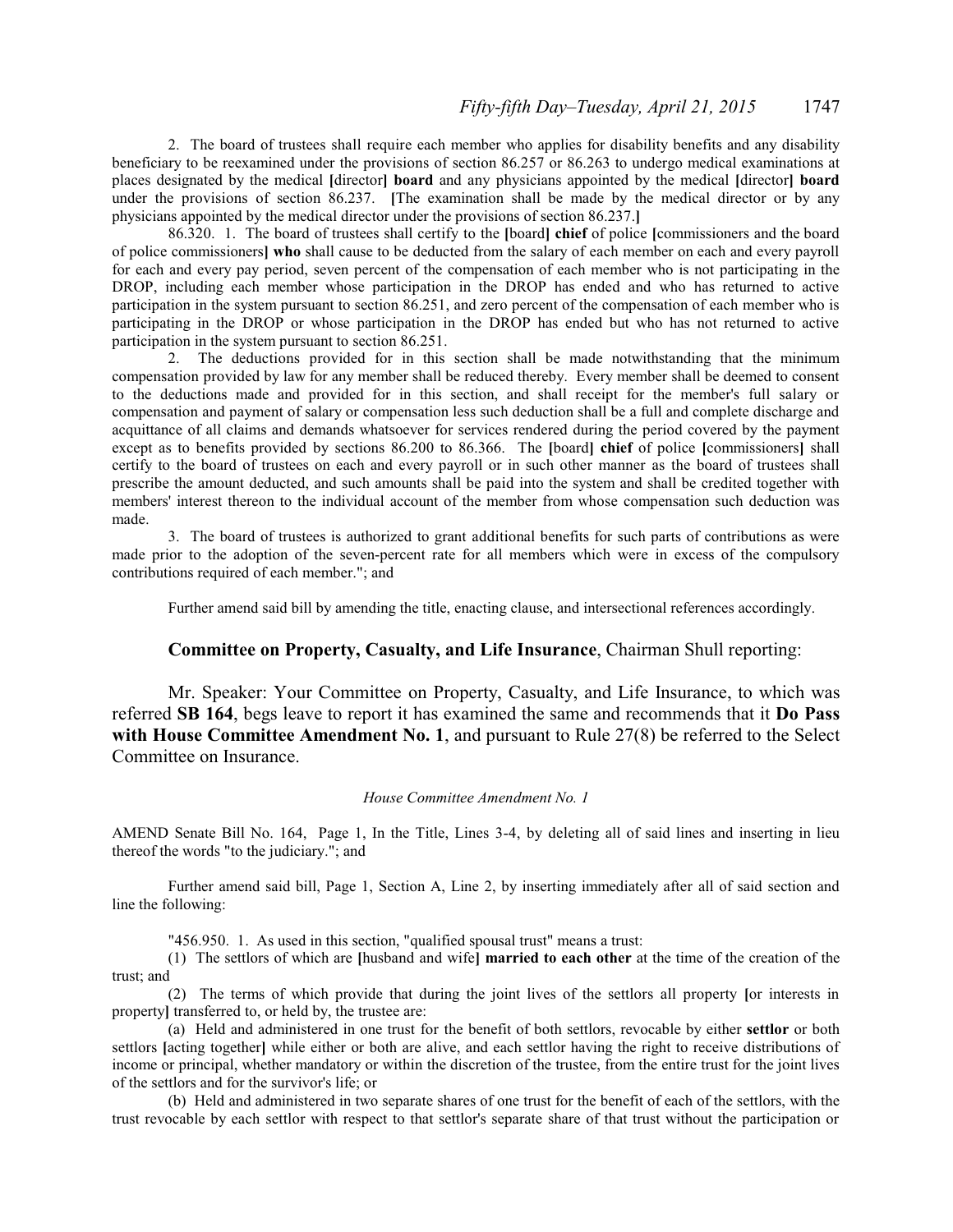consent of the other settlor, and each settlor having the right to receive distributions of income or principal, whether mandatory or within the discretion of the trustee, from that settlor's separate share for that settlor's life; or

(c) Held and administered under the terms and conditions contained in paragraphs (a) and (b) of this subdivision.

2. A qualified spousal trust may contain any other trust terms that are not inconsistent with the provisions of this section**, including, without limitation, a discretionary power to distribute trust property to a person in addition to a settlor.**

3. **[**Any property or interests in property that are at any time transferred to the trustee of a qualified spousal trust of which the husband and wife are the settlors, shall thereafter be administered as provided by the trust terms in accordance with paragraph (a), (b), or (c) of subdivision (2) of subsection 1 of this section. All trust property and interests in property that is deemed for purposes of this section to be held as tenants by the entirety, including the proceeds thereof, the income thereon, and any property into which such property, proceeds, or income may be converted, shall have the same immunity from the claims of the separate creditors of the settlors as would have existed if the settlors had continued to hold that property as husband and wife as tenants by the entirety. Property or interests in property held by a husband and wife as tenants by the entirety or as joint tenants or other form of joint ownership with right of survivorship shall be conclusively deemed for purposes of this section to be held as tenants by the entirety upon its transfer to the qualified spousal trust. All such transfers shall retain said immunity, so long as:

(1) Both settlors are alive and remain married; and

(2) The property, proceeds, or income continue to be held in trust by the trustee of the qualified spousal trust**] All property at any time held in a qualified spousal trust, without regard to how such property was titled prior to it being so held, shall have the same immunity from the claims of a separate creditor of either settlor as if such property were held outside the trust by the settlors as tenants by the entirety, unless otherwise provided in writing by the settlor or settlors who transferred such property to the trust, and such property shall be treated for that purpose, including without limitation, federal and state bankruptcy laws, as tenants by entirety property. Property held in a qualified spousal trust shall cease to receive immunity from the claims of creditors upon the dissolution of marriage of the settlors by a court**.

4. **[**Property or interests in property held by a husband and wife or held in the sole name of a husband or wife that are not held as tenants by the entirety or deemed held as tenants by the entirety for purposes of this section and are transferred to a qualified spousal trust shall be held as directed in the qualified spousal trust's governing instrument or in the instrument of transfer and the rights of any claimant to any interest in that property shall not be affected by this section**] As used in this section, "property" means any interest in any type of property held in a qualified spousal trust, the income thereon, and any property into which such interest, proceeds, or income may be converted**.

5. Upon the death of each settlor, all property **[**and interests in property**]** held by the trustee of the qualified spousal trust shall be distributed as directed by the then current terms of the governing instrument of such trust. Upon the death of the first settlor to die, if immediately prior to death the predeceased settlor's interest in the qualified spousal trust was then held in such settlor's separate share, the property **[**or interests in property**] held** in such settlor's separate share may pass into an irrevocable trust for the benefit of the surviving settlor upon such terms as the governing instrument shall direct, including without limitation a spendthrift provision as provided in section 456.5-502.

6. **The respective rights of settlors who are married to each other in any property for purposes of a dissolution of the settlors' marriage shall not be affected or changed by reason of the transfer of that property to, or its subsequent administration as an asset of, a qualified spousal trust during the marriage of the settlors, unless both settlors expressly agree otherwise in writing.**

**7.** No transfer **[**by a husband and wife as settlors**]** to a qualified spousal trust shall **[**affect or change either settlor's marital property rights to the transferred property or interest therein immediately prior to such transfer in the event of dissolution of marriage of the spouses, unless both spouses otherwise expressly agree in writing**] avoid or defeat the Missouri uniform transfer act in chapter 428**.

**[**7.**] 8.** This section shall apply to all trusts which fulfill the criteria set forth in this section for a qualified spousal trust regardless of whether such trust was created before**, on,** or after August 28, 2011.

**456.1-113. Any transfer of an asset to a trustee of a trust, to such trust itself, or to a share of such trust, in a manner that is reasonably calculated to identify such trust or that share of such trust, subjects that asset to the terms of such trust or that share.**"; and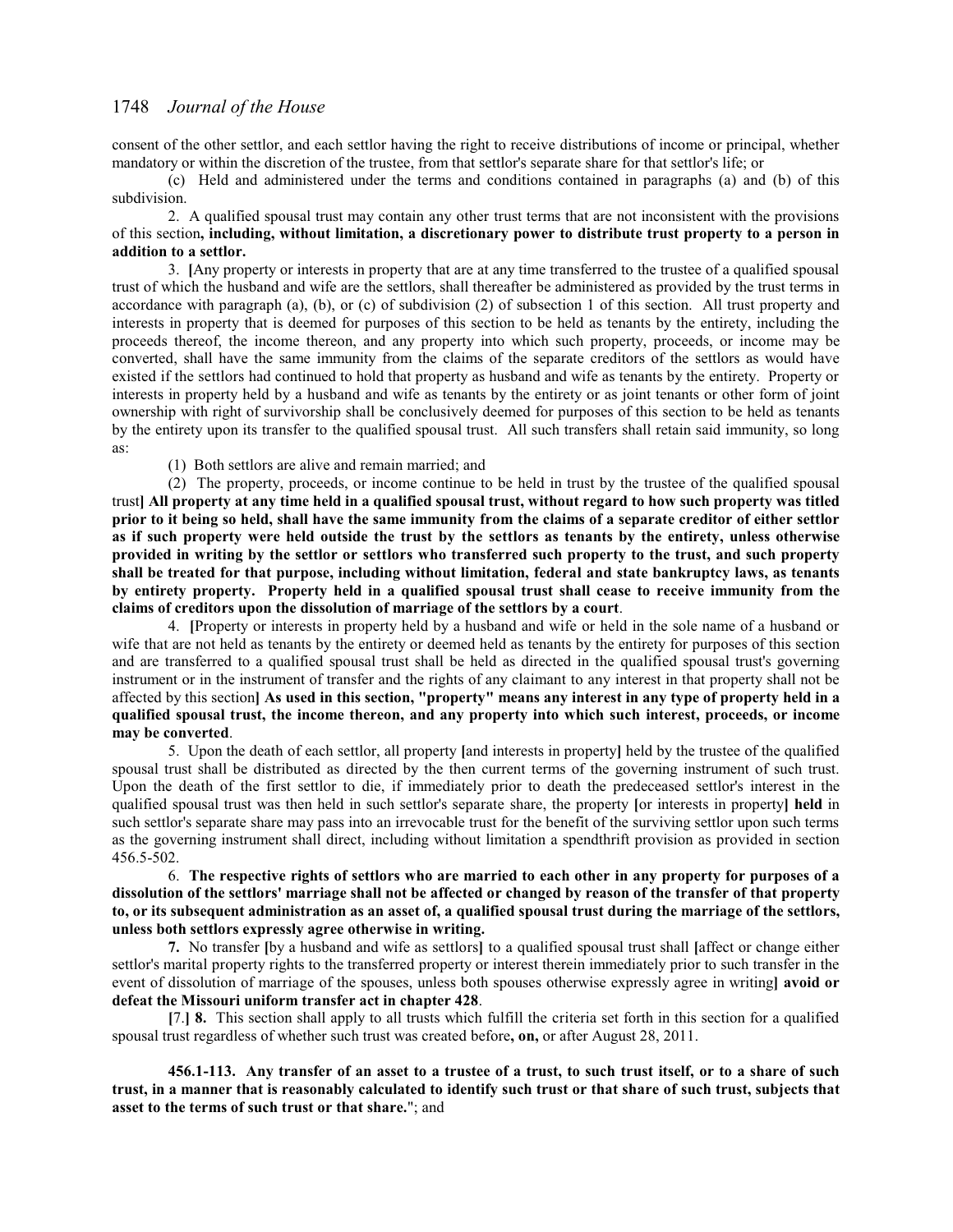Further amend said bill by amending the title, enacting clause, and intersectional references accordingly.

**Committee on Public Safety and Emergency Preparedness**, Chairman Rhoads reporting:

Mr. Speaker: Your Committee on Public Safety and Emergency Preparedness, to which was referred **HB 827**, begs leave to report it has examined the same and recommends that it **Do** Pass, and pursuant to Rule 27(13) be referred to the Select Committee on State and Local Governments.

Mr. Speaker: Your Committee on Public Safety and Emergency Preparedness, to which was referred **HB 1284**, begs leave to report it has examined the same and recommends that it **Do Pass with House Committee Amendment No. 1, and pursuant to Rule 27(13) be referred to the** Select Committee on State and Local Governments.

#### *House Committee Amendment No. 1*

AMEND House Bill No. 1284, Page 1, Section 568.068, Line 10, by inserting immediately after said line the following:

### "**3. A violation of this section may be considered by the court for referral to a drug court program as established in section 478.001 or another court approved drug treatment program.**"; and

Further amend said bill by amending the title, enacting clause, and intersectional references accordingly.

Mr. Speaker: Your Committee on Public Safety and Emergency Preparedness, to which was referred **HB 1329**, begs leave to report it has examined the same and recommends that it **Do Pass with House Committee Amendment No. 1, and pursuant to Rule 27(13) be referred to the** Select Committee on State and Local Governments.

#### *House Committee Amendment No. 1*

AMEND House Bill No. 1329, Page 1, Section 577.180, Line 8, by inserting immediately after said line the following:

- "**4. The provisions of this section shall not apply to the following:**
- **(1) Any hospital that operates primarily for the purpose of scientific research;**
- **(2) Any state institution conducting scientific research;**
- **(3) Any college or university conducting scientific research; or**
- **(4) Any pharmaceutical company or biotechnology company conducting research.**

Section B. Because of the need to protect minors from accidental intoxication and alcohol poisoning, section A of this act is deemed necessary for the immediate preservation of public health, welfare, peace, and safety, and is hereby declared to be an emergency act within the meaning of the constitution, and section A of this act shall be in full force upon its passage and approval."; and

Further amend said bill by amending the title, enacting clause, and intersectional references accordingly.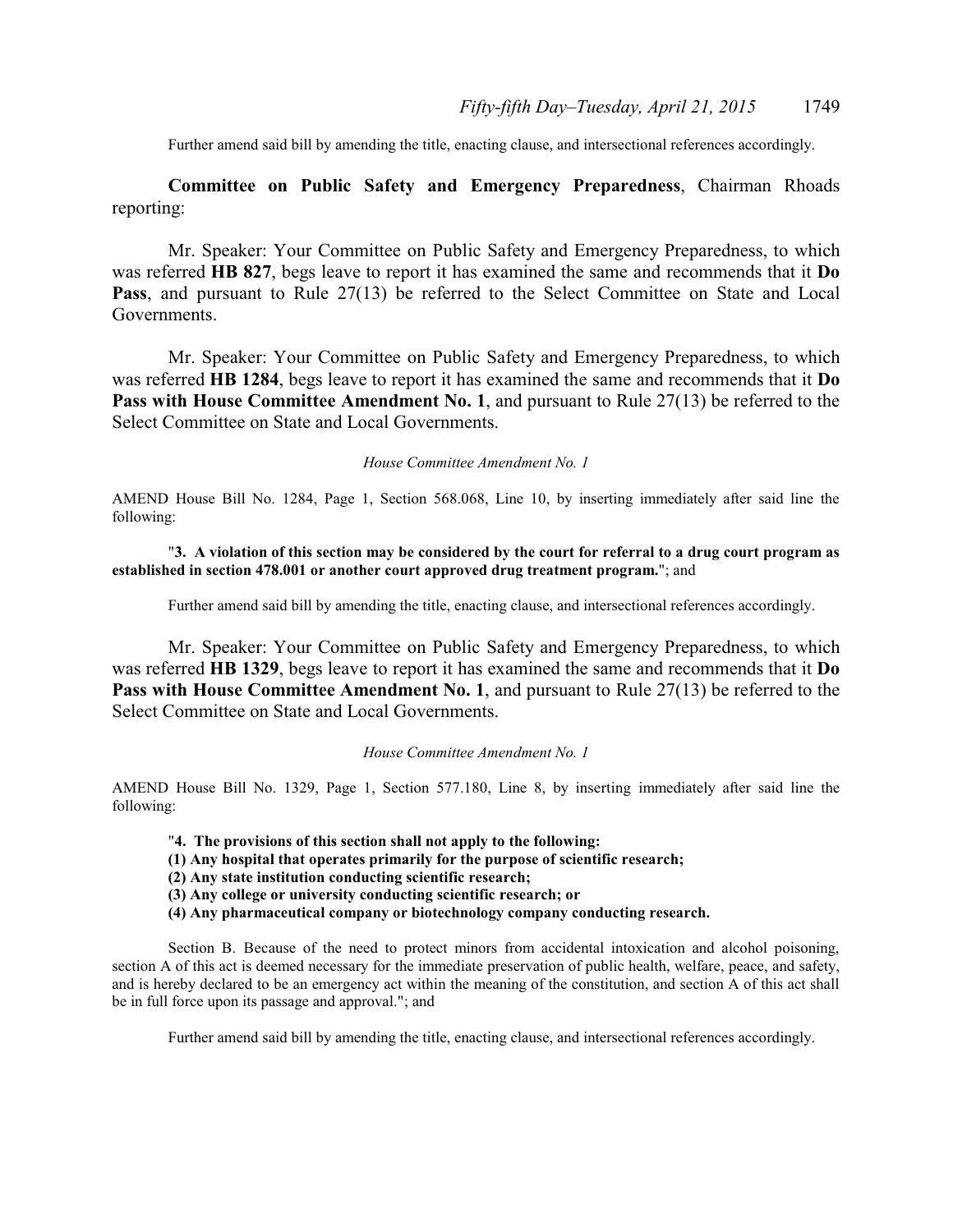## **Committee on Small Business**, Chairman McCaherty reporting:

Mr. Speaker: Your Committee on Small Business, to which was referred **HB 379**, begs leave to report it has examined the same and recommends that it **Do Pass with House Committee Amendment No. 1**, and pursuant to Rule 27(4) be referred to the Select Committee on Commerce.

### *House Committee Amendment No. 1*

AMEND House Bill No. 379, Page 2, Section 144.083, Lines 42-47, by deleting all of said lines; and

Further amend said bill, page, section, Line 48, by deleting the number "**7**" and inserting in lieu thereof the number "**6**"; and

Further amend said bill by amending the title, enacting clause, and intersectional references accordingly.

Mr. Speaker: Your Committee on Small Business, to which was referred **HB 1196**, begs leave to report it has examined the same and recommends that it **Do Pass with House Committee Amendment No. 1**, and pursuant to Rule 27(4) be referred to the Select Committee on Commerce.

### *House Committee Amendment No. 1*

AMEND House Bill No. 1196, Page 1, Section 620.468, Line 16, by deleting the number, "**three**" and inserting in lieu thereof the number, "**four**"; and

Further amend said bill by amending the title, enacting clause, and intersectional references accordingly.

## **Committee on Transportation**, Chairman Kolkmeyer reporting:

Mr. Speaker: Your Committee on Transportation, to which was referred **HB 102**, begs leave to report it has examined the same and recommends that it **Do Pass with House Committee Amendment No. 1**, and pursuant to Rule 27(13) be referred to the Select Committee on State and Local Governments.

### *House Committee Amendment No. 1*

AMEND House Bill No. 102, Page 3, Section 226.030, Line 56, by inserting immediately after said line the following:

### "**5. Any change to the boundaries of the seven department of transportation geographic districts shall require approval by the general assembly.**"; and

Further amend said bill by amending the title, enacting clause, and intersectional references accordingly.

Mr. Speaker: Your Committee on Transportation, to which was referred **HB 1266**, begs leave to report it has examined the same and recommends that it **Do Pass**, and pursuant to Rule 27(13) be referred to the Select Committee on State and Local Governments.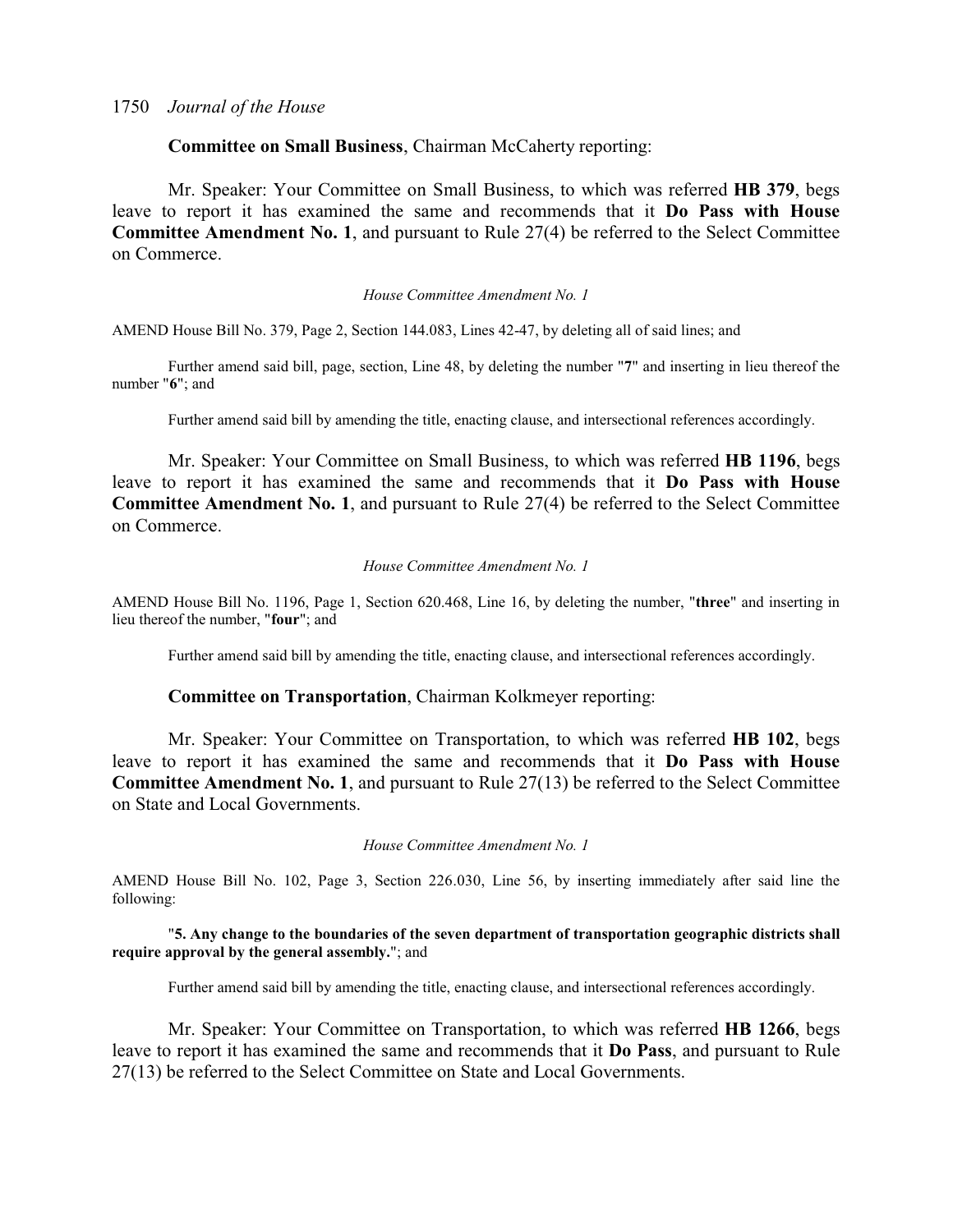Mr. Speaker: Your Committee on Transportation, to which was referred **SB 272**, begs leave to report it has examined the same and recommends that it **Do Pass**, and pursuant to Rule 27(13) be referred to the Select Committee on State and Local Governments.

Mr. Speaker: Your Committee on Transportation, to which was referred **SS SCS SB 278**, begs leave to report it has examined the same and recommends that it **Do Pass with House Committee Amendment No. 1** and **House Committee Amendment No. 2**, and pursuant to Rule 27(13) be referred to the Select Committee on State and Local Governments.

### *House Committee Amendment No. 1*

AMEND Senate Substitute for Senate Committee Substitute for Senate Bill No. 278, Page 28, Section 301.213, Line 76, by inserting immediately after the phrase "**claim.**" the following:

### "**Such insurance company may apply for a salvage certificate of title or junking certificate pursuant to the provisions of subsection 3 of section 301.193 in order to transfer its interests in such vehicle.**"; and

Further amend said bill by amending the title, enacting clause, and intersectional references accordingly.

#### *House Committee Amendment No. 2*

AMEND Senate Substitute for Senate Committee Substitute for Senate Bill No. 278, Page 26, Section 301.213, Line 3, by deleting the section number "**301.573**" and inserting in lieu thereof the section number "**301.580**"; and

Further amend said bill and section, Page 27, Line 14, by inserting immediately after the word "**vehicle**" the following:

### "**outlining the terms of the sale or acceptance in trade of such motor vehicle without transfer of the certificate of ownership**"; and

Further amend said bill and section, Page 28, Line 80, by inserting immediately after the word "**ownership**" the word "**interest**"; and

Further amend said bill and section, Page 29, Line 121, by inserting immediately after the words "**certificate of title**" the words "**which may have been**"; and

Further amend said bill and section, Page 30, Line 155, by inserting immediately after the words "**cause to**" the following: "**suspend, revoke, or**"; and

Further amend said bill, page, and section, Line 156, by deleting the section number "**301.573**" and inserting in lieu thereof the section number "**301.580**"; and

Further amend said bill, Page 34, Section 301.227, Line 120, by inserting immediately after said line the following:

"301.562. 1. The department may refuse to issue or renew any license required pursuant to sections 301.550 to **[**301.573**] 301.580** for any one or any combination of causes stated in subsection 2 of this section. The department shall notify the applicant or licensee in writing at his or her last known address of the reasons for the refusal to issue or renew the license and shall advise the applicant or licensee of his or her right to file a complaint with the administrative hearing commission as provided by chapter 621.

2. The department may cause a complaint to be filed with the administrative hearing commission as provided by chapter 621 against any holder of any license issued under sections 301.550 to **[**301.573**] 301.580** for any one or any combination of the following causes: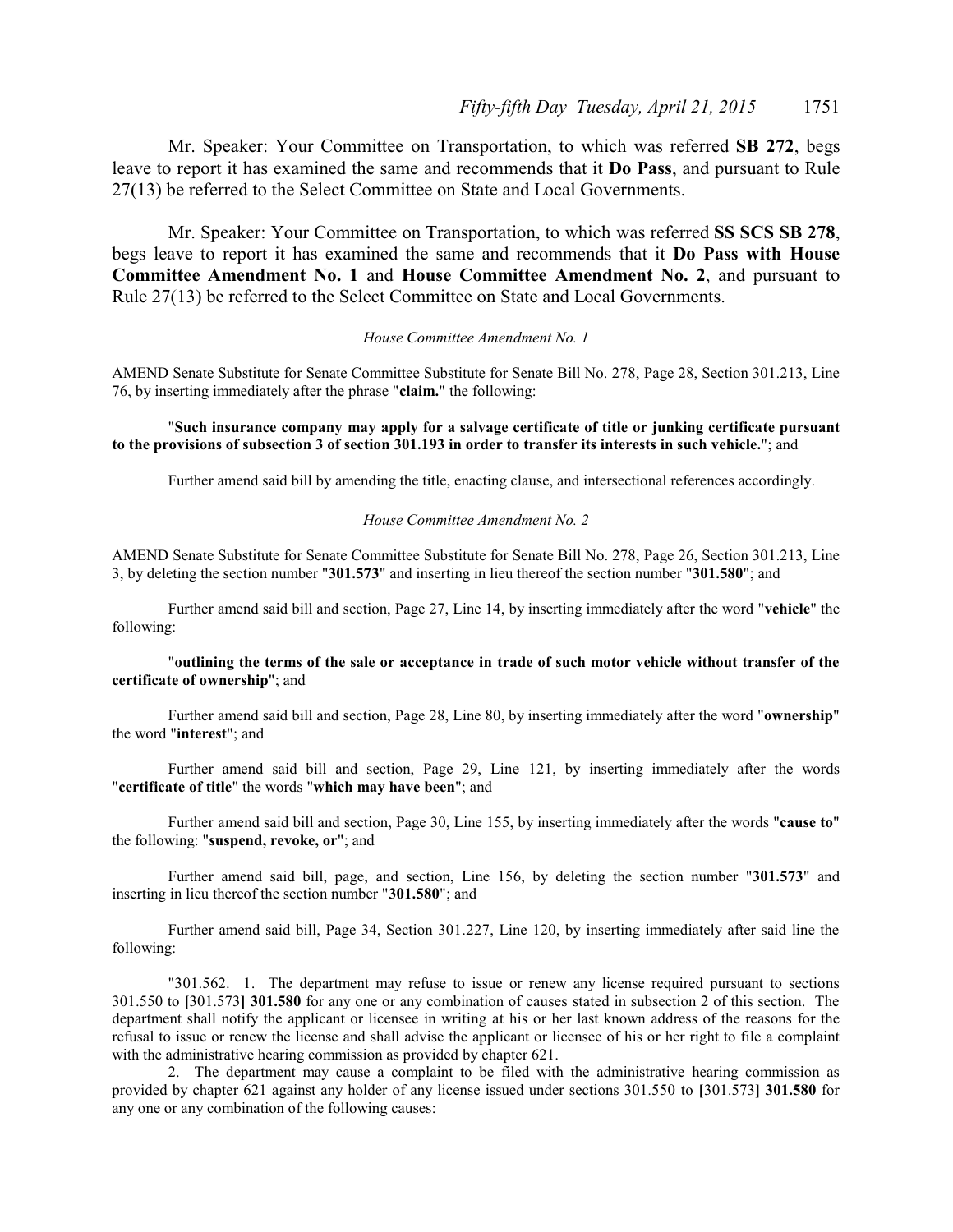(1) The applicant or license holder was previously the holder of a license issued under sections 301.550 to **[**301.573**] 301.580**, which license was revoked for cause and never reissued by the department, or which license was suspended for cause and the terms of suspension have not been fulfilled;

(2) The applicant or license holder was previously a partner, stockholder, director or officer controlling or managing a partnership or corporation whose license issued under sections 301.550 to **[**301.573**] 301.580** was revoked for cause and never reissued or was suspended for cause and the terms of suspension have not been fulfilled;

(3) The applicant or license holder has, within ten years prior to the date of the application, been finally adjudicated and found guilty, or entered a plea of guilty or nolo contendere, in a prosecution under the laws of any state or of the United States, for any offense reasonably related to the qualifications, functions, or duties of any business licensed under sections 301.550 to **[**301.573**] 301.580**; for any offense, an essential element of which is fraud, dishonesty, or an act of violence; or for any offense involving moral turpitude, whether or not sentence is imposed;

(4) Use of fraud, deception, misrepresentation, or bribery in securing any license issued pursuant to sections 301.550 to **[**301.573**] 301.580**;

(5) Obtaining or attempting to obtain any money, commission, fee, barter, exchange, or other compensation by fraud, deception, or misrepresentation;

(6) Violation of, or assisting or enabling any person to violate any provisions of this chapter and chapters 143, 144, 306, 307, 407, 578, and 643 or of any lawful rule or regulation adopted pursuant to this chapter and chapters 143, 144, 306, 307, 407, 578, and 643;

(7) The applicant or license holder has filed an application for a license which, as of its effective date, was incomplete in any material respect or contained any statement which was, in light of the circumstances under which it was made, false or misleading with respect to any material fact;

(8) The applicant or license holder has failed to pay the proper application or license fee or other fees required pursuant to this chapter or chapter 306 or fails to establish or maintain a bona fide place of business;

(9) Uses or permits the use of any special license or license plate assigned to the license holder for any purpose other than those permitted by law;

(10) The applicant or license holder is finally adjudged insane or incompetent by a court of competent jurisdiction;

(11) Use of any advertisement or solicitation which is false;

(12) Violations of sections 407.511 to 407.556, section 578.120, which resulted in a conviction or finding of guilt or violation of any federal motor vehicle laws which result in a conviction or finding of guilt.

3. Any such complaint shall be filed within one year of the date upon which the department receives notice of an alleged violation of an applicable statute or regulation. After the filing of such complaint, the proceedings shall, except for the matters set forth in subsection 5 of this section, be conducted in accordance with the provisions of chapter 621. Upon a finding by the administrative hearing commission that the grounds, provided in subsection 2 of this section, for disciplinary action are met, the department may, singly or in combination, refuse to issue the person a license, issue a license for a period of less than two years, issue a private reprimand, place the person on probation on such terms and conditions as the department deems appropriate for a period of one day to five years, suspend the person's license from one day to six days, or revoke the person's license for such period as the department deems appropriate. The applicant or licensee shall have the right to appeal the decision of the administrative hearing commission and department in the manner provided in chapter 536.

4. Upon the suspension or revocation of any person's license issued under sections 301.550 to**[**301.573**] 301.580**, the department shall recall any distinctive number plates that were issued to that licensee. If any licensee who has been suspended or revoked shall neglect or refuse to surrender his or her license or distinctive number license plates issued under sections 301.550 to 301.580, the director shall direct any agent or employee of the department or any law enforcement officer, to secure possession thereof and return such items to the director. For purposes of this subsection, a "law enforcement officer" means any member of the highway patrol, any sheriff or deputy sheriff, or any peace officer certified under chapter 590 acting in his or her official capacity. Failure of the licensee to surrender his or her license or distinctive number license plates upon demand by the director, any agent or employee of the department, or any law enforcement officer shall be a class A misdemeanor.

5. Notwithstanding the foregoing provisions of this section, the following events or acts by the holder of any license issued under sections 301.550 to 301.580 are deemed to present a clear and present danger to the public welfare and shall be considered cause for suspension or revocation of such license under the procedure set forth in subsection 6 of this section, at the discretion of the director: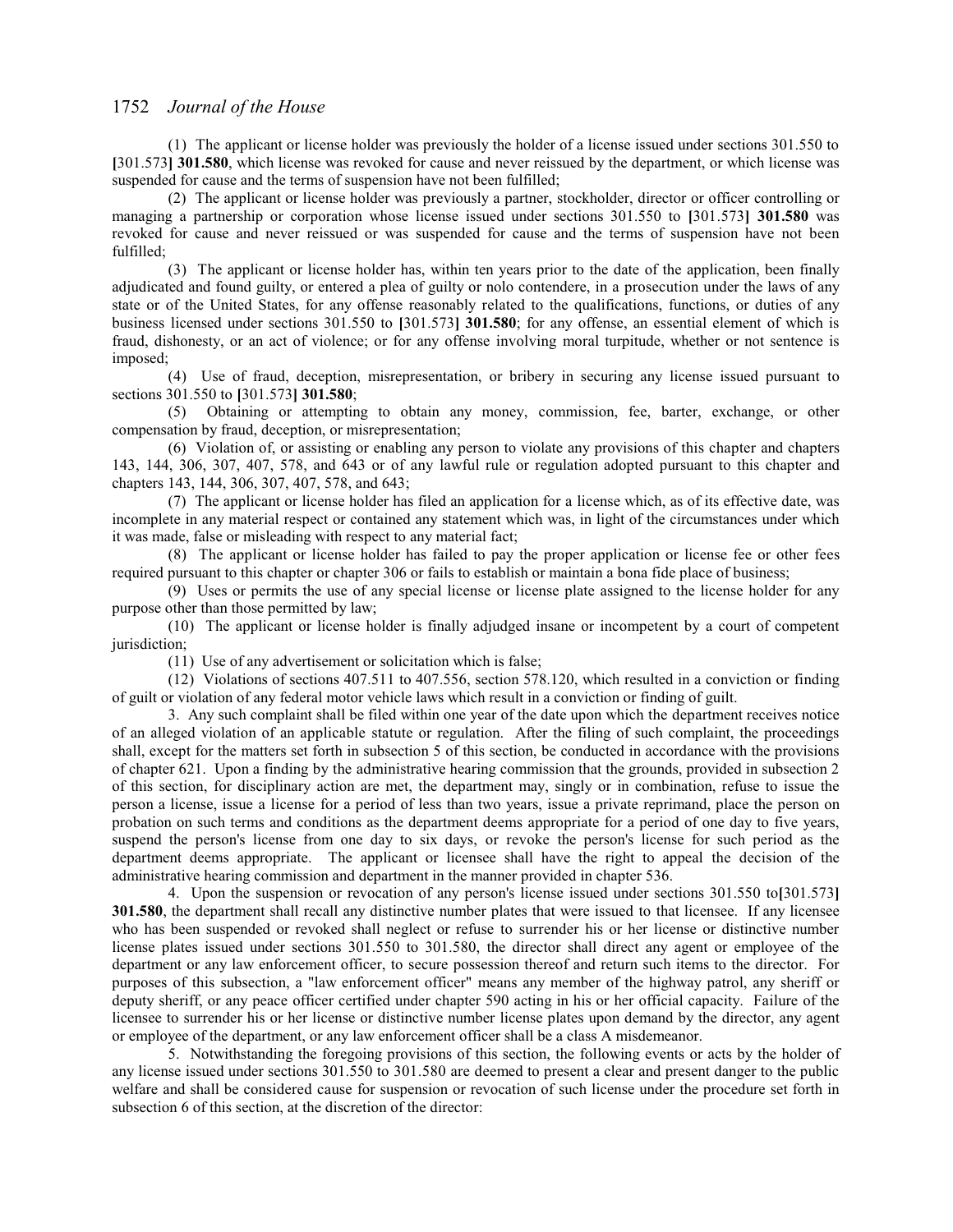(1) The expiration or revocation of any corporate surety bond or irrevocable letter of credit, as required by section 301.560, without submission of a replacement bond or letter of credit which provides coverage for the entire period of licensure;

(2) The failure to maintain a bona fide established place of business as required by section 301.560;

(3) Criminal convictions as set forth in subdivision (3) of subsection 2 of this section; or

(4) Three or more occurrences of violations which have been established following proceedings before the administrative hearing commission under subsection 3 of this section, or which have been established following proceedings before the director under subsection 6 of this section, of this chapter and chapters 143, 144, 306, 307, 578, and 643 or of any lawful rule or regulation adopted under this chapter and chapters 143, 144, 306, 307, 578, and 643, not previously set forth herein.

6. (1) Any license issued under sections 301.550 to 301.580 shall be suspended or revoked, following an evidentiary hearing before the director or his or her designated hearing officer, if affidavits or sworn testimony by an authorized agent of the department alleges the occurrence of any of the events or acts described in subsection 5 of this section.

(2) For any license which the department believes may be subject to suspension or revocation under this subsection, the director shall immediately issue a notice of hearing to the licensee of record. The director's notice of hearing:

(a) Shall be served upon the licensee personally or by first class mail to the dealer's last known address, as registered with the director;

(b) Shall be based on affidavits or sworn testimony presented to the director, and shall notify the licensee that such information presented therein constitutes cause to suspend or revoke the licensee's license;

(c) Shall provide the licensee with a minimum of ten days' notice prior to hearing;

(d) Shall specify the events or acts which may provide cause for suspension or revocation of the license, and shall include with the notice a copy of all affidavits, sworn testimony or other information presented to the director which support discipline of the license; and

(e) Shall inform the licensee that he or she has the right to attend the hearing and present any evidence in his or her defense, including evidence to show that the event or act which may result in suspension or revocation has been corrected to the director's satisfaction, and that he or she may be represented by counsel at the hearing.

(3) At any hearing before the director conducted under this subsection, the director or his or her designated hearing officer shall consider all evidence relevant to the issue of whether the license should be suspended or revoked due to the occurrence of any of the acts set forth in subsection 5 herein. Within twenty business days after such hearing, the director or his or her designated hearing officer shall issue a written order, with findings of fact and conclusions of law, which either grants or denies the issuance of an order of suspension or revocation. The suspension or revocation shall be effective ten days after the date of the order. The written order of the director or his or her hearing officer shall be the final decision of the director and shall be subject to judicial review under the provisions of chapter 536.

(4) Notwithstanding the provisions of this chapter or chapter 610 or 621 to the contrary, the proceedings under this section shall be closed and no order shall be made public until it is final, for purposes of appeal.

**7. In lieu of acting under subsection 2 or subsection 6 of this action, the department of revenue may enter into an agreement with the holder of the license to ensure future compliance with sections 301.210, 301.213, 307.380, sections 301.217 to 301.229, and sections 301.550 to 301.580. Such agreement may include an assessment fee not to exceed five hundred dollars per violation or five thousand dollars in the aggregate unless otherwise permitted by law, probation terms and conditions, and other requirements as may be deemed appropriate by the department of revenue and the holder of the license. Any fees collected by the department of revenue under this subsection shall be deposited into the motor vehicle commission fund created in section 301.560.**"; and

Further amend said bill, Page 34, Section 301.645, Line 1, by inserting immediately before the word "**In**" the phrase "**1.**"; and

Further amend said bill, page, and section, Line 11, by inserting immediately after said line the following:

"**2. The director of the department of revenue may promulgate rules and regulations to implement and administer the provisions of this section. Any rule or portion of a rule, as that term is defined in section 536.010, that is created under the authority delegated in this section shall become effective only if it complies with and is subject to all of the provisions of chapter 536 and, if applicable, section 536.028. This section and**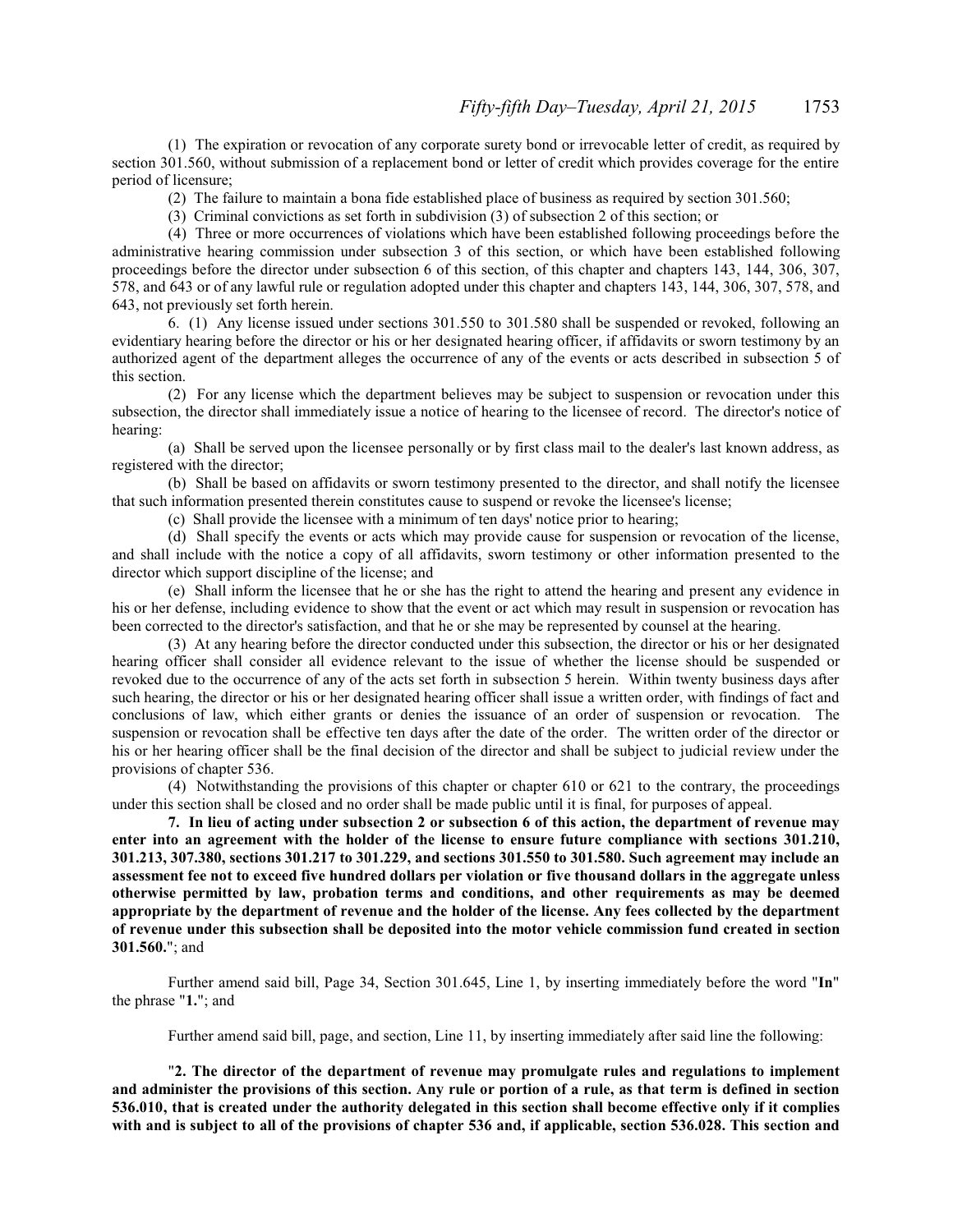**chapter 536 are nonseverable and if any of the powers vested with the general assembly under chapter 536 to review, to delay the effective date, or to disapprove and annul a rule are subsequently held unconstitutional, then the grant of rulemaking authority and any rule proposed or adopted after August 28, 2015, shall be invalid and void.**"; and

Further amend said bill by amending the title, enacting clause, and intersectional references accordingly.

Mr. Speaker: Your Committee on Transportation, to which was referred **SB 318**, begs leave to report it has examined the same and recommends that it **Do Pass**, and pursuant to Rule 27(13) be referred to the Select Committee on State and Local Governments.

Mr. Speaker: Your Committee on Transportation, to which was referred **SB 446**, begs leave to report it has examined the same and recommends that it **Do Pass**, and pursuant to Rule 27(13) be referred to the Select Committee on State and Local Governments.

Mr. Speaker: Your Committee on Transportation, to which was referred **SCS SB 456**, begs leave to report it has examined the same and recommends that it **Do Pass with House Committee Amendment No. 1**, and pursuant to Rule 27(13) be referred to the Select Committee on State and Local Governments.

#### *House Committee Amendment No. 1*

AMEND Senate Committee Substitute for Senate Bill No. 456, Page 11, Section 301.213, Line 3, by deleting the section number "**301.573**" and inserting in lieu thereof the section number "**301.580**"; and

Further amend said bill and section, Page 12, Line 14, by inserting immediately after the word "**vehicle**" the following:

### "**outlining the terms of the sale or acceptance in trade of such motor vehicle without transfer of the certificate of ownership**"; and

Further amend said bill and section, Page 14, Line 83, by inserting immediately after the word "**ownership**" the word "**interest**"; and

Further amend said bill and section, Page 15, Line 123, by inserting immediately after the words "**certificate of title**" the words "**which may have been**"; and

Further amend said bill and section, Page 16, Line 157, by inserting immediately after the words "**cause to**" the following:

### "**suspend, revoke, or**"; and

Further amend said bill, page, and section, Line 158, by deleting the section number "**301.573**" and inserting in lieu thereof the section number "**301.580**"; and

Further amend said bill, page, and section, Line 160, by inserting immediately after said line the following:

"301.562. 1. The department may refuse to issue or renew any license required pursuant to sections 301.550 to **[**301.573**] 301.580** for any one or any combination of causes stated in subsection 2 of this section. The department shall notify the applicant or licensee in writing at his or her last known address of the reasons for the refusal to issue or renew the license and shall advise the applicant or licensee of his or her right to file a complaint with the administrative hearing commission as provided by chapter 621.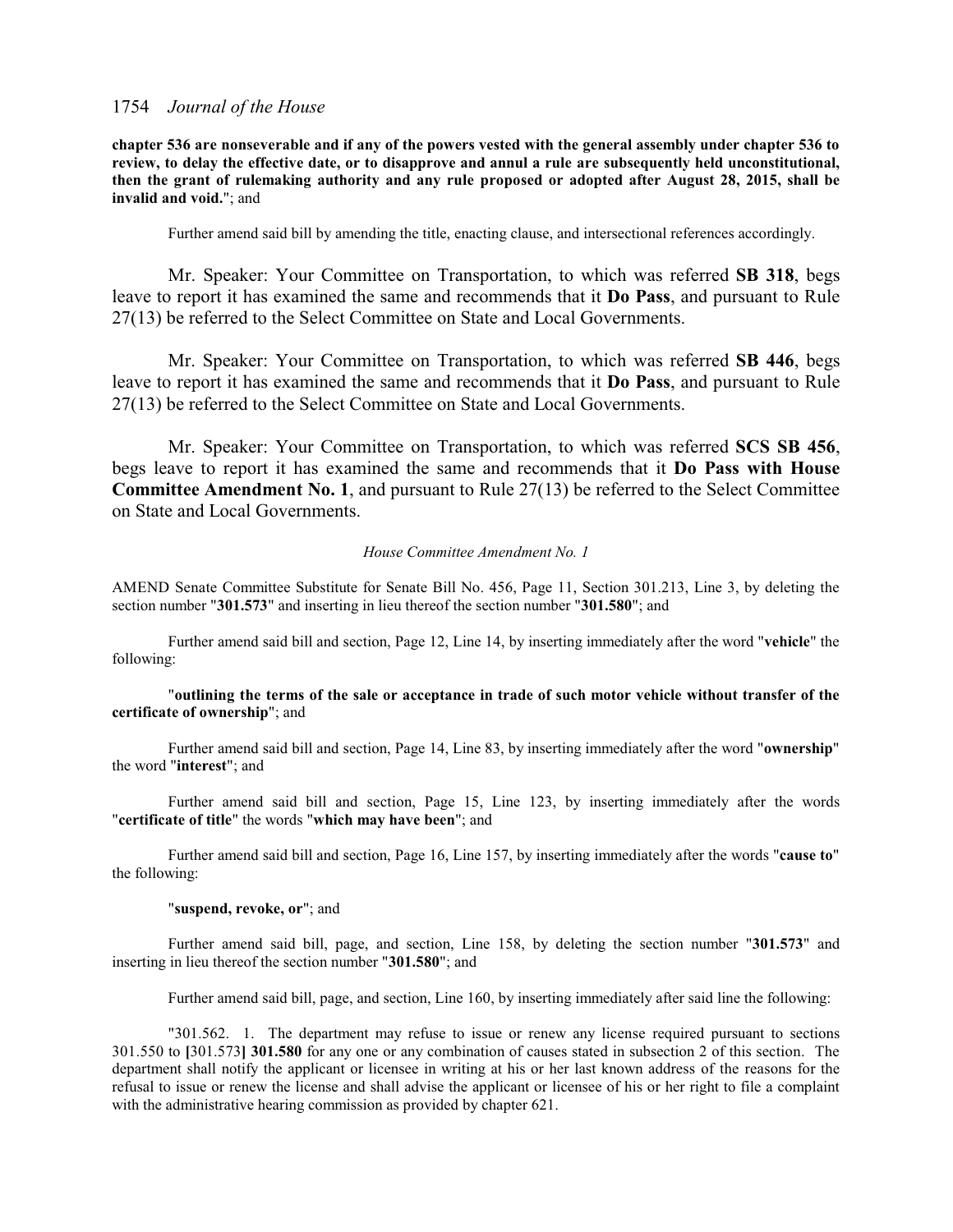2. The department may cause a complaint to be filed with the administrative hearing commission as provided by chapter 621 against any holder of any license issued under sections 301.550 to **[**301.573**] 301.580** for any one or any combination of the following causes:

(1) The applicant or license holder was previously the holder of a license issued under sections 301.550 to **[**301.573**] 301.580**, which license was revoked for cause and never reissued by the department, or which license was suspended for cause and the terms of suspension have not been fulfilled;

(2) The applicant or license holder was previously a partner, stockholder, director or officer controlling or managing a partnership or corporation whose license issued under sections 301.550 to **[**301.573**] 301.580** was revoked for cause and never reissued or was suspended for cause and the terms of suspension have not been fulfilled;

(3) The applicant or license holder has, within ten years prior to the date of the application, been finally adjudicated and found guilty, or entered a plea of guilty or nolo contendere, in a prosecution under the laws of any state or of the United States, for any offense reasonably related to the qualifications, functions, or duties of any business licensed under sections 301.550 to **[**301.573**] 301.580**; for any offense, an essential element of which is fraud, dishonesty, or an act of violence; or for any offense involving moral turpitude, whether or not sentence is imposed;

(4) Use of fraud, deception, misrepresentation, or bribery in securing any license issued pursuant to sections 301.550 to **[**301.573**] 301.580**;

(5) Obtaining or attempting to obtain any money, commission, fee, barter, exchange, or other compensation by fraud, deception, or misrepresentation;

(6) Violation of, or assisting or enabling any person to violate any provisions of this chapter and chapters 143, 144, 306, 307, 407, 578, and 643 or of any lawful rule or regulation adopted pursuant to this chapter and chapters 143, 144, 306, 307, 407, 578, and 643;

(7) The applicant or license holder has filed an application for a license which, as of its effective date, was incomplete in any material respect or contained any statement which was, in light of the circumstances under which it was made, false or misleading with respect to any material fact;

(8) The applicant or license holder has failed to pay the proper application or license fee or other fees required pursuant to this chapter or chapter 306 or fails to establish or maintain a bona fide place of business;

(9) Uses or permits the use of any special license or license plate assigned to the license holder for any purpose other than those permitted by law;

(10) The applicant or license holder is finally adjudged insane or incompetent by a court of competent jurisdiction;

(11) Use of any advertisement or solicitation which is false;

(12) Violations of sections 407.511 to 407.556, section 578.120, which resulted in a conviction or finding of guilt or violation of any federal motor vehicle laws which result in a conviction or finding of guilt.

3. Any such complaint shall be filed within one year of the date upon which the department receives notice of an alleged violation of an applicable statute or regulation. After the filing of such complaint, the proceedings shall, except for the matters set forth in subsection 5 of this section, be conducted in accordance with the provisions of chapter 621. Upon a finding by the administrative hearing commission that the grounds, provided in subsection 2 of this section, for disciplinary action are met, the department may, singly or in combination, refuse to issue the person a license, issue a license for a period of less than two years, issue a private reprimand, place the person on probation on such terms and conditions as the department deems appropriate for a period of one day to five years, suspend the person's license from one day to six days, or revoke the person's license for such period as the department deems appropriate. The applicant or licensee shall have the right to appeal the decision of the administrative hearing commission and department in the manner provided in chapter 536.

4. Upon the suspension or revocation of any person's license issued under sections 301.550 to**[**301.573**] 301.580**, the department shall recall any distinctive number plates that were issued to that licensee. If any licensee who has been suspended or revoked shall neglect or refuse to surrender his or her license or distinctive number license plates issued under sections 301.550 to 301.580, the director shall direct any agent or employee of the department or any law enforcement officer, to secure possession thereof and return such items to the director. For purposes of this subsection, a "law enforcement officer" means any member of the highway patrol, any sheriff or deputy sheriff, or any peace officer certified under chapter 590 acting in his or her official capacity. Failure of the licensee to surrender his or her license or distinctive number license plates upon demand by the director, any agent or employee of the department, or any law enforcement officer shall be a class A misdemeanor.

5. Notwithstanding the foregoing provisions of this section, the following events or acts by the holder of any license issued under sections 301.550 to 301.580 are deemed to present a clear and present danger to the public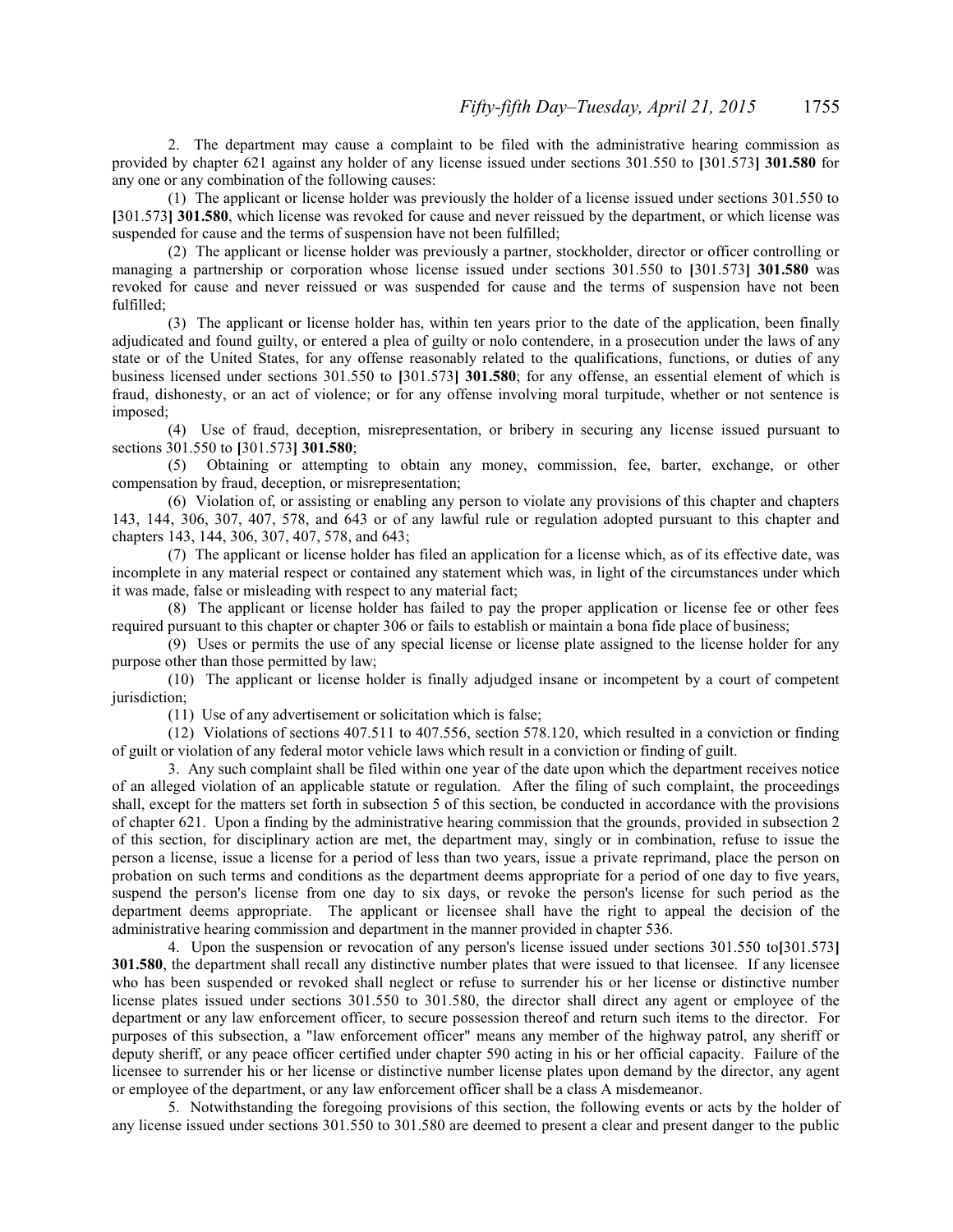welfare and shall be considered cause for suspension or revocation of such license under the procedure set forth in subsection 6 of this section, at the discretion of the director:

(1) The expiration or revocation of any corporate surety bond or irrevocable letter of credit, as required by section 301.560, without submission of a replacement bond or letter of credit which provides coverage for the entire period of licensure;

(2) The failure to maintain a bona fide established place of business as required by section 301.560;

(3) Criminal convictions as set forth in subdivision (3) of subsection 2 of this section; or

(4) Three or more occurrences of violations which have been established following proceedings before the administrative hearing commission under subsection 3 of this section, or which have been established following proceedings before the director under subsection 6 of this section, of this chapter and chapters 143, 144, 306, 307, 578, and 643 or of any lawful rule or regulation adopted under this chapter and chapters 143, 144, 306, 307, 578, and 643, not previously set forth herein.

6. (1) Any license issued under sections 301.550 to 301.580 shall be suspended or revoked, following an evidentiary hearing before the director or his or her designated hearing officer, if affidavits or sworn testimony by an authorized agent of the department alleges the occurrence of any of the events or acts described in subsection 5 of this section.

(2) For any license which the department believes may be subject to suspension or revocation under this subsection, the director shall immediately issue a notice of hearing to the licensee of record. The director's notice of hearing:

(a) Shall be served upon the licensee personally or by first class mail to the dealer's last known address, as registered with the director;

(b) Shall be based on affidavits or sworn testimony presented to the director, and shall notify the licensee that such information presented therein constitutes cause to suspend or revoke the licensee's license;

(c) Shall provide the licensee with a minimum of ten days' notice prior to hearing;

(d) Shall specify the events or acts which may provide cause for suspension or revocation of the license, and shall include with the notice a copy of all affidavits, sworn testimony or other information presented to the director which support discipline of the license; and

(e) Shall inform the licensee that he or she has the right to attend the hearing and present any evidence in his or her defense, including evidence to show that the event or act which may result in suspension or revocation has been corrected to the director's satisfaction, and that he or she may be represented by counsel at the hearing.

(3) At any hearing before the director conducted under this subsection, the director or his or her designated hearing officer shall consider all evidence relevant to the issue of whether the license should be suspended or revoked due to the occurrence of any of the acts set forth in subsection 5 herein. Within twenty business days after such hearing, the director or his or her designated hearing officer shall issue a written order, with findings of fact and conclusions of law, which either grants or denies the issuance of an order of suspension or revocation. The suspension or revocation shall be effective ten days after the date of the order. The written order of the director or his or her hearing officer shall be the final decision of the director and shall be subject to judicial review under the provisions of chapter 536.

(4) Notwithstanding the provisions of this chapter or chapter 610 or 621 to the contrary, the proceedings under this section shall be closed and no order shall be made public until it is final, for purposes of appeal.

**7. In lieu of acting under subsection 2 or subsection 6 of this action, the department of revenue may enter into an agreement with the holder of the license to ensure future compliance with sections 301.210, 301.213, 307.380, sections 301.217 to 301.229, and sections 301.550 to 301.580. Such agreement may include an assessment fee not to exceed five hundred dollars per violation or five thousand dollars in the aggregate unless otherwise permitted by law, probation terms and conditions, and other requirements as may be deemed appropriate by the department of revenue and the holder of the license. Any fees collected by the department of revenue under this subsection shall be deposited into the motor vehicle commission fund created in section 301.560.**

**301.644. 1. In cases where an insurance company has paid or is paying a total loss claim on a motor vehicle or trailer, the registered owner or owners of a motor vehicle or trailer may use an electronic signature in a similar form as that prescribed in sections 432.200 to 432.295 on a limited power of attorney, affidavit, or other documents to authorize the insurance company to assign ownership of such motor vehicle or trailer. A power of attorney, affidavit, or other similar document executed with an electronic signature for the authority to execute the assignment of a certificate of ownership by an insurance company under the authority of this section shall not require notarization.**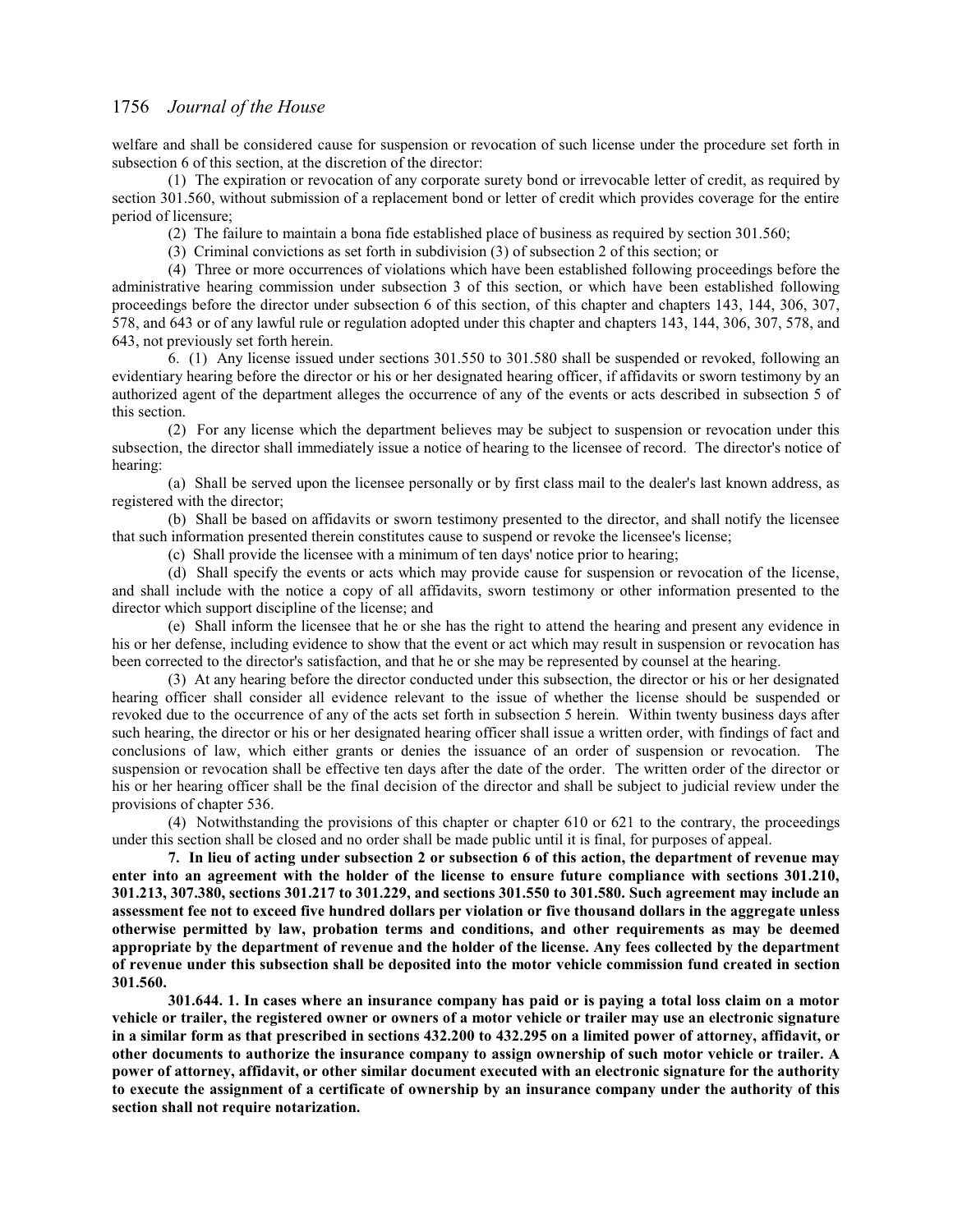**2. The director of the department of revenue may promulgate rules and regulations to implement and administer the provisions of this section. Any rule or portion of a rule, as that term is defined in section 536.010, that is created under the authority delegated in this section shall become effective only if it complies with and is subject to all of the provisions of chapter 536 and, if applicable, section 536.028. This section and chapter 536 are nonseverable and if any of the powers vested with the general assembly under chapter 536 to review, to delay the effective date, or to disapprove and annul a rule are subsequently held unconstitutional, then the grant of rulemaking authority and any rule proposed or adopted after August 28, 2015, shall be invalid and void.**"; and

Further amend said bill by amending the title, enacting clause, and intersectional references accordingly.

**Select Committee on Financial Institutions and Taxation**, Chairman Dugger reporting:

Mr. Speaker: Your Select Committee on Financial Institutions and Taxation, to which was referred **SCS SB 270, with House Committee Amendment No. 2**, begs leave to report it has examined the same and recommends that it **Do Pass with House Committee Substitute**.

Mr. Speaker: Your Select Committee on Financial Institutions and Taxation, to which was referred **SB 283**, begs leave to report it has examined the same and recommends that it **Do Pass with House Committee Substitute**.

**Select Committee on Social Services**, Chairman Allen reporting:

Mr. Speaker: Your Select Committee on Social Services, to which was referred **SB 254**, begs leave to report it has examined the same and recommends that it **Do Pass with House Committee Substitute**.

**Select Committee on State and Local Governments**, Chairman Solon reporting:

Mr. Speaker: Your Select Committee on State and Local Governments, to which was referred **HB 164**, begs leave to report it has examined the same and recommends that it **Do Pass**.

### **MESSAGES FROM THE SENATE**

Mr. Speaker: I am instructed by the Senate to inform the House of Representatives that the President Pro Tem has appointed the following Conference Committee to act with a like committee from the House on **HCS SB 104, as amended.** 

Senators: Kraus, Wasson, Hegeman, Keaveny and Schupp

Mr. Speaker: I am instructed by the Senate to inform the House of Representatives that the Senate has taken up and passed **SCS SB 321** entitled:

An act to repeal sections 455.010, 455.020, 455.032, 455.040, 455.045, 455.050, 455.080, 455.503, 455.505, 455.513, 455.520, and 455.523, RSMo, section 455.085 as enacted by senate bill no. 491, ninety-seventh general assembly, second regular session, section 455.085 as enacted by house bill no. 215, ninety-seventh general assembly, first regular session, section 455.538 as enacted by senate bill no. 491, ninety-seventh general assembly, second regular session, and section 455.538 as enacted by house bill no. 215, ninety-seventh general assembly, first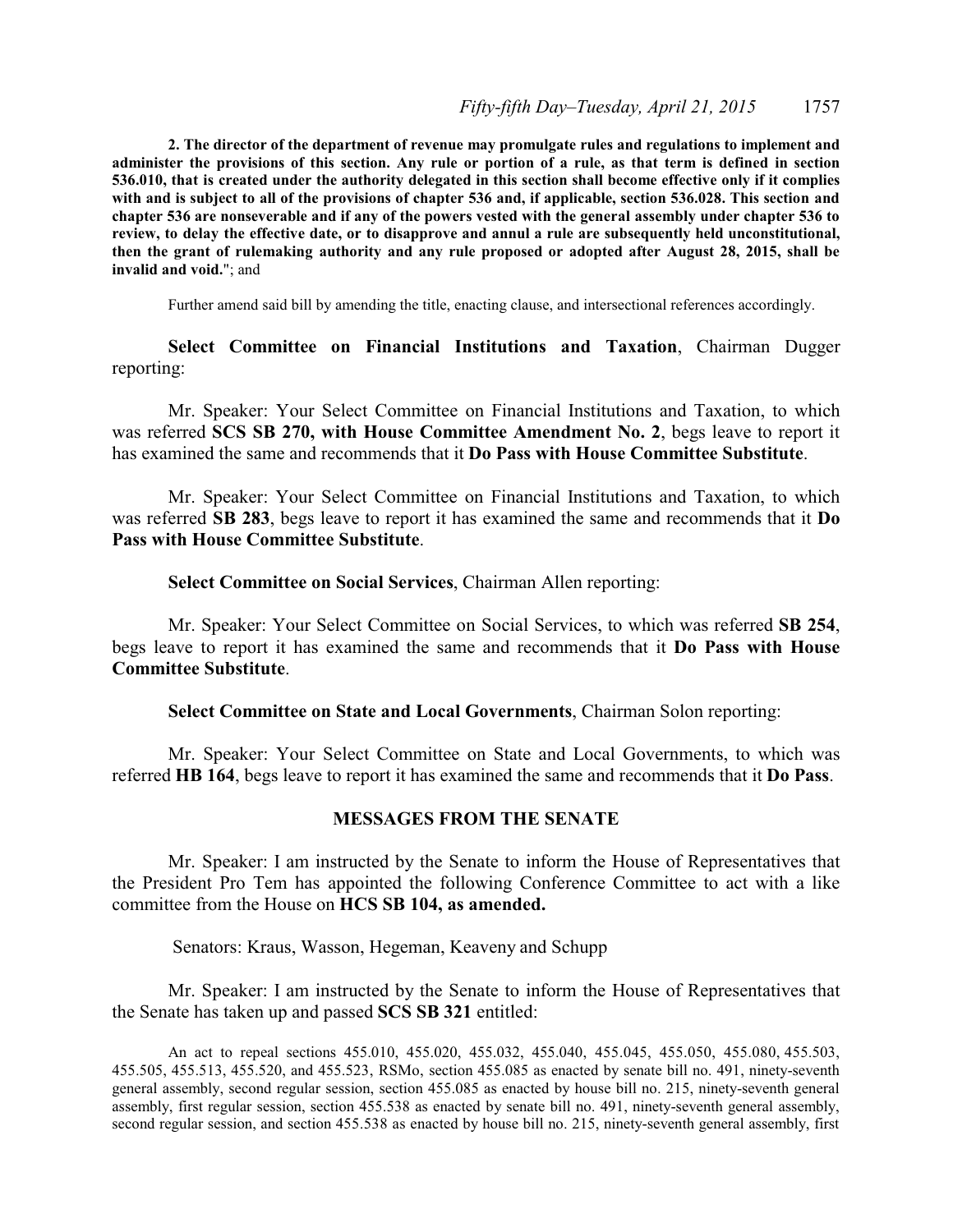regular session, and to enact in lieu thereof fourteen new sections relating to court orders of protection that prohibit contact with victims of sexual offenses, with penalty provisions.

In which the concurrence of the House is respectfully requested.

Mr. Speaker: I am instructed by the Senate to inform the House of Representatives that the Senate has taken up and passed **SB 369** entitled:

An act to authorize the conveyance of certain state properties.

In which the concurrence of the House is respectfully requested.

Mr. Speaker: I am instructed by the Senate to inform the House of Representatives that the Senate has taken up and passed **SB 430** entitled:

An act to amend chapter 71, RSMo, by adding thereto one new section relating to the annexation of territory that contains any portion of a state highway.

In which the concurrence of the House is respectfully requested.

Mr. Speaker: I am instructed by the Senate to inform the House of Representatives that the Senate has taken up and passed **SS SB 457** entitled:

An act to repeal section 338.200, RSMo, and to enact in lieu thereof three new sections relating to pharmacy.

In which the concurrence of the House is respectfully requested.

Mr. Speaker: I am instructed by the Senate to inform the House of Representatives that the Senate has taken up and passed **SB 474** entitled:

An act to repeal section 227.297, RSMo, and to enact in lieu thereof one new section relating to the heroes way designation program.

In which the concurrence of the House is respectfully requested.

Mr. Speaker: I am instructed by the Senate to inform the House of Representatives that the Senate has taken up and passed **SB 500** entitled:

An act to repeal section 261.241, RSMo, and to enact in lieu thereof one new section relating to honey.

In which the concurrence of the House is respectfully requested.

Mr. Speaker: I am instructed by the Senate to inform the House of Representatives that the Senate has taken up and passed **SCS SB 539** entitled:

An act to amend chapter 49, RSMo, by adding thereto one new section relating to the authority of county officers to provide passport services.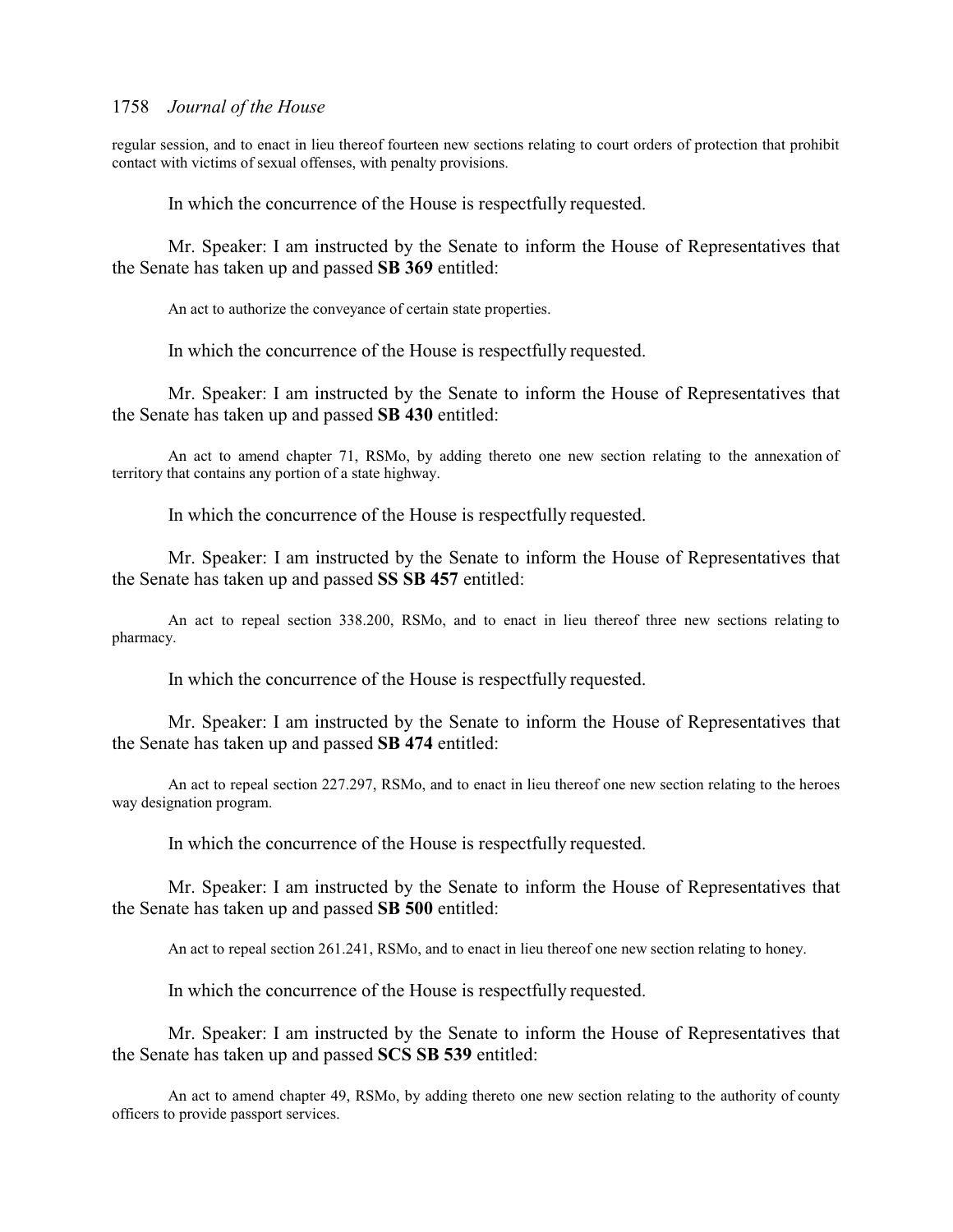In which the concurrence of the House is respectfully requested.

Mr. Speaker: I am instructed by the Senate to inform the House of Representatives that the Senate has taken up and passed **SB 561** entitled:

An act to repeal section 541.033, RSMo, and to enact in lieu thereof one new section relating to the county in which certain offenses are prosecuted.

In which the concurrence of the House is respectfully requested.

# **COMMITTEE CHANGE**

April 21, 2015

Mr. Adam Crumbliss Chief Clerk Missouri House of Representatives State Capitol, Room 306C Jefferson City, MO 65101

Dear Mr. Crumbliss:

I hereby remove Representative Mike Cierpiot from the Committee on Elementary and Secondary Education and appoint Representative Dean Dohrman.

If you have any questions, please feel free to contact my office.

Very truly yours,

/s/ John J. Diehl, Jr. Speaker Missouri House of Representatives District 89

### **ADJOURNMENT**

On motion of Representative Richardson, the House adjourned until 10:00 a.m., Wednesday, April 22, 2015.

## **COMMITTEE HEARINGS**

### ADMINISTRATION AND ACCOUNTS

Wednesday, April 22, 2015, Upon Conclusion of Morning Session, House Hearing Room 5. Executive session may be held on any matter referred to the committee. Policy change on distribution of 700 account. Policy change on part time hourly employment. Committee Resolution on staff pins.

CIVIL AND CRIMINAL PROCEEDINGS

Wednesday, April 22, 2015, 12:00 PM, House Hearing Room 1. Public hearing will be held: HB 765, HB 1124, SCS SB 109, SB 216, SCS SB 340 Executive session may be held on any matter referred to the committee.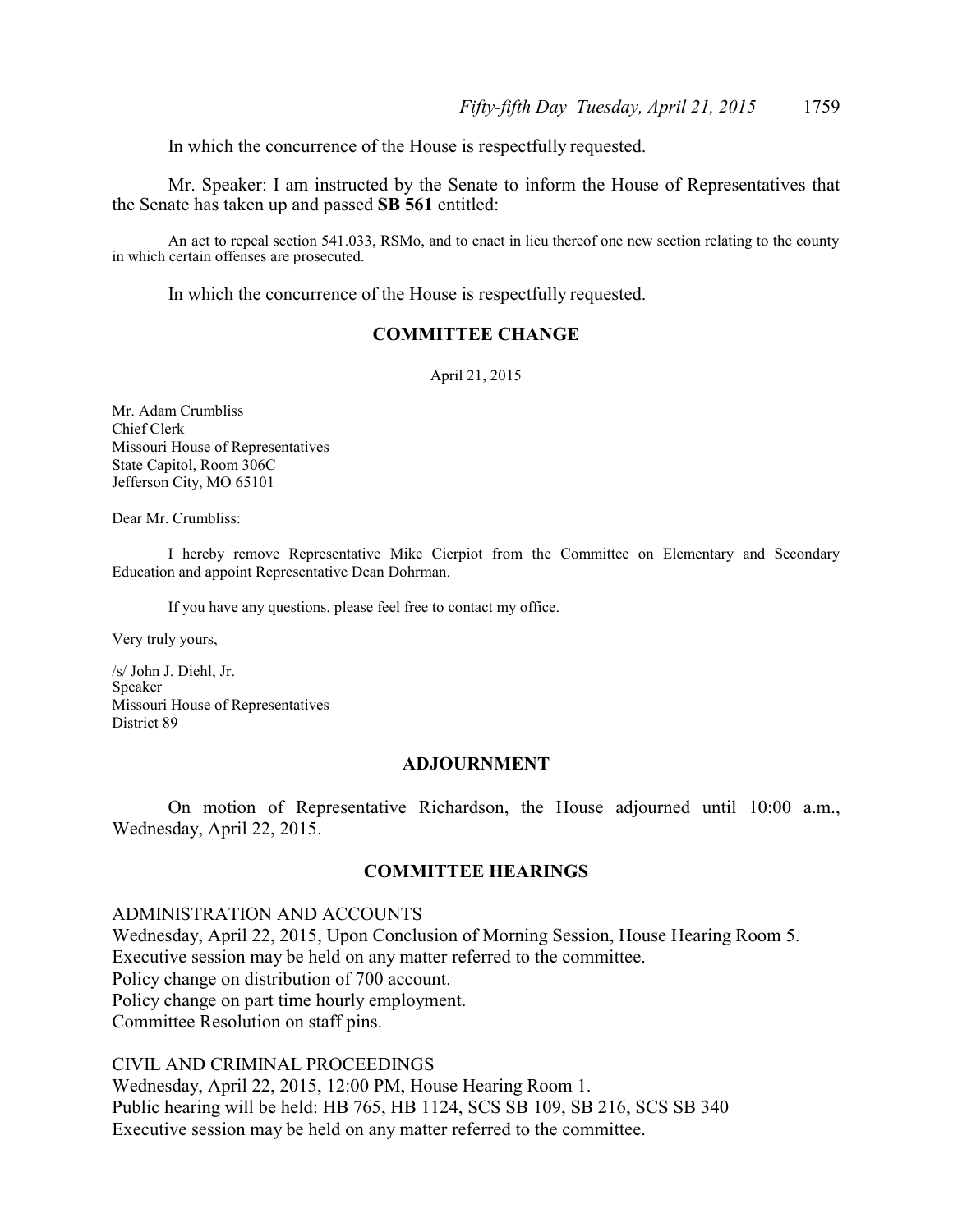## CONFERENCE COMMITTEE ON BUDGET

Wednesday, April 22, 2015, 8:30 AM, House Hearing Room 3. Executive session may be held on any matter referred to the committee. Conference Committee Meeting on House Appropriations Bills SCS HCS HB 2, SCS HCS HB 3, SCS HCS HB 4, SCS HCS HB 5, SCS HCS HB 6, SCS HCS HB 7, SCS HCS HB 8, SCS HCS HB 9, SCS HCS HB 10, SCS HCS HB 11, SS SCS HCS HB 12, SCS HCS HB 13

## CONFERENCE COMMITTEE ON BUDGET

Thursday, April 23, 2015, 8:30 AM, House Hearing Room 3. Executive session may be held on any matter referred to the committee. Conference Committee Meeting on House Appropriations Bills SCS HCS HB 2, SCS HCS HB 3, SCS HCS HB 4, SCS HCS HB 5, SCS HCS HB 6, SCS HCS HB 7, SCS HCS HB 8, SCS HCS HB 9, SCS HCS HB 10, SCS HCS HB 11, SS SCS HCS HB 12, SCS HCS HB 13

CONFERENCE COMMITTEE ON SCS HCS HB 42 Wednesday, April 22, 2015, 12:30 PM, House Hearing Room 2. Executive session may be held on any matter referred to the committee. Meeting to discuss CCR for SCS HCS HB 42.

CORRECTIONS

Wednesday, April 22, 2015, 8:00 AM, House Hearing Room 5. Public hearing will be held: HB 708, SB 317, SCS SB 435 Executive session will be held: HB 344 Executive session may be held on any matter referred to the committee. AMENDED

EMERGING ISSUES

Wednesday, April 22, 2015, 1:00 PM, House Hearing Room 5. Public hearing will be held: HB 264 Executive session may be held on any matter referred to the committee.

FISCAL REVIEW

Wednesday, April 22, 2015, 9:15 AM, South Gallery. Executive session may be held on any matter referred to the committee. Executive session on bill(s) referred to the committee.

FISCAL REVIEW Thursday, April 23, 2015, 8:15 AM, South Gallery. Executive session may be held on any matter referred to the committee. Executive session on bill(s) referred to the committee. **CORRECTED**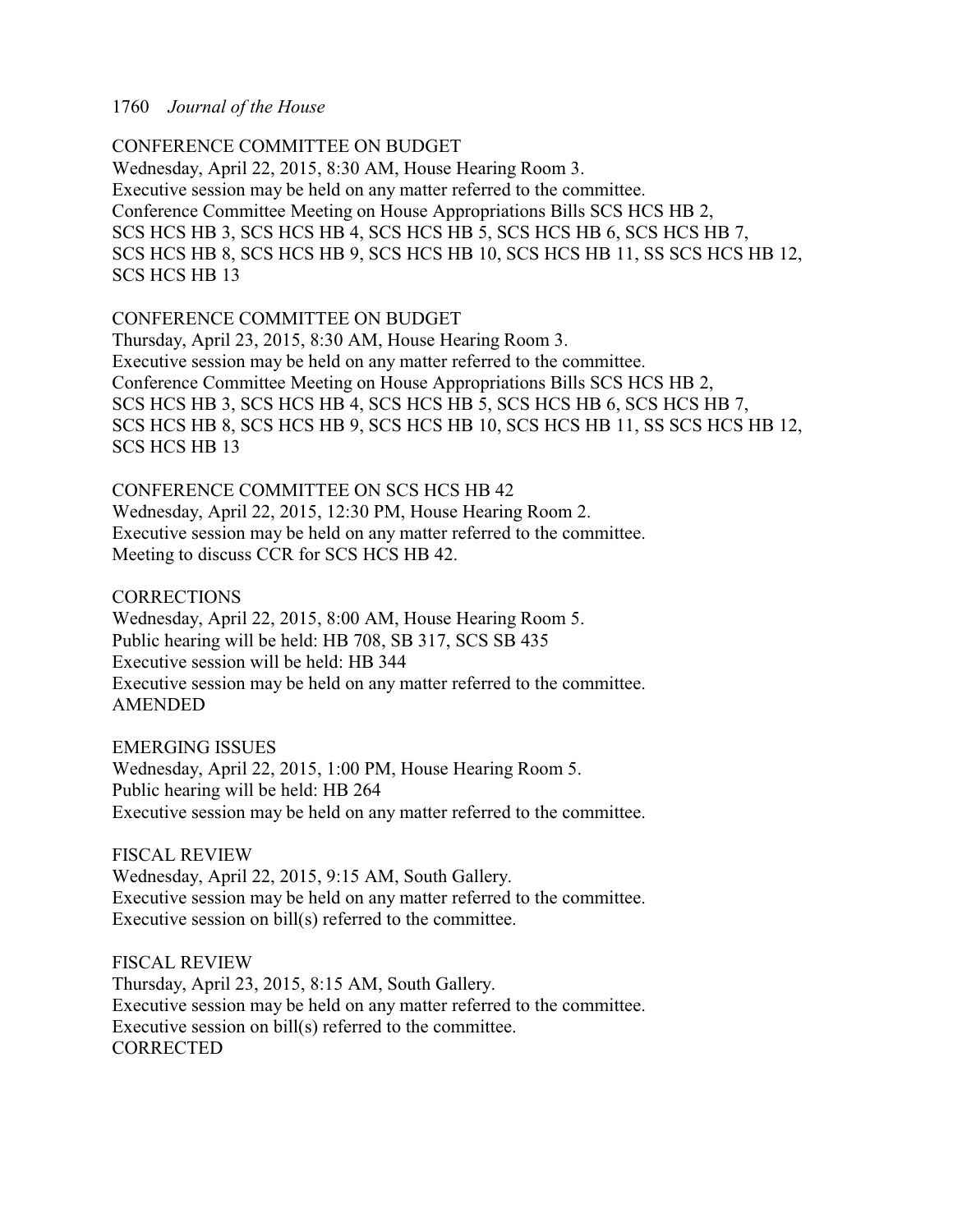# HEALTH AND MENTAL HEALTH POLICY

Wednesday, April 22, 2015, Upon Conclusion of Morning Session or Noon, whichever is later, House Hearing Room 7. Public hearing will be held: SCS SB 10, SS SCS SB 26, SCS SB 119, SCS SB 230, HB 1077, HB 1315 Executive session may be held on any matter referred to the committee. Moved to Hearing Room 7. **CORRECTED** 

# HEALTH INSURANCE

Wednesday, April 22, 2015, 8:00 AM, House Hearing Room 4. Public hearing will be held: SS SCS SBs 63 & 111, HB 891 Executive session may be held on any matter referred to the committee.

# PUBLIC SAFETY AND EMERGENCY PREPAREDNESS

Wednesday, April 22, 2015, Upon Conclusion of Morning Session, South Gallery. Executive session will be held: HB 178, HB 450 Executive session may be held on any matter referred to the committee.

SELECT COMMITTEE ON AGRICULTURE

Wednesday, April 22, 2015, 12:30 PM, House Hearing Room 6. Executive session will be held: HB 1094, HB 1096 Executive session may be held on any matter referred to the committee.

# SELECT COMMITTEE ON COMMERCE

Wednesday, April 22, 2015, Upon Conclusion of Afternoon Session , House Hearing Room 7. Executive session will be held: HB 387 Executive session may be held on any matter referred to the committee. Continue Discussion on HB 387.

SELECT COMMITTEE ON EDUCATION Thursday, April 23, 2015, 8:00 AM, House Hearing Room 5. Executive session will be held: HB 1017, HB 1293, HB 1262, SB 13, SCS SB 172, SCS SB 224 Executive session may be held on any matter referred to the committee. SB224 Added AMENDED

SELECT COMMITTEE ON FINANCIAL INSTITUTIONS AND TAXATION Thursday, April 23, 2015, 8:00 AM, House Hearing Room 7. Executive session will be held: SCS SB 345, SB 244, SB 524, SS SCS SB 15, SCS SB 300, SS SCS SB 115, HB 841 Executive session may be held on any matter referred to the committee. AMENDED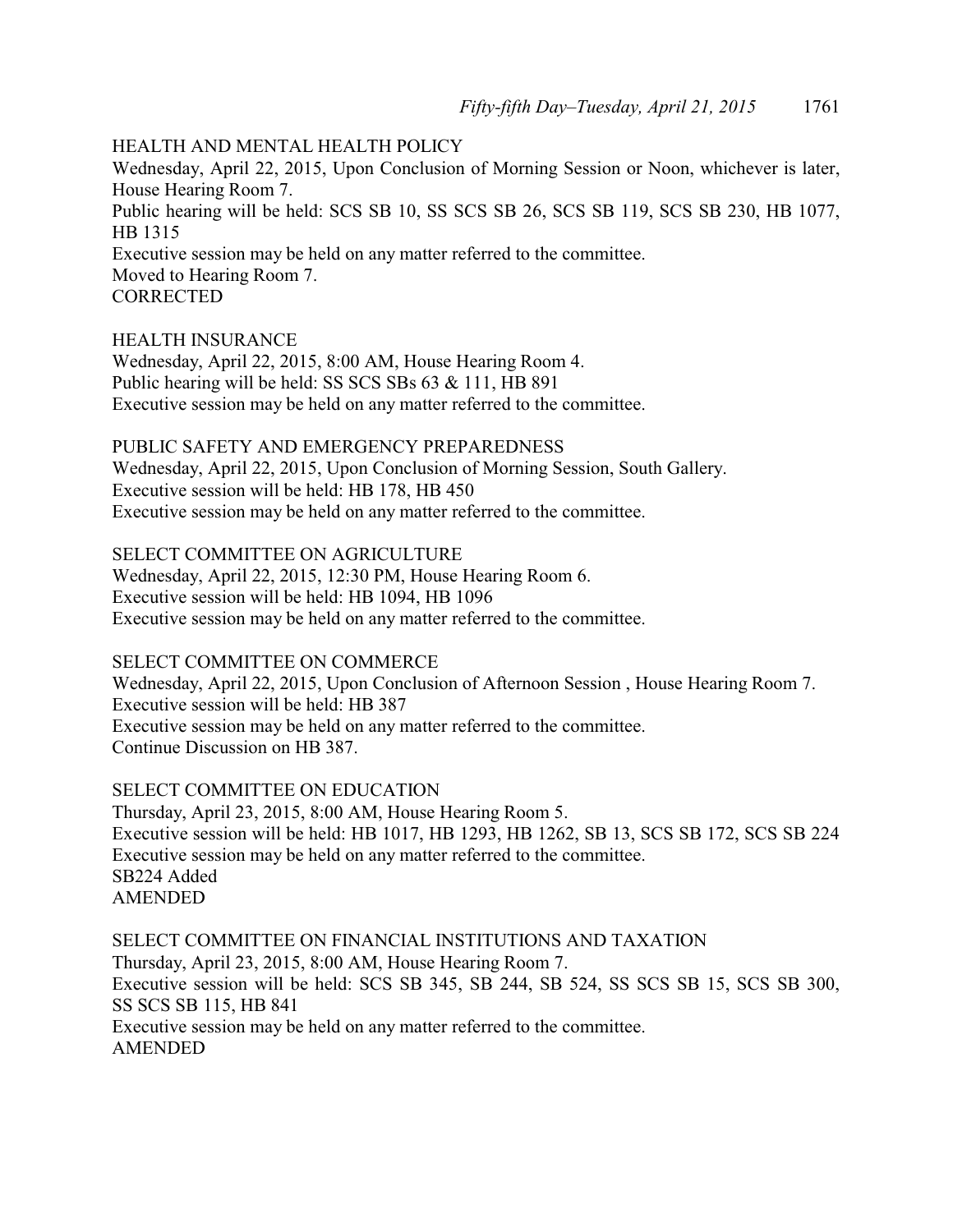SELECT COMMITTEE ON GENERAL LAWS Wednesday, April 22, 2015, 12:00 PM, House Hearing Room 3. Executive session will be held: HB 1042, HB 1044, HB 1113, HB 1138, HB 537, HB 939, HB 964 Executive session may be held on any matter referred to the committee.

# SELECT COMMITTEE ON INSURANCE

Thursday, April 23, 2015, 8:00 AM, House Hearing Room 4. Executive session will be held: SB 164, HB 262, SB 282, HB 780 Executive session may be held on any matter referred to the committee.

# SELECT COMMITTEE ON JUDICIARY

Wednesday, April 22, 2015, 5:00 PM, House Hearing Room 1. Executive session will be held: HB 45, HB 302, HB 657, HB 767, HB 1173, HB 1331, HB 207, HB 1176, HB 1357 Executive session may be held on any matter referred to the committee. Note: Amendments are on the following bills: HB 657, HB 1173, HB 1331, HB 1357 AMENDED

SELECT COMMITTEE ON LABOR AND INDUSTRIAL RELATIONS Wednesday, April 22, 2015, 5:00 PM or Upon Adjournment, whichever is later, South Gallery. Executive session will be held: HB 126 Executive session may be held on any matter referred to the committee.

SELECT COMMITTEE ON STATE AND LOCAL GOVERNMENTS Thursday, April 23, 2015, 8:00 AM, House Hearing Room 1. Executive session will be held: HB 1179, SB 272, SCS SB 456, SS SCS SB 67, SCS SB 245, SB 156, SB 166, SS SCS SB 278, SB 318, SB 446 Executive session may be held on any matter referred to the committee.

SELECT COMMITTEE ON UTILITIES Thursday, April 23, 2015, 8:30 AM, House Hearing Room 6. Executive session will be held: HB 1102, SCS SB 445 Executive session may be held on any matter referred to the committee.

# TELECOMMUNICATIONS

Wednesday, April 22, 2015, 12:30 PM or Upon Conclusion of Morning Session, whichever comes later, House Hearing Room 4. Executive session will be held: HB 756 Executive session may be held on any matter referred to the committee.

TRADE AND TOURISM Wednesday, April 22, 2015, 8:30 AM, House Hearing Room 1. Public hearing will be held: SB 276, SB 277, SCR 14, SCR 15 Executive session may be held on any matter referred to the committee. AMENDED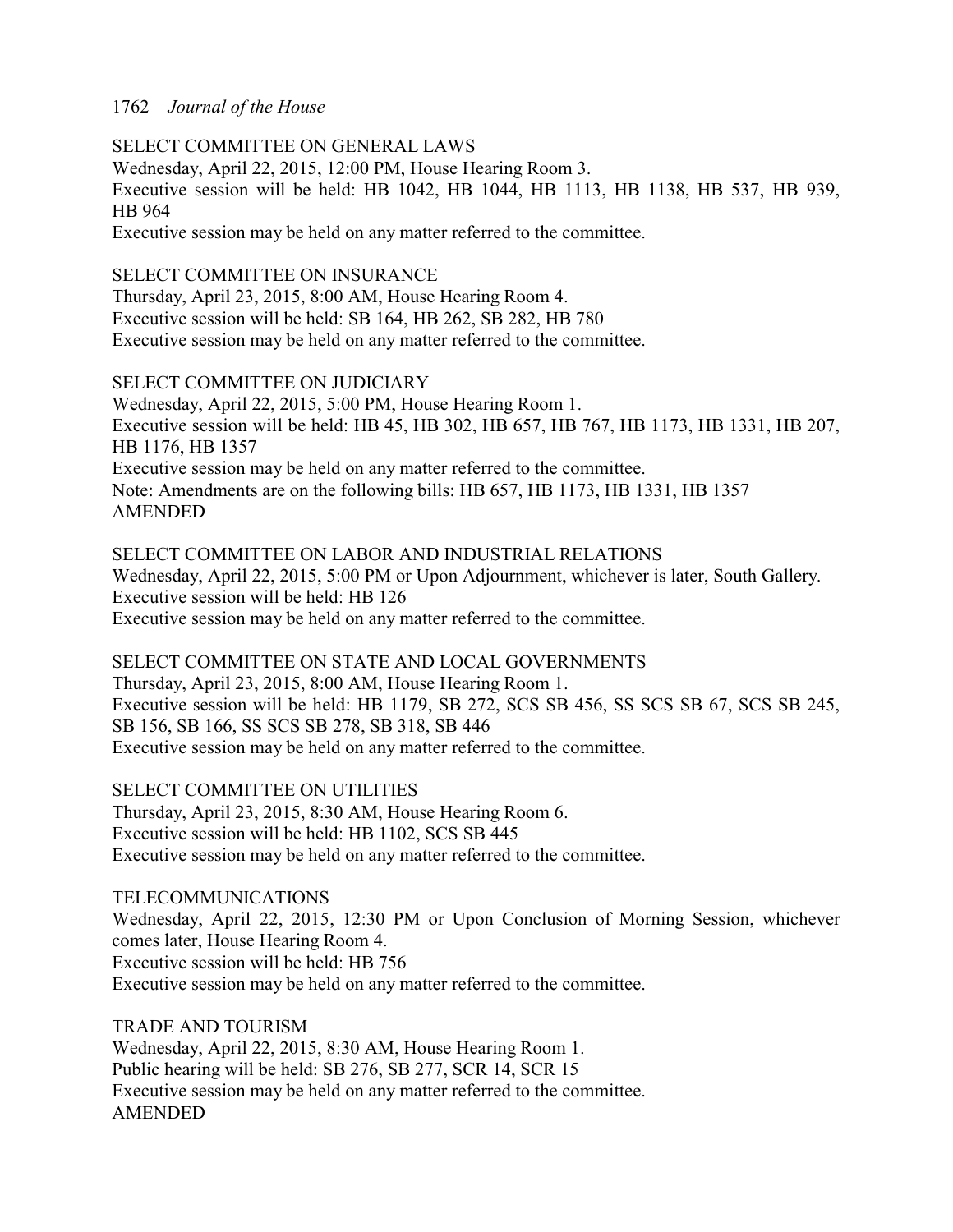UTILITY INFRASTRUCTURE

Wednesday, April 22, 2015, 5:00 PM or Upon Adjournment, whichever is later, House Hearing Room 6.

Public hearing will be held: HB 1175

Executive session may be held on any matter referred to the committee.

# **HOUSE CALENDAR**

## FIFTY-SIXTH DAY, WEDNESDAY, APRIL 22, 2015

## **HOUSE JOINT RESOLUTIONS FOR PERFECTION**

HJR 44 - Shumake HJR 9 - Burlison HJR 4 - Haahr HCS HJR 41 - Jones

## **HOUSE BILLS FOR PERFECTION**

HCS HB 138 - Reiboldt HCS HB 181 - Haahr HCS HB 497 - Austin HCS HB 203 - Curtman HB 793 - Rizzo HCS HB 321 - Jones HCS HB 339 - McGaugh HCS HB 550 - Wood HCS HB 655 - Love HB 676 - Rowden HCS HB 965 - Allen HCS HB 356 - Jones HCS HB 624 - Franklin HCS HB 654 - Allen HCS HB 770 - Jones HCS HB 461 - Bahr HCS HB 520 - Hicks HCS HB 540 - Johnson HB 739 - McCann Beatty HCS HB 762 - Higdon HCS HB 781 - Gosen HCS HB 844 - Hough HCS HB 955 - Ross HCS HB 547 - Allen HB 981 - Rowden HCS HB 67 - Dugger HB 411 - Kelley HCS HB 634 - Burlison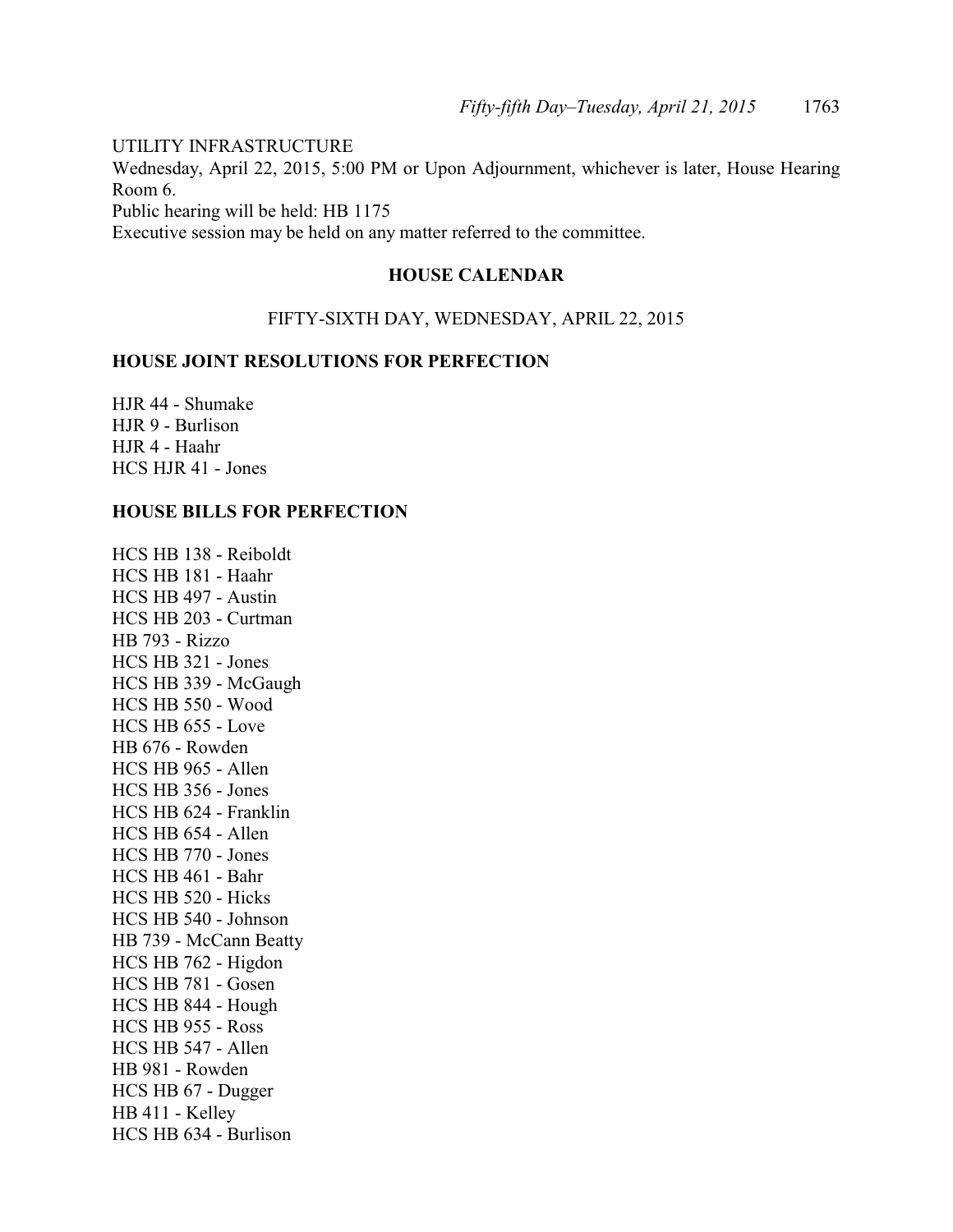HB 702 - Higdon HB 761 - Jones HB 842 - McDaniel HB 892 - Shumake HCS HB 1023 - Swan HCS HB 1047 - Zerr HCS HB 1091 - Phillips HCS HB 120 - Davis HCS HB 122 - McGaugh HCS HB 209 - Conway (104) HB 464 - Rowden HCS HB 479 - Houghton HCS HB 627 - King HCS HB 694 - Brattin HCS HB 742 - Bahr HCS HB 760 - Flanigan HCS HB 803 - Swan HCS HB 867 - Frederick HCS HB 921 - Burlison HCS HB 1003 - Hummel HB 1313 - Rowden HB 1324, HCA 1 - Rowden HB 101 - Redmon HB 322 - Shumake HB 854 - Reiboldt HCS HB 198 - Morris HCS HB 956 - Fraker HB 1024 - Higdon HCS HB 1048 - Kidd HCS HB 165 - Gosen HCS HB 180 - Cookson HB 389 - Hoskins HCS HB 530 - Roden HCS HB 697 - Corlew HCS HB 1074 - Lant HB 1247 - Lant HCS HB 1254 - Lichtenegger HCS HBs 159 & 570 - Rehder HB 195 - Love HB 202 - Morris HB 253 - Berry HB 257 - Dugger HB 285 - White HCS HB 565 - Spencer HB 612 - Fitzwater (144) HB 824 - Korman HB 1005 - Berry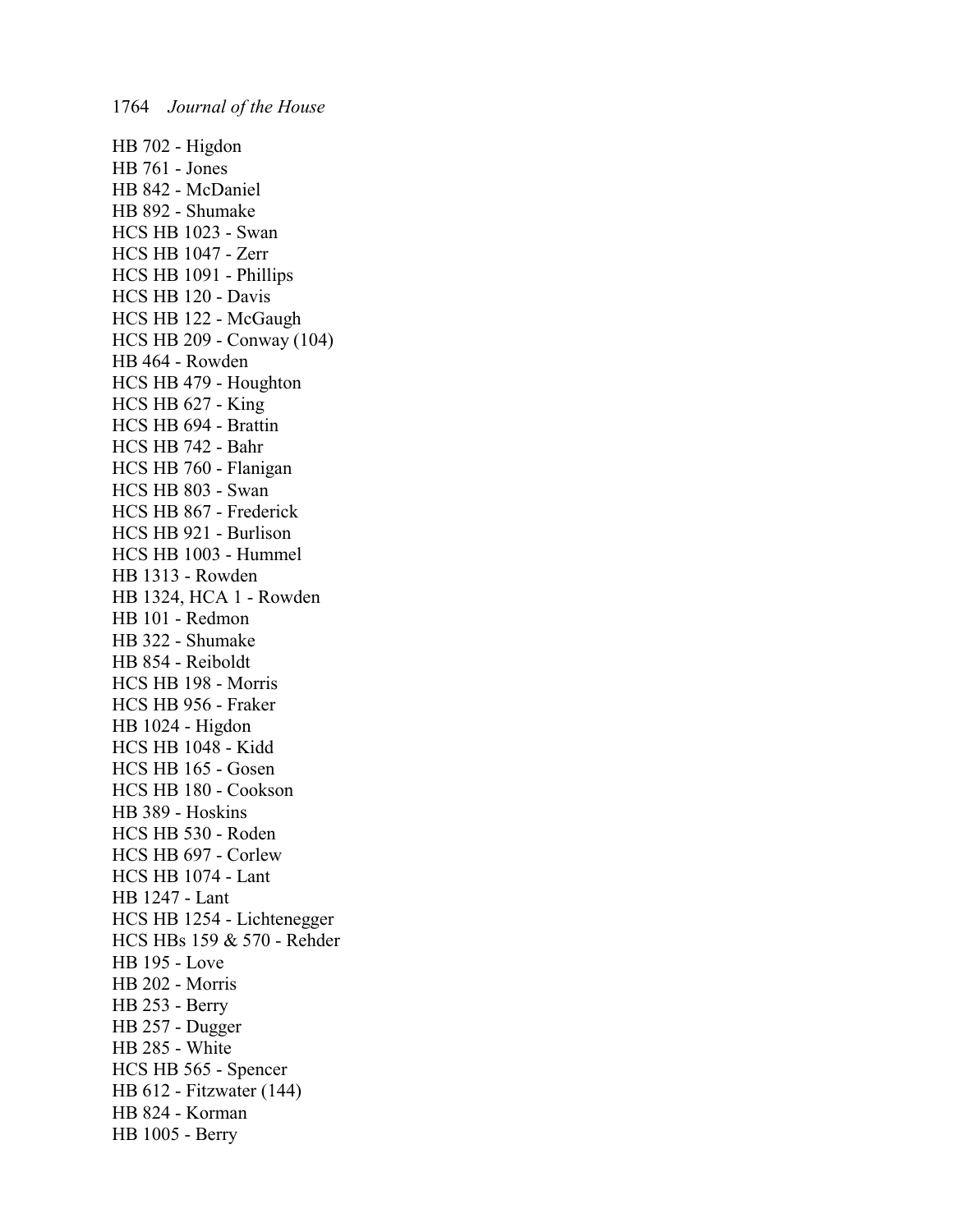HCS HB 1040 - Jones HB 1054 - Spencer HCS HB 1067 - Koenig

## **HOUSE CONCURRENT RESOLUTIONS FOR THIRD READING**

HCR 35 - Reiboldt

## **HOUSE JOINT RESOLUTIONS FOR THIRD READING**

HCS HJR 24, (Fiscal Review 4/21/15) - Cierpiot HCS HJR 7, (Fiscal Review 4/21/15) - Engler

## **HOUSE BILLS FOR THIRD READING**

HB 582 - Curtis HCS HB 513, (Fiscal Review 3/4/15) - McCaherty HB 928 - Corlew HCS HB 665, (Fiscal Review 4/16/15) - Franklin HCS HB 618 - Fraker HCS HB 714, (Fiscal Review 4/21/15) - Lauer HCS HB 117, (Fiscal Review 4/21/15) - Burlison HB 494 - Leara HCS HB 1058 - Miller HCS HB 385 - Walker HB 536 - Redmon HB 630 - Leara HCS HB 527 - Hill

## **SENATE BILLS FOR SECOND READING**

SCS SB 321 SB 369 SB 430 SS SB 457 SB 474 SB 500 SCS SB 539 SB 561

## **SENATE BILLS FOR THIRD READING - CONSENT**

(04/16/2015)

SB 116 - Davis